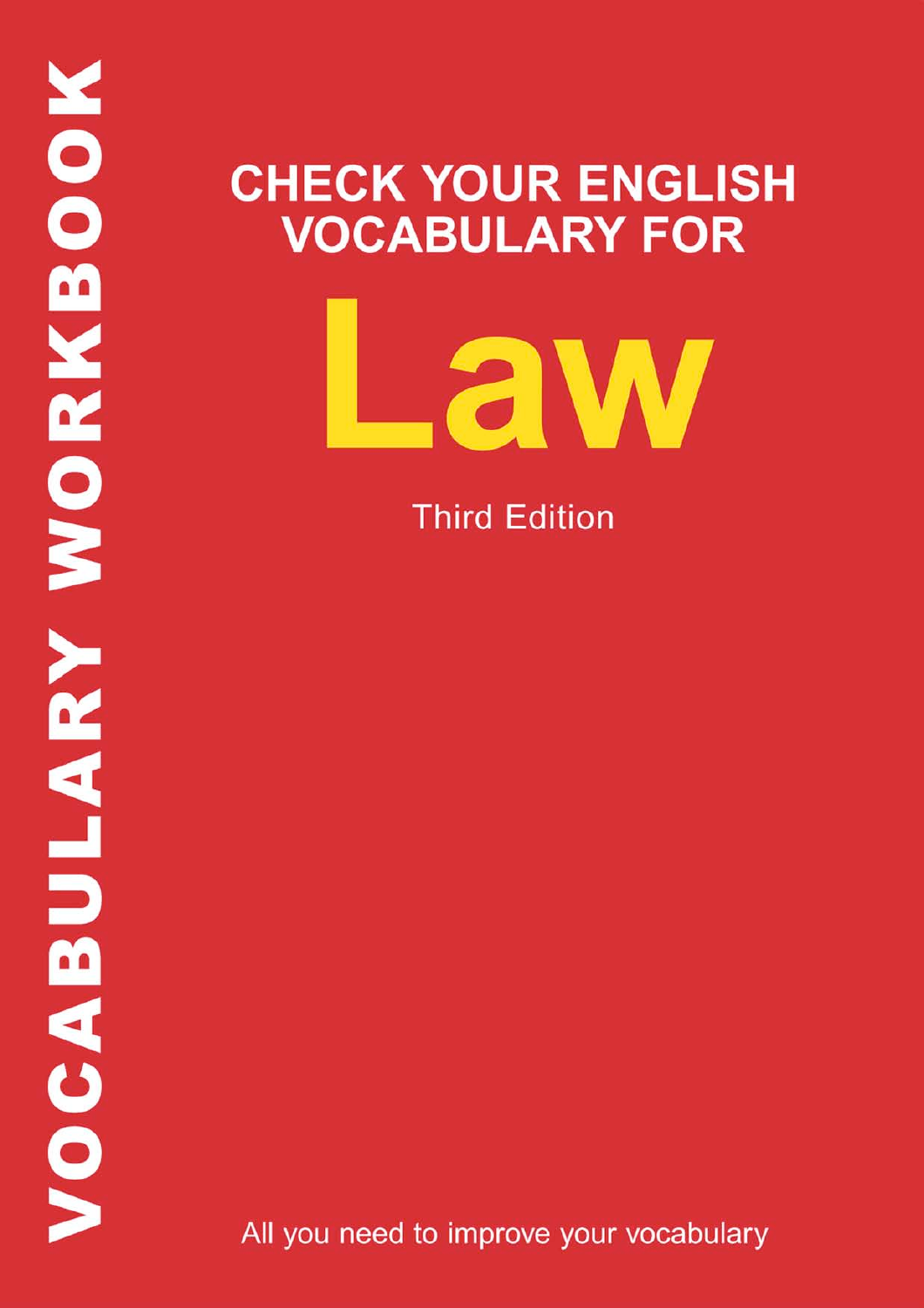## CHECK YOUR ENGLISH VOCABULARY FOR

# LAW

by

### Rawdon Wyatt

A & C Black . London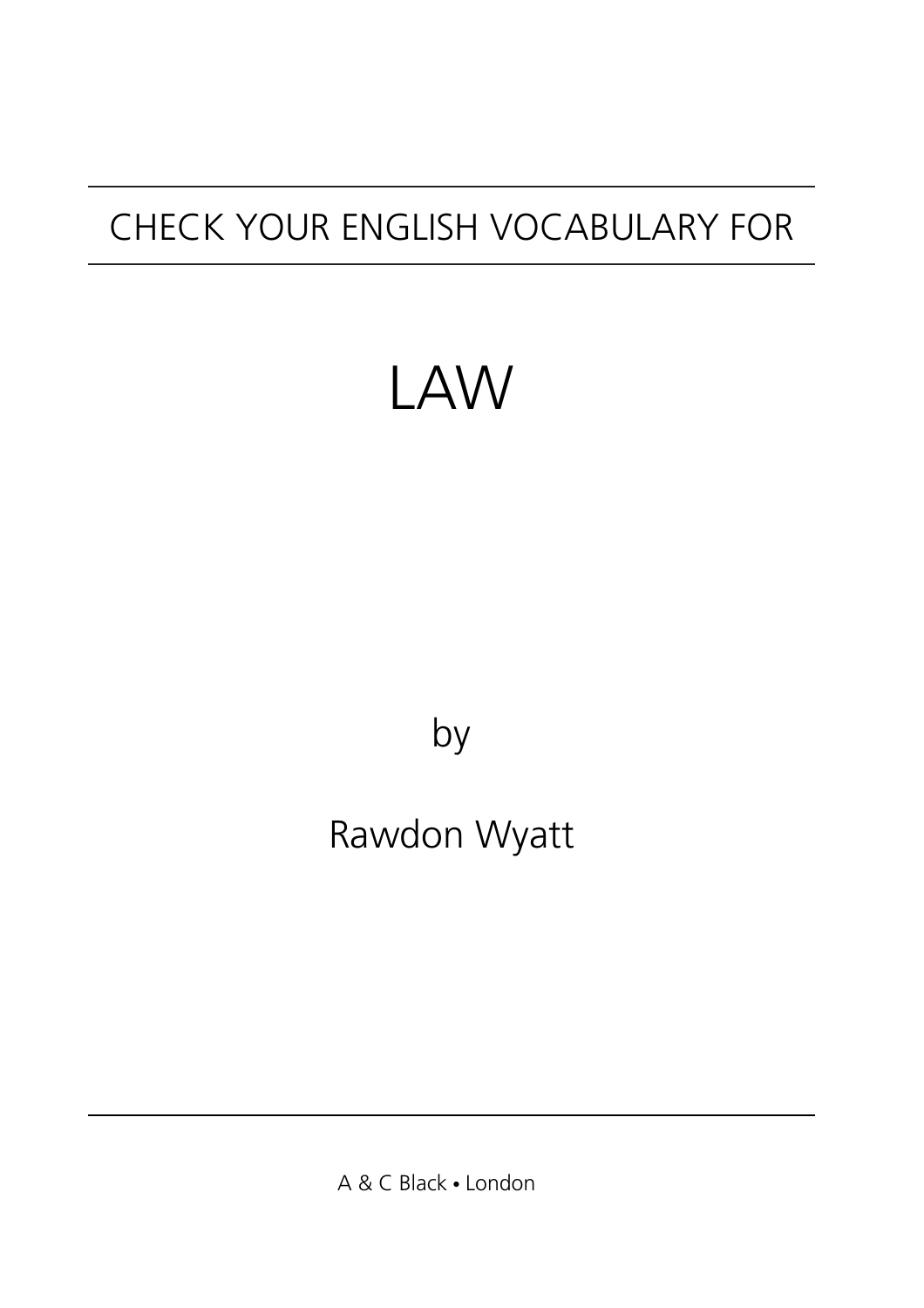[www.acblack.com](http://www.acblack.com)

First edition published 1996 Second edition published 1998 Third edition published 2006

A & C Black Publishers Ltd 38 Soho Square, London W1D 3HB

© Copyright Rawdon Wyatt 2006

All rights reserved. No part of this publication may be reproduced in any form without the permission of the publishers.

A CIP entry for this book is available from the British Library ISBN-10: 0 7136 7592 6 ISBN-13: 978 0 7136 7592 4 eISBN-13: 978-1-4081-0239-8

> Text typeset by A & C Black Printed in Italy by Legoprint

A & C Black uses paper produced with elemental chlorine-free pulp, harvested from managed sustainable forests.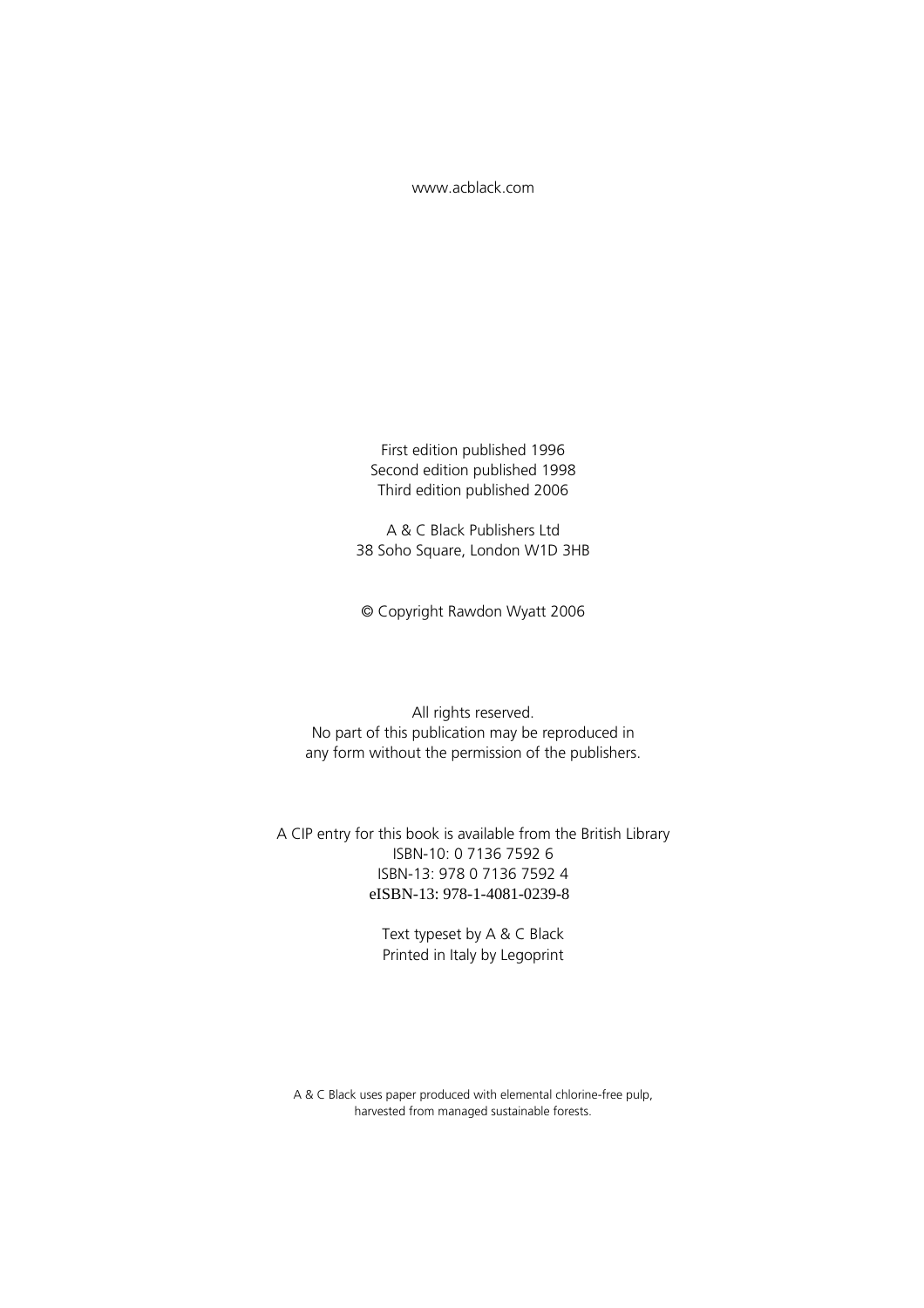### **Introduction**

This book has been written for anyone working or training to work in the legal profession, or for anyone whose job requires them to have a working knowledge of legal words and terms. The various exercises throughout the book focus on the key vocabulary that you might be expected to understand and use on a day-to-day basis.

You should not go through the exercises in this book mechanically. It is better to choose areas that you are unfamiliar with, or areas that you feel are of specific interest or importance to yourself.

Each exercise is accompanied by a full answer key at the back of the book. This key also gives you other information about particular vocabulary items (for example, words with similar meanings, alternative words and expressions, etc) that are not covered in the exercises themselves.

When you are doing the exercises, there are a few important points you should consider:

1. Many of the words, expressions and accompanying notes are based primarily on the English and Welsh legal system. However, there are also many 'generic' words which can be applied across the international legal spectrum, and would be recognised in other places such as the USA and Canada.

2. Not all of the vocabulary practised in this book is legal vocabulary *per se* (see [page 45](#page-49-0) to find out what this expression means), but would be used in a legal context (for example, at a trial or tribunal, or when producing a contract or negotiating business terms).

3. A lot of the words and expressions which have been presented here in a particular context (for example, words connected with a criminal law procedure) might also 'cross over' into other areas of law. A jury, for example, is usually employed at a criminal trial, but might also be used in some civil cases, such as libel.

It is very important to keep a record of new words and expressions that you learn. On page 64 of this book, you will find a vocabulary record sheet which you can photocopy as many times as you like and use to build up a 'bank' of useful words and expressions. It is accompanied on the following page by a sample sheet that shows you how to record a particular vocabulary item. Keep your record sheets in a file or folder and review them on a regular basis so that the words and expressions become an 'active' part of your legal vocabulary.

We recommend that you keep a good dictionary with you, and refer to it when necessary. Many of the words and expressions in this book (together with their definitions) can be found in the *A & C Dictionary of Law*. For general vocabulary reference, the *Macmillan English Dictionary* is also an excellent resource.

No vocabulary book can possibly contain all of the legal words and expressions that you are likely to come across or need, so it is important you acquire new vocabulary from other sources. On the next page you will find a short list of useful sources that were consulted during the writing of this book, and you should also read as much as possible from a variety of other sources, including journals, papers and case reports (many of which are available on the Internet).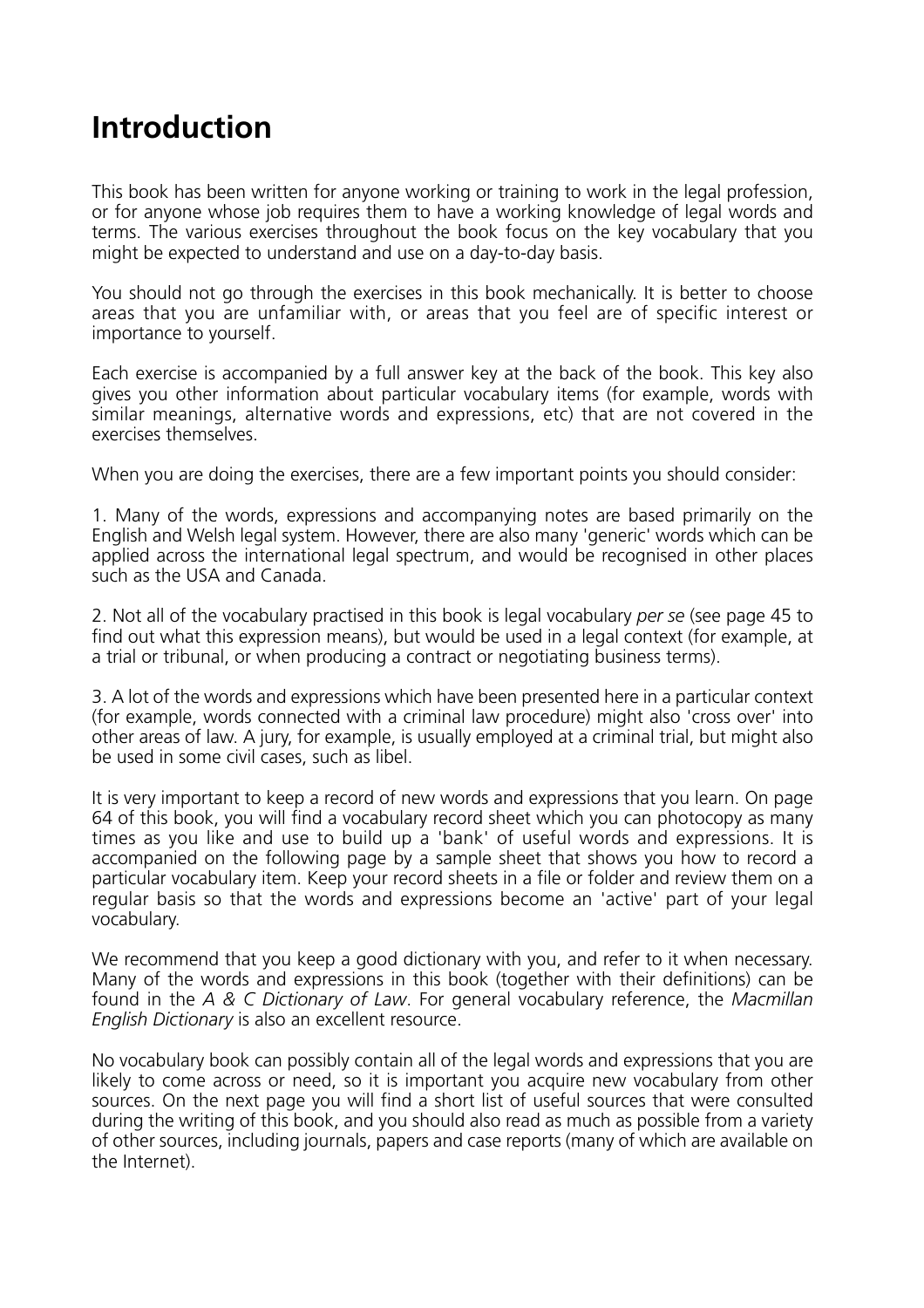### Contents

- [1. Before you begin: Essential words](#page-5-0)
- [2. Business law 1: Key adjectives](#page-6-0)
- [4. Business law 2: Key nouns](#page-8-0)
- [6. Business law 3: Key verbs](#page-10-0)
- [9. Business law 4: Key expressions](#page-13-0)
- [11. Consumer rights](#page-15-0)
- [13. Contracts 1](#page-17-0)
- [15. Contracts 2](#page-19-0)
- [17. Corporate responsibility 1: The](#page-21-0) environment
- [18. Corporate responsibility 2:](#page-22-0) Communities
- [19. Corporate responsibility 3:](#page-23-0) Employment
- [21. Corporate responsibility 4: Financial](#page-25-0)  and ethical integrity
- [23. Court orders and injunctions](#page-27-0)
- [24. Court structures](#page-28-0)
- [25. Crime 1: Crime categories](#page-29-0)

[www.informationcommissioner.gov.uk](http://www.informationcommissioner.gov.uk)

[www.family-solicitors.co.uk](http://www.family-solicitors.co.uk) [www.interactive-law.co.uk](http://www.interactive-law.co.uk)

[www.citizensadvice.org.uk](http://www.citizensadvice.org.uk)

[www.law.ed.ac.uk](http://www.law.ed.ac.uk)

[www.uklegal.com](http://www.uklegal.com)

- [26. Crime 2: Name the offence](#page-30-0)
- [28. Crime 3: Criminal procedure \(part 1\)](#page-32-0)
- [29. Crime 4: Criminal procedure \(part 2\)](#page-33-0)
- [31. Dispute resolution](#page-35-0)
- [32. Employment and human resources](#page-36-0)

#### Page: Title: Page: Title:

- [34. European courts, institutions, etc](#page-38-0)
- [36. The family 1: Relationships](#page-40-0)
- [38. The family 2: Children](#page-42-0)
- [40. Human rights 1](#page-44-0)
- [43. Human rights 2](#page-47-0)
- [45. Legal Latin](#page-49-0)
- [46. Legal referencing](#page-50-0)
- [47. On the road](#page-51-0)
- [48. People in the law 1](#page-52-0)
- [50. People in the law 2](#page-54-0)
- [51. Privacy and data protection](#page-55-0)
- [52. Property](#page-56-0)
- [54. Punishments and penalties](#page-58-0)
- [56. Types of court](#page-60-0)
- [58. Wills](#page-62-0)
- [59. Word association 1](#page-63-0)
- [61. Word association 2](#page-65-0)
- [62. Word association 3](#page-66-0)
- [64. Photocopiable vocabulary record](#page-68-0) sheet
- [65. Vocabulary record sheet sample](#page-69-0)
- [66. Answer key](#page-70-0)

The following websites were a useful reference source during the writing of this book, and are recommended if you want to develop your legal vocabulary further, or if you want to learn more about laws, legal systems, etc, (especially those in the United Kingdom).

[www.compactlaw.co.uk](http://www.compactlaw.co.uk) [www.lawontheweb.co.uk](http://www.lawontheweb.co.uk) [www.legalservices.gov.uk](http://www.legalservices.gov.uk) [www.media-solicitors.co.uk](http://www.media-solicitors.co.uk) [www.unhchr.ch \(ve](http://www.unhchr.ch)ry useful if you want to know more about the United Nations and human rights) [www.bench-marks.org](http://www.bench-marks.org) (an excellent website if you want to know more about the underlying principles of corporate governance and responsibility)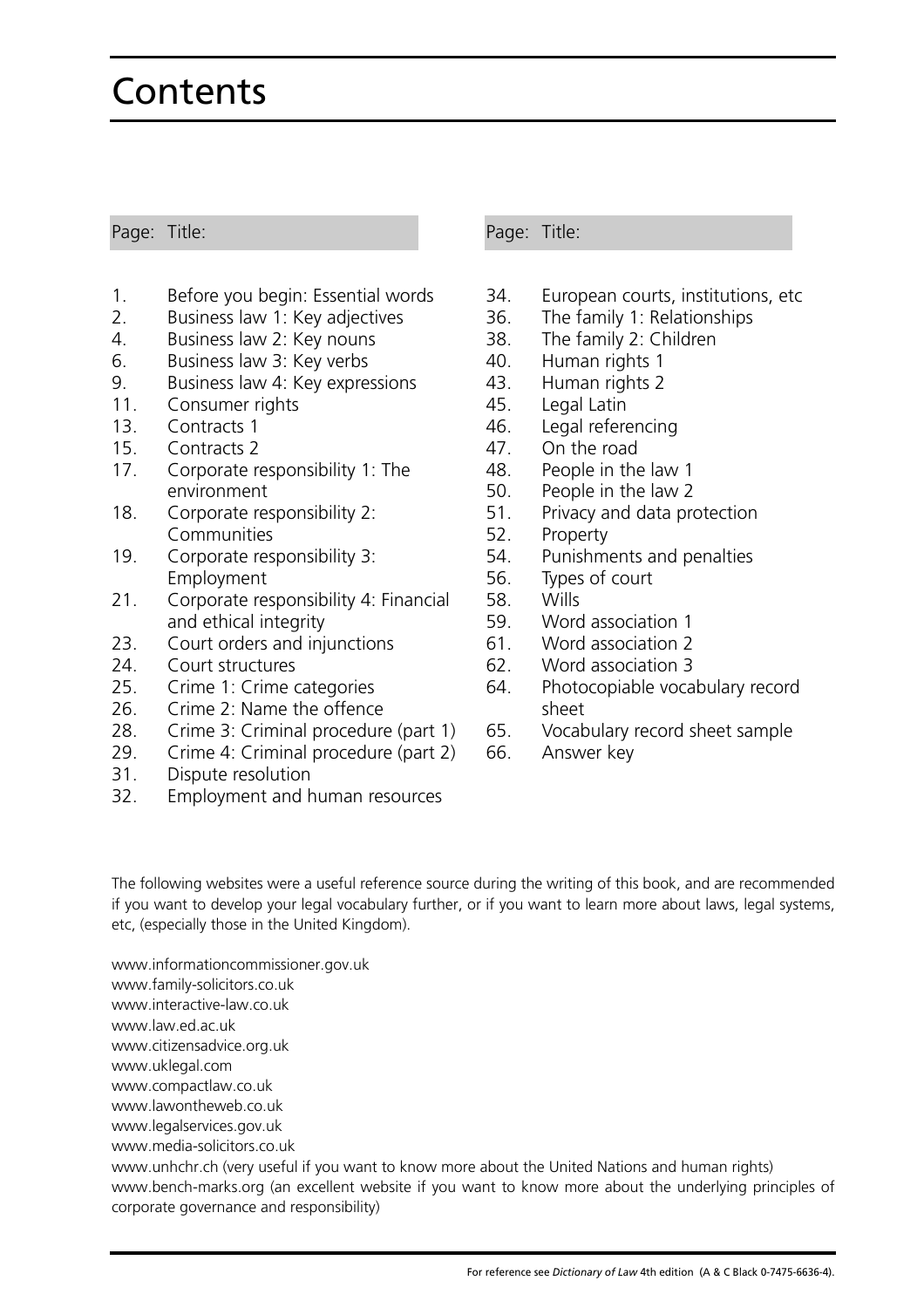### Before you begin: Essential words

<span id="page-5-0"></span>The words in this exercise are used a lot in the legal profession, and appear at various stages throughout this book, so it is important you understand what they mean before you do any of the other exercises. Match the definitions on the left with the words on the right. Note that (a) there are more words than definitions, and (b) many of the words on the right can have more than one meaning, but only one of those meanings is in the column on the left. Note that many of the words and accompanying expressions in this exercise (and in the following exercises on business law) are not exclusive to business law, but may also be applied to other legal and general areas.

| 1. Money claimed by someone as compensation for harm done.                                           | appeal                 |
|------------------------------------------------------------------------------------------------------|------------------------|
| 2. To send someone to prison or to a court.                                                          | arrest                 |
| 3. An adjective referring to a judge or to the law.                                                  | binding                |
| 4. Not guilty of a crime.                                                                            | breach                 |
| 5. Any act which is not legal.                                                                       | case                   |
| 6. A person who has studied law and can act for people on legal business.                            | charge                 |
| 7. A disagreement or argument between parties.                                                       | civil                  |
| 8. A specialist court outside the judicial system which examines special<br>problems.                | claimant<br>commit     |
| 9. A set of arguments or facts put forward by one side in a legal                                    | contract               |
| proceeding.                                                                                          | convict                |
| 10. An official who presides over a court.                                                           | court                  |
| 11. To make an allegation in legal proceedings.                                                      | crime                  |
| 12. Someone who is accused of a crime in a criminal case.                                            | criminal               |
| 13. A person who makes a claim against someone in a civil court.                                     | damages                |
| 14. An agreement reached after an argument.                                                          | defence                |
| 15. To hold someone legally so as to charge them with a crime.                                       | defendant              |
| 16. A case which is being heard by a committee, tribunal or court of law.                            | dispute                |
| 17. To find that someone is guilty of a crime.                                                       | evidence               |
| 18. Failure to carry out the terms of an agreement.                                                  | fine                   |
| 19. To bring someone to court to answer a criminal charge.                                           | guilty                 |
| 20. To ask a high law court to change its decision or sentence.                                      | hearing                |
| 21. To say that someone has committed a crime.                                                       | injunction<br>innocent |
| 22. Having the legal ability to force someone to do something.                                       | judge                  |
| 23. An adjective referring to the rights and duties of private persons or<br>organisations.          | judicial               |
| 24. The arguments used when fighting a case.                                                         | jury                   |
| 25. A legal agreement between two or more parties.                                                   | lawyer                 |
| 26. An adjective referring to crime.                                                                 | legal<br>offence       |
| 27. A group of 12 citizens who decide whether or not someone is guilty in                            | plead                  |
| a trial.                                                                                             | prosecute              |
| 28. A written or spoken statement of facts which helps to prove or disprove<br>something at a trial. | sentence               |
| 29. To order someone to pay money as a punishment.                                                   | settlement             |
| 30. A court order telling someone to stop doing something, or not to do<br>something.                | trial<br>tribunal      |

1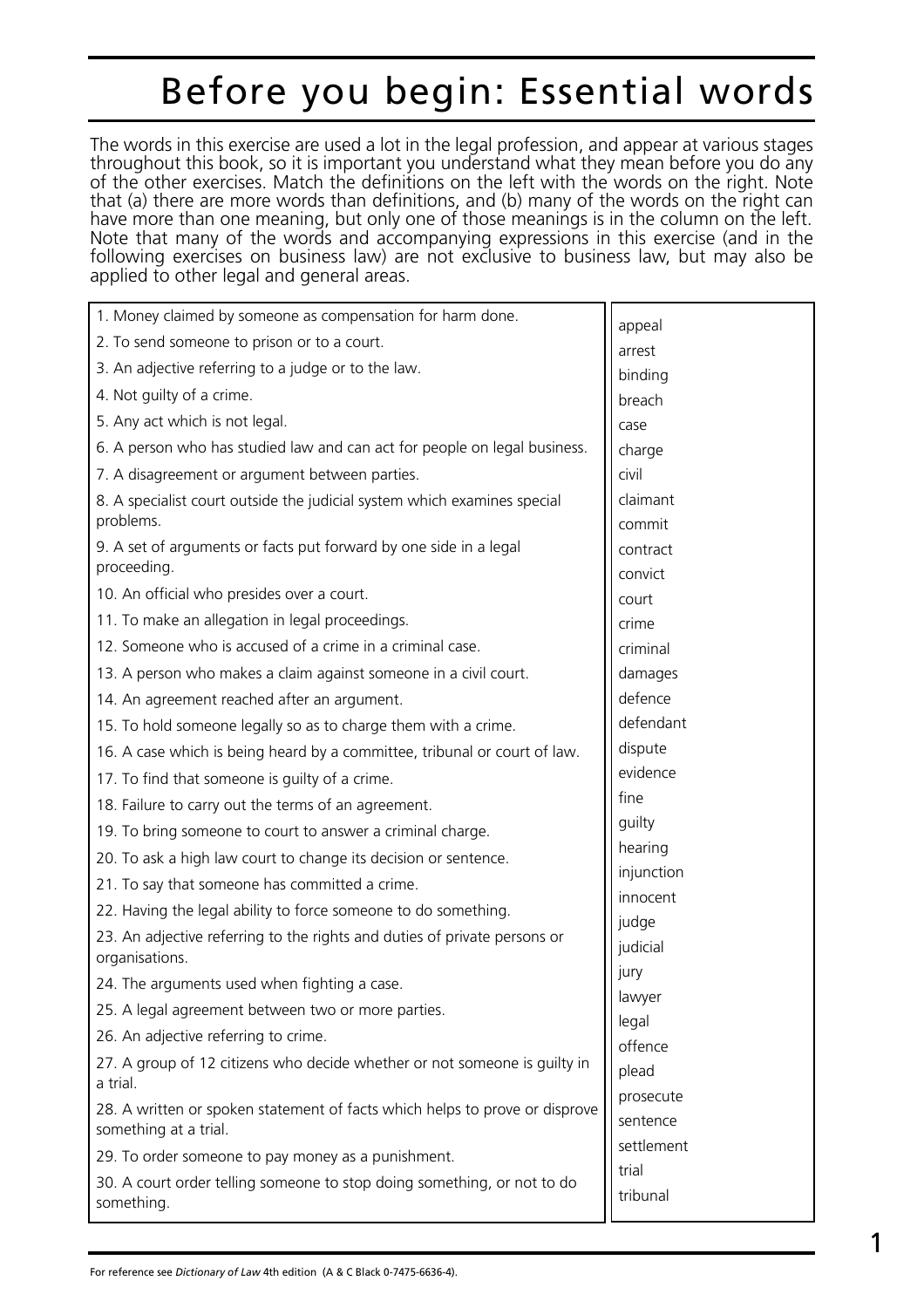### <span id="page-6-0"></span>Business law 1: Key adjectives

Exercise 1: Look at these sentences and decide if the word in bold is being used correctly in the context of the sentence (there is an *explanation* of the word that should be used in brackets at the end of the sentence). If you think the word is wrong, look for the correct word. You will find this in one of the other sentences.

- 1. When pieces of broken glass were found in some of its food products, the company was held **eligible**. (*responsible for what had happened*)
- 2. When he was asked to explain his actions, he had no **valid** explanations. (*being acceptable because it is true or relevant*)
- 3. The sacked workers claimed unfair dismissal, and demanded a fair and **intangible** hearing. (*not biased or prejudiced*)
- 4. Goodwill is one of a company's **admissible** assets, and as such it cannot be declared as part of the company's capital. (*difficult to value as it does not exist physically*)
- 5. He was accused of trying to obtain a **fiduciary** advantage by getting involved in insider dealing. (*financial*)
- 6. At the trial, the judge took the **unprecedented** step of asking the claimant to remove his shirt. (*not having happened before*)
- 7. The company solicitor examined the contract very carefully, and eventually declared it **irreconcilable**. (not having any legal effect)
- 8. The documents produced were not considered relevant to the case and were therefore not **unanimous**. (*referring to evidence which a court will allow to be used*)
- 9. The magazine was acquitted of libel when the jury returned a **gross** verdict of 'not guilty'. (*where everyone votes in the same way*)
- 10. All shareholders are **accountable** to vote at the Annual General Meeting. (*able or allowed to do something*)
- 11. The judge accepted that Mr Johnson could not go back to work in the same company because of **void** differences of opinion between him and the Directors. (*very strong, so that it is not possible for two sides to reach an agreement*)
- 12. The rail company was accused of **impartial** negligence by failing to ensure passengers' safety. (*serious*)
- 13. Interest charges are tax **deductible** so we haven't made as much as we had hoped. (*able to be removed*)
- 14. After a terrible year, during which it lost almost £8 million, the company was declared **insolvent**. (*not able to pay debts*)
- 15. A company director has a **pecuniary** duty to the company he works for and the people who work there. (*acting as trustee for someone else, or being in a position of trust*)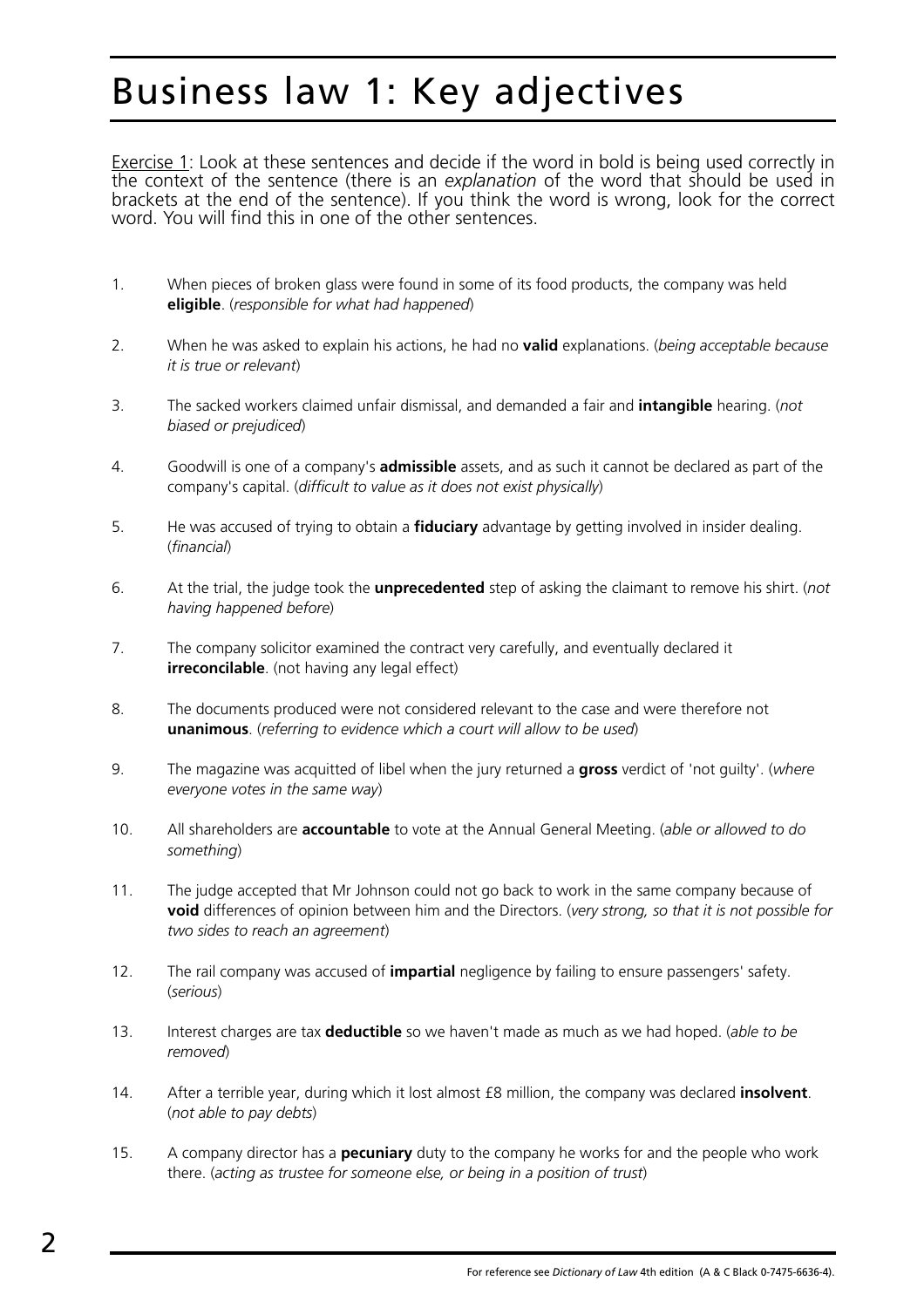Exercise 2: In this exercise, the first part of each word is already in the sentence. Complete it with the second part, which you will find in the box.

|  |  |                                    |  |  | atim • ditional • __dulent • __empt • __ended • __erial                            |
|--|--|------------------------------------|--|--|------------------------------------------------------------------------------------|
|  |  |                                    |  |  | $\Box$ gious • $\Box$ inal • $\Box$ itual • $\Box$ ndant • $\Box$ orate • pational |
|  |  | sible • __tiable • __tory • __vent |  |  |                                                                                    |

1. Because of the recent phenomenon of the 'compensation culture', claims for **occu\_\_\_\_** accidents have almost doubled in the last ten years. (*referring to jobs and work*)

- 2. So many complaints about the company's behaviour were reported that a **manda\_\_\_\_** injunction was imposed ordering them to cease trading. (*obligatory or necessary according to the law or rules*)
- 3. Some special savings accounts are popular with small businesses because the interest paid is **ex\_\_\_\_** from tax. (*not required to pay, or not covered by law*)
- 4. The terms of the contract are **nego\_\_\_\_** up to the moment it is signed. (*able to be changed by discussion*)
- 5. The claimant produced a **verb\_\_\_\_** transcript of the conversation he had had with the defendant. (*in the exact words*)
- 6. On the claimant's application for summary judgement, the defendant was given **uncon\_\_\_\_** leave to defend himself. (*with no conditions attached*)
- 7. The company was accused of making a **frau\_\_\_\_** insurance claim by exaggerating the value of the goods it had lost. (*not honest, aiming to deceive people for financial gain*)
- 8. Technically we can sue the company for breach of contract, although this is not really a **fea\_\_\_\_**  option. (*possible or practical*)
- 9. New legislation has made Clause 6b of the contract **redu\_\_\_\_**. (*no longer needed or valid*)
- 10. **Hab\_\_\_\_** breaches of safety regulations are being investigated by the Health and Safety Officer. (*doing something repeatedly*)
- 11. When he bought the company, it was barely **sol\_\_\_\_** but he turned it into one of the most successful organisations in the country. (*having enough money to pay debts*)
- 12. The lawsuit against the organisation was dropped because there was not enough **mat\_\_\_\_** evidence. (*important or relevant*)
- 13. We were expecting to receive a big fine, but in the event we were ordered to pay only **nom\_\_\_\_** damages. (*a very small amount*)
- 14. The issues of **corp\_\_\_\_** responsibility at local, national and international levels have been receiving a lot of coverage in the press. (*referring to a company*)
- 15. The contract is **open-\_\_\_\_** although there is an initial probationary period. (*with no fixed period, or with some items not specified*)
- 16. Be careful what you say: some companies are extremely **liti\_\_\_\_**. (*very willing to bring a lawsuit against someone to settle a disagreement*)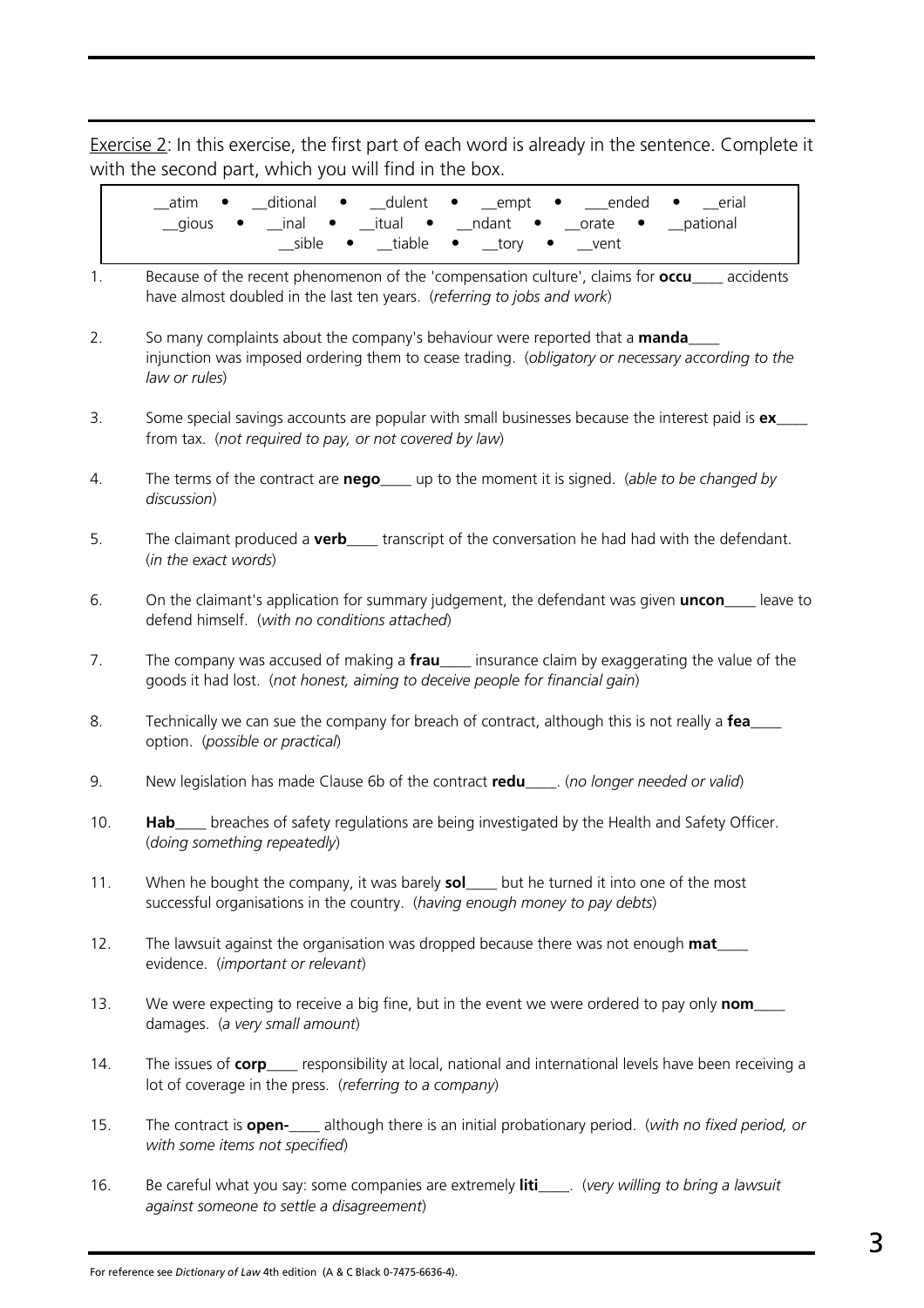### <span id="page-8-0"></span>Business law 2: Key nouns

Look at the dictionary definitions below, decide what each one is describing, then write your answers in the table on the next page. The first and last letters of each word have already been put into the table for you.

If you complete the table correctly, you will reveal a word in the shaded vertical strip that can be used to complete the sentence in the box at the bottom of the next page.

- 1. A person who is appointed to deal with financial or other matters on behalf of another person.
- 2. A licence to trade using a brand name and paying a royalty for it.
- 3. An official who investigates complaints by the public against government departments or other large organisations (especially banks, travel companies, and electricity, gas, water and telecommunications providers).
- 4. Somebody who gives a guarantee.
- 5. A failure to carry out the terms of an agreement, a contract, etc.
- 6. One of the main conditions of a contract, where one party agrees to what is proposed by the other party. Also the act of signing a bill of exchange to show that you agree to pay for it.
- 7. The notifiable offence of telling lies when you have made an oath to say what is true in court.
- 8. Somebody who has committed a civil wrong to somebody, entitling the victim to claim damages.
- 9. A payment made by a person or company to cover the cost of damage or hardship which he / she / it has caused.
- 10. An attempt by a third party to make the two sides in an argument agree.
- 11. A document in which a company acknowledges it owes a debt and gives the company's assets as security.
- 12. The closing of a company and the selling of its assets.
- 13. Money claimed by a claimant from a defendant because of harm or damage done, or money awarded by a court to a claimant as a result of harm suffered by the claimant (Clue: this word has already appeared elsewhere in this exercise).
- 14. The legal responsibility for paying someone for loss or damage incurred.
- 15. A failure to give proper care to something, especially a duty or responsibility, with the result that a person or property is harmed.
- 16. The good reputation of a business and its contacts with its customers (for example, the name of the product it sells or its popular appeal to customers).
- 17. A court order telling a person or a company to stop doing something, or telling them not to do it in the first place.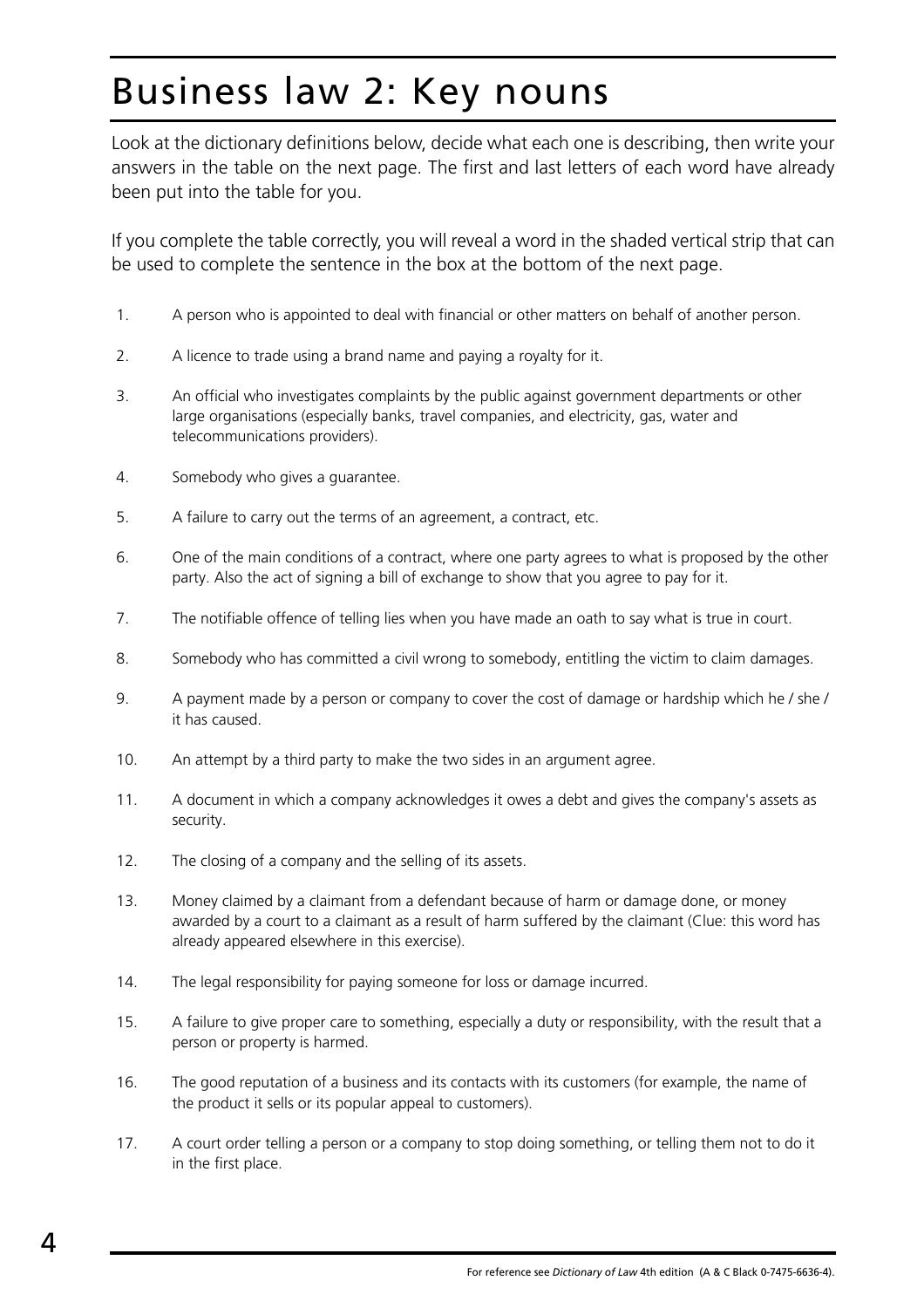| $\mathbf{1}$   |             |                |           |                 |                | $\overline{\sf N}$ |           |   |                |                         | $\bar{\mathsf{E}}$ |                                                     |           |
|----------------|-------------|----------------|-----------|-----------------|----------------|--------------------|-----------|---|----------------|-------------------------|--------------------|-----------------------------------------------------|-----------|
| $\overline{c}$ |             | $\overline{F}$ |           |                 |                |                    |           |   | $\overline{E}$ |                         |                    |                                                     |           |
| $\overline{3}$ |             |                | $\circ$   |                 |                |                    |           |   |                | $\mathsf N$             |                    |                                                     |           |
| $\overline{4}$ |             |                |           |                 | ${\mathsf G}$  |                    |           |   |                |                         |                    | ${\sf R}$                                           |           |
| 5              |             |                |           |                 |                | $\sf B$            |           |   |                | $\overline{H}$          |                    |                                                     |           |
| $\overline{6}$ |             |                |           | $\mathsf A$     |                |                    |           |   |                |                         |                    | $\mathsf{E}% _{0}\left( \mathsf{E}_{0}\right) ^{T}$ |           |
| $\overline{7}$ |             |                |           |                 |                | $\mathsf{P}$       |           |   |                |                         | Y                  |                                                     |           |
| 8              |             |                | $\vert$ T |                 |                |                    |           |   |                |                         | $\mathsf R$        |                                                     |           |
| $\overline{9}$ |             | $\overline{C}$ |           |                 |                |                    |           |   |                |                         |                    | ${\sf N}$                                           |           |
| 10             |             |                |           |                 |                |                    | ${\sf M}$ |   |                |                         |                    |                                                     | ${\sf N}$ |
| 11             |             |                |           | $\mathsf D$     |                |                    |           |   |                |                         | $\mathsf E$        |                                                     |           |
| $12$           | $\mathsf L$ |                |           |                 |                |                    |           |   |                | ${\sf N}$               |                    |                                                     |           |
| 13             |             |                |           |                 | $\overline{D}$ |                    |           |   |                | $\overline{\mathsf{S}}$ |                    |                                                     |           |
| 14             | $\mathsf L$ |                |           |                 |                |                    |           | Y |                |                         |                    |                                                     |           |
| 15             |             |                |           | ${\sf N}$       |                |                    |           |   |                |                         |                    | $\bar{\mathsf{E}}$                                  |           |
| 16             |             |                |           |                 |                | ${\mathsf G}$      |           |   |                |                         |                    | $\overline{\mathsf{L}}$                             |           |
| $17$           |             |                |           | $\vert$ $\vert$ |                |                    |           |   |                |                         |                    | ${\sf N}$                                           |           |

Use the word in the shaded vertical strip to complete this paragraph.

The company promised us that they would send us the goods by March 31st, but since then we have discovered that they knew they couldn't get them to us until the end of May. We lost a lot of money as a result, so we are going to sue them for \_\_\_\_\_\_\_\_\_\_\_\_\_\_\_\_

Familiarise yourself with the words in this exercise by using them in some of your own sentences. Don't forget to record any new words and expressions you learn (there is a vocabulary record sheet on page 64 which you can photocopy as many times as you like and use to build your own vocabulary 'bank').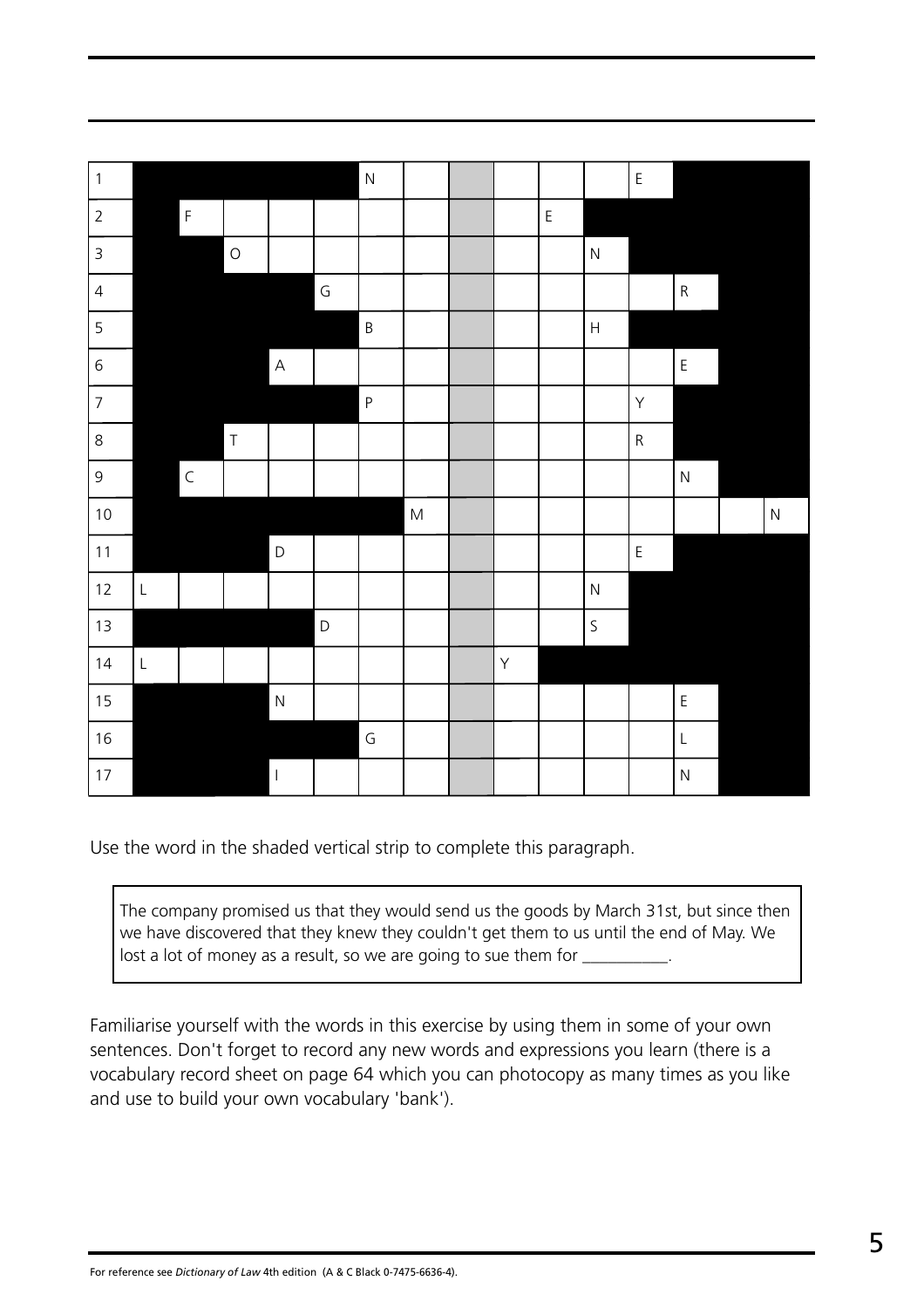### <span id="page-10-0"></span>Business law 3: Key verbs

Complete the crossword on page 8 by rearranging the jumbled letters in bold in the sentences below and writing the words and expressions in the appropriate space on the crossword grid. An explanation of each verb is in brackets at the end of each sentence. *Be careful*, as many of the words will need to change their form (for example, to the past simple or past perfect) to fit correctly in the sentence and into the crossword.

#### Across:

- 3. The airline will **dineynifm** passengers for lost luggage to the value of £500. (*to pay for loss or damage suffered*)
- 4. The company **ernudketa** to provide quality service at a competitive cost. (*to promise to do something*)
- 10. The tribunal will **udditecaja** the claim and award damages where necessary. (*to give a judgement between two parties*)
- 12. In order to raise enough money for its new venture, the company decided to **diqielatu** some of its assets. (*to sell assets or stock to raise cash*)
- 14. All of our employees are **tielent** to four weeks' holiday a year. (*to have or give someone the right to do something*)
- 15. A neutral party was called in to **tedaime** between the manager and his staff. (*to try to make two sides in an argument come to an agreement*)
- 17. The contract is still being **frtad**, but we expect it to be ready for signing early next week. (*to make a first rough plan of a document such as a contract*)
- 19. A lot of people were unhappy when he was **paintpo** to the post of Managing Director. (*to choose someone for a job*)
- 20. We must allow sufficient time to **sepela** before we make a claim. (*of time: to pass*)
- 21. The company has been accused of trying to **efrudad** customers. (*to trick someone so as to obtain money or goods illegally*)
- 26. The paper has no right to **clodseis** the details of our agreement. (*to tell details*)
- 28. A court injunction has **nab** the company from trading in the area. (*to forbid something, or make it illegal*)
- 29. Because a new company has taken over, the contract has been **dvaatineli**. (*to make something no longer valid*)
- 31. In view of the inconvenience we have caused, we are willing to **vawei** all payments due. (*to say that something is not necessary*)
- 32. The local authority **gatnr** the company an interest-free loan to start up the new factory. (*to agree to give someone something, or to allow someone to do something*)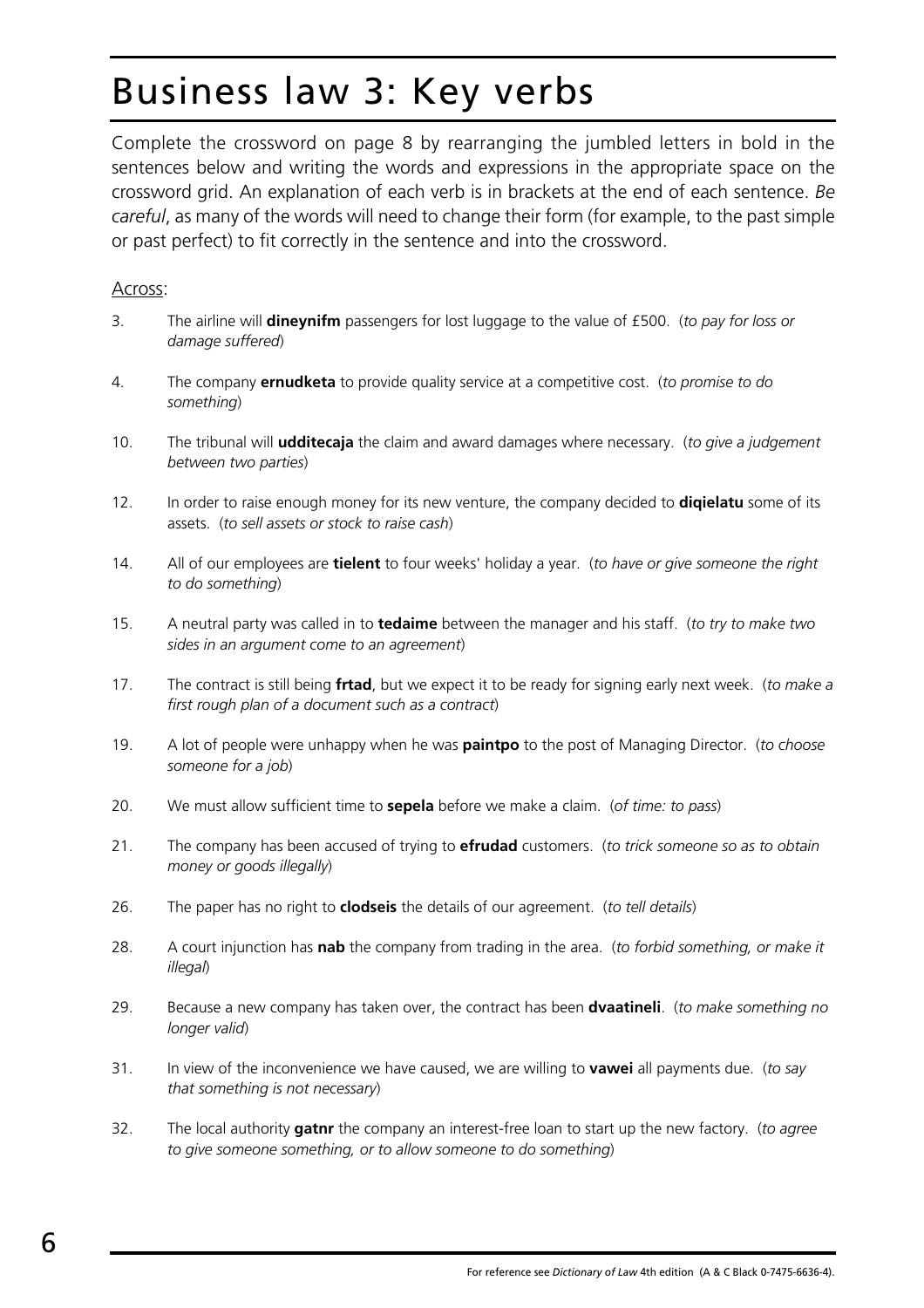#### Down:

- 1. The plan has to be **fatyir** by the board before it can be put into operation. (*to approve officially something that has already been decided*)
- 2. After he was accused of insider dealing, his firm was **clabstkli** by the government. (*to put goods, people or a company on a list of those that you will not deal with*)
- 5. Penalties will be applied if you **fdaetul** on your repayments. (*to fail to carry out the terms of a contract, especially to fail to pay back a debt*)
- 6. When the company was unable to repay the loan, the bank **clefeosor** on its premises. (*to take possession of a property because the owner cannot repay money he / she has borrowed using the property as security*)
- 7. The case might last longer than we expected, because the defendant is **uditeps** the claim. (*to argue against something; to say that something is not correct*)
- 8. The judge **dwraa** compensatory damages to the claimant. (*to decide the amount of money to be given to someone*)
- 9. The company assured us it would do all the work itself, but it **accobnsutrt** part of the job to a local firm. (*to agree with a company that they will do all or part of the work for a project*)
- 11. The court was unable to decide whether the patent had been **gfriinen**. (*to make a product in the same way as another product which has been patented, and not pay royalties*)
- 13. The document has been **fcrieyt** as a true copy. (*to make an official declaration in writing*)
- 16. Non-profit organisations will be **petmex** from tax. (*to free someone from having to pay tax*)
- 18. The court ordered the company to be **ndwi pu** (2 words). (*to put a company into liquidation*)
- 19. The claimant **gaelle** that the article was an infringement of his copyright. (*to state, usually in giving evidence, that something has happened or is true*)
- 22. The company did not **biead yb** (2 words) the terms of the agreement. *(to accept a rule or follow a custom*)
- 23. On liquidation, the firm's property was **stev** in the bank. (*to transfer to someone the legal ownership and possession of land or a right*)
- 24. We are **mical** £5,000 as compensation from our suppliers. (*to ask for money*)
- 25. Mr and Mrs Douglas' solicitor advised them to **ekse** an injunction against the magazine in the High Court. (*to ask for or try to do something*)
- 27. Workers are allowed to **tkesri** in protest against bad working conditions. (*to stop working because there is no agreement with management*)
- 30. The company owns several apartments, which it **tel** to private tenants. (*to allow someone to use a building in return for money*)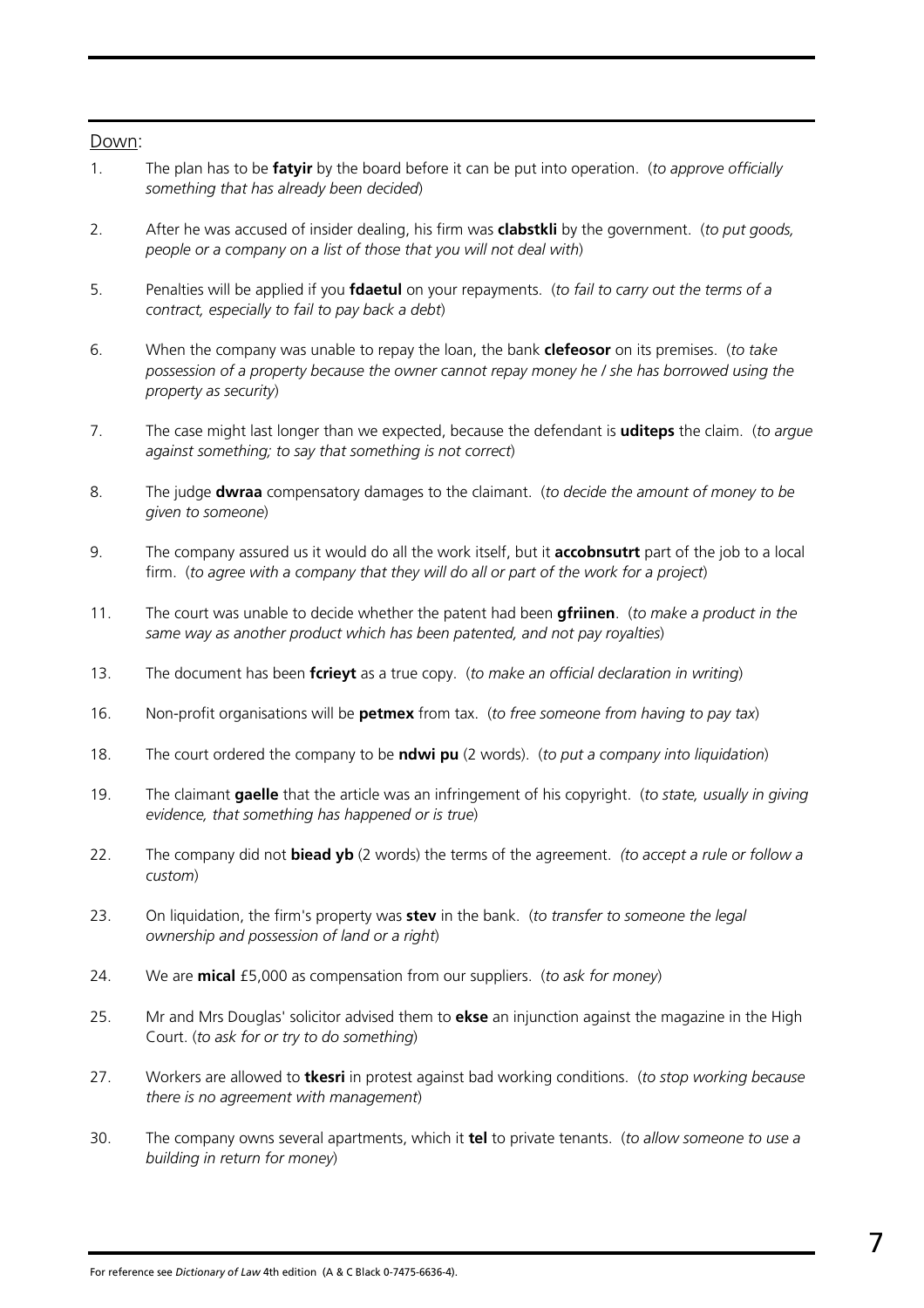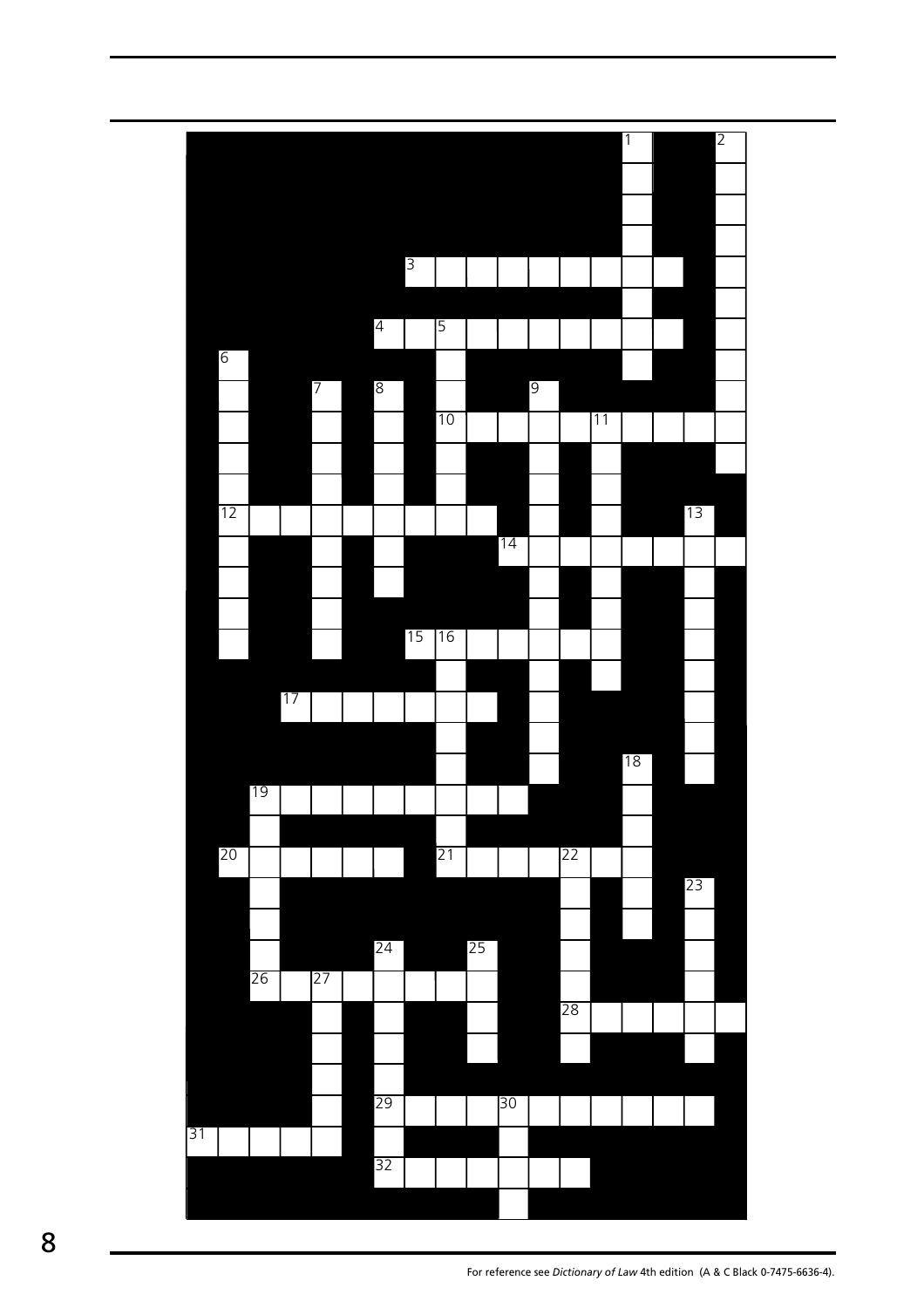### Business law 4: Key expressions

<span id="page-13-0"></span>Complete definitions  $1 - 30$  with the first part of an appropriate expression from the first box, and the second part from the second box.

articles… burden… compulsory… confidential… data… employers'… employment… force… freezing… fundamental… grievance… intellectual… joint…(x2) limited… memorandum…(x2) obligation… out… power… pre-emption… terms… trade… unfair… unliquidated… unprofessional… vicarious... winding… without... wrongful...

…and conditions …and several …breach …clause …competition …conduct …damages …dismissal ...information ...injunction …liability (x3) …liquidation …majeure …mark …of association (x2) …of attorney …of confidentiality …of court …of proof …of satisfaction …prejudice …procedure …property …protection …tribunal …up …venture

- 1. An official power giving someone the right to act on someone else's behalf in legal matters is called  $\overline{\phantom{a}}$  . The contract of  $\overline{\phantom{a}}$
- 2. The protecting of information about individuals stored in a computer from being copied or used wrongly is called  $\qquad \qquad$ .
- 3. \_\_\_\_\_\_\_\_\_\_\_\_\_ is a phrase spoken or written in a letter when attempting to negotiate a settlement which means that the negotiations cannot be referred to in court or relied upon by the other party if discussions fail.
- 4. A \_\_\_\_\_\_\_\_\_\_ is a business partnership where two or more companies join together as partners for a limited period.
- 5. \_\_\_\_\_\_\_\_\_\_ is an expression of French origin that is used for something which happens which is out of control of the parties who have signed a contract (for example, a war or a storm), and is also known as an act of God.
- 6. A \_\_\_\_\_\_\_\_\_\_ refers to the various steps an employee takes if he / she wants to complain about his / her employers.
- 7. \_\_\_\_\_\_\_\_\_\_ are the contents of a document which regulate the way in which a company's affairs (such as the appointment of directors or the rights of shareholders) are managed.
- 8. A section in a company's (number 7 above) which requires any shares offered for sale to be first offered to existing shareholders is known as a \_\_\_\_\_\_\_\_\_\_.
- 9. When a company is put into liquidation, this is often known as  $\sim$
- 10. The legal responsibility of an employer when employees are subject to accidents due to negligence on the part of an employer is called
- 11. The legal responsibility of one person for the actions of another person, especially the responsibility of an employer for acts committed by an employee in the course of work, is called \_\_\_\_\_\_\_\_\_.
- 12. A company is a company where each shareholder is responsible for paying the company's debts only to the face value of the shares he / she owns.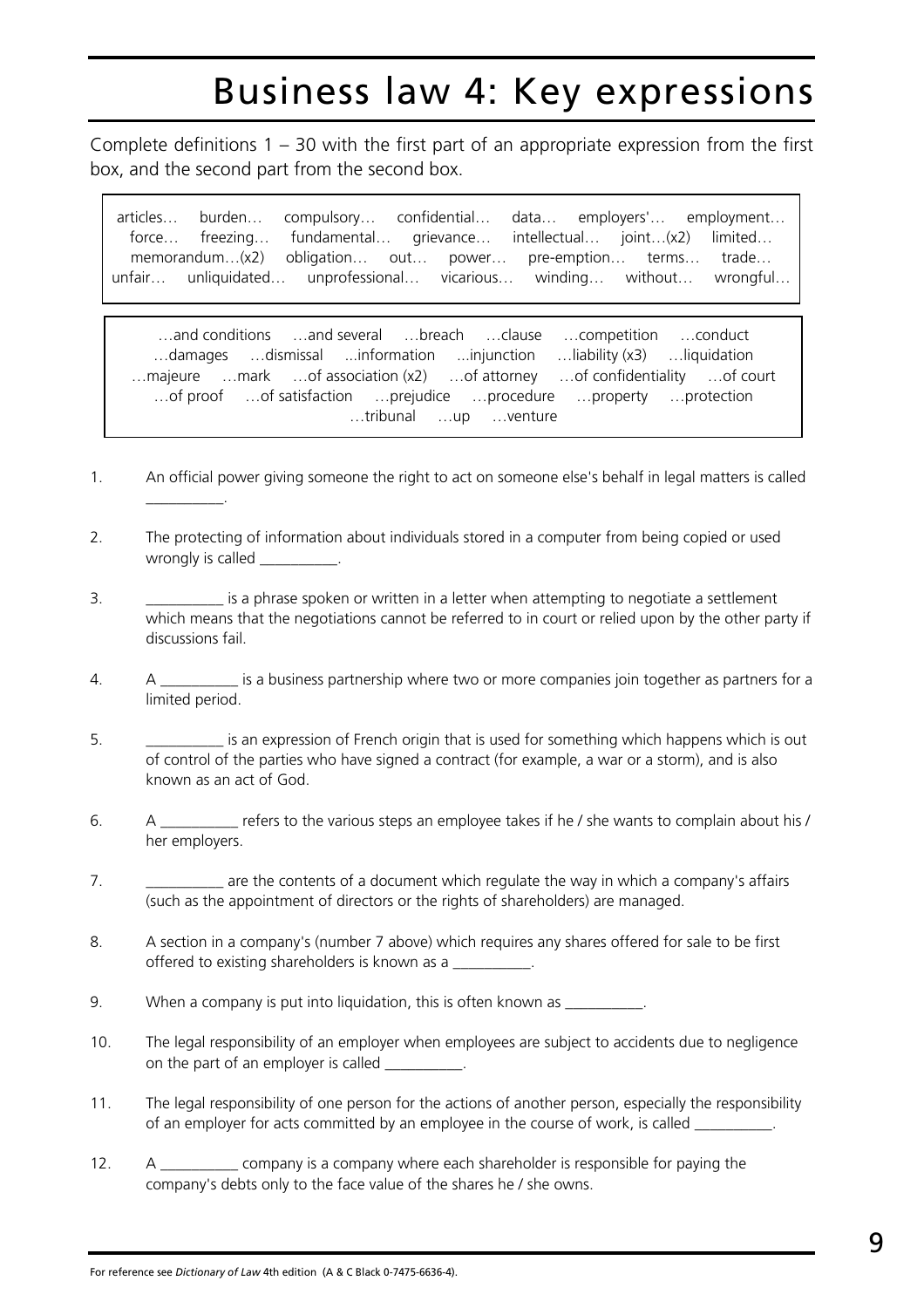- 13. A \_\_\_\_\_\_\_\_\_\_\_ is a legal document setting up a limited company and giving details of its aims, capital structure, and registered office.
- 14. A \_\_\_\_\_\_\_\_\_\_\_ is a document showing that a company has repaid a mortgage or charge.
- 15. A situation where two or more parties share a single legal responsibility, and each party is also liable for the whole claim, is called liability.
- 16. When a dispute between two parties is settled before it gets to court, it is known as an \_\_\_\_\_\_\_\_\_\_\_\_\_\_\_\_ settlement.
- 17. When an overseas company (or an individual) cannot access its assets because a court order prevents it from doing so, this is known as a
- 18. \_\_\_\_\_\_\_\_\_\_ are compensatory payments which are not for a fixed amount of money but are awarded by a court as a matter of discretion depending on the case.
- 19. The duty to prove that something which has been alleged in court is true is known as the

\_\_\_\_\_\_\_\_\_\_.

- 20. Behaviour which is not suitable for a professional person and goes against the code of practice of a profession is called \_\_\_\_\_\_\_\_\_\_\_\_.
- 21. Facts which are secret and must not be passed on to other people are called
- 22. A body responsible for hearing work-related complaints as specified by statute is called an \_\_\_\_\_\_\_\_\_\_.
- 23. An  $\blacksquare$  is a legally-binding rule that is imposed on the recipient of private or secret information which states that the recipient should not pass the information on to someone else.
- 24. The name, design or other feature which identifies a commercial product, has been registered by the maker and cannot be used by other makers is called a 'registered  $\blacksquare$
- 25. \_\_\_\_\_\_\_\_\_\_\_ is something such as a copyright, patent or design which someone has created or produced that no-one else can legally copy, use or sell.
- 26. The conditions which have to be carried out as part of a contract, or arrangements which have to be made before a contract is valid, are called
- 27. The removal of someone from a job for a reason that cannot be justified, and which is in breach of contract, is called
- 28. **Example 28.** Is an attempt by one company to do better than another company by using methods such as importing foreign products at very low prices or by wrongly criticising a competitor's products.
- 29. A failure to carry out an essential or basic term of a contract is known as a
- 30. \_\_\_\_\_\_\_\_\_\_ is when a court orders a company to close and its assets to be sold.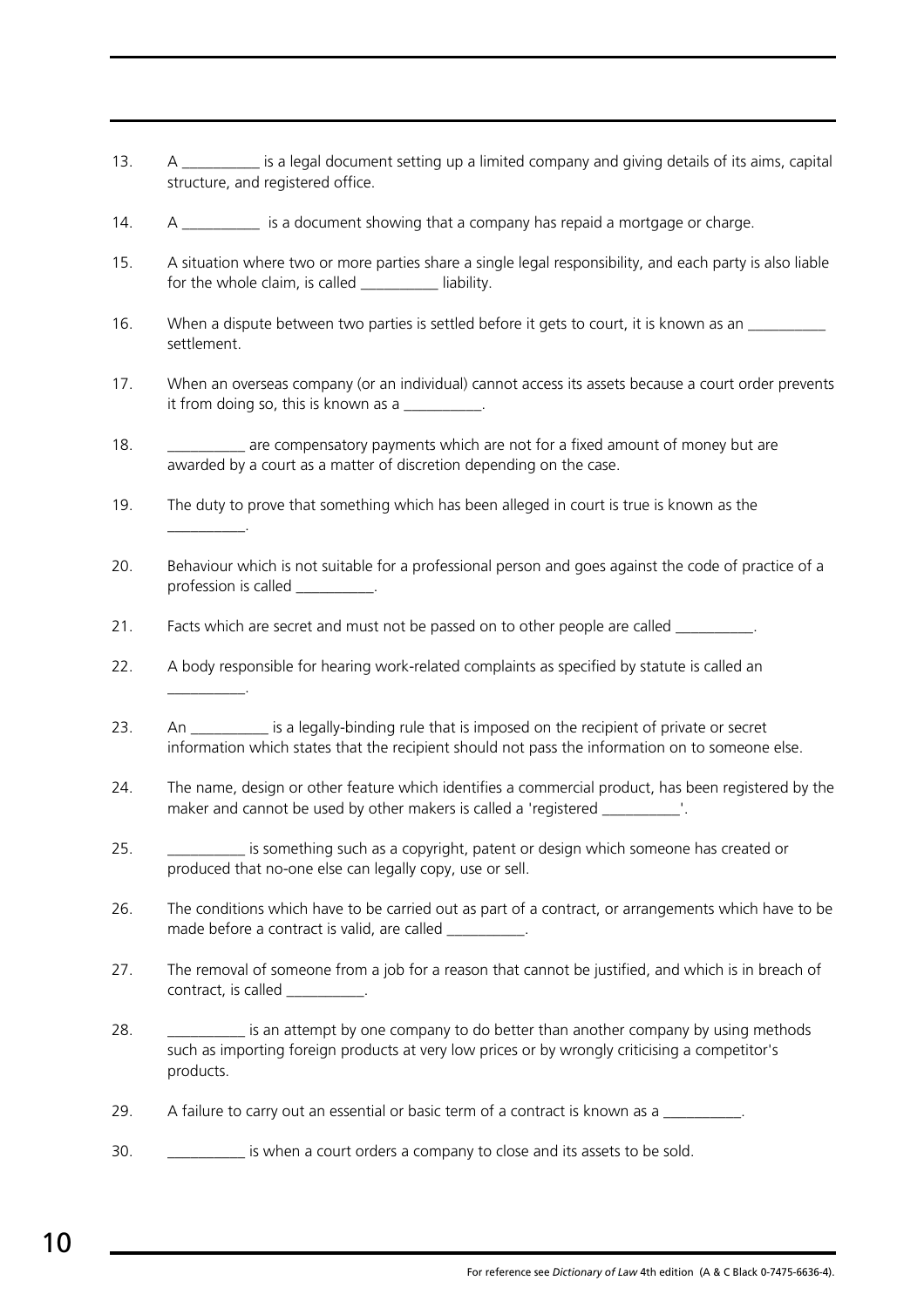### Consumer rights

<span id="page-15-0"></span>Many countries have legislation in place to protect the rights of consumers. In Britain, they are protected by laws such as the *Sale of Goods Act*, the *Supply of Goods and Services Act*, the *Distance Selling Regulations*, the *Consumer Protection Act* and the *Consumer Credit Act.*

Exercise 1: Here is a summary of some of the key points from these laws, and some other information which consumers might find useful. Complete the paragraphs with words and expressions from the box.

1. accurate description 2. as described 3. cooling-off period 4. credit card fraud 5. credit voucher 6. defective 7. delivery arrangements 8. fit for purpose 9. give a refund 10. guarantee or warranty 11. opt out of 12. proof of purchase 13. receipt 14. responsibilities and liabilities 15. satisfactory quality 16. unsolicited mail 17. unsolicited telemarketing 18. wear and tear 19. within a reasonable time 20. written confirmation

Providers of goods and services (including credit providers and hire companies) all have towards the customer which are aimed at protecting the customer and his / her rights.

When you buy goods, they must be of \_\_\_\_\_\_\_\_\_\_\_\_: the condition they are in should match your expectations based on the price you paid. They should also be '\_\_\_\_\_\_\_\_\_\_\_\_' (in other words, they must match the description made by the provider and / or the manufacturer), and they must be '\_\_\_\_\_\_\_\_\_\_\_ (they should do what you expect them to do).

All goods must carry a \_\_\_\_\_\_\_\_\_\_\_\_\_ in case they go wrong or do not meet your expectations.

If you need to return goods a shop or other supplier, you should do so \_\_\_\_\_\_\_\_\_\_\_\_: many shops and suppliers specify their own limit, usually 28 days, and can refuse to do anything if there is evidence of unreasonable \_\_\_\_\_\_\_\_\_\_\_\_ (signs that the goods have been used more than is normal or for a purpose for which they were not designed).

If you take goods back to a shop, they are entitled to ask for \_\_\_\_\_\_\_\_\_\_\_\_, such as a \_\_\_\_\_\_\_\_\_\_\_\_, a credit card slip, etc, that shows you actually bought the goods from them.

Many shops may refuse (illegally, if the product you have bought is faulty or  $\sqrt{2}$ \_\_\_\_\_\_\_\_\_\_\_\_, and instead of returning your money will offer you a \_\_\_\_\_\_\_\_\_\_\_\_ to use in that shop at a later date.

Where goods or services are ordered on the Internet, on-line shops should offer their customers a \_\_\_\_\_\_\_\_\_\_\_\_ after they have ordered them, in case the customer decides to suddenly cancel their order.

On-line shops should give the customer an \_\_\_\_\_\_\_\_\_\_\_\_\_\_\_\_\_\_ of the goods being sold, and clearly state the price, and options (how and when the customer can expect to receive their goods, whether there is an extra charge for postage, etc).

| On-line shops should also protect customers against | , and should allow customers to                              |
|-----------------------------------------------------|--------------------------------------------------------------|
| receiving further information and                   | or unsolicited email. They                                   |
| should also send the customer                       | of their order (often in the form of an email sent after the |
| order has been placed).                             |                                                              |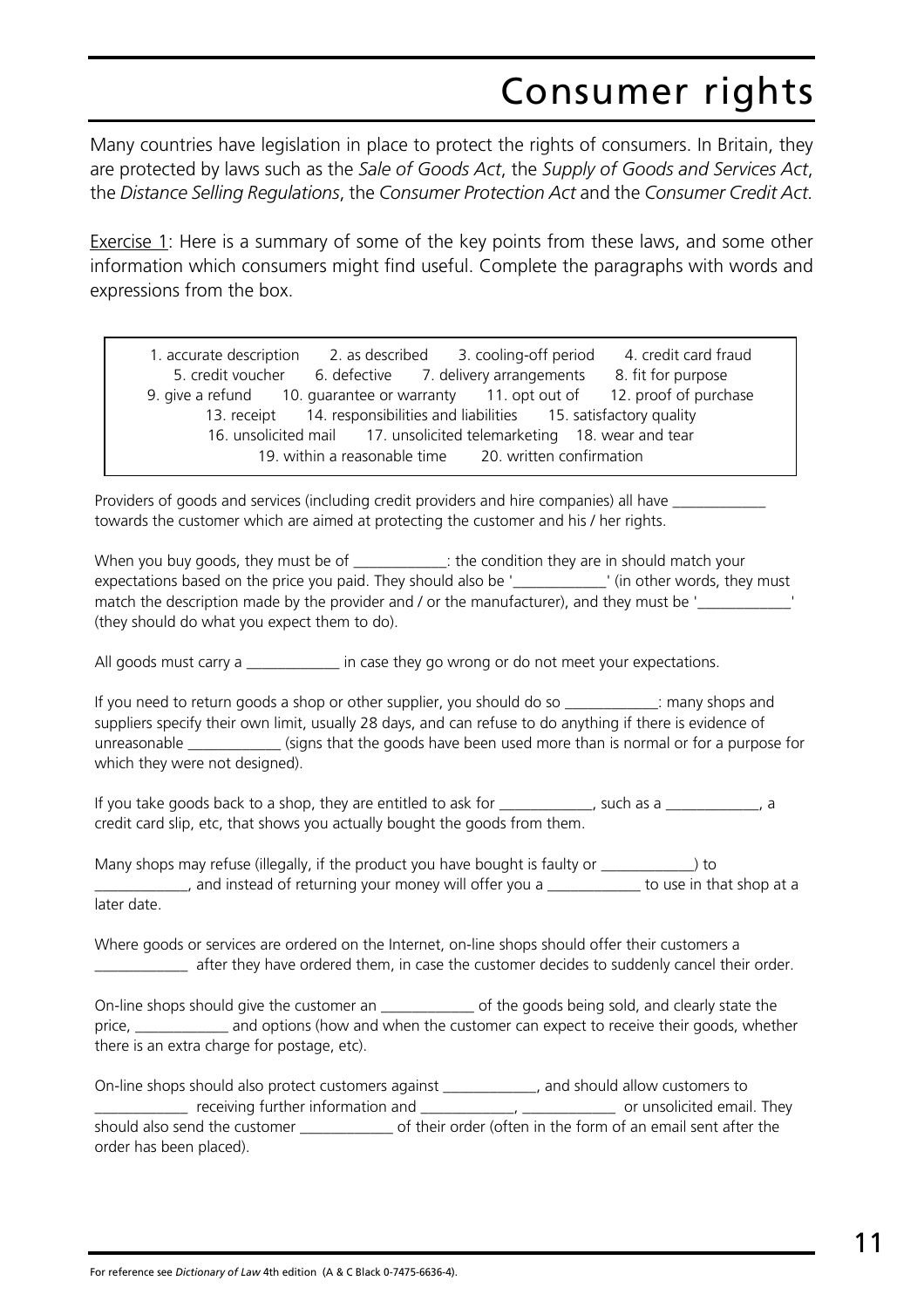Exercise 2: Instructions as above.

1. claim for compensation 2. claim form 3. County Court 4. in your favour 5. issue the proceedings 6. make a claim 7. poor workmanship 8. preliminary hearing 9. reasonable care and skill 10. reasonable charge 11. received satisfaction 12. serves the claim 13. Small Claims 14. specified period

If a service is being provided (for example, a mobile phone contract), and there is a  $\blacksquare$ contract, this must be clearly stated by the provider.

If you buy faulty goods with a credit card, and those goods cost over £100, you have an equal against the seller of the goods and the credit card company.

Where a service such as the repair of a car is being provided, it should be done with \_\_\_\_\_\_\_\_\_\_\_\_\_ (an unsatisfactory standard of work or general \_\_\_\_\_\_\_\_\_\_\_\_\_\_ should not be accepted by the customer) for a \_\_\_\_\_\_\_\_\_\_\_\_ (the customer should not have to pay an excessive amount of money) and within a reasonable time.

If you need to \_\_\_\_\_\_\_\_\_\_\_\_ against a shop, company or other provider, because you have not \_\_\_\_\_\_\_\_\_\_\_\_ from that shop, company, etc, you can do so through the \_\_\_\_\_\_\_\_\_\_\_\_. For claims of less than £5,000 the \_\_\_\_\_\_\_\_\_\_\_\_ procedure should be useful.

The process is very simple: after completing a \_\_\_\_\_\_\_\_\_\_\_, you ask the court to \_\_\_\_\_\_\_\_\_\_\_\_. The court then \_\_\_\_\_\_\_\_\_\_\_\_ on the company or other provider. Assuming the company responds within the specified time limit, there will be a \_\_\_\_\_\_\_\_\_\_\_\_\_\_. Later, there will be a main hearing where hopefully the judge will decide \_\_\_\_\_\_\_\_\_\_\_\_\_.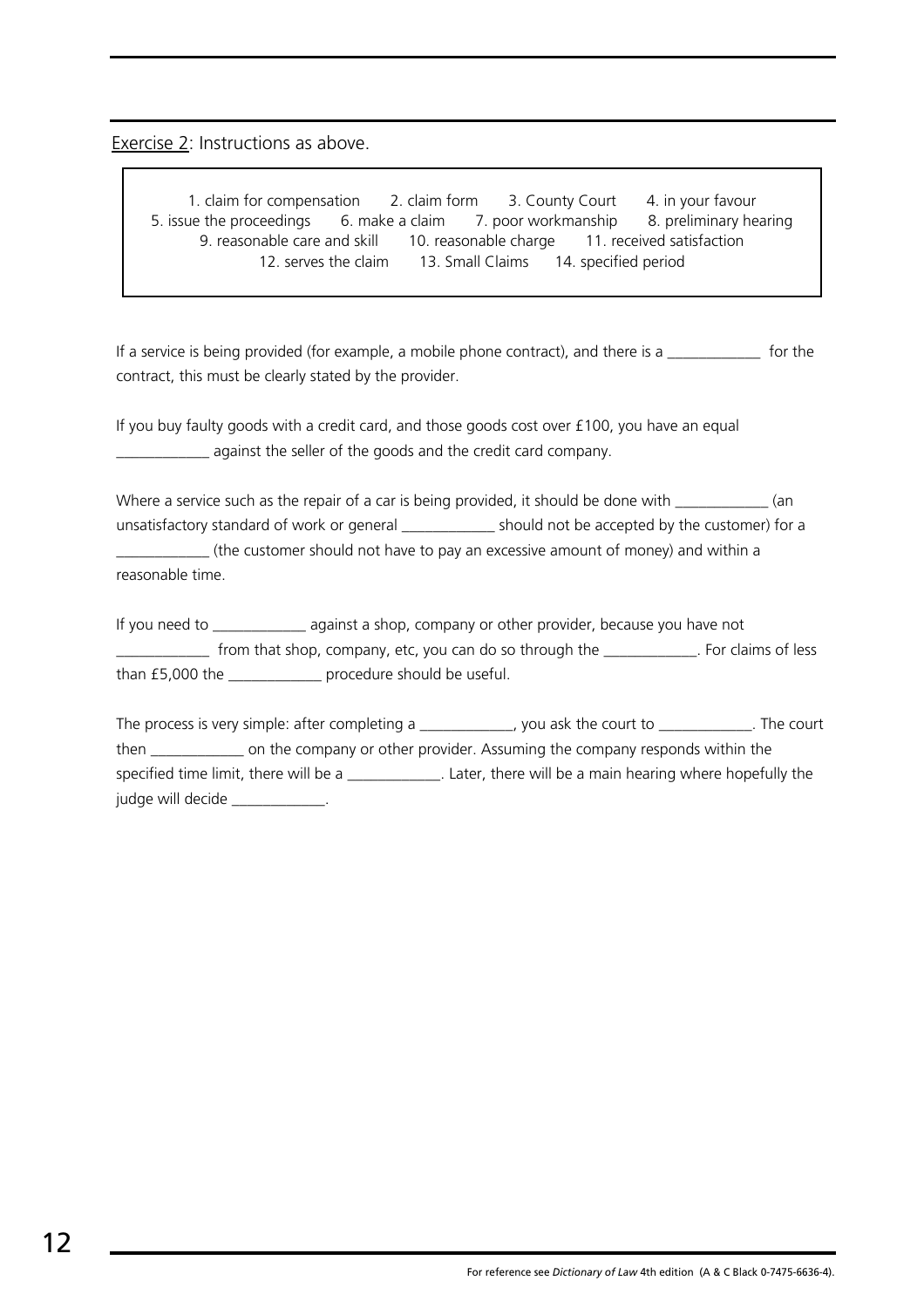### Contracts 1

<span id="page-17-0"></span>Exercise 1:

Complete this text, which has been adapted from the A & C Black *Dictionary of Law*, with words or expressions from the box.

1. accepted 2. agreement 3. breach 4. consideration 5. contractual liability 6. damages 7. express 8. implied 9. intention 10. obligations 11. offer 12. reward 13. signed 14. stated 15. sue 16. terms 17. under seal 18. verbally 19. voided 20. writing

| A contract can be defined as 'an ____________ between two or more parties to create legal __________            |  |  |
|-----------------------------------------------------------------------------------------------------------------|--|--|
| between them'. Some contracts are made '___________': in other words, they are ___________ and sealed           |  |  |
| (stamped) by the parties involved. Most contracts are made ____________ or in __________. The essential         |  |  |
| elements of a contract are: (a) that an ___________ made by one party should be ____________ by the other;      |  |  |
| (b) (b) (b) (the price in money, goods or some other (b) (b) (b) one party in exchange for                      |  |  |
| another party agreeing to do something); (c) the ____________ to create legal relations. The _____________ of a |  |  |
| contract may be ___________(clearly stated) or ___________(not clearly ___________ in the contract, but         |  |  |
| generally understood). A _____________ of contract by one party of their ____________ entitles the other party  |  |  |
| to ____________ for _______________ or, in some cases, to seek specific performance. In such circumstances, the |  |  |
| contract may be ___________(in other words, it becomes invalid).                                                |  |  |

#### Exercise 2:

There are many different kinds of contract for different situations. Look at the following paragraphs, and decide what kind of contract is being described or talked about.

1. I went into the supermarket and chose the items that I wanted. As soon as my basket was full, I headed for the checkout.

2. My cousin Bob said he was going to get rid of his computer and buy a new one. I said that I needed a computer and suggested I bought his old one. Anyway, we agreed on a price, I gave him a £50 deposit, and agreed to pay the balance in instalments over the next three months. I'm going round to collect the computer this evening.

3. The property is unfurnished, and the rent is £650 pcm, which has to be paid monthly in arrears. Electricity, gas and phone bills are extra. There's a communal garden and a communal parking area, for which I also have to pay a nominal maintenance fee. The landlord is responsible for any repairs to the property. I'm not allowed to sublet at any time. I've signed the lease for 18 months.

4. We're opening our own branch in the town centre next week. The deal is fairly simple: we get the right to use the company's name, their trademark, their trade names and products, wear their uniforms and use their stationery. They also provide our staff with all the necessary training, give us invaluable managerial assistance and provide advertising materials. In return, we have to meet specific requirements, such as quality of service, maintaining good customer relations, and following the company's standard procedures. Oh, and buy all the products we sell from them, naturally.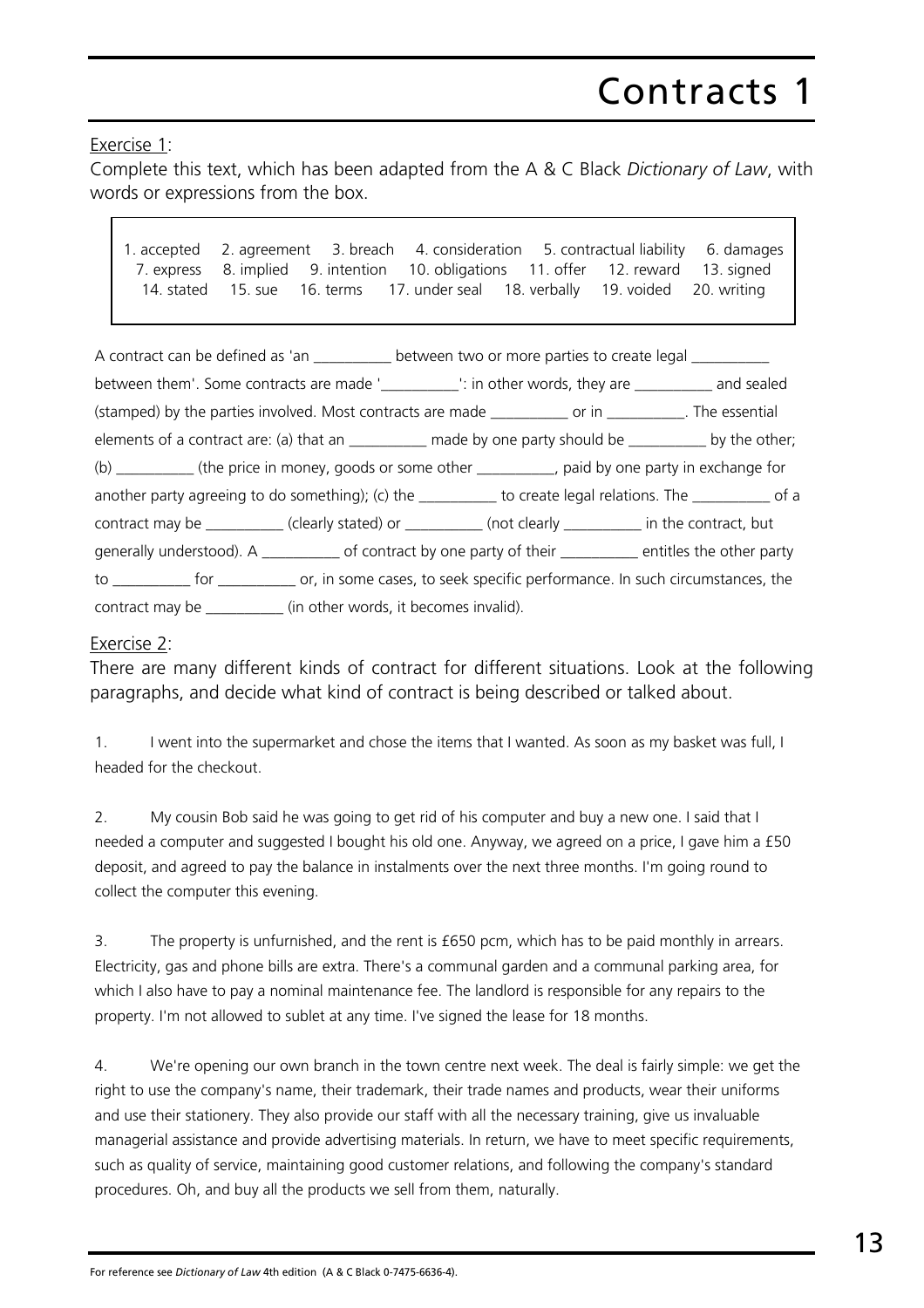5. The total amount you are borrowing is £9,000 at an APR of 6.6%. Repaid in monthly instalments over 3 years, this gives you a monthly repayment figure of £275.46, totalling £9,916.56. You have opted out of the repayment protection premium scheme. If you wish to make an early settlement, the figure above will be recalculated accordingly. As soon as you sign a form, your funds will be released into your bank account. Please note that penalties will be applied if you default on repayments.

6. This appointment is for a period of two years, following a 4-week probationary period. Your remuneration package includes an annual gross salary of £32,000. You are entitled to sick pay and 6 weeks annual leave after you have been with us for 3 months. Your hours of work are 9 to 5 Monday to Friday, although you may be asked to work overtime during busy periods. The company has its own medical and pension schemes which you may join.

7. The total cost is £2,870, which is payable in full before the goods can be despatched. Alternatively, we can arrange credit terms, which are interest-free for the first six months. All goods are covered by the manufacturer's warranty, which is valid for one year. If you are not happy with your merchandise, it can be returned for an exchange or full refund (but please note that this is valid for 28 days only, and we will need to see your receipt or other proof of purchase).

8. A group 7M people carrier is £58 a day. This price includes unlimited mileage, fully comprehensive insurance, collision damage waiver and loss damage waiver. The company has drop-off points in most major cities, but will charge extra if you use a different one from that where you picked up the vehicle. A refuelling service charge will be applied if you do not replace the fuel you have used.

Underline or highlight the key words and expressions that helped you to identify the subject of each paragraph.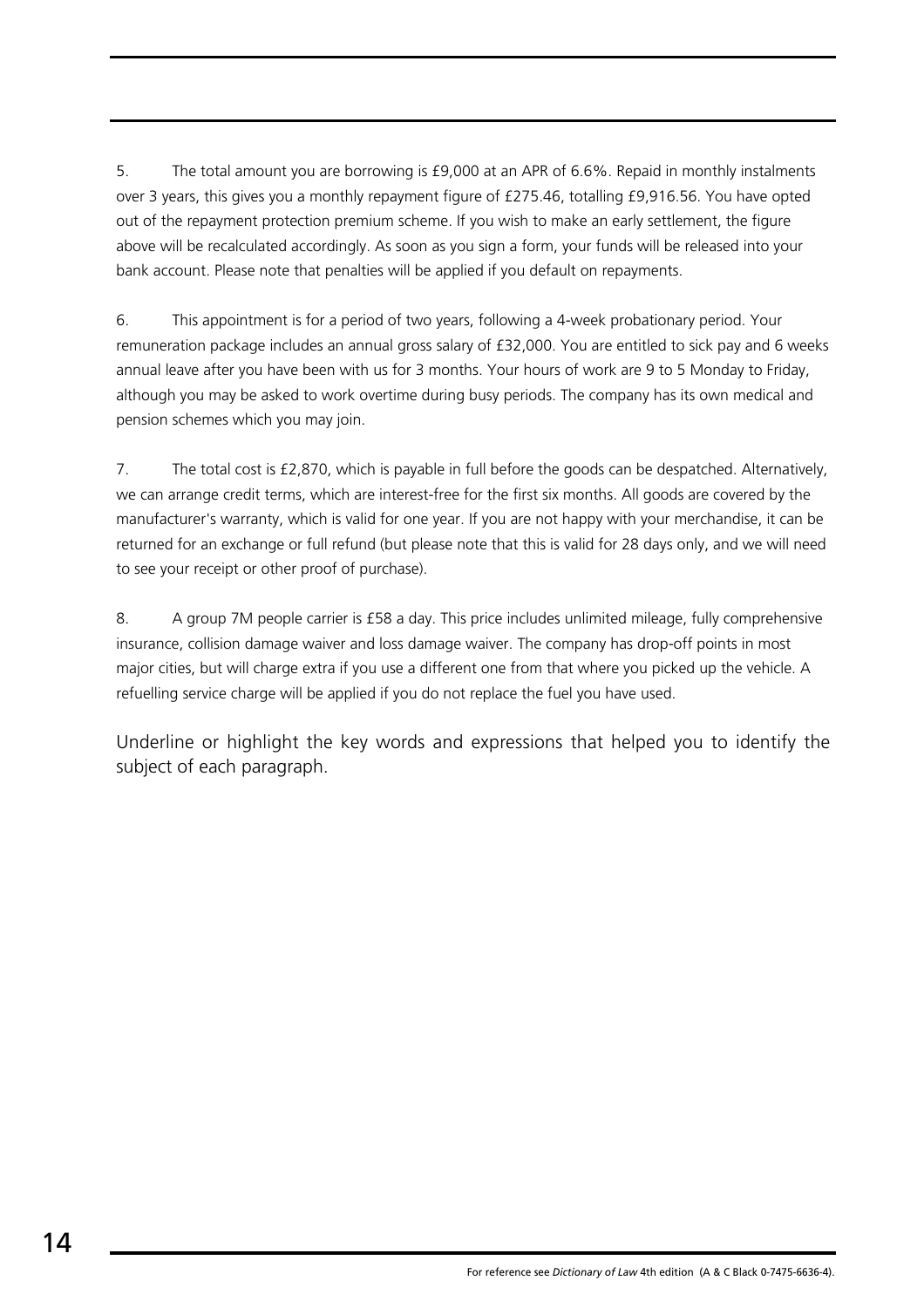### Contracts 2

<span id="page-19-0"></span>Look at paragraphs 1 – 6 in the boxes, and answer the questions that follow them. Some of the words and expressions appeared in **Contracts 1** on pages 13 and 14.

#### **1**.

This contract is binding, and we expect all the parts involved (both clients *and* suppliers) to abide by the terms and conditions stated in sections 3a – 37g on pages 1 – 17.

- 1. One of the underlined words / expressions in the above sentence is wrong. Identify and correct it.
- 2. True or false: a contract which is *binding* is flexible and can be changed at any time.
- 3. Two of these words / expressions could replace *abide by*. Which ones? (A) choose (B) agree with (C) obey (D) change (E) honour

#### **2**.

On terminator of this contract, the company will be obliged to return any unused materials to the supplier within 28 days, unless provision has been made for a temporary extension. If any of the rules of the contract are broken, all materials must be returned immediately.

- 1. One of the underlined words / expressions in the above sentence is wrong. Identify and correct it.
- 2. True or false: *provision* has a similar meaning to *arrangement*.
- 3. Rearrange these letters to make two words which have a similar meaning to *obliged*: **degabtlio edequrir**

#### **3**.

The contract was originally verbal, but we've finally managed to get the company to give us something on paper. They say that this contract is <u>un-negotiable</u>, but maybe we can persuade them to amend some of the details before we sign on the dotted line.

1. One of the *underlined* words / expressions in the above paragraph is wrong. Identify and correct it.

- 2. True or false: the speaker thinks that it might be possible for small changes to be made to the contract before she signs it.
- 3. Rearrange the letters in **bold** to make words which have the same or a similar meaning to *verbal* in this situation

#### **rola kosnep**

#### **4**.

Swillpot Airline Catering Ltd were sued by Pan-Globe Airways when they were found to be in beach of their contract, specifically that they had failed to comply with clause 27B, which stated that their food should be "fit for human consumption".

- 1. One of the *underlined* words / expressions in the above sentence is wrong. Identify and correct it.
- 2. Find a word or expression in paragraphs 1 3 above which has a similar meaning to *comply with* in paragraph 4.
- 3. True or false: Pan-Globe Airways are unhappy with Swillpot Airline Catering because they have breached *all* of their contractual terms.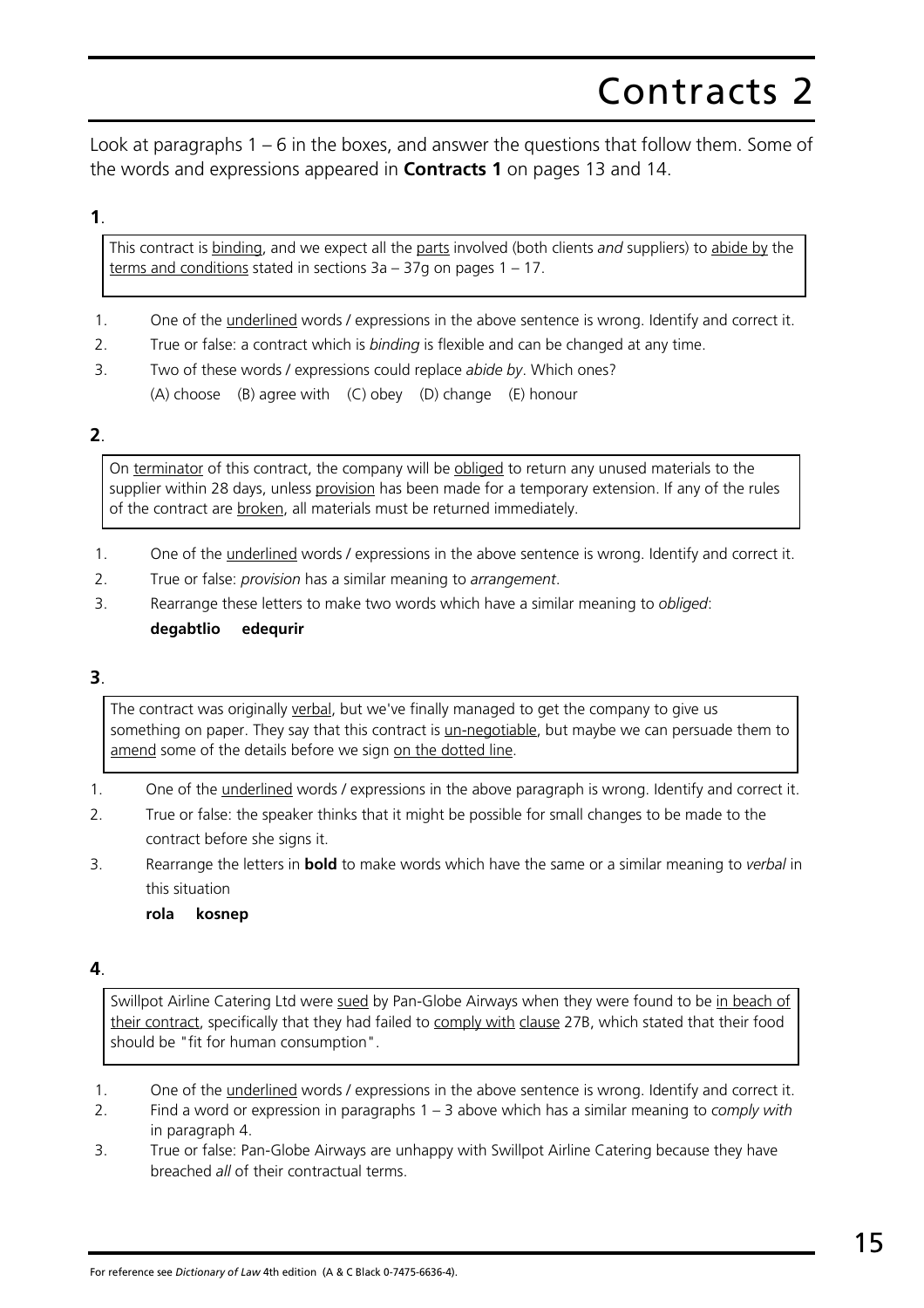4. Both Swillpot Airline Catering Ltd and Pan-Globe Airways signed the contract. In legal terms, would we describe the arrangement between the two companies as an **offer**, an **acceptance** or a **consideration**?

#### **5**.

Withers Interiors Ltd have entered into an agreement with Sophos Construction to act as sole providers of quality interior fittings commencing 15 August this year. This is to run for 18 months, with a 3 month period of notification in the event of cancellation by either side.

- 1. One of the underlined words / expressions in the above sentence is wrong. Identify and correct it.
- 2. Which word in the paragraph is the closest in meaning to the noun *contract*?
- 3. Is this an example of part of an *open-ended* contract?
- 4. True or false: if either Withers Interiors Ltd or Sophos Construction want to end the contract, they must tell the other company 3 months before they do it.

#### **6**.

This contract recognises the anointment of Mr Alan Wiley as non-executive Director to the board of AKL Publishing following the company's amalgamation with Berryhill Books. While Mr Wiley may continue to buy shares in the company, he may not acquire a controlling interest, and he may have no professional dealings with any third parties during this period.

- 1. One of the underlined words / expressions in the above sentence is wrong. Identify and correct it.
- 2. True or false: AKL Publishing recently separated from Berryhill Books.
- 3. True or false: Mr Wiley can buy as many shares as he likes in the company.
- 4. In addition to sitting on the board of AKL Publishing, how many other companies can Mr Wiley work for?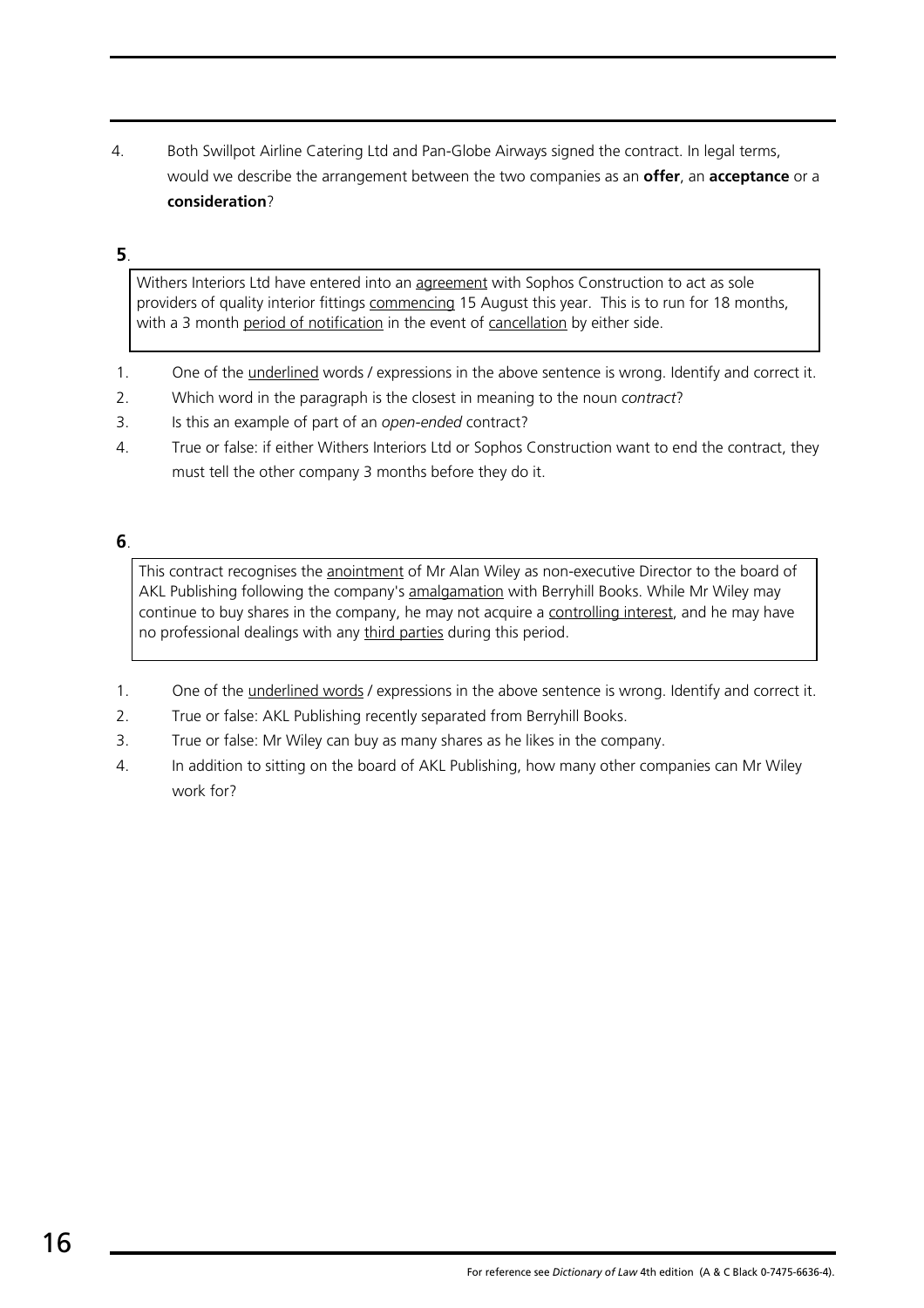### <span id="page-21-0"></span>Corporate responsibility 1: The environment

*Corporate responsibility* can broadly be defined as the responsibility a company or other organisation and its directors have to the people they employ, to their customers, to the people who live in and around their areas of operation and to the local, national and international environment. While many aspects of corporate responsibility are not laws in themselves, they may be part of, or become involved in, a legal process.

Complete this text about corporate responsibility and the environment with words from the box.

abused affected alternative assets benefit climate codes communities compensation conflict consultation degradation ecological ecosystems effect exploit extracts fossil genetically human rights impact implementing indigenous indirectly minimise non-renewable non-sustainable pollution precautions protocols reduce regulations regulatory renewable resources solar sustainable sustaining transparent voluntarily

A company should ensure that its actions do not damage local and global\_\_\_\_\_\_\_\_\_\_. It needs to \_\_\_\_\_\_\_\_\_\_\_ its use of natural \_\_\_\_\_\_\_\_\_\_\_ such as oil, gas and other \_\_\_\_\_\_\_\_\_\_\_ fuels, and regulate its \_\_\_\_\_\_\_\_\_\_ on aspects such as \_\_\_\_\_\_\_\_\_\_ change, and air, sea and noise \_\_\_\_\_\_\_\_\_\_ . It needs to be aware of the dangers it might pose in terms of \_\_\_\_\_\_\_\_\_\_\_\_\_\_\_\_\_\_\_\_\_\_\_, and must follow local, national and international \_\_\_\_\_\_\_\_\_\_\_, rules, \_\_\_\_\_\_\_\_\_\_\_ and \_\_\_\_\_\_\_\_\_\_ designed to \_\_\_\_\_\_\_\_\_\_ damage. Where possible, it should \_\_\_\_\_\_\_\_\_\_\_\_ the availability of \_\_\_\_\_\_\_\_\_\_\_ power sources such as \_\_\_\_\_\_ and tidal power. If the company is involved in the agricultural sector, it should support and encourage \_\_\_\_\_\_\_\_\_\_ agriculture and forest use. If a company wishes to develop \_\_\_\_\_\_\_\_\_\_ modified products, it should do so only if it is safe, and only after public entitly and it should take all necessary \_\_\_\_\_\_\_\_\_\_. It should also have the approval of local people who might be \_\_\_\_\_\_\_\_\_\_. If accidents occur or \_\_\_\_\_\_\_\_\_\_ breaches are made, the company must be honest and \_\_\_\_\_\_\_\_\_\_ in its dealings with those who are affected, and assist them in  $\Box$  procedures to reduce its  $\Box$ 

A company that \_\_\_\_\_\_\_\_\_\_ and exploits natural \_\_\_\_\_\_\_\_\_\_ resources such as coal, oil or gas, or \_\_\_\_\_\_\_\_\_\_ resources such as hydro-electric power, should ensure that it avoids \_\_\_\_\_\_\_\_\_\_ with local people, and that the \_\_\_\_\_\_\_\_\_\_ of those people are not \_\_\_\_\_\_\_\_\_\_ through its actions, either directly or \_\_\_\_\_\_\_\_\_\_. It needs to be aware of its role in \_\_\_\_\_\_\_\_\_\_ the environment, and helping to preserve the survival of local and national \_\_\_\_\_\_\_\_\_\_ (including \_\_\_\_\_\_\_\_\_\_ people who might be less able to represent or defend themselves). A company should avoid working in or around vulnerable and \_\_\_\_\_\_\_\_\_\_ communities unless its actions directly \_\_\_\_\_\_\_\_\_\_ those communities Where people are asked to move in order for a company to exploit local resources, they should do so  $\blacksquare$ , and should be offered adequate **their** for their land and **their information** (the resource being exploited should be considered as one of these).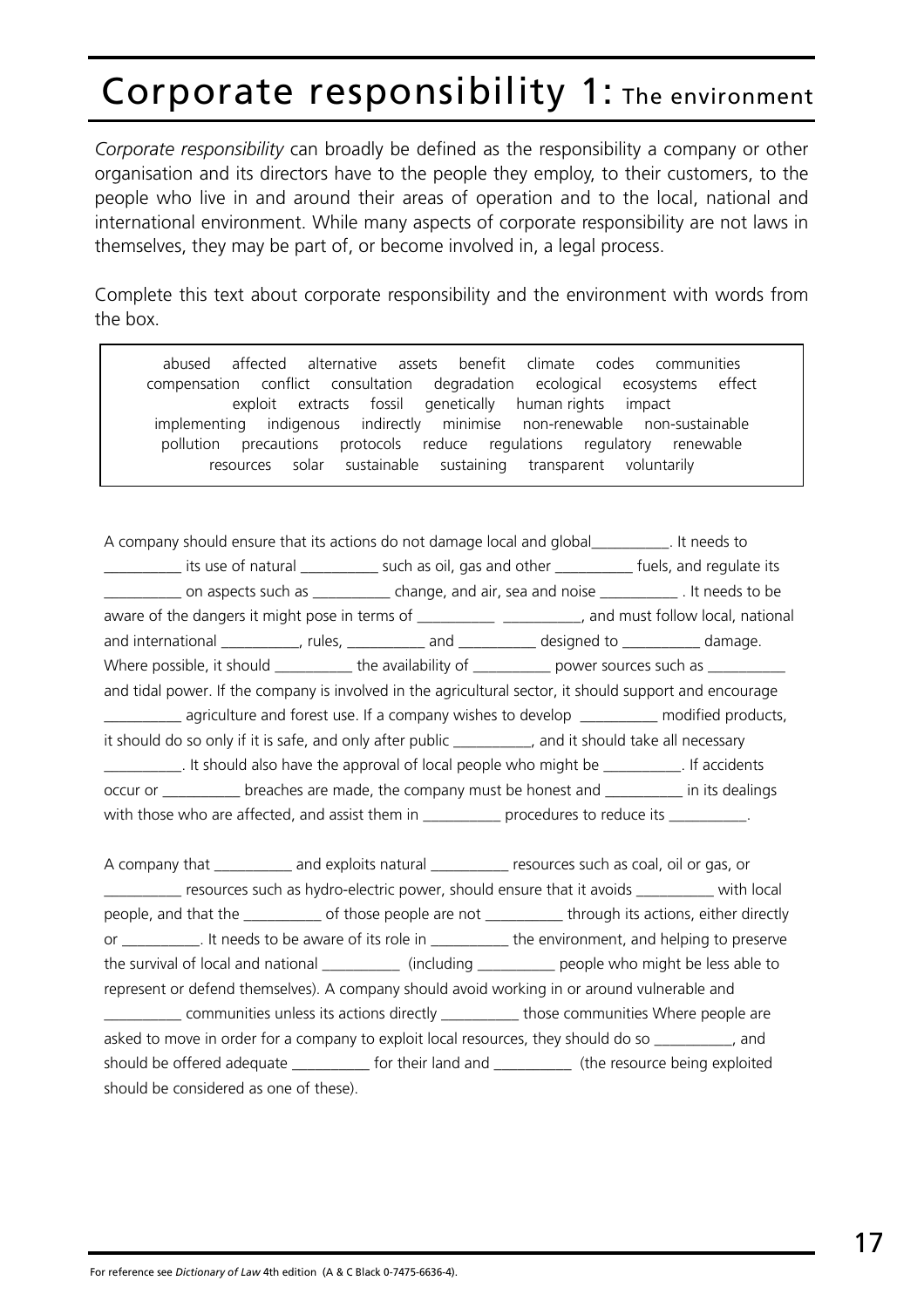### <span id="page-22-0"></span>Corporate responsibility 2: Communities

In this text, complete the *first* part of each word in **bold** with the second part of each word from the box.

|  | act annuability ation and and all ciples and and annuality and all ciples and all derminant and annuality and a |  |  |
|--|-----------------------------------------------------------------------------------------------------------------|--|--|
|  | ding ent erse ervation ests grate grity                                                                         |  |  |
|  |                                                                                                                 |  |  |
|  | ___itted ____lated ____lations ____lement ____mental ____minate ____mote                                        |  |  |
|  | olve ____omic ____orce ____parency ____pect (x2) _____opment                                                    |  |  |
|  | ____ply ____porate ____rdable ____tect ____ted ____ties ____traint ____ulate                                    |  |  |

A company should **res**\_\_\_, **pro**\_\_\_ and **pro**\_\_\_ national and international human rights **trea**\_\_\_, **prin** and standards, regardless of whether or not these have been **rat** by the host state, and regardless of whether or not such standards are legally-**bin**\_\_\_ in the host state. All companies should **reg**\_\_\_ their behaviour accordingly. A company should respect the political **juris**\_\_\_ of the host state, but where there are gross human rights **vio**\_\_\_ by the government of the host state, the company should withdraw its operations from that state.

A company should **com**\_\_\_ with internationally-recognised labour, health, safety and **environ**\_\_\_ standards. It should be **comm**\_\_\_ to ensuring that the communities it deals with and the people it employs are **trea**\_\_\_ with **res**\_\_\_. It should recognise that its operations will have a **soc**\_\_\_, **econ**\_\_\_ and environmental **imp**\_\_\_ on local communities, and it should **inv**\_\_\_ the community in any major **dec**\_\_\_-making process. It should **contr**\_\_\_ to the **devel**\_\_\_ of that community, the **pres**\_\_\_ of local cultures, the development of social, educational and medical **fac**\_\_\_ and the **sust**\_\_\_ of the local economy. It should at all times **incor**\_\_\_ the best **inter**\_\_\_\_ of the community into its methods of operation, and actively encourage the **parti**\_\_\_ of the community in its operations.

If a company produces essential food or medical items to sell locally, it should **imp**\_\_\_ a policy of price **res**\_\_\_ so that these products are **affo**\_\_\_. It should not charge grossly **inf**\_\_\_ prices. If the essential products it makes carry a **pat**\_\_\_, the company should not **enf**\_\_\_ this if doing so will have an **adv**\_\_\_ effect on the health and wellbeing of local people.

A company should not **discri**\_\_\_ against, or **deni**\_\_\_, local communities or individuals on the basis of race, **gen**\_\_\_, culture, **ethn**\_\_\_, religion, class, sexual **orient**\_\_\_ or disability.

A company should display **inte**\_\_\_ and **trans**\_\_\_ in *all* its operations at *all* times.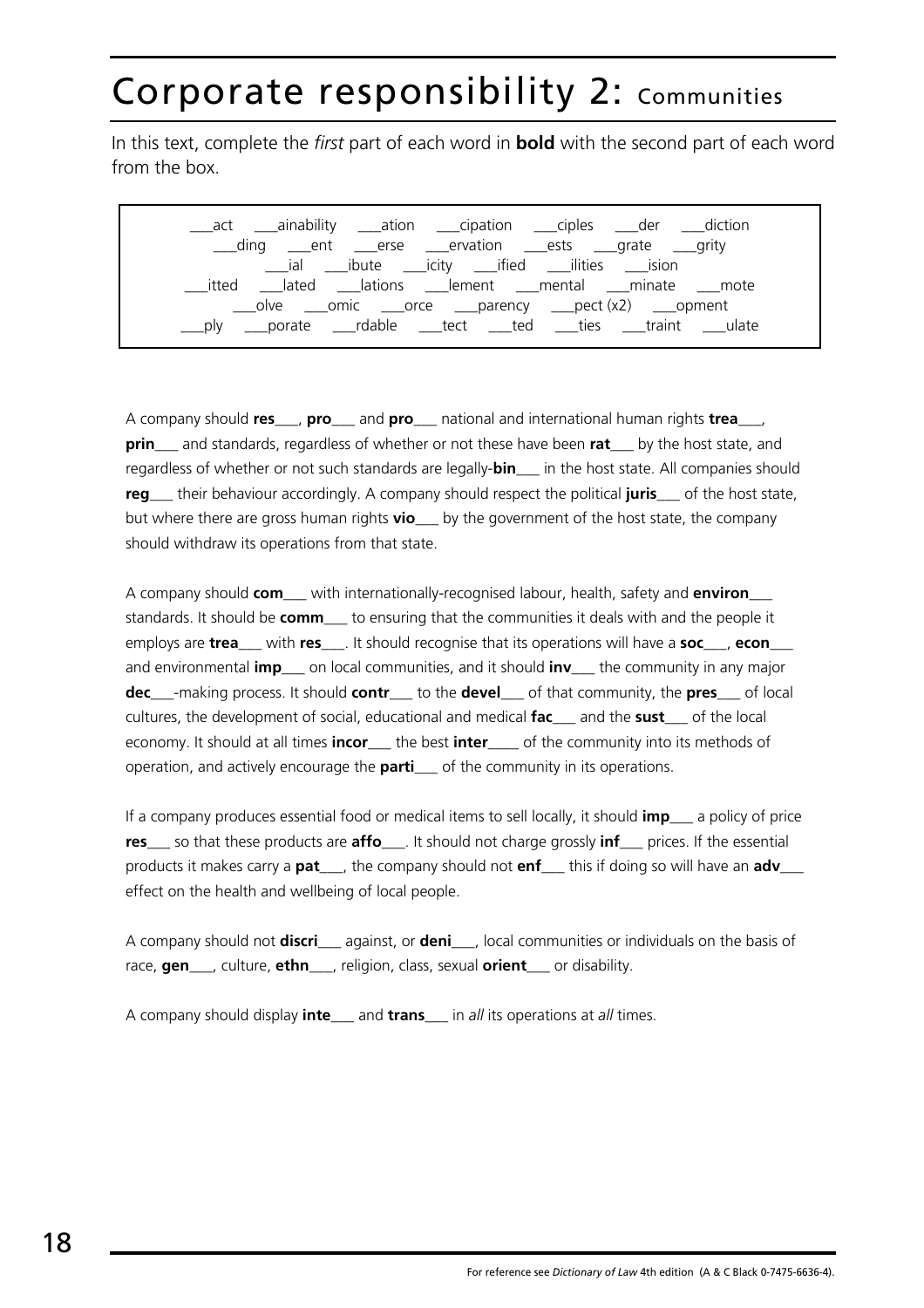### <span id="page-23-0"></span>Corporate responsibility 3: Employment

Look at this list of responsibilities a company should have for its employees. Then look at the notes about the company RJW Ltd on the next page. For each note, decide which responsibility is being ignored or abused. In some cases, there is more than one possible answer.

- A. A company should not discriminate on the grounds of gender, race, class, religion, disability, etc, when it comes to recruiting staff.
- B. A company should ensure that its employees are proportionally representative of the community in which it is based.
- C. A company should ensure that working hours are reasonable and that employees receive regular breaks.
- D. A company should ensure that its employees receive regular paid annual leave (and also maternity and compassionate leave when required).
- E. A company should provide equal pay for work of equal value.
- F. A company should pay a sustainable living wage to all of its employees.
- G. A company should provide adequate child-care facilities.
- H. A company should ensure that there is no physical, sexual or verbal harassment or abuse of workers.
- I. A company should ensure that health and safety rules are applied and closely followed.
- J. A company should not force its employees to have regular health checks, and then use the results to dismiss the employee.
- K. A company should not dismiss an employee on the grounds of pregnancy.
- L. A company should allow its employees to organise or join workers' organisations that represent their interests.
- M. A company should have a grievance procedure that is easy to understand and open to all employees.
- N. A company should provide adequate compensation for accidents and injuries sustained on its premises.
- O. A company should not dismiss or otherwise penalise an employee who refuses to work overtime.
- P. A company should not dismiss or otherwise penalise employees for failing to reach production targets.
- Q. A company should not use indentured, forced or slave labour, or employ anyone under duress.
- R. A company should ensure that an employee is dismissed as a last resort only, and only after verbal and written warnings.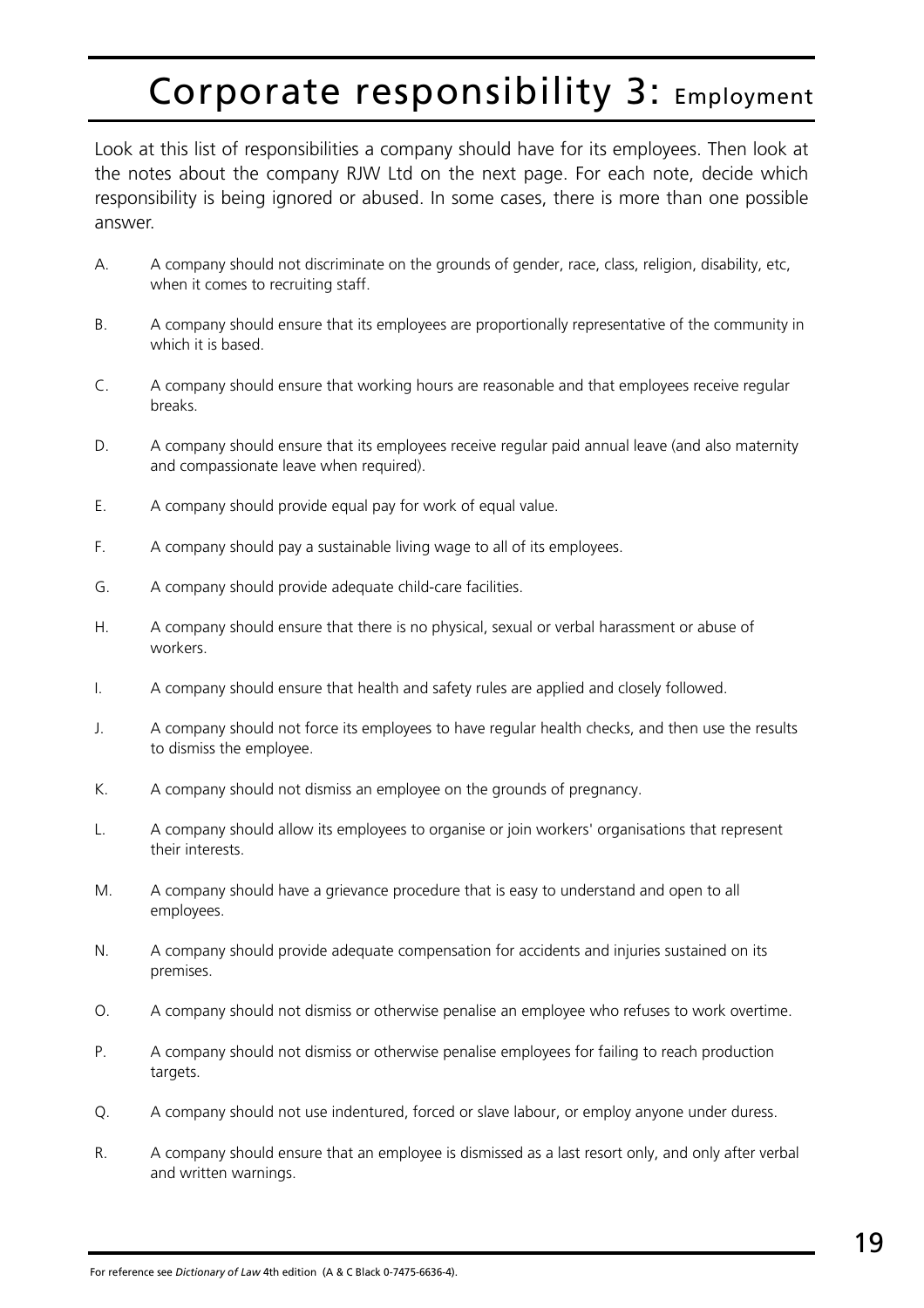- 1. Several factory floor workers have been fired or had their wages reduced for refusing to stay and work late when needed.
- 2. Production manager Laurence Bailey broke his wrist when some unsecured panels fell on it. He is trying to get money out of the company for his injuries. 'You're not getting a penny out of this company,' his boss tells him. 'It's your problem, not ours'
- 3. Andrew Kelly is thinking of starting a union for the workers at RJW Ltd. The Company Director warns him that if he does, he will regretfully have to 'let him go'.
- 4. Manager Maureen Blake is always patting her male PA's backside and telling him he has 'a wonderful body'. He has complained several times, but nothing ever gets done about it.
- 5. Susie Roberts, a secretary for RJW Ltd, recently had a baby. She cannot afford a babysitter while she is at work, so the baby stays with her in the office.
- 6. RJW Ltd have their main office on the edge of an economically-deprived area predominantly inhabited by people of West Indian origin. The company prefers to hire white, male, middle class employees.
- 7. RJW Ltd has regular, compulsory medical check-ups for its employees. The company nurse believes that one of the workers, Charlie Higson, drinks a lot when off duty. She reports this to Charlie's manager, who then dismisses him.
- 8. Ron Smith and Emma Addams are sales executives for RJW Ltd. They both have the same qualifications and the same experience. Mr Smith receives £40,000 a year and Mrs Addams receives £34,000 a year.
- 9. Office assistant Tony White thinks his boss treats him badly. He wants to complain, but has no idea how to go about doing so. Nobody else seems to know what he should do either.
- 10. Factory-floor workers at RJW Ltd find it difficult to make ends meet. The cost of living is rising all the time, and the money they receive has not kept up with the rate of inflation.
- 11. Canteen assistant Anne Watkins oversleeps one morning and is two hours late for work. She has worked for RJW Ltd for 6 months and has never been late before. The canteen manager sacks her the moment she arrives.
- 12. Ellie McKenzie, a machine operator for RJW Ltd, works 12 hours a day with only 20 minutes for lunch.
- 13. Six months ago the company advanced one of its employees some money. When the employee became ill and was unable to pay back the money, the company insisted on using his children to work to pay off his debt.
- 14. Delivery driver Michael Blair is exhausted: he hasn't had a holiday for two years. The company says it cannot afford to give him the time off work.
- 15. Production assistant Richard Mann slipped on some oil on the factory floor, fell headlong through a glass panel, caught his arm in some unguarded machinery and was electrocuted by some exposed electrical wires.
- 16. Factory-floor workers have been told that a new quota system has been put in place: anyone who does not satisfy this quota will have their salaries reduced.
- 17. Accountant Audrey Jensen is delighted because she's just discovered she's going to have a baby. Her boss is not so happy: 'Sorry Audrey, you're fired,' he says.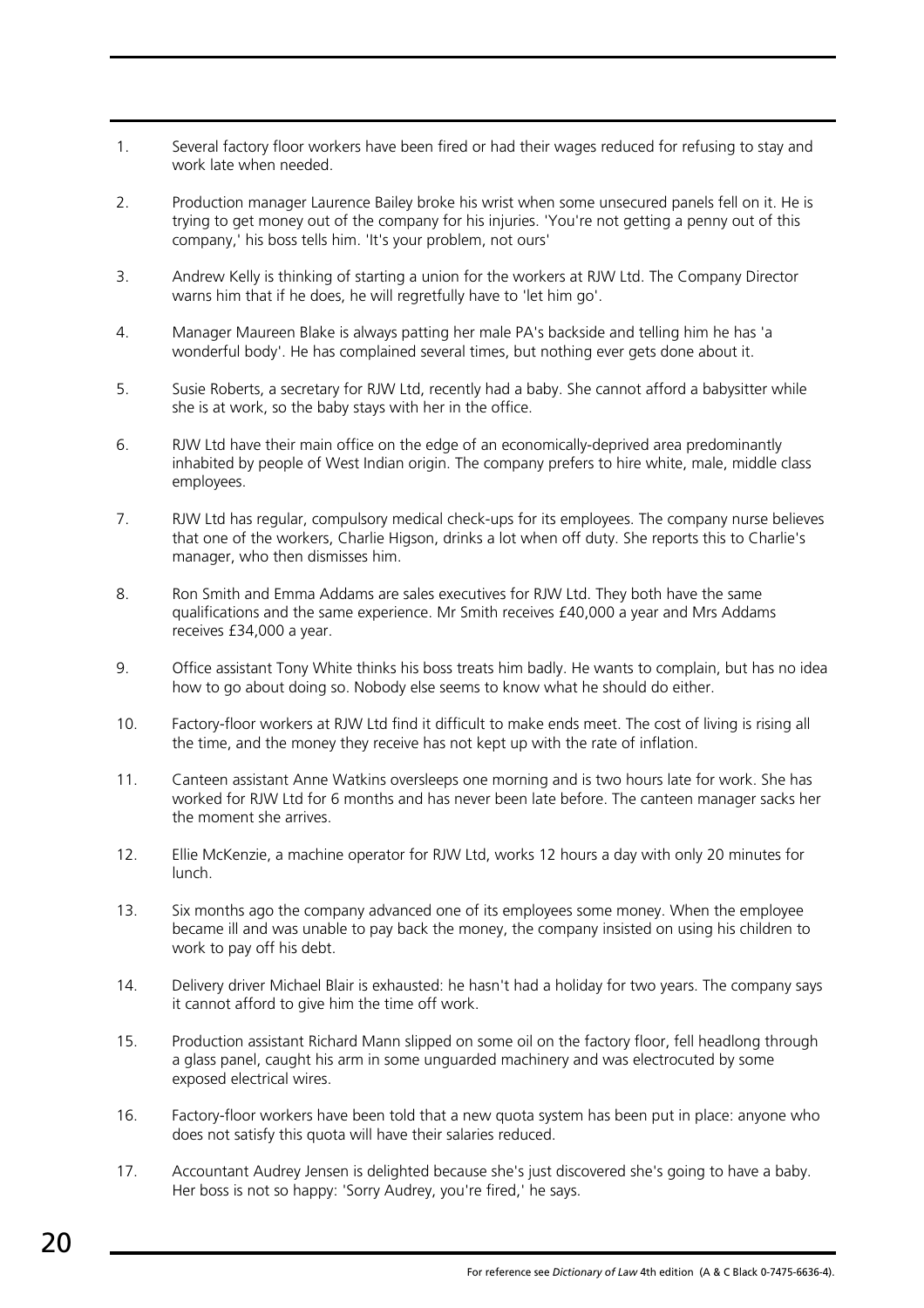### Corporate responsibility 4

#### <span id="page-25-0"></span>**Financial and ethical integrity**

Look at paragraphs  $1 - 9$  in the boxes, and do the task that accompanies each one.

#### Paragraph 1:

Find words in the paragraph below that mean:

- 1. To make something weaker or less effective
- 2. People who have invested in and own part of a business, or people who have a personal interest in how something happens
- 3. Open and honest about its actions
- 4. People who own shares in a company
- 5. Business dealings and other actions
- 6. To ask someone for something (in this case, for an immoral or unethical purpose)
- 7. Something which encourages
- 8. Money offered corruptly to someone to get him to do something to help you
- 9. Honesty / moral principles

A company should not offer, solicit or accept bribes or any other form of financial incentive that could undermine its integrity, and for the sake of its shareholders and other stakeholders it should be transparent in all its accounting and financial transactions.

#### Paragraph 2:

This paragraph contains 7 wrong word *forms* (for example, a verb has been used instead of a noun, a singular form has been used when a plural form is necessary, etc). Identify and correct these words.

A company should be social responsible in its investing, and exercise diligent to ensure that such investments do not have an adversity affect on human needs and right. It should be prepared to disclosure any information regarding its investments when asked to do so.

#### Paragraph 3:

Rearrange the letters in **bold** to make words.

If a company **pssstecu** that it is being used for **minrilac** or other illegal activities, either from within the company or from the outside, it should report its **nssiosupci** to the relevant **rathouseiti** and put in place **rrserabi** to ensure that it does not happen again.

#### Paragraph 4:

Complete the paragraph with words or expressions from the first box.

|  |                          | disadvantaged ensure equitable interest rates policies |  |
|--|--------------------------|--------------------------------------------------------|--|
|  | predatory profit margins | repayment                                              |  |

A company that lends money should avoid equal practices such as imposing very high equal on and short periods, especially in situations where people are particularly financially production on the people are particularly financially productions where people are particularly financially productions. should \_\_\_\_\_\_\_\_ that its lending \_\_\_\_\_\_\_\_ are \_\_\_\_\_\_\_, even if this means that they have to reduce their \_\_\_\_\_\_\_\_.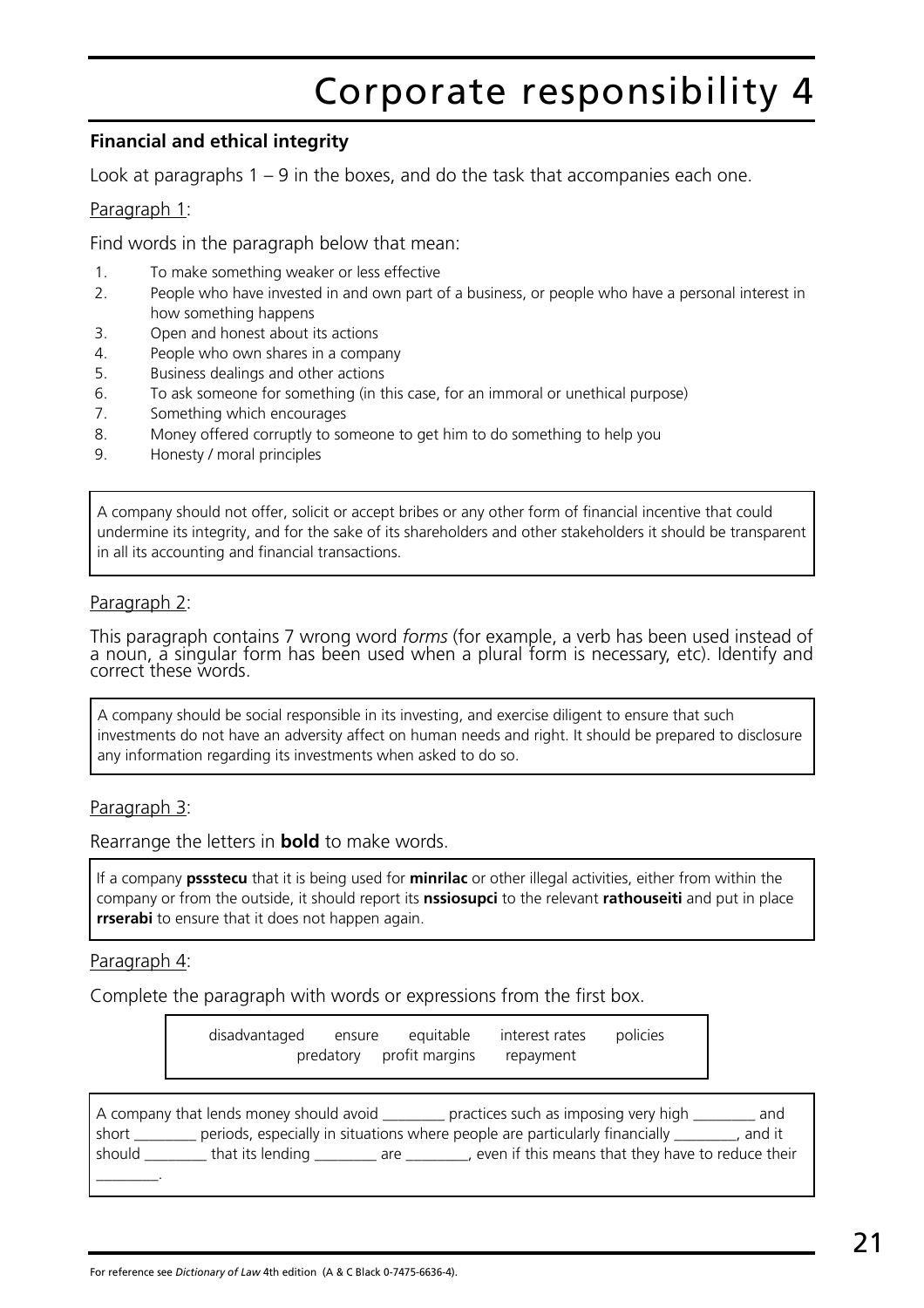#### Paragraph 5:

This paragraph contains 10 spelling mistakes. Identify and correct each one.

A company should not infrange, copy or otherwise use without permision or acknoledgement a copywrite, a patient, a tradmark (registreed or otherwise) or anything else that could be construed as createive or intelectual propperty for financial gain.

#### Paragraph 6:

Read this paragraph, then do the task that follows it.

A company should respect the rights of the individual to privacy and freedom from harassment, intimidation and any other act which could be viewed by the individual as an invasion of their privacy. In addition to maintaining good public relations with its customers, suppliers, and other people it works with, a company should also main good relations with its neighbours and people who live in and around its area of operations.

What is:

- The adjective form of the noun *privacy*?
- The verb form of the noun *harassment*?
- The adjective form of the noun *intimidation*?
- The verb form of the noun *invasion*?
- The noun form of the verb *maintaining*?
- The verb form of the noun / adjective *public*?
- The adjective form of the noun *neighbours*?

#### Paragraph 7:

Using your own words and ideas, explain the words and expressions in **bold** in this paragraph.

As part of its **corporate governance** policy, a company should have clearly defined **codes of conduct**, **codes of best practice** and other **guidelines** for its directors and employees to follow and **uphold**.

#### Paragraphs 8 and 9:

Which words or expressions in paragraphs 8 and 9 below are closest in meaning to:<br>1. disobeving 2. to end or finish 3. worries (noun) 4. to make something cor 1. *disobeying* 2. *to end or finish* 3. *worries* (noun) 4. *to make something correct* 5. *to obey* 6. *to punish* 7. *negative effects or results* 8. *duties*

A company should not penalise any employee for questioning its policies and its financial or ethical integrity, and employees should be aware that if they do so, there will be no repercussions. An employee should not have to comply with any rules that it feels undermine his / her, and the company's, integrity.

The responsibilities in paragraphs 1 - 8 above should apply not only to the main company, but also to any of its subsidiaries, joint venture partners, suppliers, licensees, franchisees or investors. If a company believes that any of these are acting in an unethical way, or otherwise violating recognised ethical standards, it should address its concerns to the party involved and attempt to redress the situation. If necessary, the company should terminate its business relationships with the party or parties concerned.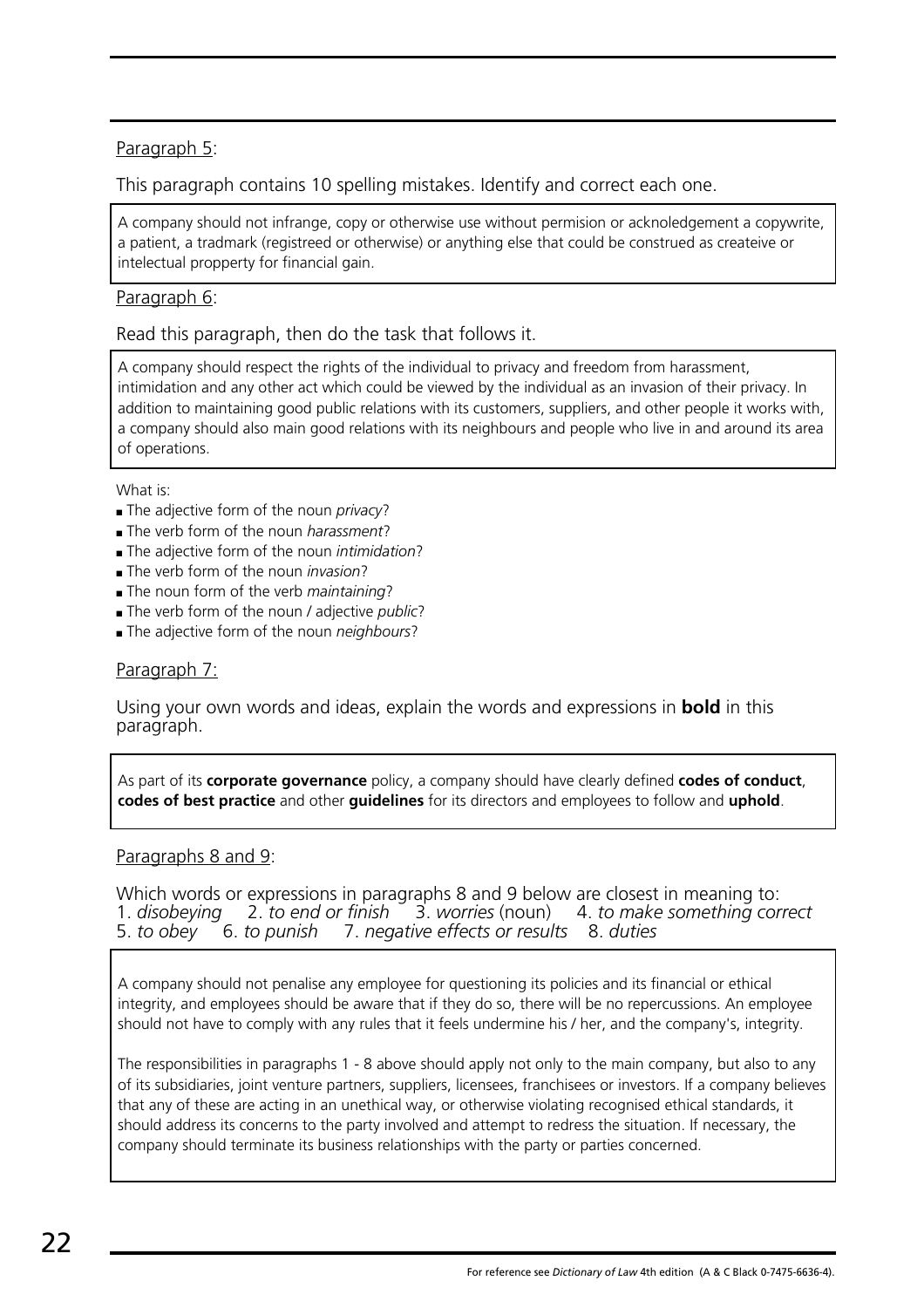### Court orders and injunctions

<span id="page-27-0"></span>Choose the best word in bold to complete each of these sentences. Many of the expressions are particular to the law of England and Wales, but will probably have equivalents in other countries.

- 1. People who cause trouble in a particular place may be legally prevented from going to that place again. This is known as a **banning** / **bankruptcy** order.
- 2. In Britain, if someone is causing someone distress, harm or harassment, the police can apply for an **ASDA** / **ASBO** in order to restrict their behaviour.
- 3. In a civil case, a court may impose a **search** / **hunt** order allowing a party to inspect and photocopy or remove a defendant's documents, especially if the defendant might destroy those documents.
- 4. A promise given to a court (for example, by a vandal who promises not to damage property again) is known as an **undertaker** / **undertaking**.
- 5. Sometimes a temporary injunction can be imposed on someone until the case goes to court. This is known as a temporary or **interlocutory** / **interim** injunction.
- 6. A **restraining** / **restriction** order is a court order which tells a defendant not to do something while the court is still making a decision.
- 7. If someone applies for an injunction against a person with a mental disability, a third party will be appointed to act for that person. This third party is known as a litigation **assistant** / **friend**.
- 8. A **frozen** / **freezing** order or injunction prevents a defendant who has gone abroad from taking all his assets (for example, the money in his bank account) abroad (although he *is* allowed to take out money for living expenses).
- 9. If you want to stop a magazine publishing an article about you (or photographs of you) that you do not like, you can apply for a **publicity** / **publication** injunction.
- 10. A person who repeatedly harasses, pesters or hits another person might be given a **non-proliferation** / **non-molestation** order to prevent him / her from continuing to do it.
- 11. If your partner is trying to get you out of your shared home, or if he / she won't let you back into your home, you can apply for an **occupation** / **occupying** order to remain / get back into the home.
- 12. **Housing** / **Home** injunctions might protect you if you live in a council home and your neighbours are annoying and harassing you, or if you are a private tenant being harassed by your landlord.
- 13. A **Common** / **Public** Law injunction can sometimes be applied for if one partner of an unmarried couple is harassing, assaulting or trespassing on the property of the other.
- 14. **Reconstitution** / **Restitution** orders are court orders asking for property to be returned to someone.
- 15. An order of **discharge** / **disclosure** is a court order releasing someone from bankruptcy.
- 16. Many injunctions have a **penal** / **penalty** notice attached, which states that if the injunction is broken, the offender could be sent to prison.
- 17. Injunctions aimed at preventing violence may carry a power of **arrest** / **arrears** clause, which allows the police to take the offender into custody if the injunction is broken.
- 18. If an injunction is broken, **committal** / **committee** proceedings might follow: this is a process in which a court is asked to send the person who has broken the injunction to prison.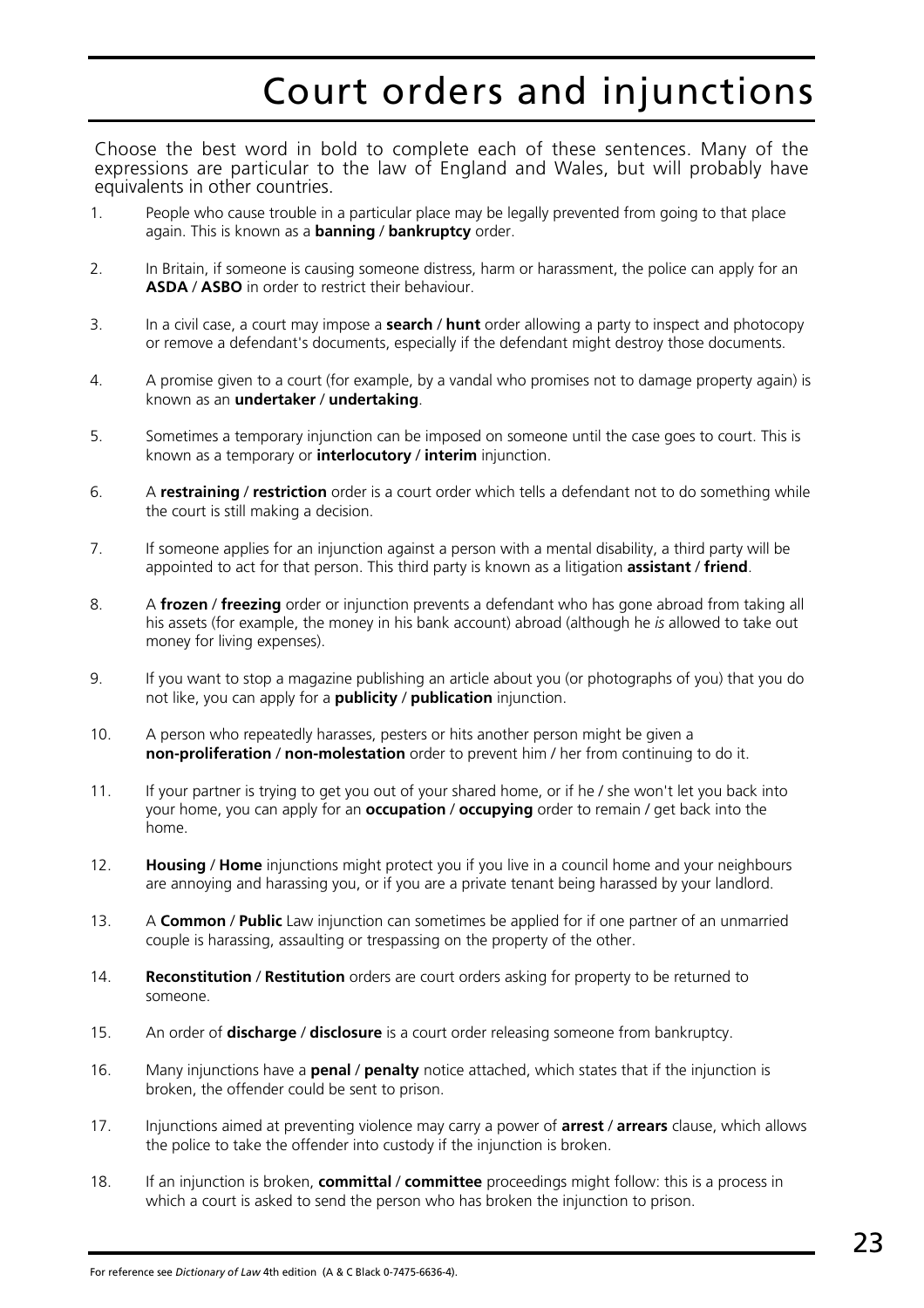### <span id="page-28-0"></span>Court structures

#### 1. The United Kingdom

This plan shows a top-down representation of how the court system is structured in the United Kingdom. Test your knowledge of the system by rearranging the letters in **bold** to make words.



#### 2. The USA

This plan shows a top-down representation of how the courts are structured in the USA. Test your knowledge of the system by rearranging the letters in **bold** to make words.

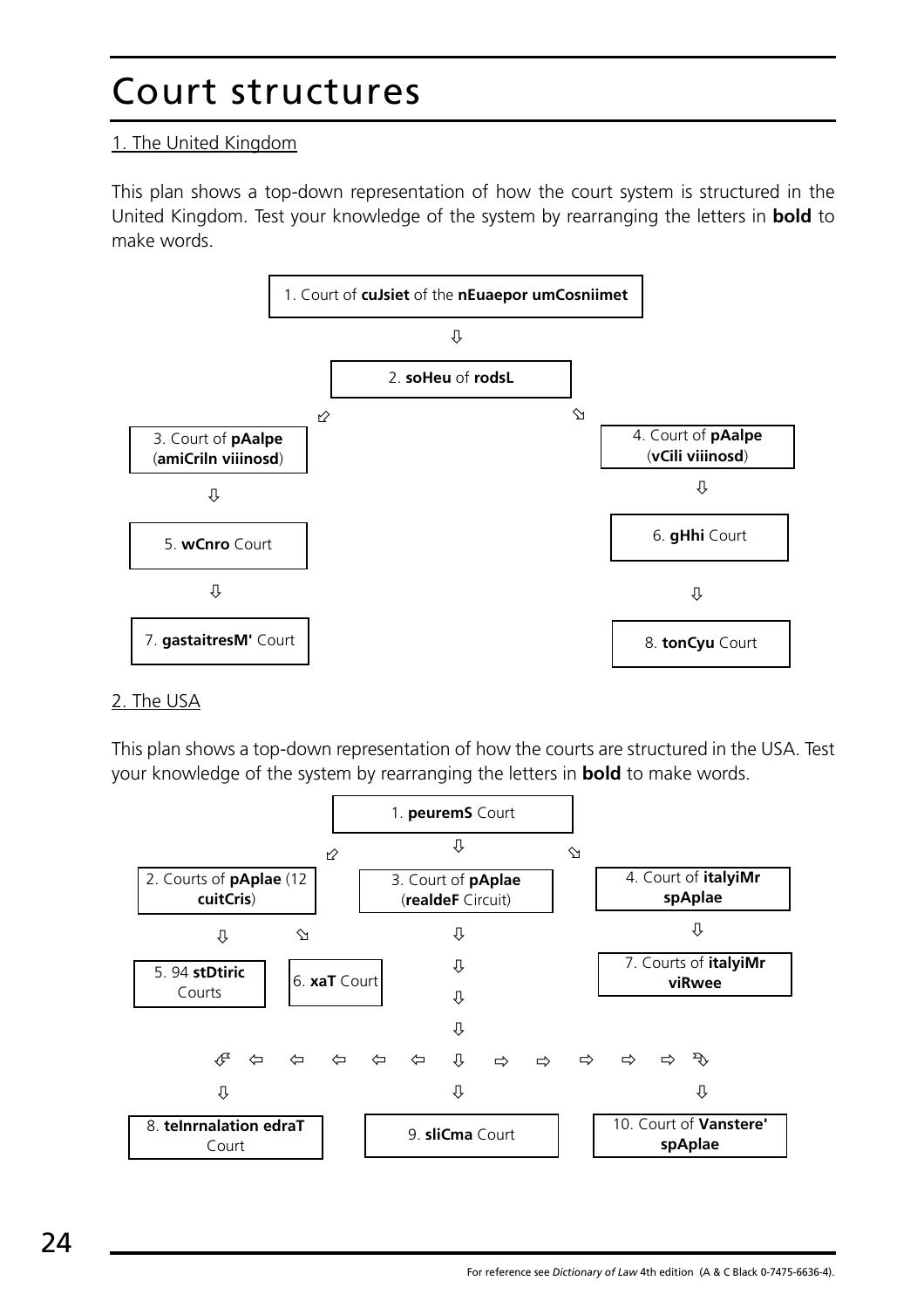### Crime 1: Crime categories

<span id="page-29-0"></span>A crime is an illegal act which may result in prosecution and punishment by the state if the accused (= the person or people charged with a crime) is / are convicted (= found quilty in a court of law). Generally, in order to be convicted of a crime, the accused must be shown to have committed an illegal (= unlawful) act with a criminal state of mind.

Look at the list of crimes in the box, then look at the categories below. Decide which category each one comes under, and write the crime in the appropriate space in the table. Some crimes can be listed under more than one category. One of the words / expressions in the list is not a crime.

1. abduction 2. actual bodily harm 3. aiding and abetting (= assisting) an offender 4. arson 5. assault 6. battery 7. being equipped to steal 8. bigamy 9. blackmail 10. breach of the Official Secrets Act 11. breaking and entering 12. bribery 13. burglary 13. careless or reckless driving 14. committing a breach of the peace 15. conspiracy 16. contempt of court 17. criminal damage (vandalism, and sometimes also hooliganism) 18. deception or fraud in order to obtain property, services or pecuniary advantage 19. driving without a licence or insurance 20. drug dealing 21. drunk in charge / drink driving 22. embezzlement 23. espionage 24. forgery 25. grievous bodily harm 26. handling stolen goods 27. indecency 28. indecent assault 29. infanticide 30. manslaughter 31. misuse of drugs 32. money laundering 33. murder 34. obscenity 35. obstruction of the police 36. paedophilia 37. perjury 38. perverting the course of justice 39. piracy 40. possessing something with intent to damage or destroy property 41. possessing weapons 42. racial abuse 43. rape 44. robbery 45. sedition 46. suicide 47. terrorism 48. theft 49. treason 50. unlawful assembly 51. wounding

| Crimes against the person |
|---------------------------|
|                           |
|                           |
|                           |
| Crimes against property   |
|                           |
|                           |
| Public order offences     |
|                           |
|                           |
|                           |
| Road traffic offences     |
|                           |
|                           |
| Sexual offences           |
|                           |
|                           |
|                           |
| Political offences        |
|                           |
|                           |
|                           |
| Offences against justice  |
|                           |
|                           |
|                           |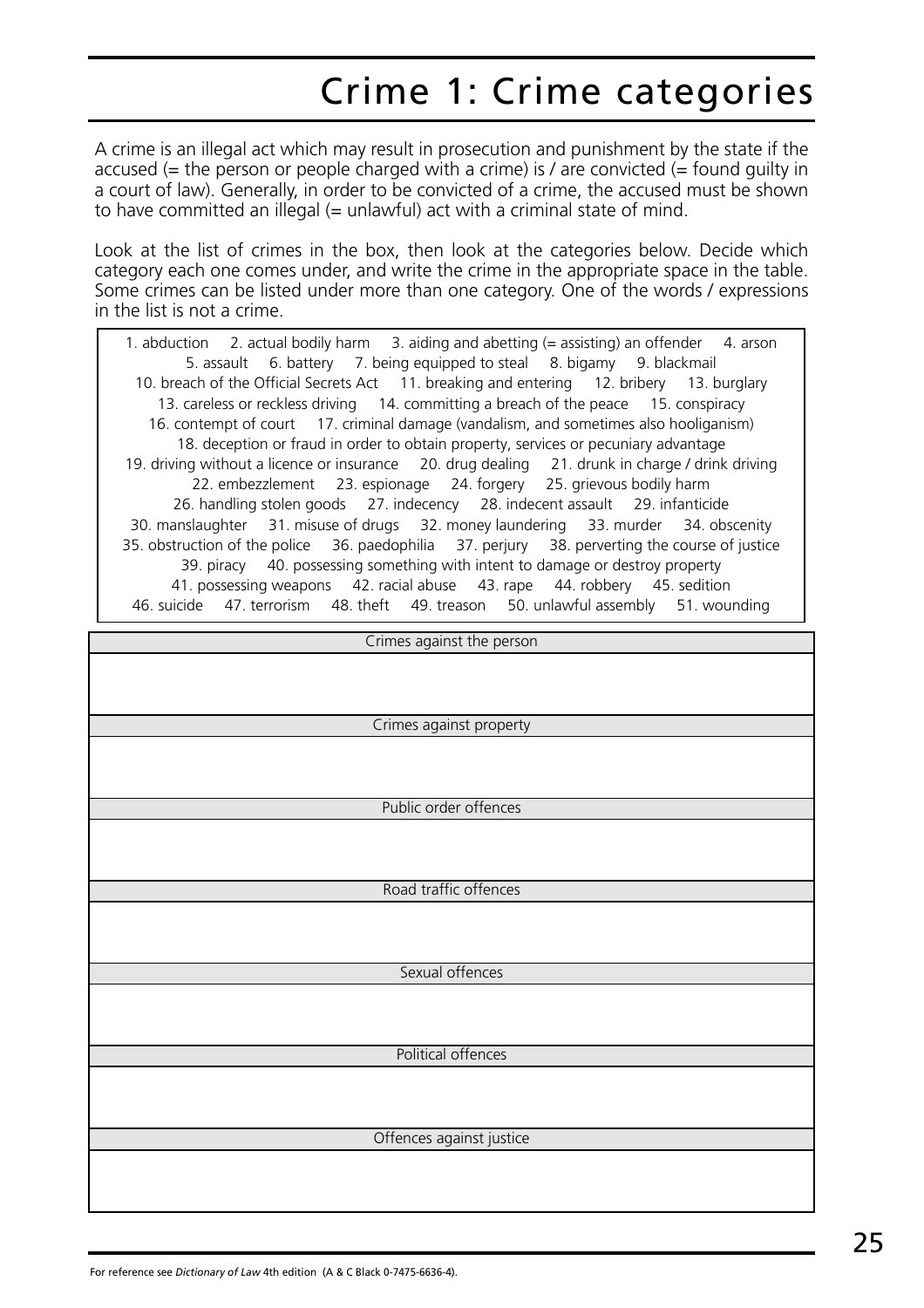### <span id="page-30-0"></span>Crime 2: Name the offence

Look at these situations, then decide which crime has been, or is being, committed in each case. These crimes can all be found in Crime 1 on page 29, but try to do this exercise first without referring back. In some cases, more than one option is possible. (Note that you do not need to use all of the crimes from page 29).

- 1. *TV Newsreader*: Police believe the fire was started deliberately at around 2 o'clock this morning when burning paper was pushed through the letterbox. They are appealing for witnesses to the event.
- 2. Crown *Prosecutor*: Tell us in your own words exactly what happened. *Witness*: We were in the bar when a man walked up to the victim, pointed a gun at his head and said 'You're a dead man.' Then he pulled the trigger three times.
- 3. *Police constable*: You were going in excess of 60, and this is a 30 zone. *Man in car*: I think you're mistaken, constable. I was well within the speed limit.
- 4. *Woman*: When I got home, I discovered that my back door had been broken open. *Police officer*: Had anything been stolen? *Woman*: Yes, my new laptop, £200 in cash and my pet parrot.
- 5. *Police officer*: I'm sorry sir, but I have to report your actions to the proper authorities. *Man*: Look, officer, here's £50. Let's just pretend this didn't happen, eh?
- 6. *Extract from a newspaper article*: The two men were arrested and detained after police checks revealed that they had been distributing pornographic material over the Internet.
- 7. *Interviewing detective*: All right, Dagsy. We know you didn't do the Cornmarket Street bank job yourself, but we know that you were involved somehow. *Police suspect*: I was just driving the car Mr Regan, honest. And I didn't know what the others were up to until they came back with bags of cash.
- 8. *TV newsreader*: The car bomb went off in a busy marketplace, injuring several shoppers.
- 9. *Radio newsreader*: The police raided a house in New Street this morning and recovered 250 illegal copies of the latest Harry Potter film, along with professional film copying equipment.
- 10. *Man reading newspaper*: I don't believe it. The Foreign Minister has been caught giving government secrets to another country!
- 11. *Political agitator*: Now is the time to rise up and overthrow the running dogs that call themselves our government. Death to the Prime Minister and his cronies! Death to the Royal Family! Death to the system that bleeds us dry and abandons us! *Unwashed anarchist hordes*: Hooray!
- 12. *Shop assistant*: I can't accept this £20 note, madam. It's a fake. *Customer*: What? You mean it's counterfeit? *Shop assistant*: I'm afraid so. Do you have any other means of payment?
- 13. *Extract from a newspaper article*: The investigation into the rail accident confirmed that it occurred because the rail company had failed to maintain the tracks properly over a five-year period. Eight people died when the train left the tracks and hit an embankment.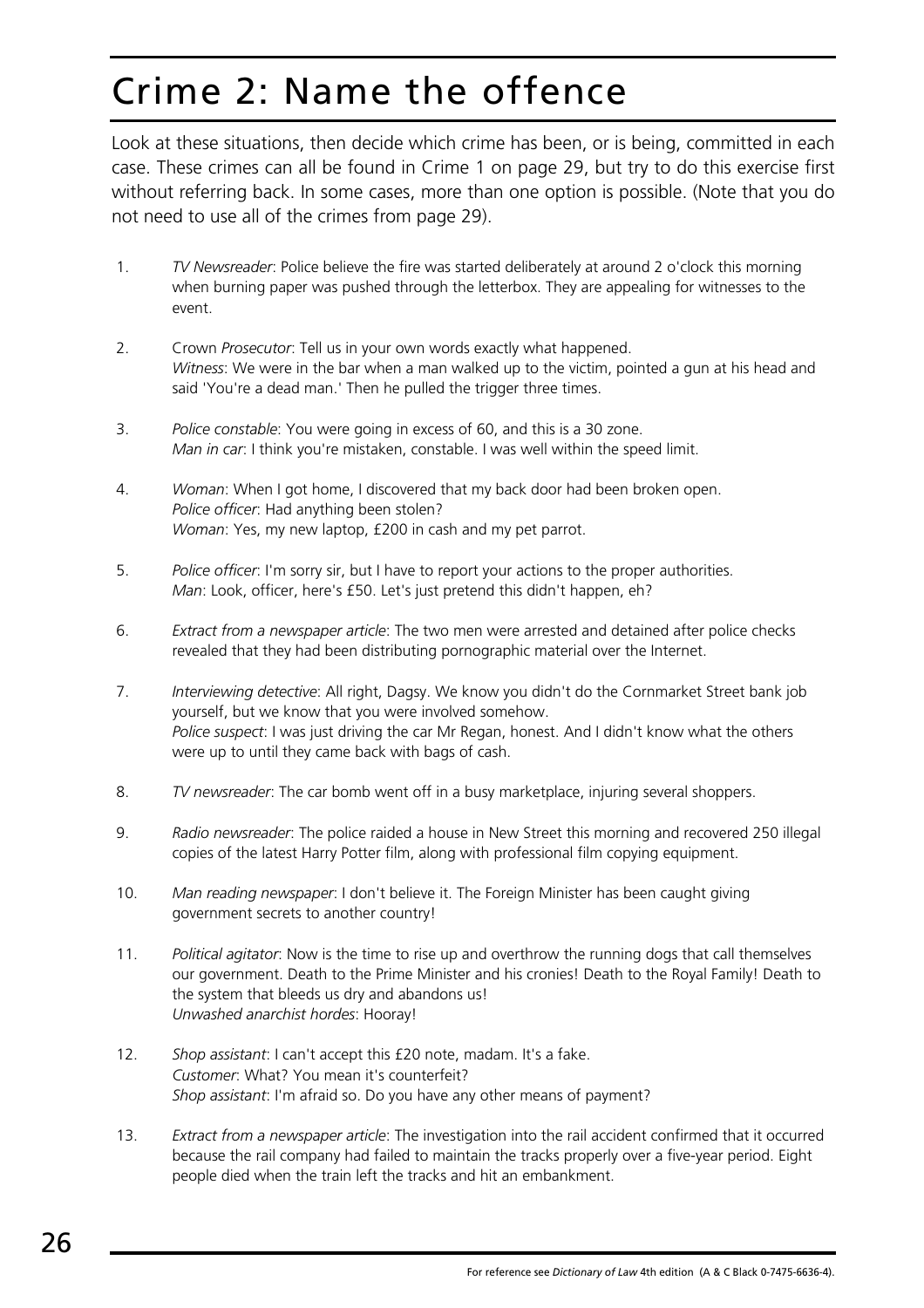- 14. *Police officer*: Take your time and tell me what happened, dear. *Pensioner*: The man who came to my door said he had come to read the electric meter, so I let him in. I went to the kitchen to make him a cup of tea. When I returned he had gone, and so had my television.
- 15. *TV newsreader*: A journalist working in the city disappeared this morning. Police later received a note from a militant faction claiming that they had taken him and were holding him hostage.
- 16. *Woman*: The graffiti around here is getting really bad. Last week somebody wrote 'Chelsea are rubbish' on our garden wall. *Man*: That's not good. It should say 'Chelsea are complete rubbish'.
- 17. *Man*: Look at this note, Cheri. It arrived in the post today. It says 'Leave £10,000 in cash in the bin by the bus stop, or I'll tell everyone your dirty secret'. *Woman*: Don't worry about it, Tony. It's probably another little joke from him next door.
- 18. *Prosecuting lawyer*: Tell us again what happened on the night of the incident, Mr Williams. And let me remind you that you are still under oath. *Defendant*: Like I told you, I was at home asleep, so I have no idea what happened. *Prosecuting lawyer*: Don't lie, Mr Williams. We have video evidence that you were in the nightclub until 3am. And you were seen by several witnesses.
- 19. *Defendant*: I don't recognise this court. This trial shouldn't be taking place. *Judge*: Sit down, Mr Dowling. You are out of order. *Defendant*: Oh shut up, you silly old woman. Go back home and do some washing up or something.
- 20. *Accountant*: We've audited these accounts very carefully, and they just don't add up. *Office manager*: What exactly are you saying? *Accountant*: I'm saying that someone in your office has been secretly helping themselves to company money.
- 21. *TV presenter*: Jimmy Bond, a former government intelligence agent, has just published a book about the Intelligence Service called 'Lifting the Lid'. In it, he gives us a revealing insight into the life of a secret agent. The government have strongly condemned the book, claiming it contains classified information that should not be in the public domain.
- 22. *Magistrate*: Constable, could you explain what happened? *Police constable*: I was proceeding down Newland Street at approximately 8 o'clock last night when I heard a lot of shouting coming from The Newlands Inn public house. On entering, I saw the accused in a state of undress and dancing on a table. *Magistrate*: You mean he was naked? *Police constable*: Yes. As the day he was born.
- 23. *Radio newsreader*: The judge in the trial of notorious gangster Joe 'Pinko' Pallino adjourned the court today after it was revealed that several members of the jury had been offered bribes and other incentives to pass a verdict of 'not guilty' on Mr Pallino.
- 24. *TV presenter*: A bank account was opened in a false name in the Bahamas, and the cash deposited there. The funds were then sent by telegraphic transfer to another account in Switzerland, and the Bahamas account was closed. It was at this stage that the Metropolitan Police called in Interpol.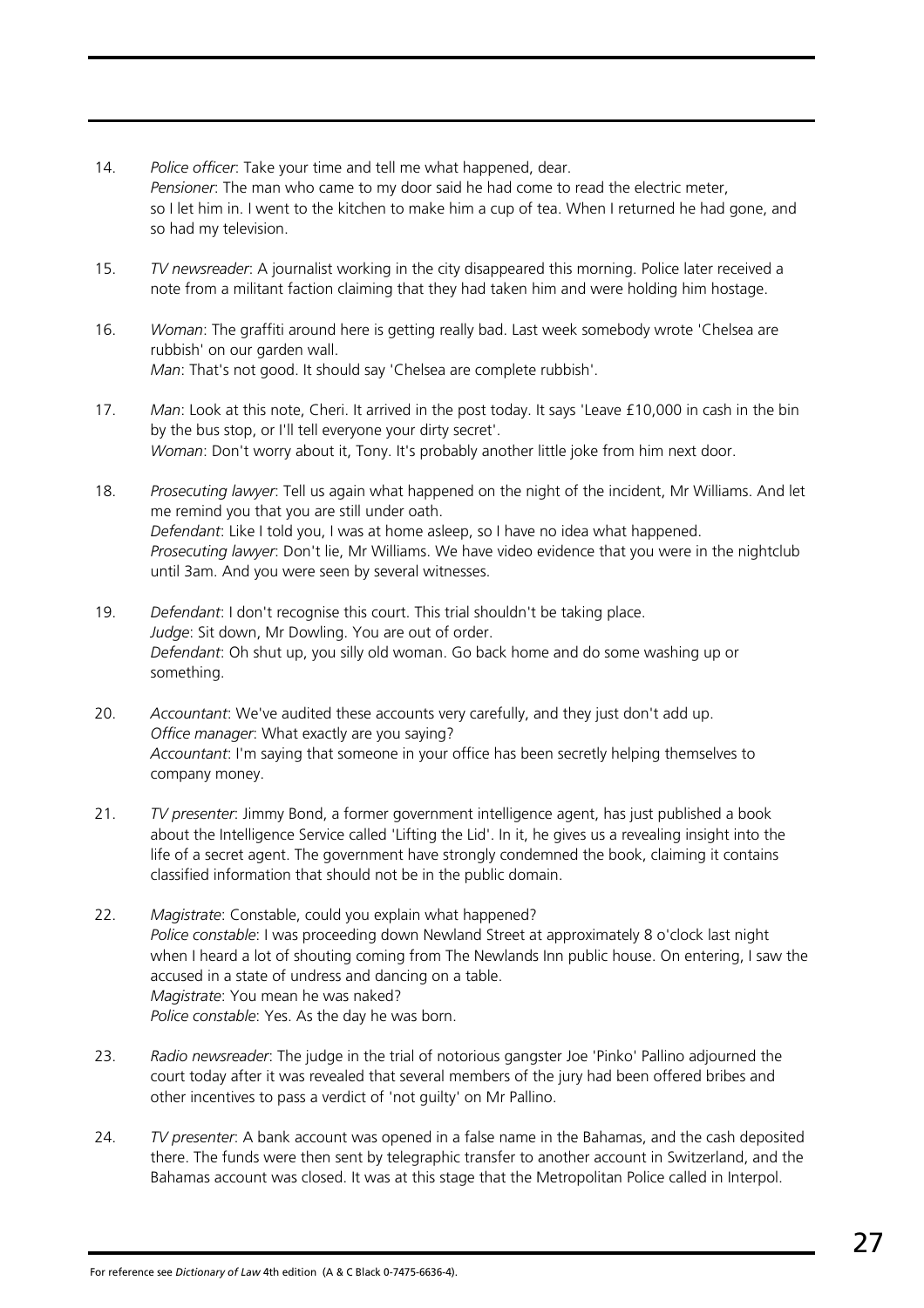### <span id="page-32-0"></span>Crime 3: Criminal procedure (part 1)

Imagine that a crime has taken place. Look at sentences 1 – 15 (which explain what happens next) and rearrange the letters in **bold** to make words and expressions. The first letter of each word / expression is in the correct place. Note that one word is used twice, but with a different meaning.

- 1. Once the crime has been **cedmitomt**, it is **rotpeder** to the police by the **vitmic**.
- 2. The police arrive at the **sneec** of the crime to **itsanetiveg** what has happened.
- 3. They look for important **cesul** and other **ecdnevie** (for example, fingerprints or a genetic profile) that will help them to identify the **crupitl**.
- 4. In some cases, they will also try to establish if the **mudso odiranpe** (a Latin expression which describes the way in which the crime was carried out) matches other crimes in the area.
- 5. If they have a **stupsce** who doesn't have a good **iblia**, they will then **arepnhedp** him\*.
- 6. When he is **artsrede**, the police will **conutia** him (in other words, they warn him that anything he says might be used later in court).
- 7. He is then taken to the police station, where he is **iewervinted** by the **iigengstatinv oerfsicf**.
- 8. He is allowed to have a **sitocirol** present if he wants.
- 9. If he wants **lagle ratprstionneee** at this stage, but cannot afford it, the police must provide it.
- 10. If, at the end of the interview, the police believe that they have the right man, they **ceragh** him with the crime.
- 11. A **stemnttae** is prepared, which is signed by all parties present.
- 12. The **ascedcu** is then either **redseale** on bali (in other words, he is allowed to leave the police station and go home in exchange for a financial 'deposit', on condition that he promises to appear in court when required: if he doesn't appear in court, he will lose this deposit and a **twrraan** will be issued for his arrest), or he is **rdaeedmn** in **cysodut** and locked in a cell to prevent him from running away.
- 13. More questioning will probably follow: the police need as much **pofor** as possible (anything that is **assdblimie** in court will help them to get a **cinonctivo**), and they may also be interested in any **apcosmiccel** who may have helped their man.
- 14. The police will also want to talk to any **wisestsen** who were present when the crime took place.
- 15. The next day, the man appears before a **metgiasrat** in a **metgiasrats**' court. If the police present their **csea** properly and have followed all the correct procedures and protocols, he will then be **cedmitomt** for **tirla** at a **Conwr** Court.

\* or *her*, of course!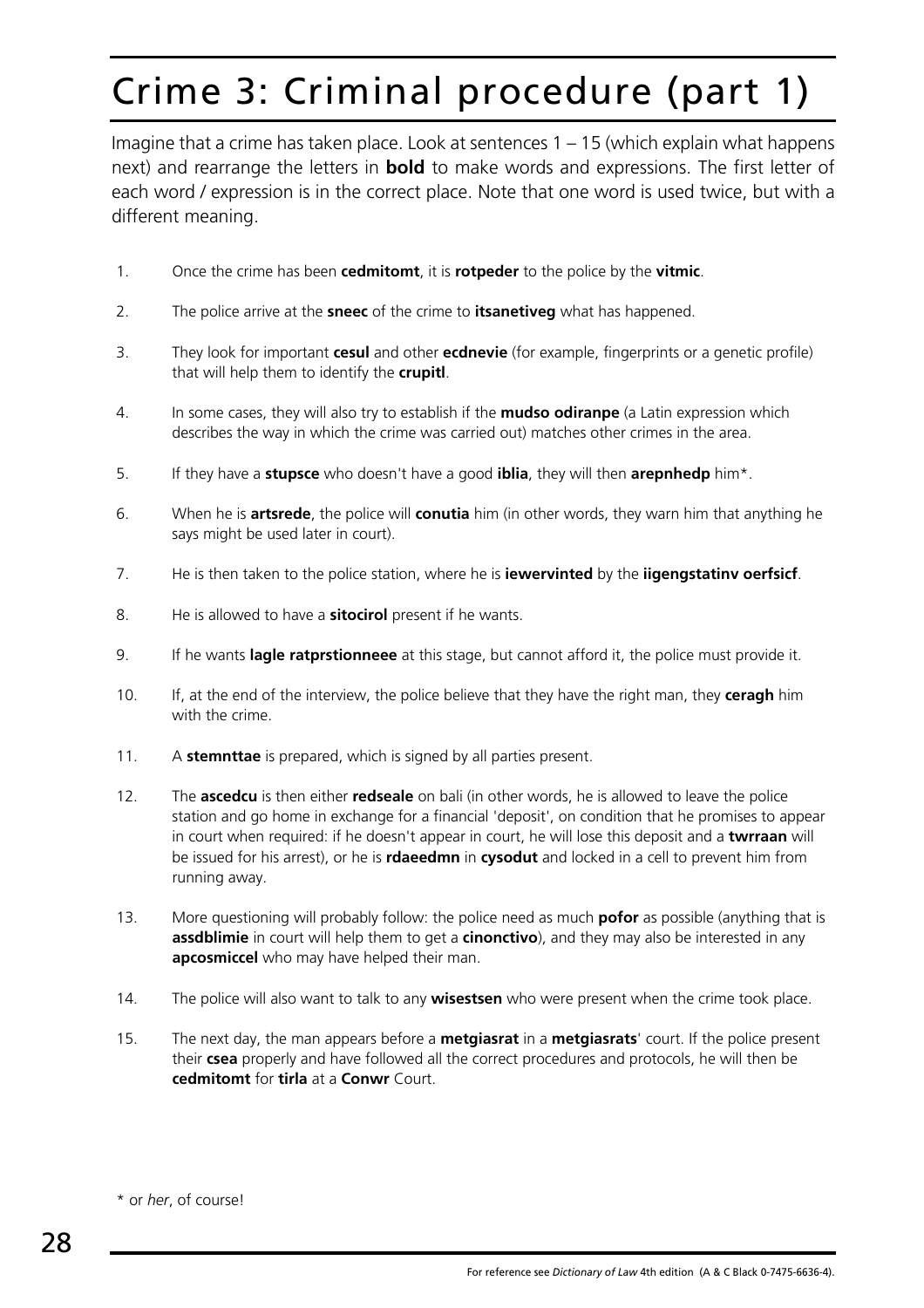### <span id="page-33-0"></span>Crime 4: Criminal procedure (part 2)

Before you do this exercise, see **Crime 3** on the previous page.

Here are the various stages of a criminal trial. Read through them, and try to remember as much information as possible. Then cover this page, and try to complete the same sentences on the next page with the information that has been removed.

When the accused knows that he is going to stand trial, he asks a solicitor to prepare his case. The information collected is then given to a barrister who will defend him in court. In a criminal case, the police will have their own barrister, who is known as the *Crown Prosecutor*. These two barristers are referred to throughout the trial as *counsel for the defence* and *counsel for the prosecution*. Before the trial begins, the counsels review their evidence and decide how to present their case. Members of the jury, when required, are selected and briefed on their duties. A date for the trial is arranged. At the beginning of the trial, the judge asks the defendant how he pleads: 'guilty' or 'not guilty'. Both counsels then address the jury with a summary of what they believe is true, and explain what the jury will hear at the trial. The counsel for the prosecution then calls and questions witnesses. The counsel for the defence can cross-examine these people. The defendant will also be questioned by both counsels. At the end of the trial, the counsels summarise the facts as they see them, and the jury then retires to deliberate in private. When the jury has reached its verdict, it returns to the court and the foreman of the jury delivers the verdict to the court. If the defendant is found to be 'not guilty', he is acquitted. However, if the jury's verdict is 'guilty', the defendant is convicted and sentenced by the judge. The defendant may have to serve a custodial sentence (in other words go to prison), he may be given a suspended sentence, or he may be fined (or a combination of two of these). If the defendant is not happy with the decision of the court, he is free to appeal to a higher court. The highest courts for appellants in England and Wales are the House of Lords and the Court of Justice of the European Communities (also called the European Court of Justice, or ECJ for short).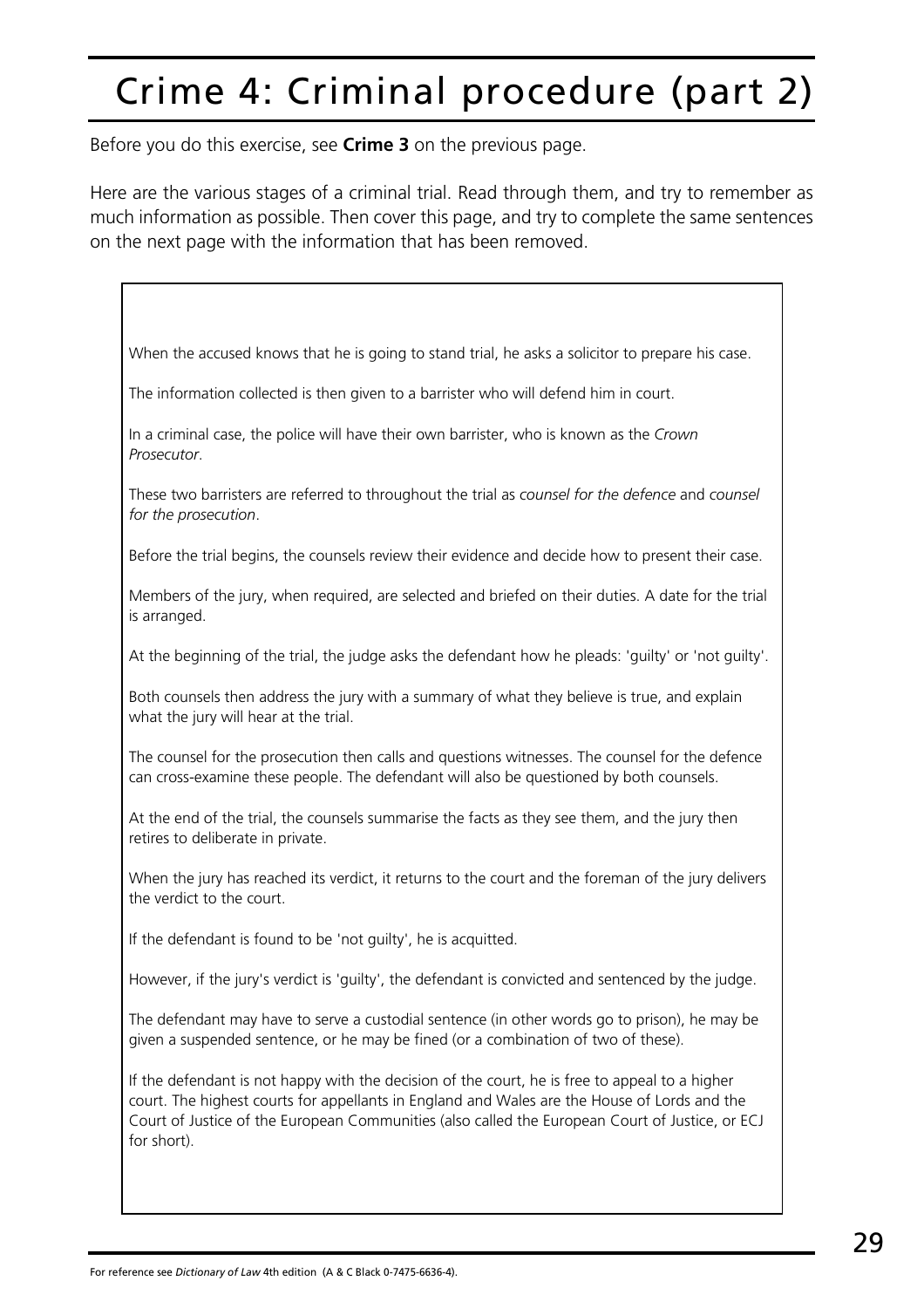When you are doing this exercise, try not to refer back to the previous page until you have completed it.

| When the ___________ knows that he is going to stand trial, he asks a __________ to prepare his                                                                                                                                   |
|-----------------------------------------------------------------------------------------------------------------------------------------------------------------------------------------------------------------------------------|
| The information collected is then given to a __________ who will __________ him in court.                                                                                                                                         |
| In a criminal case, the police will have their own barrister, who is known as the ________________(2)<br>words).                                                                                                                  |
| These two barristers are referred to throughout the trial as ________________(4 words) and<br>$\frac{1}{2}$ (4 words).                                                                                                            |
| Before the trial begins, the counsels review their ____________ and decide how to present their case.                                                                                                                             |
| Members of the ___________, when required, are selected and ___________ on their duties. A date<br>for the trial is arranged.                                                                                                     |
| At the beginning of the trial, the judge asks the defendant how he __________: '_________' or<br>(2 words).                                                                                                                       |
| Both counsels then address the jury with a ___________ of what they believe is true, and explain<br>what the jury will hear at the trial.                                                                                         |
| The counsel for the prosecution then calls and ________________________. The counsel for the defence<br>can ________________(2 words joined by a hyphen) these people. The defendant will also be<br>questioned by both counsels. |
| At the end of the trial, the counsels summarise the facts as they see them, and the jury then<br>______________ to _____________ in private.                                                                                      |
| When the jury has reached its __________, it returns to the court and the __________ of the jury<br>delivers it to the court.                                                                                                     |
| If the defendant is found to be 'not guilty', he is __________.                                                                                                                                                                   |
| However, if the jury's verdict is 'guilty', the defendant is ____________ and ___________ by the judge.                                                                                                                           |
| The defendant may have to serve a ___________ sentence (in other words go to prison), he may be                                                                                                                                   |
| given a ____________ sentence, or he may be ___________ (or a combination of two of these).                                                                                                                                       |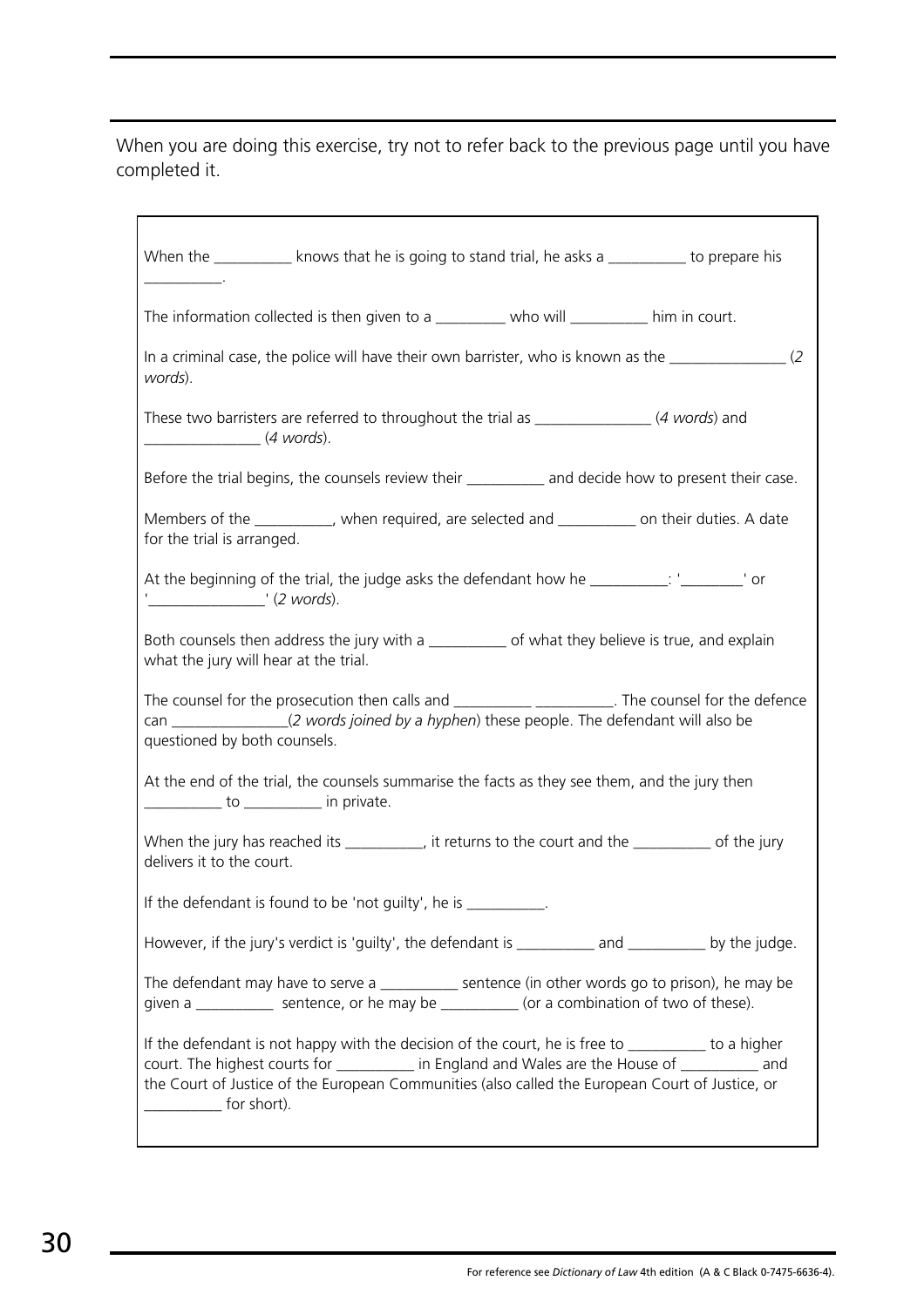### Dispute resolution

<span id="page-35-0"></span>Commercial and business *disputes* (= arguments / disagreements between two or more parties) do not necessarily have to be settled in an imposed court case. *Mediation* – an attempt by a third party to make two sides in an argument agree – is often quicker, cheaper, more effective and less stressful for the parties involved.

Complete the first part of each word in **bold** in sentences 1 – 18 with the second part in the box.

| actually ain artial bunal cation closed custs dential                             |                                                  |  |  |  |
|-----------------------------------------------------------------------------------|--------------------------------------------------|--|--|--|
| ___ding ____ficial ____gation ____iator ____int ____itator ____judice ____lements |                                                  |  |  |  |
| Lic native our promise sent sion trations tical                                   |                                                  |  |  |  |
|                                                                                   | __tration __trator __ual __und __untary __utions |  |  |  |
|                                                                                   |                                                  |  |  |  |

- 1. Mediation is one form of what is known as **alter**\_\_\_\_ dispute resolution (ADR for short).
- 2. Mediation is generally preferable to **liti**\_\_\_\_ because it is normally quicker and cheaper.
- 3. Mediation is **vol**\_\_\_\_, but requires the **con**\_\_\_\_ of all the parties involved before it can go ahead.
- 4. Mediation is carried out by a neutral, **imp**\_\_\_\_ third party called a **med**\_\_\_\_.
- 5. This third party is also sometimes known as a **facil**\_\_\_\_.
- 6. He / she spends time with all the parties involved in **jo**\_\_\_ **ses**\_\_\_\_ and also in private meetings (known as '**cau**\_\_\_').
- 7. Any information that the parties provide is **confi**\_\_\_ and cannot be **dis**\_\_\_\_ to the other parties.
- 8. He / she attempts to solve problems and find **resol**\_\_\_\_ that are **prac**\_\_\_\_ and **bene**\_\_\_\_ to everyone.
- 9. Unlike a formal court case, **nego**\_\_\_\_ are in private.
- 10. Resolutions and **sett**\_\_\_\_ are based on **com**\_\_\_\_ and on **mut**\_\_\_\_ agreement and acceptance.
- 11. If no agreement is reached, the parties involved will not be legally **bo**\_\_\_\_ by anything that has been discussed.
- 12. A mediation process is said to be 'without **pre**\_\_\_\_', which means that anything that was said during the mediation cannot be used if there is no agreement and the case has to go to court.
- 13. If an agreement is reached and the parties sign a written agreement, this agreement becomes **bin**\_\_\_\_, and the parties are obliged to **hon**\_\_\_\_ it. This can then be enforced **contr**\_\_\_\_ if necessary.
- 14. Another form of ADR is **arbi**\_\_\_\_.
- 15. This will involve all parties in the dispute appearing before a **tri**\_\_\_\_.
- 16. An **arbi**\_\_\_\_ is usually an expert in a particular field, and so this form of dispute resolution may be preferable in disputes where specialist knowledge is required.
- 17. However, unlike mediation, this form of resolution involves an **adjudi**\_\_\_\_, which will probably benefit one side in the dispute more than the other(s).
- 18. This form of dispute resolution is also less private than mediation (each party is aware of what the other party is saying about it), and information may end up in the **pub**\_\_\_\_ **dom**\_\_\_.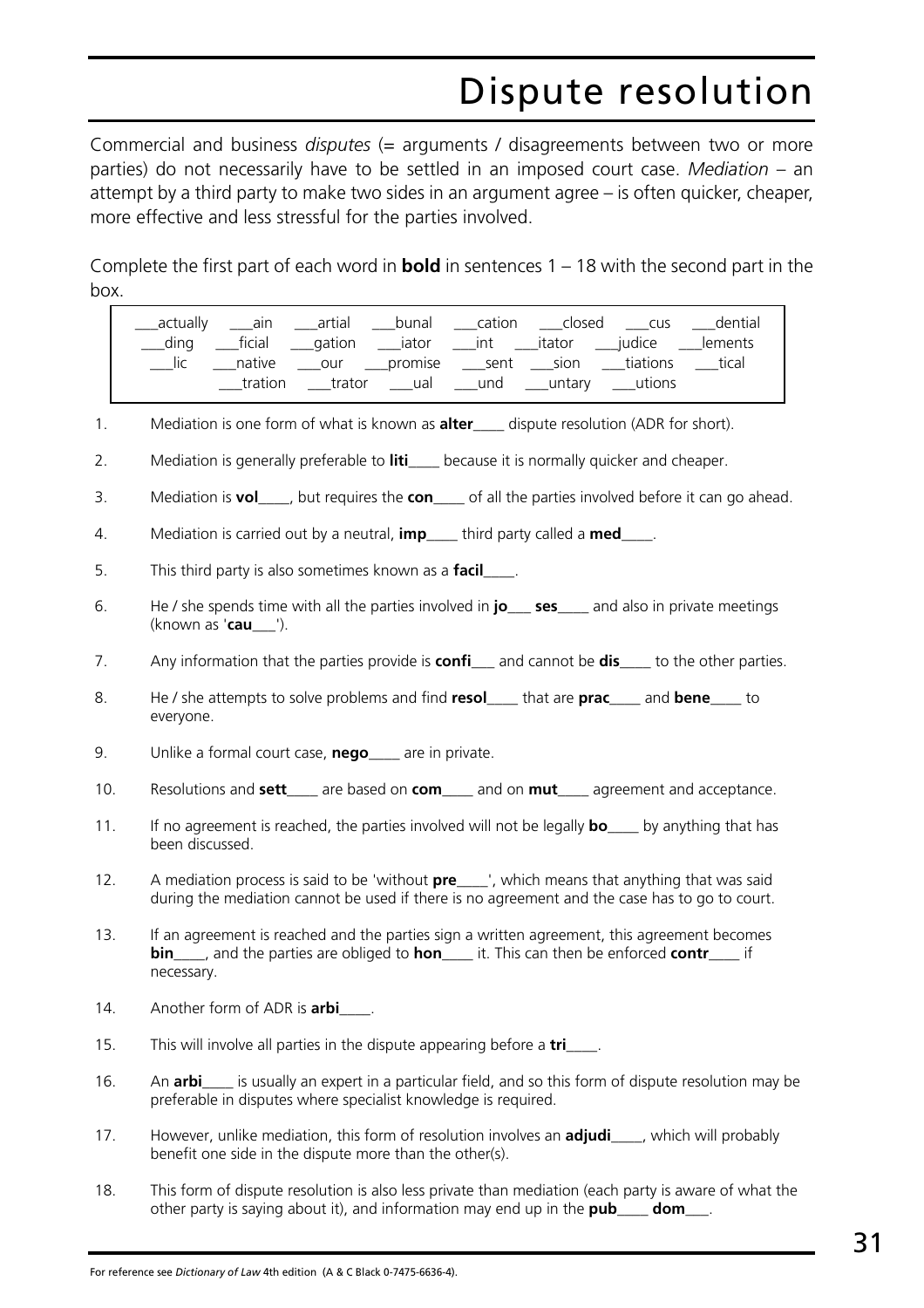# Employment and human resources

Read these extracts, then find words or expressions in them to match the definitions on the next page. The words / expressions are in the same order as the definitions.

#### A company manager is talking to a newspaper about his company structure:

The company has over 200 employees on its payroll. Some are employed part-time mornings only, Monday to Friday, and some are employed full-time (Monday to Friday 9 to 5). Everyone is given a contract before they start work outlining their duties and responsibilities, and what they can expect from the company in return. Every employee receives at least the minimum wage. We pride ourselves on being an equalopportunities employer.

#### From an Internet page on employees' rights:

If an employer no longer needs an employee (because, for example, the company is closing down or moving) and has to dismiss him, then the employee is entitled to receive redundancy pay. Many companies will try to provide employees with suitable alternative employment.

#### From a factory-floor notice on employers' liability and employees' responsibilities:

Health and safety regulations are very important and must be followed at all times. The company believes that all employees should have maximum protection against industrial accidents. The company will not be held liable for injuries and disabilities sustained as a result of poor working practices by employees, and will accept no liability for these in the event of any claims for compensation. The company has a scale of fixed monetary awards to compensate those employees who are affected by accidents caused as a result of company negligence. In the event of an employee's death, any awards due will be passed on to the employee's dependants.

#### From a website explaining working time regulations:

An employee cannot be compelled to work for more than 48 hours a week over a 17-week period. If an employer makes him work more than this time, the employee can complain to an employment tribunal. Employees must also be allowed to take 24 hours off work every 7 days, and take a minimum 20-minute break if their working day exceeds 6 hours. They must also be allowed a rest period of 11 consecutive hours in every 24 hours. All employees are entitled to paid annual leave, regardless of how long they have worked for a company.

#### From a leaflet explaining women's rights at work:

Women cannot be dismissed on the grounds of pregnancy or childbirth. They are entitled to up to 26 weeks maternity leave, and to receive maternity pay during this period. If a woman has completed 26 weeks of continuous service with her employer by the beginning of the 14th week before the expected birth of her child, she can take another 26 weeks: this is usually unpaid, but some companies will make contributions. She must give her employer at least 28 days' notice of the date on which she intends to begin her leave. Women are also allowed to take reasonable time off work before the child is born for antenatal care. If a company has to suspend a woman on the grounds of maternity (because, for example, the work she is doing might endanger the unborn child), it must offer her alternative employment or continue to pay her normal salary.

(Note that fathers are entitled to two weeks' paid paternity leave. Both parents can also take another 13 weeks' unpaid parental leave).

#### A union leader is addressing some new employees:

Discrimination and harassment of any kind (sexual, racial, etc) will not be tolerated in this company, and are sackable offences, as are bullying and intimidation. If any employee has a genuine grievance in regard to these, or other, problems, you should talk to me or talk directly to your line manager. We will take such allegations very seriously, and will talk you through the grievance procedure so that you know the options that are open to you.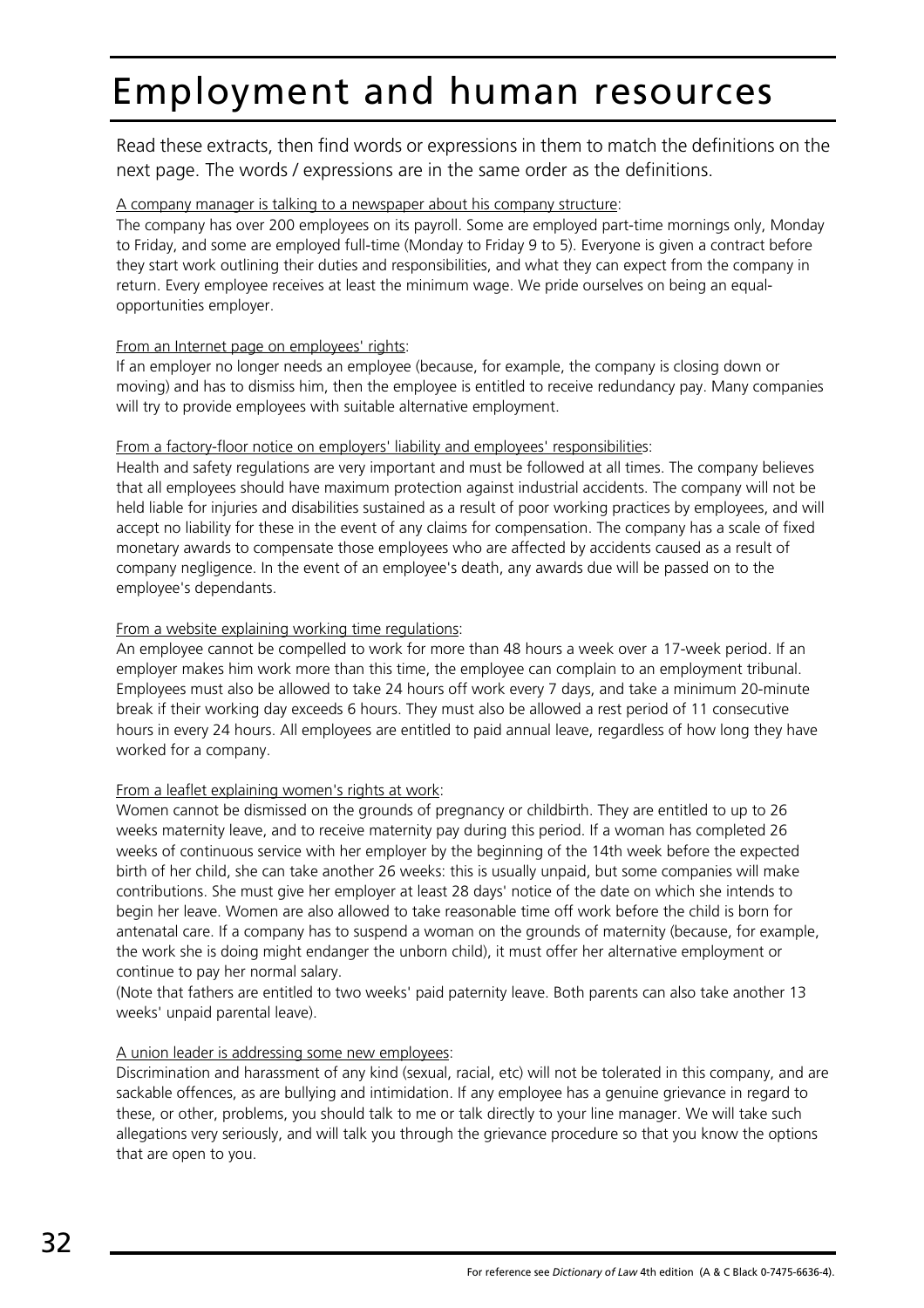1. People who are employed by someone else.

2. The list of people employed and paid by a company.

3. Not working for the whole working week.

4. Working for the whole working week.

5. A legal agreement between two or more parties.

6. The work which a person has to do.

7. The lowest hourly amount of money that a company can pay its employees.

8. A situation where everyone is treated the same.

9. A person or company who employs someone.

10. To remove an employee from a job.

11. To give or have the right to do something.

12. A situation where someone is no longer

employed because the company no longer needs him / her.

13. Something which takes the place of something else.

14. An area of employment policy that deals with the well-being of employees at work.

15. Rules.

16. Something or legislation which protects.

17. Accidents which happen at work.

18. Legally responsible for something.

19. Physical hurt caused to somebody.

20. The condition of being unable to use part of the body.

21. Payment made by someone to cover the cost of damage or hardship.

22. Relating to money.

23. The failure to give proper care to something, especially a duty or responsibility, with the result that a person or property is harmed.

24. Someone who is supported financially by someone else.

25. To be made or forced to do something against your will.

26. A special court outside the judicial system which examines special problems and makes judgements.

27. To be more than a particular number or amount.

28. Without interruption.

29. Holiday or other period of work.

30. The state of expecting to give birth.

31. The act of giving birth.

32. A period when a woman is away from work to have a baby.

33. Payment made by an employer to an employee who is away from work to have a baby.

34. Money paid to add to a sum that already exists, or money paid to help someone do something.

35. The time allowed before something can take place.

36. Before giving birth.

37. To stop someone working for a period of time.

38. A period when a man is away from work

because his partner is having a baby.

39. Adjective referring to parents.

40. The unfair treatment of someone because of their race, colour, class, etc.

41. The action of worrying, bothering or frightening someone.

42. A complaint made by an employee to an employer.

43. A statement, usually given in evidence, that something is true.

44. The steps an employee goes through if he / she has a complaint.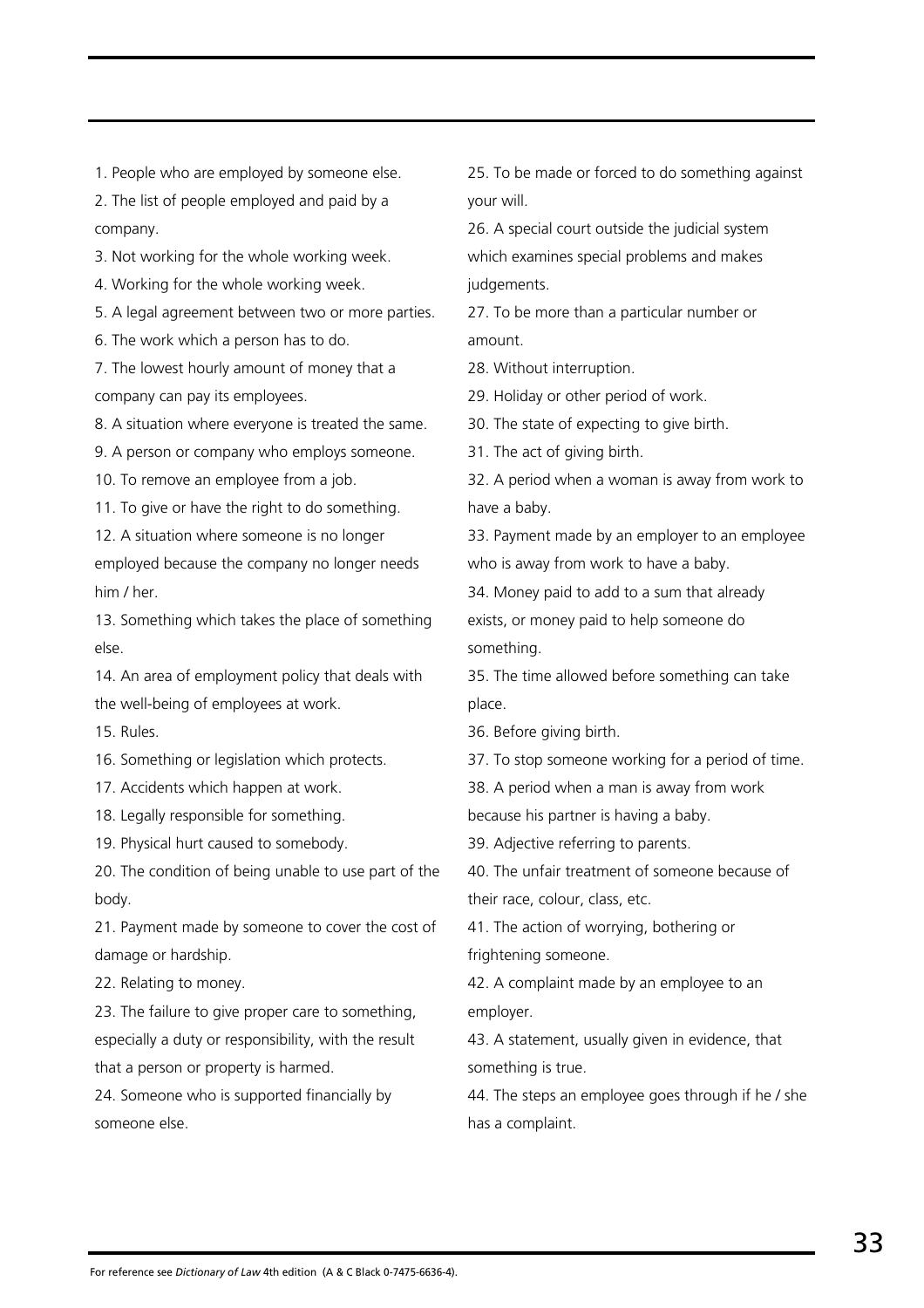### European courts, institutions, etc

Each of the sections on Europe below contain either spelling mistakes, wrong words, or wrong word forms. Identify and correct these words in each case.

### The European Union (EU)

### (*This section contains 6 mistakes*)

This is a group of European notions that form a single economical community and have agreed on socialist and political cooperation. There are currently 25 member states. The Union has a Parliment and a main execution body called the European Commission (which is made up of members nomminated by each member state).

### The Council of Europe

### (*This section contains 5 mistakes*)

This is one of the four bodies which form the basis of the European Union. The Council does not have fixed members, but the member states are each represented by the relevant goverment minister. The Council is headed by a President, and the Presidencey rotates among the member states in alphabetical order, each serving a six-month period. This means that in effect each member can control the aggenda of the Council, and therefore that of the European Union during their six-month period, and can try to get as many of its proposings put into legislative as it can.

### The European Convention on Human Rights

### (*This section contains 8 mistakes*)

This is a convention signed by all members of the Council of Europe covering the rights and fundamentally freedoms of all its citizens, and aims to prevent violents and beaches of human rights. The convention recognises property rights, the right of citizens to privately, the due progress of law and the principal of legal review or appal. The key provisions are now incorporated by the Human Rights Act of 1998, which came into farce in the United Kingdom in October 2000.

### The European Court of Human Rights

### (*This section contains 9 mistakes*)

This is a court that considers the rights of citizens of states which are parts to the European Convention for the protecting of human rights, and has jurisprudence over cases that cannot be setled by the European Commission of Human Rights (see below). It protects many base rights, including the right to life, freedom from fear, freedom from torture, freedom of speaking, freedom of religion worship, freedom of assemblage and asociation, etc (in fact, most of the articles in the *Universal Declaration of Human Rights*, on which the European Convention is based: see the section on Human Rights on pages 44 – 48). Its formal name is the European Court for the Protection of Human Rights.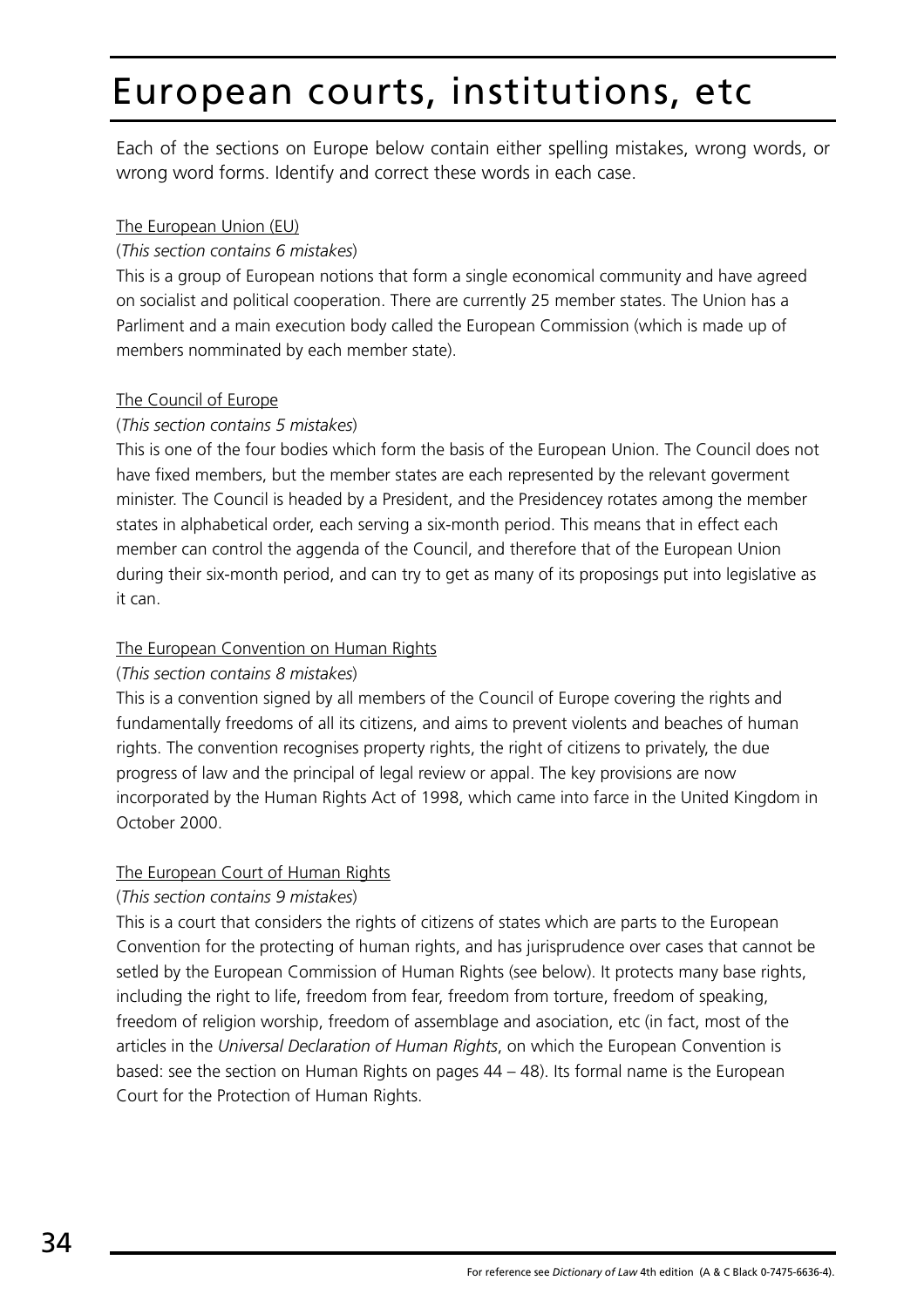### The European Commission of Human Rights

### (*This section contains 5 mistakes*)

This is a body which invettigates any breaches and abusings of the European Convention on Human Rights. It attempts to end griefances, especially if they contraveen the articles detailed in the European Convention, and to help agrievved parties reach a settlement without recourse to the European Court of Human Rights (see above).

### The European Court of Justice (the ECJ)

### (*This section contains 10 mistakes*)

This is a court set up to see that the principles of law as laid out in the Treaty of Rome are observed and applicated correctly in the European Union, and has juristic over issues of European Law. Its full name is the *Court of Justice of the European Communities*. The Court is responsible for settling dispites relating to European Union law, and also acting as a last Court of Appeal against judgementals in individual member states.

Court judges in the ECJ are apointed by the governments of the member states for a period of six years. These judges come from all the member states, and bring with them the legality traditions of each state. The court can either meet as a full court, or in chombers where only two or three judges are present. The court normally conducts its business in French, although if an acting is brought before the court by or against a member state, the member state can choose the language in which the case will be heard. The court can hear actions against institutionals, or actions brought either by the Commission or by a member state against another member state. The court also acts as Court of Appeal for appeals from the Court of First Instance (CFI). The court also interprets legislation and as such acts in a semi-legislationary capacity.

Note: most of the mistakes in this exercise are typical of mistakes made through carelessness. Always check your written work for similar mistakes. Remember that in law, careful and specific use of words (and their forms and spellings) is very important. A wrong word or a wrong spelling could change everything!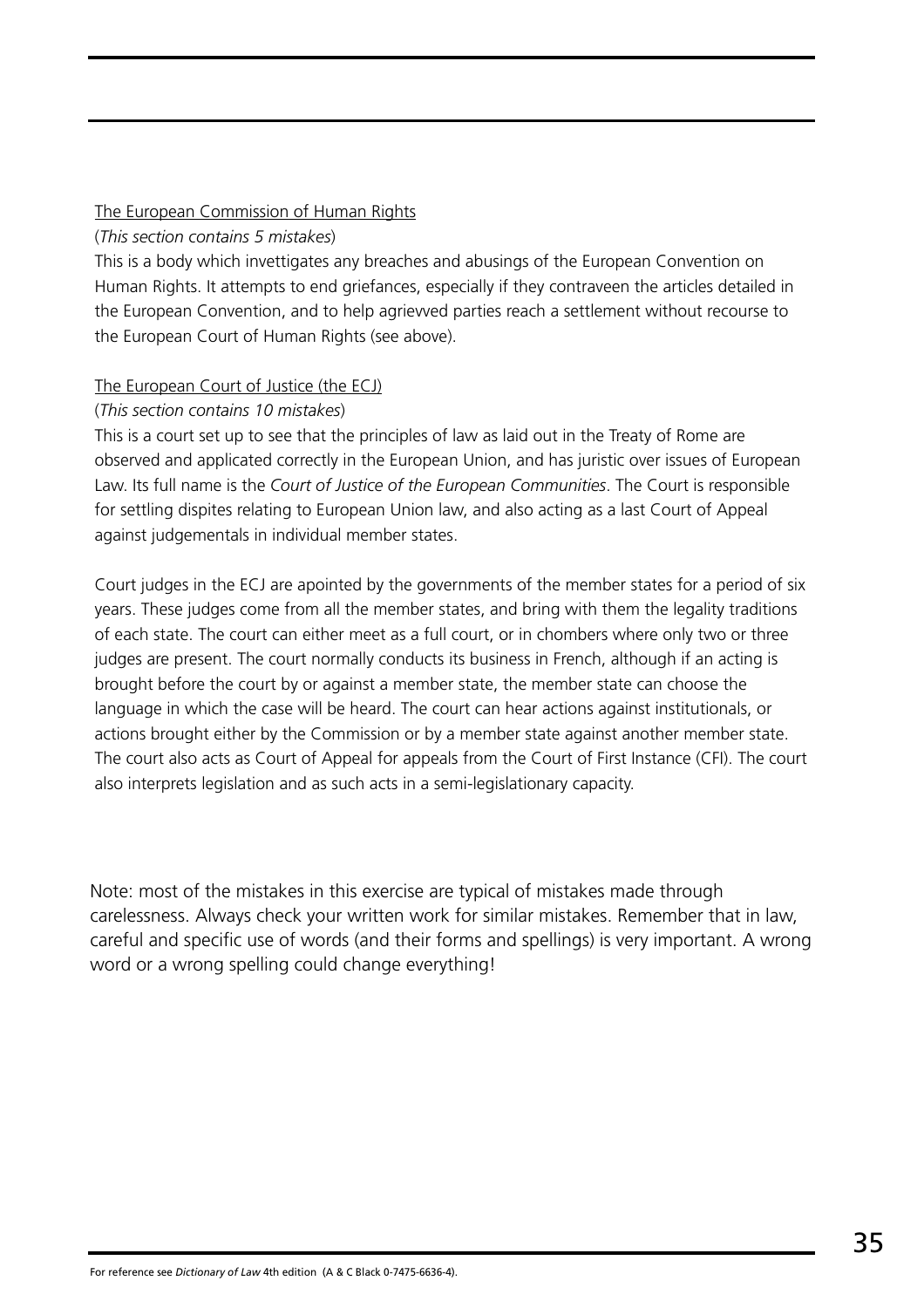# The family 1: Relationships

Test your knowledge with this quiz.

- 1. A contract between a man and a woman to become husband and wife is called a / an: (a) wedding (b) engagement (c) marriage (d) affair (e) relationship
- 2. Rearrange the letters in **bold** to make a word meaning *husband* or *wife*: **pusoes**
- 3. True or false: If you have a *partner*, you are assumed to be *married*.
- 4. Are *same-sex marriages* legal in Britain?
- 5. What is the difference between a *separation* and a *divorce*?
- 6. Complete this sentence with the appropriate word in **bold**: The judge decided that the marriage had never been legal and so he **annexed** / **antedated** / **annulled** it (in other words, he declared that it had no legal effect).
- 7. What is the name we give to the notifiable offence of going through a ceremony of marriage to someone when you are still married to someone else? Is it: (a) monogamy (b) bigamy (c) polygamy (d) monotony
- 8. In England and Wales, what kind of court deals with divorces? Is it: (a) a magistrates' court (b) a Crown Court (c) a High Court (d) a County Court (e) a court of appeal
- 9. In England and Wales, a divorce can only be granted on one condition (known as *grounds for divorce*): that the *marriage has broken down irretrievably* (in other words, it cannot be made right again). Here are two of the conditions necessary for an irretrievable breakdown:
	- (1) The couple have lived apart for two years and both consent to divorce.
	- (2) The couple have lived apart for five years and no consent from the other spouse is needed.

Rearrange the letters in bold to make words for the other conditions:

(3) **tdyulera** by one spouse (4) **runbesaleona brvioeuha** of a spouse (5) **soedernti** by one spouse

10. Here is a simplified version of the main divorce procedure. Complete the gaps with words from the box.

> affidavit decree absolute decree nisi dispute (x3) petition (x2) petitioner (x2) respondent (x2)

A request (a \_\_\_\_\_\_\_\_\_\_) is made by the \_\_\_\_\_\_\_\_\_\_ ( = *the person applying for the divorce*) to the court for a divorce, in which the facts about the people involved and the reasons for the divorce are explained.

The court sends the divorce \_\_\_\_\_\_\_\_\_\_ to the \_\_\_\_\_\_\_\_\_\_ ( = *the other spouse*), together with a form called an *Acknowledgement of Service* form, which he / she completes. In it, he / she indicates whether or not he / she wishes to the divorce.

He / She returns this to the court within 7 days. (If he / she wants to \_\_\_\_\_\_\_\_\_ the divorce and / or its terms, he / she is sent another form to complete).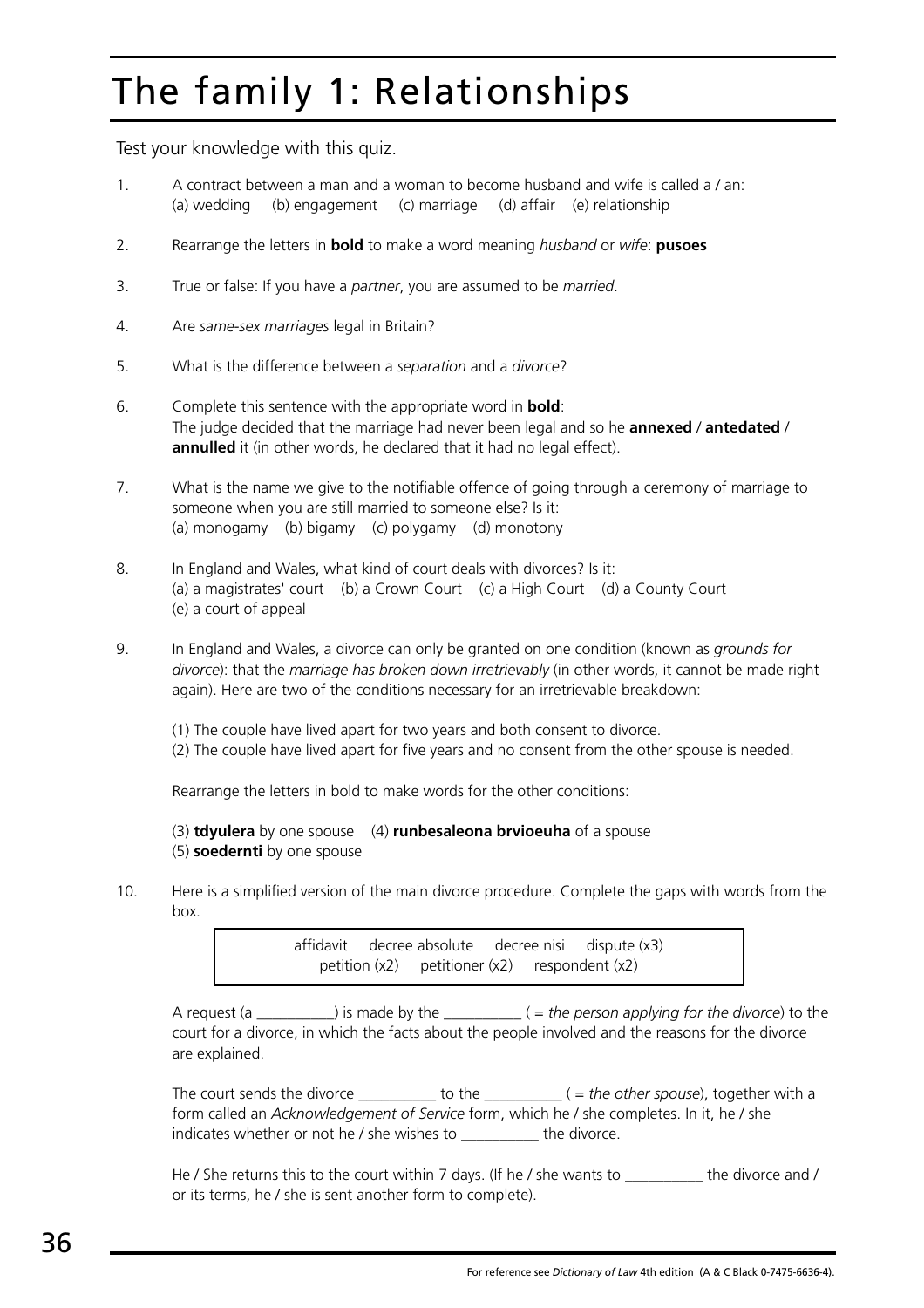Assuming that the \_\_\_\_\_\_\_\_\_\_\_ does not want to \_\_\_\_\_\_\_\_\_\_\_ the divorce or the terms, a copy of the Acknowledgement of Service form is sent to the \_\_\_\_\_\_\_\_\_\_, who confirms the facts sent in their original petition by swearing an \_\_

The court pronounces the \_\_\_\_\_\_\_\_\_, an order ending the marriage subject to a full  $\frac{1}{\sqrt{1-\frac{1}{\sqrt{1-\frac{1}{\sqrt{1-\frac{1}{\sqrt{1-\frac{1}{\sqrt{1-\frac{1}{\sqrt{1-\frac{1}{\sqrt{1-\frac{1}{\sqrt{1-\frac{1}{\sqrt{1-\frac{1}{\sqrt{1-\frac{1}{\sqrt{1-\frac{1}{\sqrt{1-\frac{1}{\sqrt{1-\frac{1}{\sqrt{1-\frac{1}{\sqrt{1-\frac$ which comes later and ends the marriage completely.

- 11. If a divorced couple have children, one of them may be required to make regular payments to their ex-husband / ex-wife to help pay for the upbringing of the children. What are these payments called? Are they: (a) child support (b) child maintenance (c) child benefit (d) child pensions
- 12. Look at this situation: An unmarried couple with two children separate. The father moves away to another town. Is he legally obliged to make payments to his ex-partner for the upbringing of the children?
- 13. In England and Wales, the agency responsible for the assessment, review, collection and enforcement of payments is called the *CSA.* What do you think these letters stand for?
- 14. If a parent refuses to pay money for the upbringing of his / her ex-partner's children, the CSA can ask a court to make an *Attachment of Earnings Order*. What do you think this is?
- 15. How old should children be before a CSA ruling no longer applies? Is it: (a) 15 (b) 16 (c) 17 (d) 18
- 16. What is *alimony*? Is it:

(a) money that a court orders a husband to pay regularly to his separated or divorced wife (b) money that a court orders a father to pay regularly to his children until they are old enough to leave home

(c) money that the state pays a married couple to help them pay for a divorce (d) money that a married couple must save to pay for their children's education

- 17. If a couple are unmarried, and one of them dies, who gets their estate (land, money and possessions) if the deceased (the dead person) has not made a will? Is it: (a) the deceased's partner (b) the deceased's immediate family (c) the state
- 18. Who is your *next of kin*?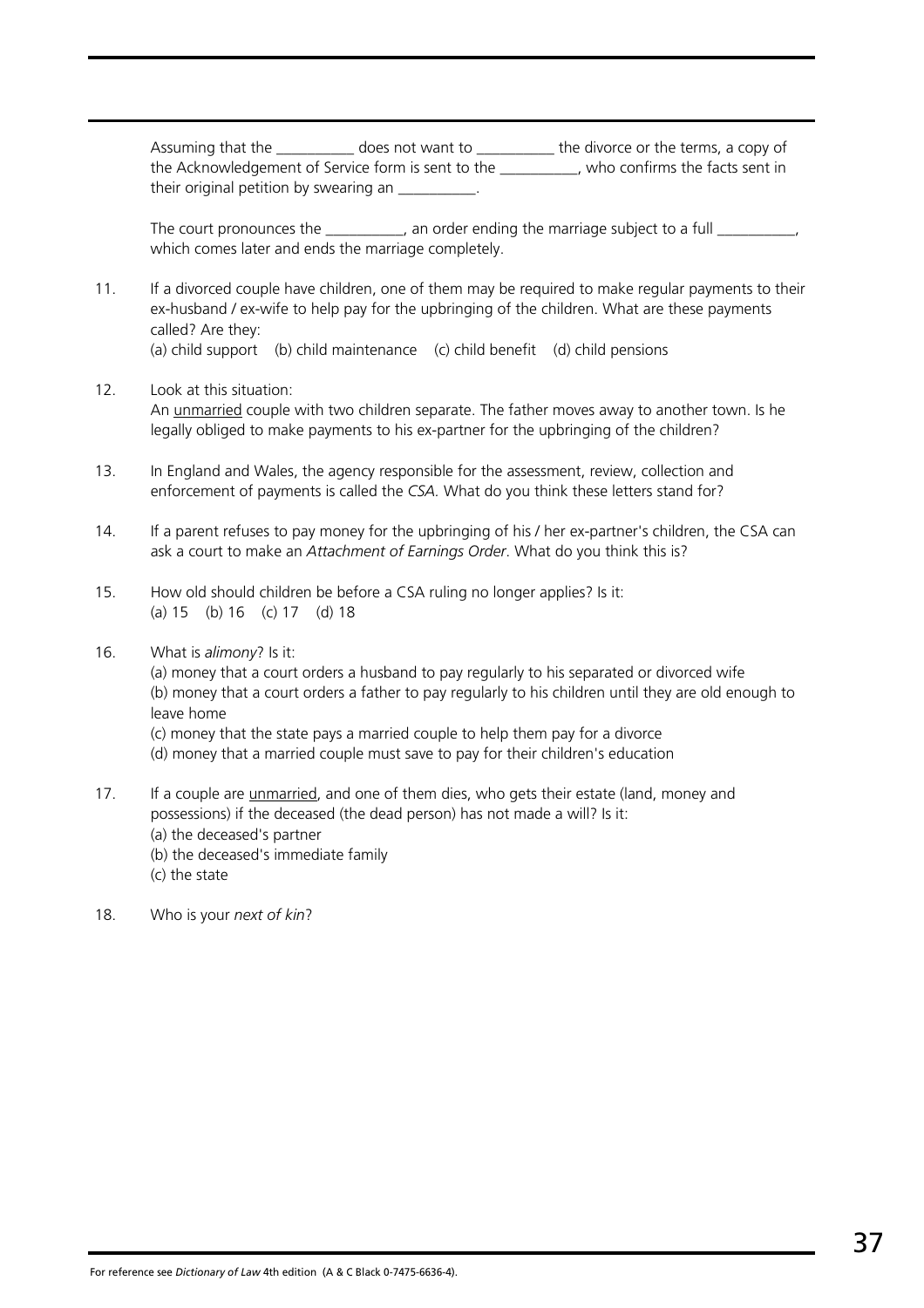# The family 2: Children

#### Exercise 1:

Complete this definition and explanation (which has been adapted from the A & C Black *Dictionary of Law*) with words and expressions from the box.

adult binding business convicted guardians Juvenile juveniles land legal status majority malice marry minor minority parents responsible vote will written permission young offender young person Youth

A child can be defined as 'a person under the age of 18'. We can also use the word '\_\_\_\_\_\_\_\_\_\_'. The state of being less than 18 years old is called '\_\_\_\_\_\_\_\_\_\_\_'. When a child becomes 18, he / she reaches the age of \_\_\_\_\_\_\_\_\_\_ and so is legally regarded as an \_\_\_\_\_\_\_\_\_\_\_. In other words, he/ she becomes \_\_\_\_\_\_\_ for his / her own actions, can sue, be sued or undertake \_\_\_\_\_\_\_\_\_\_ transactions.

In Great Britain a child does not have full \_\_\_\_\_\_\_\_\_ until the age of 18. A contract is not \_\_\_\_\_\_\_\_\_\_ on a child, and a child cannot own \_\_\_\_\_\_\_\_\_\_, cannot make a \_\_\_\_\_\_\_\_\_\_, cannot \_\_\_\_\_\_\_\_\_\_ and cannot drive a car (under the age of seventeen). A child cannot \_\_\_\_\_\_\_\_\_\_ before the age of 16, and can only do so between the ages of 16 and 18 with the \_\_\_\_\_\_\_\_\_\_\_\_ of his / her \_\_\_\_\_\_\_\_\_\_ or legal \_\_\_\_\_\_\_\_\_\_. A child who is less than 10 years old is not considered capable of committing a crime; a child between 10 and 14 years of age may be considered capable of doing so if there is evidence of \_\_\_\_\_\_\_\_\_\_ or knowledge, and so children of these ages can in certain circumstances be \_\_\_\_\_\_\_\_\_\_\_. In criminal law the term 'child' is used for children between the ages of 10 and 14; for children between 14 and 17, the term '\_\_\_\_\_\_\_\_\_\_\_\_' is used; all children are termed '\_\_\_\_\_\_\_\_\_\_\_'. If someone between these ages commits a crime, he / she is known as a a can be sentenced in a court (previously known as a  $\sim$ Court).

### Exercise 2:

- 1. Choose the correct word in **bold** to complete this sentence: The money paid by the state to a person who is responsible for a child under 16 years of age is called child **support** / **maintenance** / **benefit** / **pension**.
- 2. When two people divorce or get separated and one of them has care of their children, the other has the right to see the child regularly. True or false: this is called **excess**.
- 3. True or false: in Britain, the responsibility for the assessment, review, collection and enforcement of maintenance for children is supervised by the courts.
- 4. What does the Latin expression '*in loco parentis*' mean?
- 5. Rearrange the letters in bold to make a word: A child or young person who acts in an antisocial way or breaks the law is known as a **queendltin**.
- 6. Choose the best meaning of the word *adoption*. Is it: (a) the act of looking after and bringing up a child who is not your own (b) the act of becoming the legal parent of a child which is not your own (c) the act of having your children supervised while they are at home to make sure they are being well cared for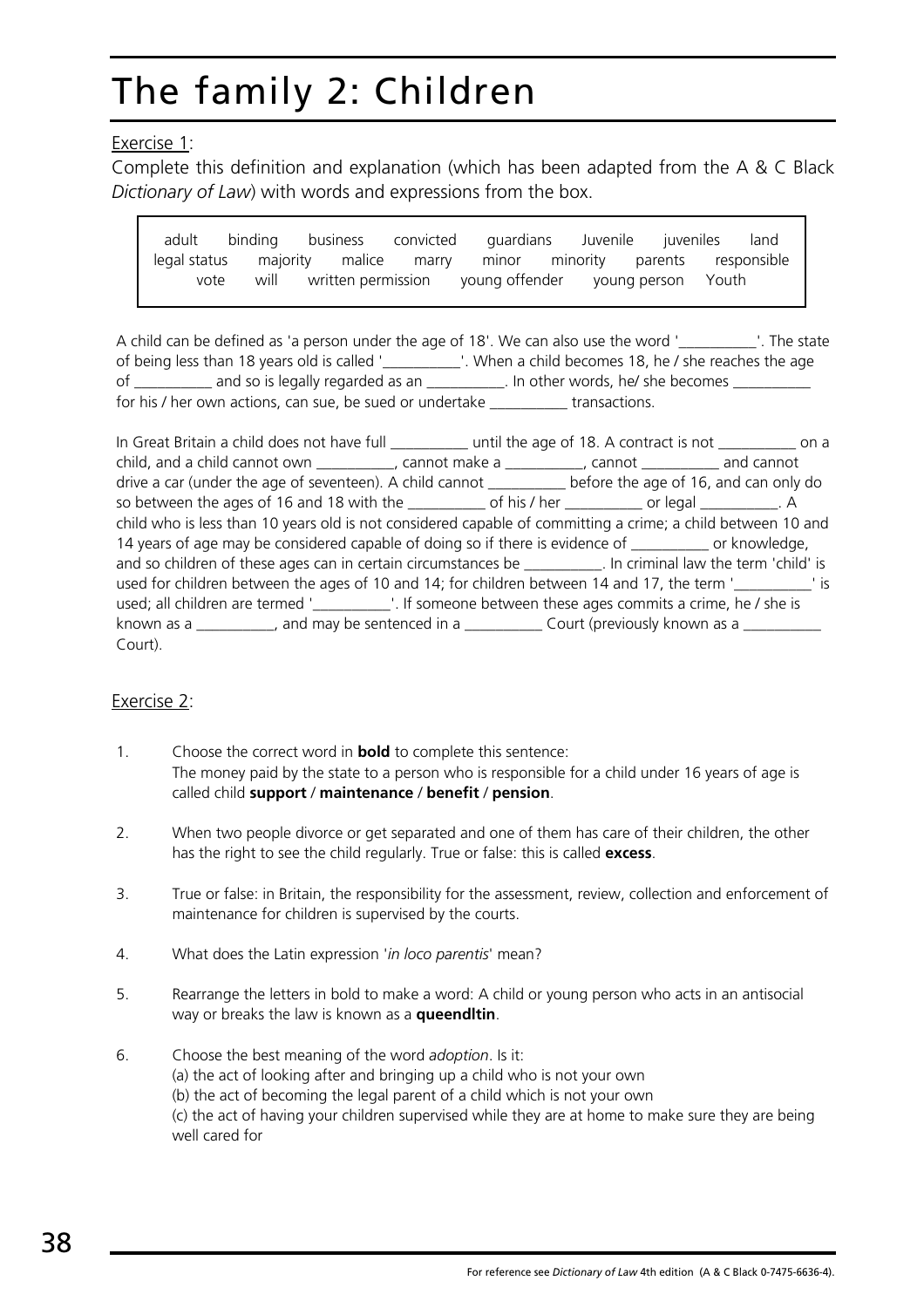- 7. Which of the following are allowed to be foster parents?: (a) married couples (b) unmarried couples (c) single women (d) single men (e) same-sex couples
- 8. Complete the words in **bold**: If a parent or guardian fails to provide a child with adequate shelter, food, clothing, medical attention and supervision, this is known as **n \_ \_ \_ \_ \_ \_**. If a parent intentionally harms a child physically or mentally, this is known as **a** \_ \_ \_ \_.
- 9. Choose the correct word in **bold** to complete this sentence: Sometimes, if a woman is physically unable to conceive and have a baby, the couple may ask another woman to have the baby for them and then give the baby to them: this woman is known as a **surrogate** / **surreal** / **surety** / **surrender** mother.
- 10. What is a **Guardian ad Litem**? Is it: (a) a parent who does not live with his / her child. (b) a child who does not have a parent or legal guardian. (c) a person appointed by a court to represent a child in a legal action.
- 11. True or false: a parent can be held legally responsible for the actions of their children if the children do something wrong or illegal.
- 12. True or false: if *one* parent in a couple is found guilty of the offences in number 8 above, a court can apply to have the parent taken out of the family home rather than the child.
- 13. *Truancy* is becoming a major problem in Britain. What do you think this word means?
- 14. In Britain there are various orders that can be applied for children in different situations. Match the order  $1 - 8$  with what it does  $(a) - (h)$ :
	- 1. Care Order 2. Supervision Order 3. Search and Find Order 4. Disclosure Order
	- 5. Prohibited Steps Order 6. Specific Issue Order 7. Contact Order 8. Residence Order

(a) If the parents cannot decide what to do about major issues related to their children, they can let a court decide for them.

(b) In cases of separation and divorce, this decides who the child will live with (in other words, who gets custody of the child)

(c) The court can prevent one parent from taking a child away from the other parent (often used if there is a danger the parent will take the child out of the country).

(d) A court can order the police or other legally-appointed body to enter a house where they think a child might be held against his / her will, in bad conditions, or illegally by a person not entitled to look after the child.

(e) A separated or divorced parent wants to see his / her children (who are living with the other parent) for short periods on a regular basis.

(f) The local social services regularly visit the home to check that children are being well cared for. (g) If a person knows where a child is being illegally held, they must give this information to the police or the court, or face prosecution.

(h) Children are taken away from their home and parents / guardians by the local social services.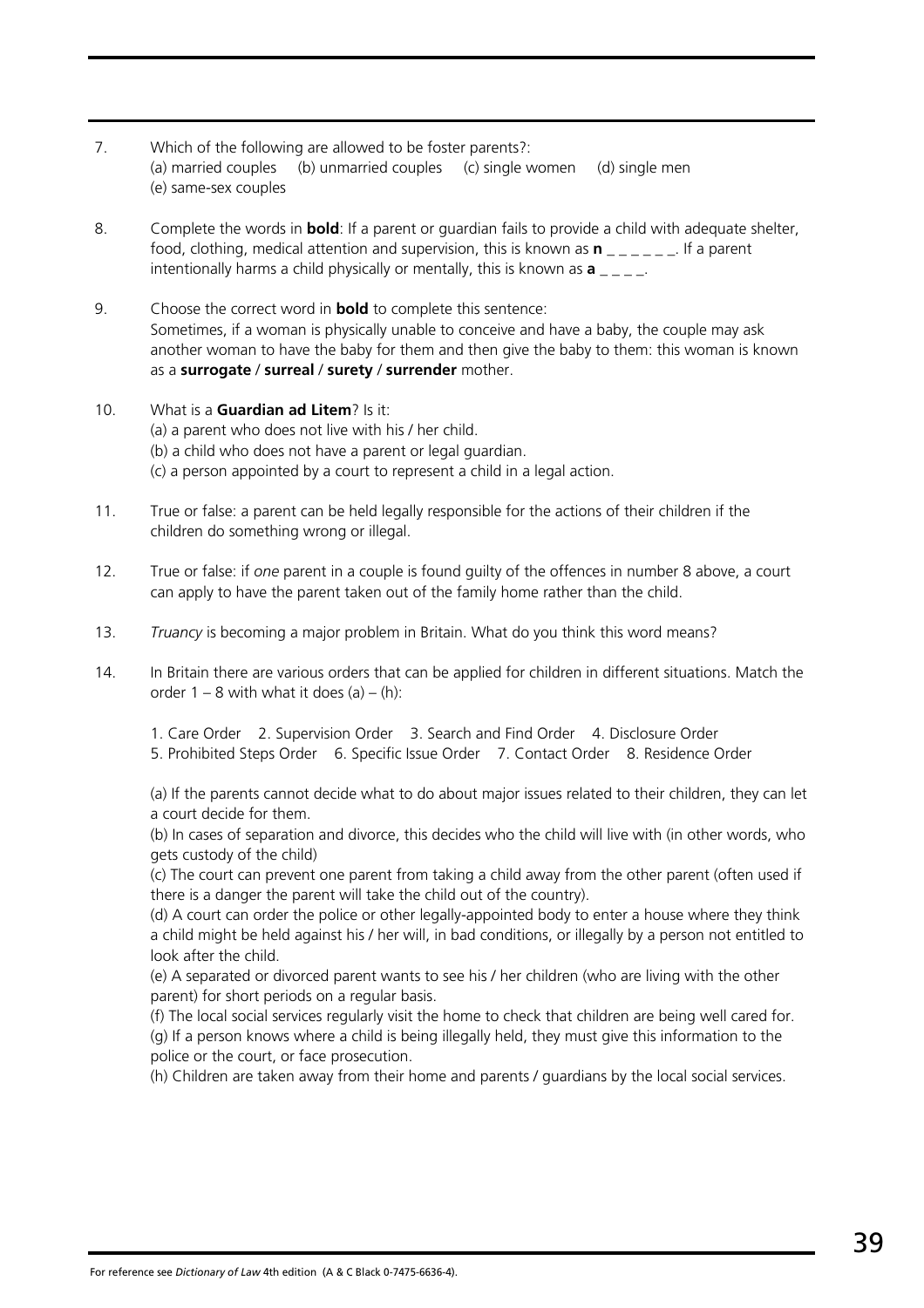# <span id="page-44-0"></span>Human rights 1

The *Universal Declaration of Human Rights* was proclaimed and adopted by the General Assembly of the United Nations in 1948. It details the rights of individual men and women to basic freedoms such as freedom of speech, freedom of religious worship, freedom from fear and hunger, etc. The Declaration has 30 sections, or *articles*.

Exercise 1:

Here are the first ten articles in their original form. Read through them, then match words in the articles with the dictionary definitions  $1 - 27$  below the box. The words are in the same order as the definitions.

Article 1: All human beings are born free and equal in dignity and rights. They are endowed with reason and conscience and should act towards one another in a spirit of brotherhood.

Article 2: Everyone is entitled to all the rights and freedoms set forth in this declaration, without distinction of any kind, such as race, colour, sex, language, religion, political or other opinion, national or social origin, property, birth or other status. Furthermore, no distinction shall be made on the basis of the political, jurisdictional or international status of the country or territory to which a person belongs, whether it be independent, trust, non-self-governing or under any other limitation of sovereignty.

Article 3: Everyone has the right to life, liberty and security of freedom.

Article 4: No one shall be held in slavery or servitude; slavery and the slave trade shall be prohibited in all their forms.

Article 5: No one shall be subjected to torture or to cruel, inhuman or degrading treatment or punishment.

Article 6: Everyone has the right to recognition everywhere as a person before the law.

Article 7: All are equal before the law and are entitled without any discrimination to equal protection of the law. All are entitled to equal protection against any discrimination in violation of this declaration and against any incitement to such discrimination.

Article 8: Everyone has the right to an effective remedy by the competent national tribunals for acts violating the fundamental rights granted him / her by the constitution or by law.

Article 9: No one shall be subjected to arbitrary arrest, detention or exile.

Article 10: Everyone is entitled in full equality to a fair and public hearing by an independent and impartial tribunal, in the determination of his / her rights and obligations and of any criminal charge against him / her.

- 1. The same (adjective)
- 2. The things that you should be allowed to have (noun)
- 3. A feeling you have that you have done right or wrong (noun)
- 4. To have the right to do or have something (verb)
- 5. Difference (noun)
- 6. A group of people with distinct physical characteristics or culture (noun)
- 7. Referring to government or party politics (adjective)
- 8. Having the legal power over someone or something (adjective)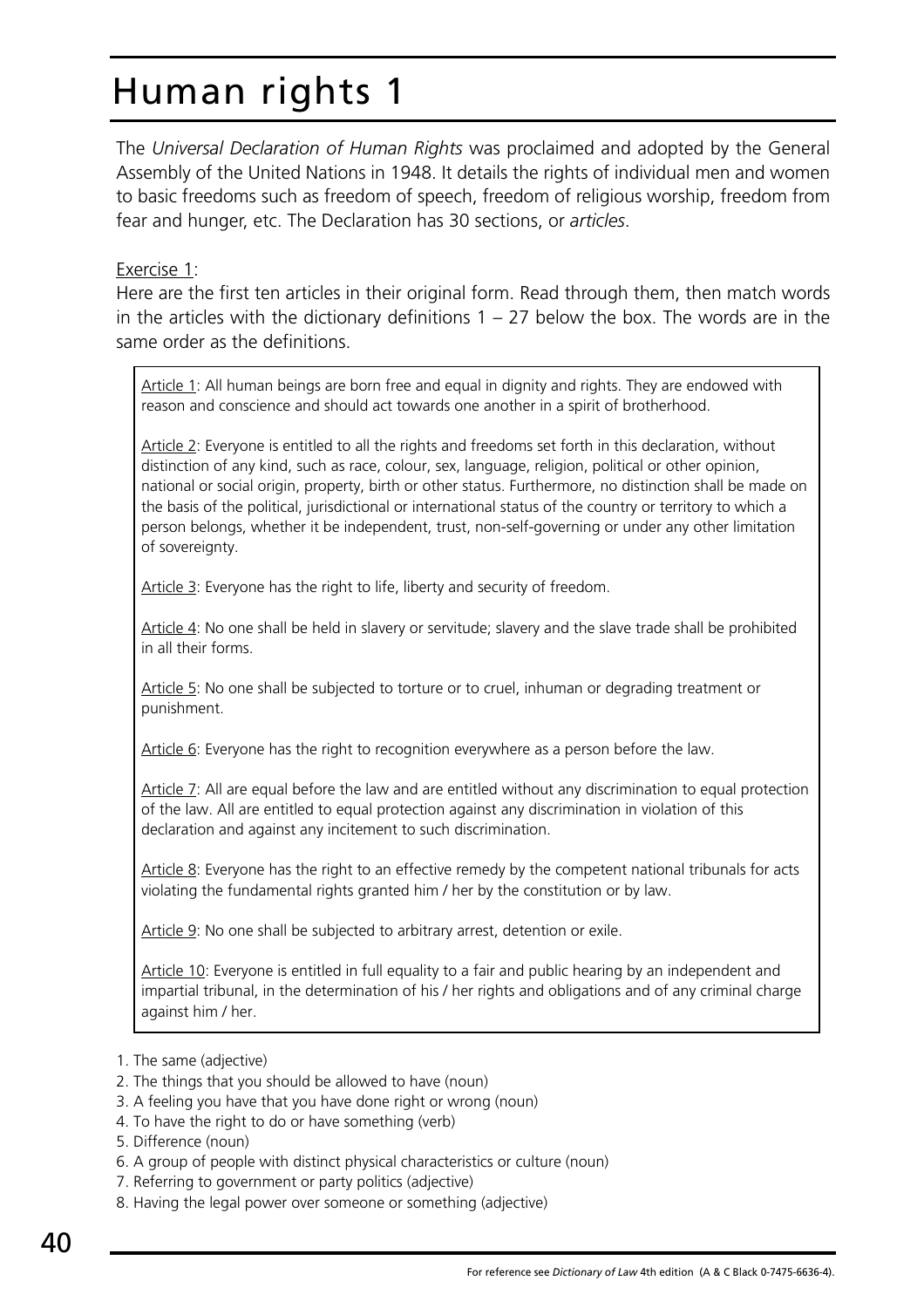9. The act of limiting something (noun)

- 10. The situation of being free (noun)
- 11. The situation of being a person who belongs to someone and works for them without payment (noun)
- 12. The situation of having to work very hard for someone, usually in poor conditions and with very little or no pay (noun)
- 13. The buying and selling of people against their will (noun: 2 words)
- 14. To say that something must not happen (verb)
- 15. Hurting someone badly so that they are forced to give information (noun)
- 16. Causing fear, anguish and inferiority (adjective)
- 17. The unfair treatment of someone because of their colour, class, religion, language, etc (noun)
- 18. The act of breaking a rule (noun)
- 19. The act of encouraging, persuading or advising someone to do something morally or legally wrong (noun)
- 20. A court, often one which specialises in a particular area of law (noun)
- 21. Basic, essential (adjective)
- 22. Laws and principles under which a country is governed (noun)
- 23. Done at random, without reason (adjective)
- 24. The act of keeping someone so that he / she cannot escape or enjoy freedom (noun)
- 25. The punishment of being made to live in another country, or another part of a country (noun)
- 26. Not biased or prejudiced (adjective)
- 27. Duty to do something (noun)

#### Exercise 2:

Here are Articles 11 – 20 of the Universal Declaration of Human Rights. In each article, there are between 2 and 5 spelling mistakes or wrong words. Identify and correct these words.

Article 11: (1) Everyone charged with a penal offence has the right to be presumed inocent until proved guilty according to law in a public trail at which he / she has had all the guarantees necessary for his / her defense.

(2) No one shall be held guilty of any penal offence on account of any act or omission which did not constitute a penal offence, under national or international law, at the time when it was comitted. Nor shall a heavier penaltey be imposed than the one that was applicable at the time the penal offence was committed.

Article 12: No one shall be subjected to arbitary interference with his / her privatecy, family home or correspondence, not to attacks upon his / her honour and reputeation. Everyone has the right to the projection of the law against such interference or attacks.

Article 13: (1) Everyone has the right to freedom of movement and residents within the boarders of each estate.

(2) Everyone has the right to leave any country, including his / her own, and to return to his / her country.

Article 14: (1) Everyone has the right to seek and to enjoy in other countries assylum from presecution. (2) This right may not be inboked in the case of prossecutions genuinely arising from non-political crimes or from acts contrary to the purposes and principals of the United Nations.

Article 15: (1) Everyone has the right to a nationality.

(2) No one shall be arbitrarily depraved of his / her nationality nor denyed the right to change his / her nationality.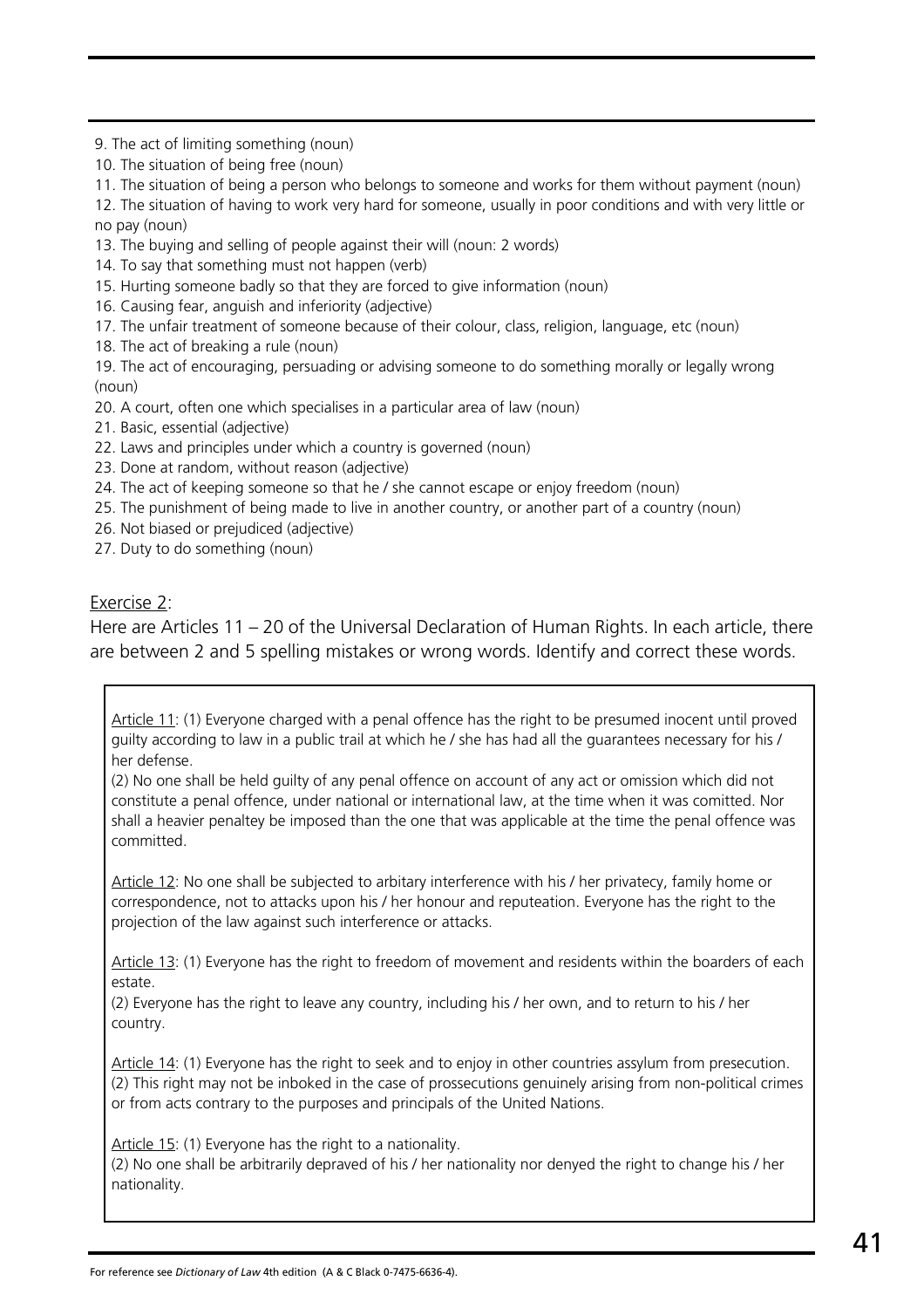Article 16: (1) Men and women of full age, without any limmitation due to race, nationality or religious, have the right to marry and to found a family. They are entitled to equal rights as to marriage, during marriage, and at its dissolluttion.

(2) Marriage shall be entered into only with the free and full consend of the intending spouses. (3) The family is the natural and fondmental group unit of society and is entitled to protection by society and state.

Article 17: (1) Everyone has the right to own property alone, as well as in asociattion with others. (2) No one shall be abitrarily deprived of his / her property.

Article 18: Everyone has the right to freedom of thought, consience and religion: this right includes freedom to change his / her religion or believe, and freedom, either alone or in community with others and in public or private, to manifest his / her religion or belief in teaching, practise, warship and observance.

Article 19: Everyone has the right to freedom of opinion and expression: this right includes freedom to hold opinions without inteferance and to seek, receive and impart information and ideas through any media and regardless of frontears.

Article 20: (1) Everyone has the right to freedom of peaceful asembly and association. (2) No one shall be cambelled to belong to an association.

#### Exercise 3:

Here is a summary of articles  $21 - 30$ . Using your own words and ideas, explain what you think each one means. You will find a more detailed explanation of each one in the answer key at the back of this book.

Article 21: Free elections, and the right to participate in government.

Article 22: Right to social security.

Article 23: Right to desirable work and to join trade unions.

Article 24: Right to rest and leisure.

Article 25: Right to adequate living standards.

Article 26: Right to education.

Article 27:Right to participate in the cultural life of the community.

Article 28: Right to peace and order.

Article 29: Duty to preserve other people's rights and freedoms.

Article 30: Freedom from interference in all of the above rights.

Now go to *Human Rights 2* on the next page.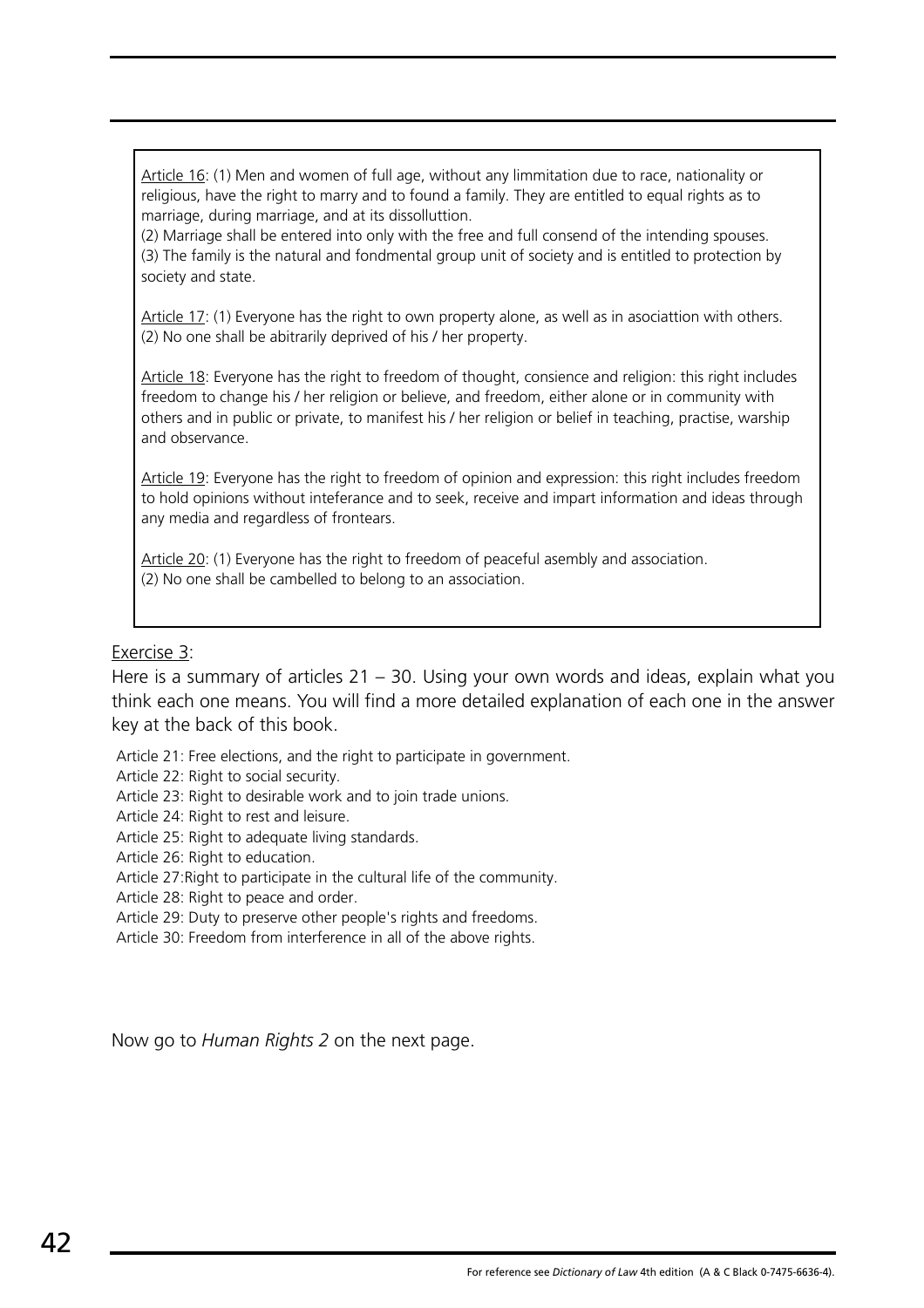# Human rights 2

In each of situations 1 – 29, one or more of the articles from the *Universal Declaration of Human Rights* has been broken or abused. Match each of the situations with the relevant article or articles (see [pages 40 – 42\)](#page-44-0). Choose from between Article 3 and Article 26 *only*.

- 1. Children between the age of 5 and 11 have to go to school, but their parents must pay for it.
- 2. A man has his house broken into and his television stolen. He goes to the police but they tell him to go away because they have more important things to do.
- 3. Archie White, a magistrate, has his car stolen. The police arrest and charge the man they think is responsible. The next day the man is taken to court for an initial hearing. The chairman of the justices (the head magistrate) in the courtroom is Archie White. He tells the members of the public that they have to leave the courtroom.
- 4. Staff employed by Kaput Computers have to start work at 7 in the morning and work until 7 in the evening, with only a half hour break for lunch. They work from Monday to Saturday, and do not get paid leave.
- 5. A couple wants to have a baby. The government says that the country is overpopulated and tells them that they cannot have a baby yet.
- 6. A new government tells all public servants that they have to become a member of their political party. Anyone who refuses will lose their job.
- 7. John Doe is arrested because the police think he has killed someone. Before his trial has begun, a popular newspaper publishes an article about him (complete with photographs of his arrest) with the headline 'Vicious murderer John Doe caught!'
- 8. Two friends, one white and one black, have been threatened with violence. They go to the police to ask for protection. The police agree to help the white man, but not the black man.
- 9. A journalist writes a newspaper article explaining why he opposes his country's foreign policy. He is told by the government that he has become *persona non grata*, he must leave the country immediately and never return.
- 10. A woman who lives in a capital city wants to visit her sick father, who lives 200 km away. She is told that she cannot leave the city to visit him.
- 11. A poor man murders someone and is sent to prison. A rich man commits a murder in similar circumstances but is allowed to go free.
- 12. A robber is sent to prison for 5 years. While he is in prison, the government confiscates all his belongings, and then destroys his house.
- 13. A man travels to another country where he asks to stay because he is frightened of remaining in his home country. He is immediately sent back to the country he came from.
- 14. The Republic of Istanata has never given women the right to vote.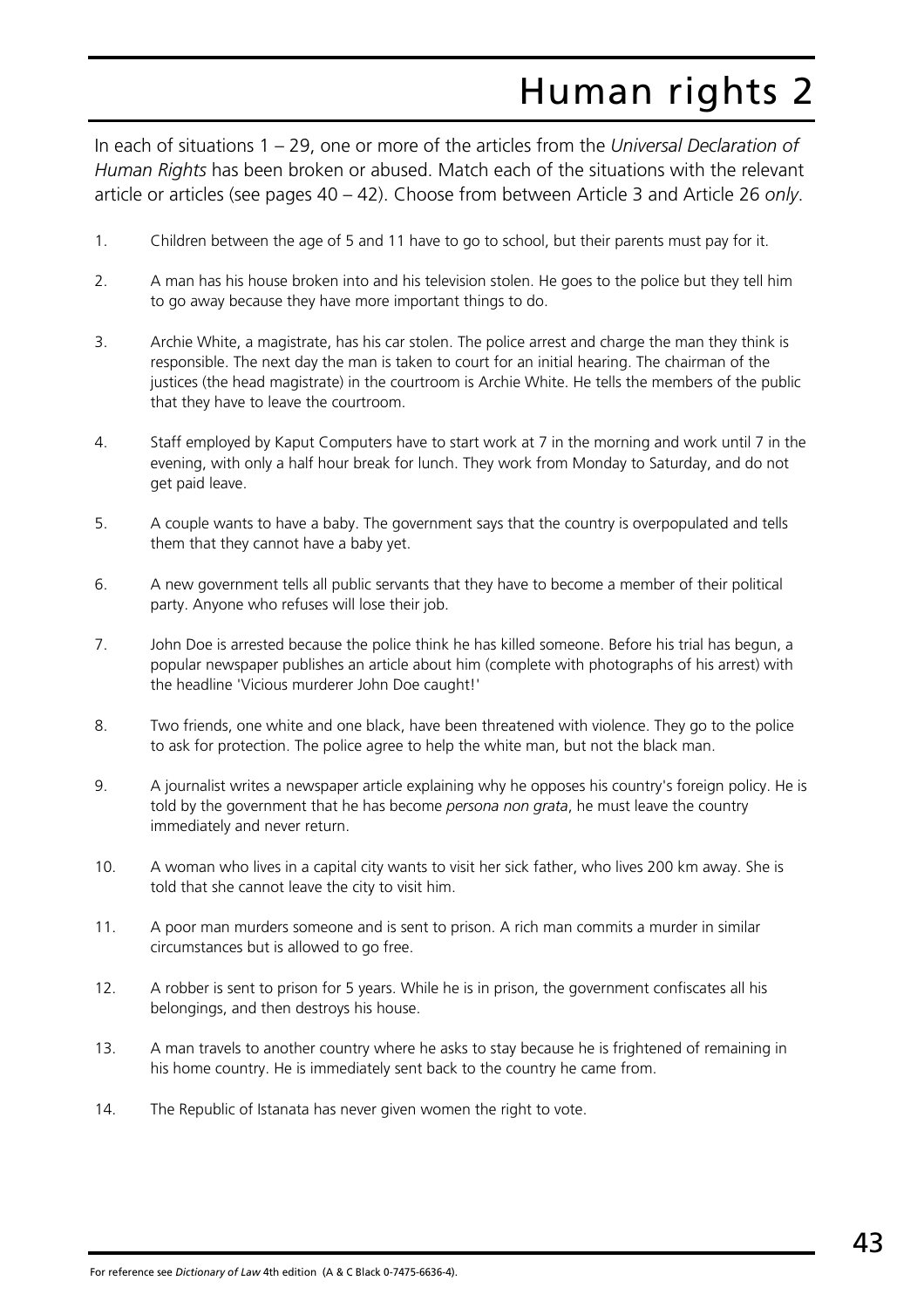- 15. At a party, a woman tells a group of friends that she thinks the government of her country is corrupt and incompetent. The next day she is arrested and never seen again.
- 16. A newspaper editor dislikes a famous popular actress, so publishes an article about her. The article describes the actress as 'ugly, stupid, greedy and unable to act'.
- 17. A group of about 200 people hold a meeting in a public building to discuss their government's policies. The police arrive and arrest them all.
- 18. The government intercepts, opens and reads one of their key opponent's letters and other mail.
- 19. A famous political author writes a book criticising the police. She then leaves her home to go on a tour to promote her book. While she is away, the police start harassing her husband and children.
- 20. A husband and wife get divorced. The law in their country says that in any divorce case the man automatically gets custody of the children.
- 21. A woman joins a trade union. The company she works for discovers this and immediately dismisses her.
- 22. A man loses his job and cannot find work. His country does not offer financial support for people who are out of work.
- 23. A 17-year-old boy murders someone a few days before his 18th birthday. He is arrested, and six months later the case goes to court. His country has the death penalty for murder if the murderer is 18 or over. The judge sentences him to death and he is executed.
- 24. A policeman does not like the look of a young man sitting on a park bench, so arrests him, takes him to the police station and puts him in a police cell.
- 25. The police suspect that a man is a member of a terrorist organisation. They hit him, deprive him of food, water and sleep, and burn him with cigarettes until he confesses.
- 26. A poor man borrows money from a wealthy factory owner. He is unable to pay the money back. The factory owner takes the man's 12-year-old son and makes him work in the factory to pay off the debt.
- 27. A new government closes all the churches, temples, mosques and synagogues in its country, and forbids anyone from attending services there.
- 28. A family want to take a holiday abroad, and apply for passports. They are told that they cannot have passports and cannot go abroad.
- 29. Mr Smith and Ms Jones do exactly the same job for the same company. They have the same qualifications and the same experience. Mr Smith receives £35,000 a year, and Ms Jones receives £28,000 a year.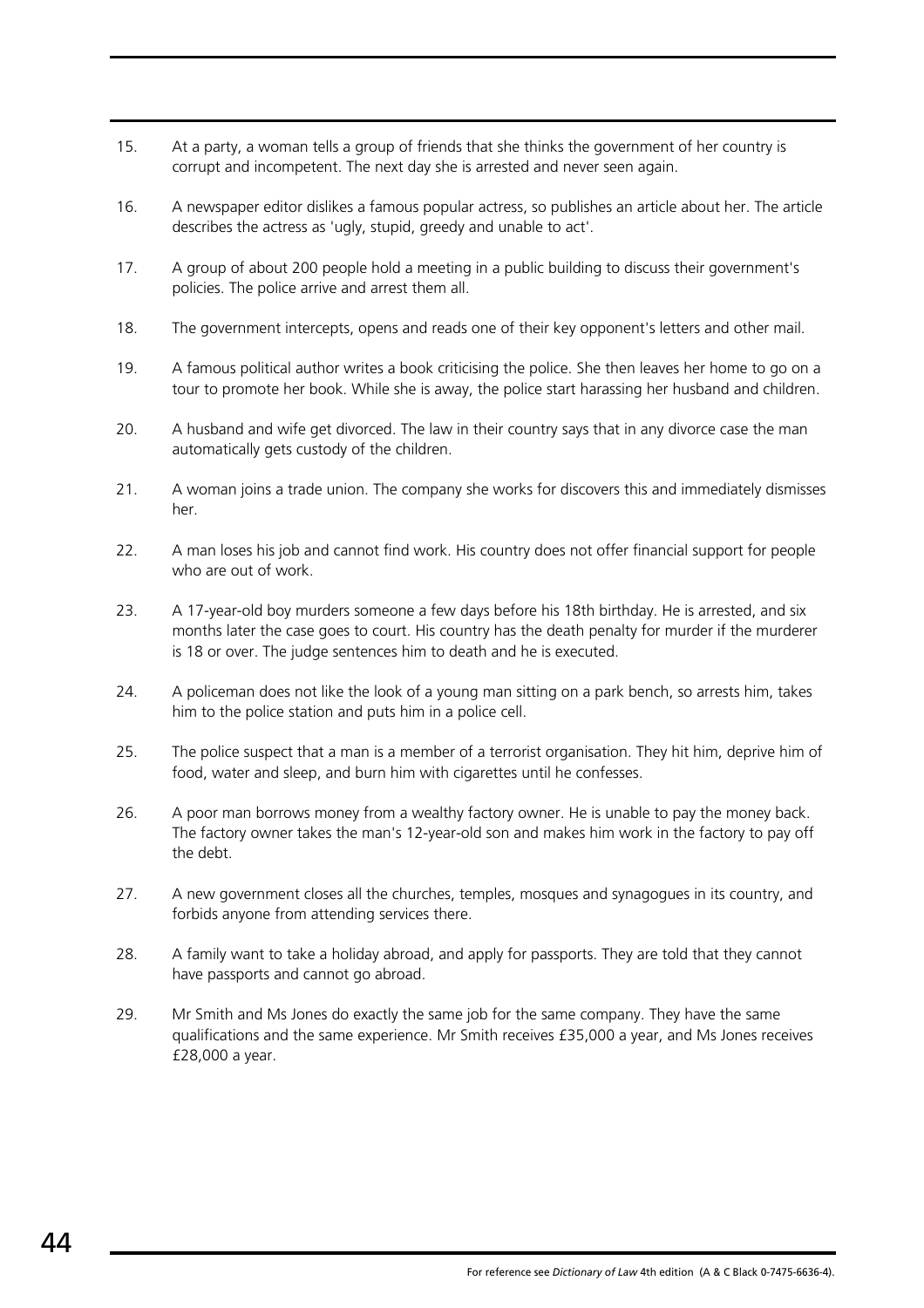# Legal Latin

Latin words and expressions are still relatively common in the legal profession. How many of the meanings on the left can you match with the expressions on the right?

| 1. By the operation of the law.<br>2. Caught in the act of committing a crime.                                         | ab initio            |
|------------------------------------------------------------------------------------------------------------------------|----------------------|
| 3. On the face of it, or as things seem at first.                                                                      | actus reus           |
| 4. A gift (usually money) with no obligations attached.                                                                | ad litem             |
| 5. Starting again.                                                                                                     | bona fide(s)         |
| 6. On its own, or all alone.                                                                                           |                      |
| 7. The right to be heard in a court.                                                                                   | bona vacantia        |
| 8. Among / In addition to other things.                                                                                | consensus ad idem    |
| 9. A legal action or application pursued by one party only.                                                            | corpus delicti       |
| 10. After the event.                                                                                                   | de facto             |
| 11. Equally, or with no distinction.                                                                                   | de jure              |
| 12. An act, such as murder, which is a crime in itself.<br>13. When a threat is implied in a contract, and as a result | de novo              |
| the contract is invalid.                                                                                               | doli capax           |
| 14. A legal remedy against wrongful imprisonment.                                                                      | doli incapax         |
| 15. Taken as a matter of fact, even though the legal status                                                            | ex gratia            |
| may not be certain.                                                                                                    |                      |
| 16. For a short time.                                                                                                  | ex parte             |
| 17. Legal action against a person (for example, one party in                                                           | ex post facto        |
| a case claims that the other should do some act or pay                                                                 | habeas corpus        |
| damages).                                                                                                              | in flagrante delicto |
| 18. By this fact, or the fact itself shows this to be true.<br>19. Acting in place of a parent.                        | in loco parentis     |
| 20. A matter on which a judgement has been given.                                                                      | in personam          |
| 21. A decision correctly made by a court, which can be used                                                            | in rem               |
| as a precedent.                                                                                                        | inter alia           |
| 22. Capable of committing a crime.                                                                                     | in terrorem          |
| 23. The duty to prove that what has been alleged in court is                                                           |                      |
| true.                                                                                                                  | ipso facto           |
| 24. In total good faith, a state which should exist between                                                            | ipso jure            |
| parties to some types of legal relationship.                                                                           | locus standi         |
| 25. A real agreement to a contract by both parties.<br>26. A situation where the legal title is clear.                 | mala in se           |
| 27. Referring to the case at law.                                                                                      | mala prohibita       |
| 28. Mad, or not completely sane.                                                                                       | mens rea             |
| 29. With no owner, or no obvious owner.                                                                                | non compos mentis    |
| 30. The mental state required to be guilty of committing a                                                             | onus probandi        |
| crime.                                                                                                                 | pari passu           |
| 31. An action done in return for something done or                                                                     | per curiam           |
| promised.                                                                                                              |                      |
| 32. From the beginning.<br>33. Legal action against a thing (for example, one party                                    | per se               |
| claims property or goods in the possession of another).                                                                | prima facie          |
| 34. An act forbidden by criminal law.                                                                                  | pro tempore          |
| 35. Not capable of committing a crime.                                                                                 | quid pro quo         |
| 36. The real proof that a crime has been committed.                                                                    | res judicata         |
| 37. An act which is not a crime, but is forbidden.                                                                     | uberrimae fidei      |
| 38. In good faith.                                                                                                     | ultra vires          |
| 39. Acting in a way which exceeds your legal powers.                                                                   |                      |
|                                                                                                                        |                      |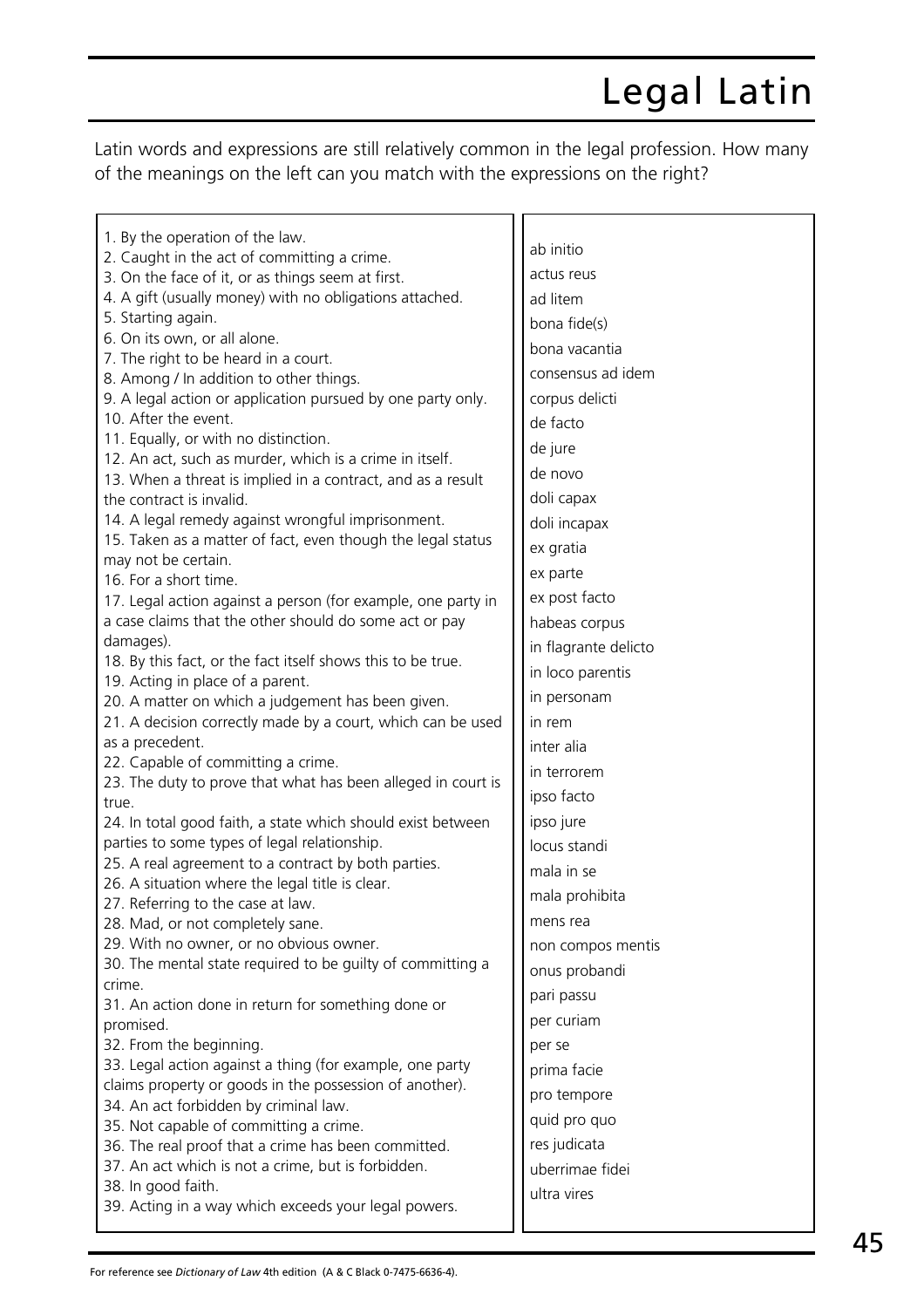# Legal referencing

Contracts, formal letters and other legal documents frequently contain 'reference' words that are not often used in other areas of English. These words refer to time, place, result, etc, in connection with the documents they appear in.

Complete sentences  $1 - 14$  with appropriate words from the box. To help you, each sentence is followed by an explanation in italics of the function of the missing word.

|  |  |  |  |  | aforementioned hereafter hereby herein hereinafter hereof hereto (x2)       |  |
|--|--|--|--|--|-----------------------------------------------------------------------------|--|
|  |  |  |  |  | heretofore hereunder herewith thereafter therein thereinafter thereinbefore |  |

- 1. We are somewhat confused, as the contract we received named the company as The Sophos Partnership in the first paragraph, but as Sophos Ltd. (*listed or mentioned afterwards in the document*)
- 2. Could you explain why the interest rate is quoted as 17% on the final page of the agreement you sent us, but as 15% \_\_\_\_\_\_\_\_\_\_. (*listed or mentioned earlier in a document*)
- 3. He was present when the exchange took place, and has been summoned as witness (*of this event / fact*)
- 4. For more information, see the documents listed \_\_\_\_\_\_\_\_\_\_. (*below this heading or phrase*)
- 5. All parties are expected to comply with the conditions stated all results a formal application is made to do otherwise. (*in this document*)
- 6. Final delivery of the merchandise is to be made no later than the dates listed \_\_\_\_\_\_\_\_\_\_. (*relating or belonging to this document*)
- 7. The copyright for this book will \_\_\_\_\_\_\_\_\_\_ be in the name of the author, Archibald Thrupp. (*from this time on*)
- 8. According to the schedule of payments attached **all invoices must be submitted at the** end of each month. (*to this document*)
- 9. You are advised to refer to the previous contract, and the terms and conditions cited \_\_\_\_\_\_\_\_\_\_. (*in that document*)
- 10. The accused is to report to his probationer twice a week for the first month, and \_\_\_\_\_\_\_\_\_\_ once a week for the next five months. (*after that*)
- 11. The parties \_\_\_\_\_\_\_\_\_\_ acting as trustees are to be consulted regularly. (*previously, earlier or before now*)
- 12. Thank you for the prompt despatch of our goods. Please find a cheque enclosed \_\_\_\_\_\_\_\_\_. (*together with this letter or document*)
- 13. This agreement is made on 1 April 2007 between Blueberry Press (\_\_\_\_\_\_\_\_\_\_ called the PUBLISHER), and Michael Halmsworth (\_\_\_\_\_\_\_\_\_\_ called the AUTHOR). (*stated later in this document: the same word should be used to complete both gaps*)
- 14. Mr Harrison has failed to comply with the terms set out in his contract, and we The voke the contract. (*as a result or in this way*)
- 15. The \_\_\_\_\_\_\_\_\_\_ company was awarded the contract under certain conditions. (*mentioned earlier*)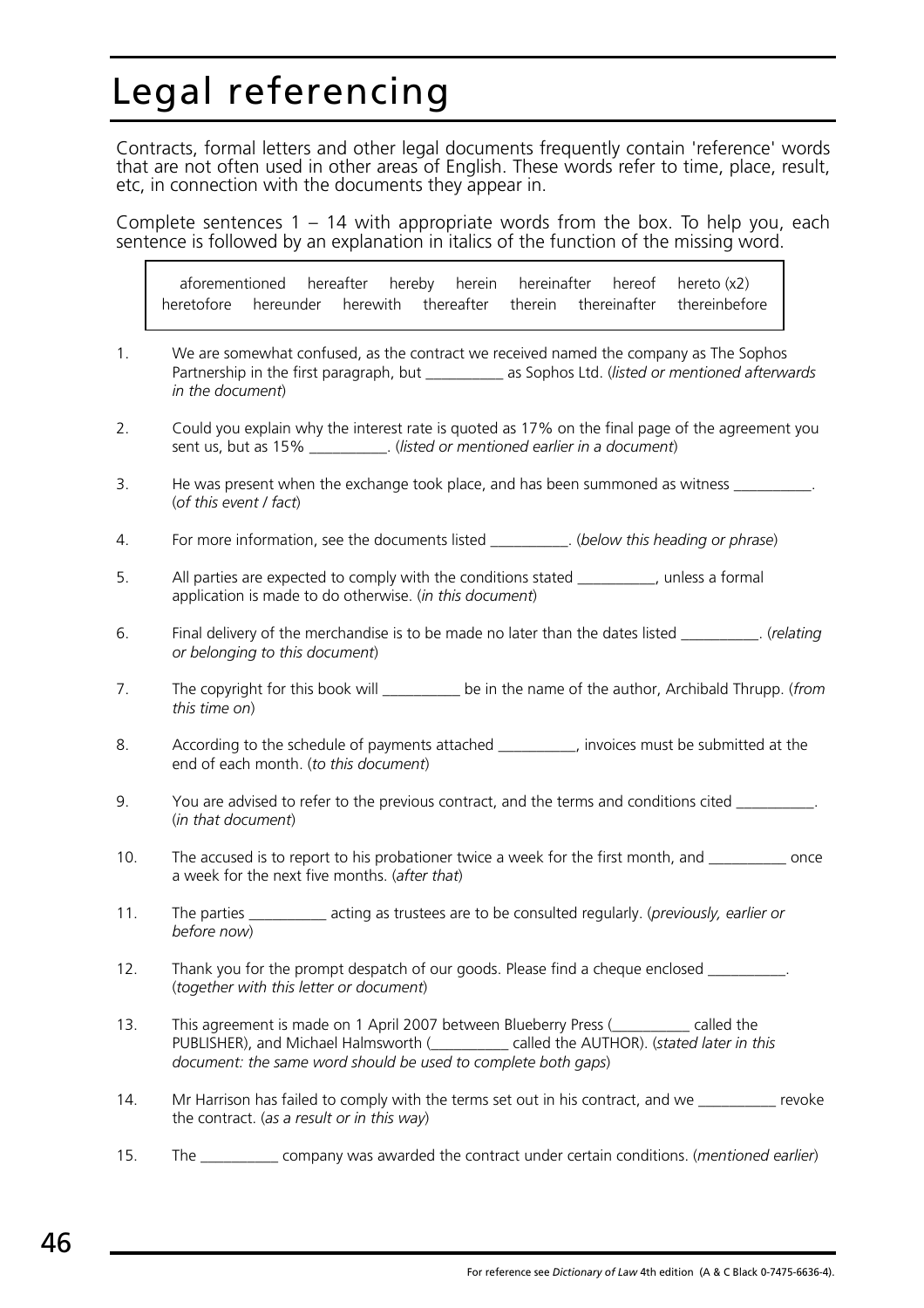### On the road

Complete the sentences and definitions below with words and expressions related to driving, and write your answers in the appropriate space in the table at the bottom of the page. The first and last letters of each word are already in the table. If you do this correctly, you will reveal a word in the shaded vertical strip that means 'a note on a driving licence to show that the holder has been convicted of a traffic offence'.

- 1. Driving a vehicle in such a way that it may cause damage to property or injure people, where the driver is unaware of causing a risk to other people, is called \_\_\_\_\_\_\_\_ driving.
- 2. The breaking of a rule or regulation is called a
- 3. An offence committed when driving faster than the speed limit is called
- 4. \_\_\_\_\_\_\_\_ (*2 words*) is the offence of taking a vehicle without the owner's permission, and using it to drive about (usually in a dangerous manner).
- 5. The minimum type of insurance required when driving a motorised vehicle is called (*2 words*) insurance.
- 6. A person who is from driving has been legally banned from driving a motorised vehicle for a certain period of time.
- 7. If you are stopped by the police while driving because you have done something wrong, they may offer you a \_\_\_\_\_\_\_\_ (*2 words*), which means that they fine you a certain amount of money and give you automatic penalty points 'on the spot'.
- 8. \_\_\_\_\_\_\_\_ is a verb which has a similar meaning *to obey*, and is often used in connection with obeying the rules of the road.
- 9. It is an offence to drive with \_\_\_\_\_\_\_\_ brakes, steering, tyres or eyesight (in other words, anything that doesn't work properly).
- 10. \_\_\_\_\_\_\_\_ (*2 words*), also called *driving with excess alcohol*, is considered to be one of the more serious road traffic offences.
- 11. It is an offence not to wear a when driving or riding in a car.

|                |        | $\mathsf{R}$ |                         |                         |           |   |         | $\mathsf S$  |   |              |             |   |   |   |              |
|----------------|--------|--------------|-------------------------|-------------------------|-----------|---|---------|--------------|---|--------------|-------------|---|---|---|--------------|
| 2              |        |              |                         |                         | $\subset$ |   |         |              |   |              |             |   |   |   | $\mathsf{N}$ |
| 3              |        |              | $\overline{\mathsf{S}}$ |                         |           |   |         |              | G |              |             |   |   |   |              |
| $\overline{4}$ |        |              |                         |                         |           | J | Y       | $\mathsf{R}$ |   |              |             | G |   |   |              |
| 5              | $\top$ |              |                         | D                       | P         |   |         | Y            |   |              |             |   |   |   |              |
| $6\,$          |        |              |                         |                         | D         |   |         |              |   |              |             |   |   | D |              |
| $\overline{7}$ |        |              |                         | F                       |           |   | D       | P            |   |              |             |   | Y |   |              |
| 8              |        |              |                         |                         | $\subset$ |   |         |              | Y |              |             |   |   |   |              |
| 9              |        |              |                         | D                       |           |   |         |              |   |              | $\mathsf E$ |   |   |   |              |
| 10             |        |              |                         | D                       |           |   | $\sf K$ | D            |   |              |             |   | G |   |              |
| 11             |        |              |                         | $\overline{\mathsf{S}}$ |           |   |         |              |   | $\mathsf{T}$ |             |   |   |   |              |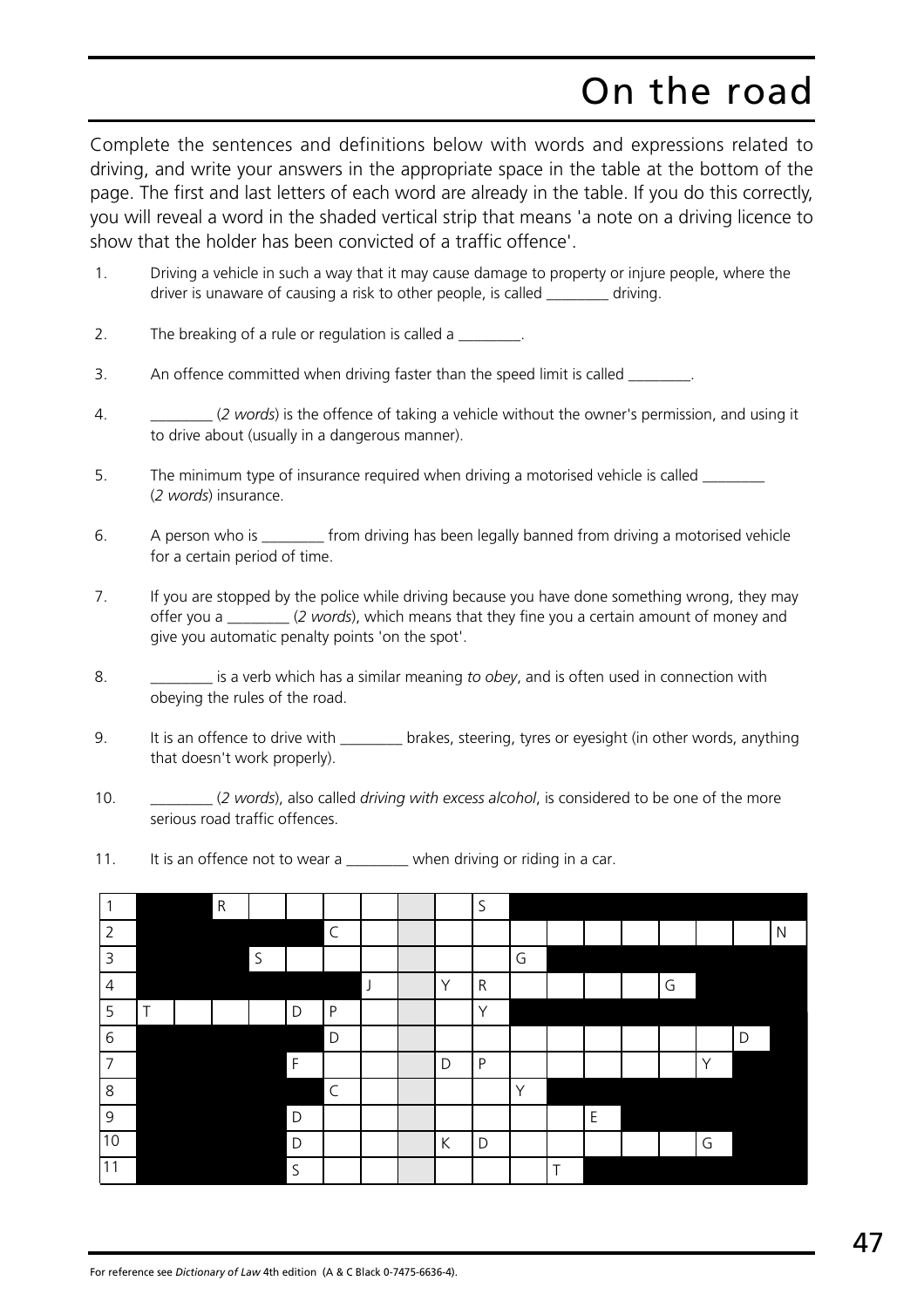# People in the law 1

This exercise tests your knowledge of the names we give to people who work in or for the legal system, or people who become involved in a legal process.

Complete each sentence with an appropriate word (the *first* and *last* letters have been given to you in each case), and use your answers to fill in the crossword on the next page.

### Across

- 2. A l The statemeral term for any qualified member of the legal profession.
- 6. An a\_\_\_\_\_\_\_\_y is somebody who is legally allowed to act on behalf of someone else.
- 11. A member of *4 down* is called a j\_\_\_\_\_\_\_\_r.
- 12. The j\_\_\_\_\_\_\_\_\_y is the collective word for all judges in a country, as well as the court system in general.
- 13. An a <u>equiliency</u> e is somebody who has the right to speak in open court as the representative of a party in a legal case.
- 15. A t\_\_\_\_\_\_\_\_\_\_\_ r is a man who has made a will.
- 16. A b\_\_\_\_\_\_\_\_\_\_ r is a member of the legal profession who can plead or argue a case in one of the higher courts of law.
- 19. An a tis a person who appeals to a higher court in order to get it to change a decision or a sentence imposed by a lower court.
- 20. A c t is somebody who is kept in prison as punishment for a crime.
- 21. The person who is elected by the other 11 members of *4 down* is called the f\_\_\_\_\_\_\_\_n.
- 23. A p\_\_\_\_\_\_\_\_\_n officer supervises people who have committed something wrong but are not sent to prison, or people who have been released early from prison on certain conditions.
- 24. A s \_\_\_\_\_\_\_\_t is someone whom the police believe has committed a crime.
- 26. A w\_\_\_\_\_\_\_\_\_\_\_\_s is someone who sees something happen, or is present when it happens.
- 27. A  $\mu$  =  $\mu$  is an official who presides over a court and in civil cases decides which party is in the right.

### Down

- 1. A c\_\_\_\_\_\_\_\_t is a person who is represented by a *2 across*.
- 3. A c tis a person who takes legal action against someone in the civil courts.
- 4. A group of 12 citizens who are sworn to decide whether someone is guilty or not guilty on the basis of the evidence they hear in court is called a j\_\_\_\_\_\_\_\_\_\_\_\_\_\_\_\_\_\_\_\_\_\_\_\_\_\_\_
- 5. Somebody who receives something under a will is called a b\_\_\_\_\_\_\_\_\_\_\_ y.
- 7. A m\_\_\_\_\_\_\_\_e is an official (who is not a *2 across* and who is usually unpaid) who tries cases in a lower court.
- 8. An a\_\_\_\_\_\_\_\_\_\_r is somebody who decides who is right and what should be done in a disagreement or dispute.
- 9. A t\_\_\_\_\_\_\_\_r is someone who has committed a civil wrong, or *tort*.
- 10. The person who brings criminal charges against someone in a court is called a p\_\_\_\_\_\_\_\_\_\_\_\_\_\_\_\_\_
- 14. A d tis someone who is sued in a civil case or somebody who is accused of a crime in a criminal case.
- 17. A person who applies for a court order is called an a
- 18. A s <sup>r</sup> is a 2 across who has passed the examinations of the Law Society and has a valid certificate to practise, who gives advice to members of public and acts for them in legal matters.
- 22. A c\_\_\_\_\_\_\_\_\_\_\_r is a public official who investigates the cause of death or the reason for it, especially if it is sudden or unexpected.
- 25. C\_\_\_\_\_\_\_\_l is the term for a *16 across* acting for one of the parties in a legal action.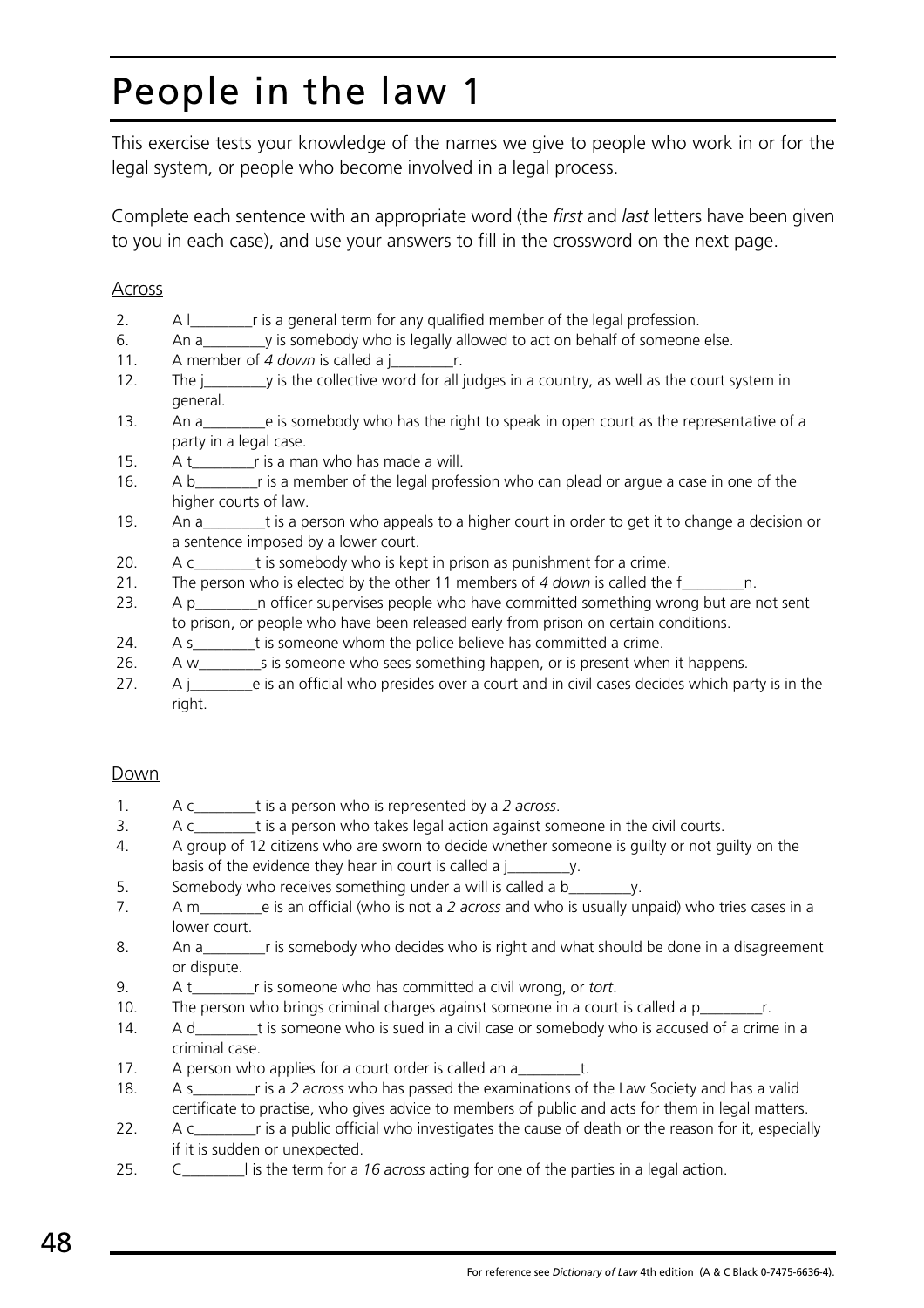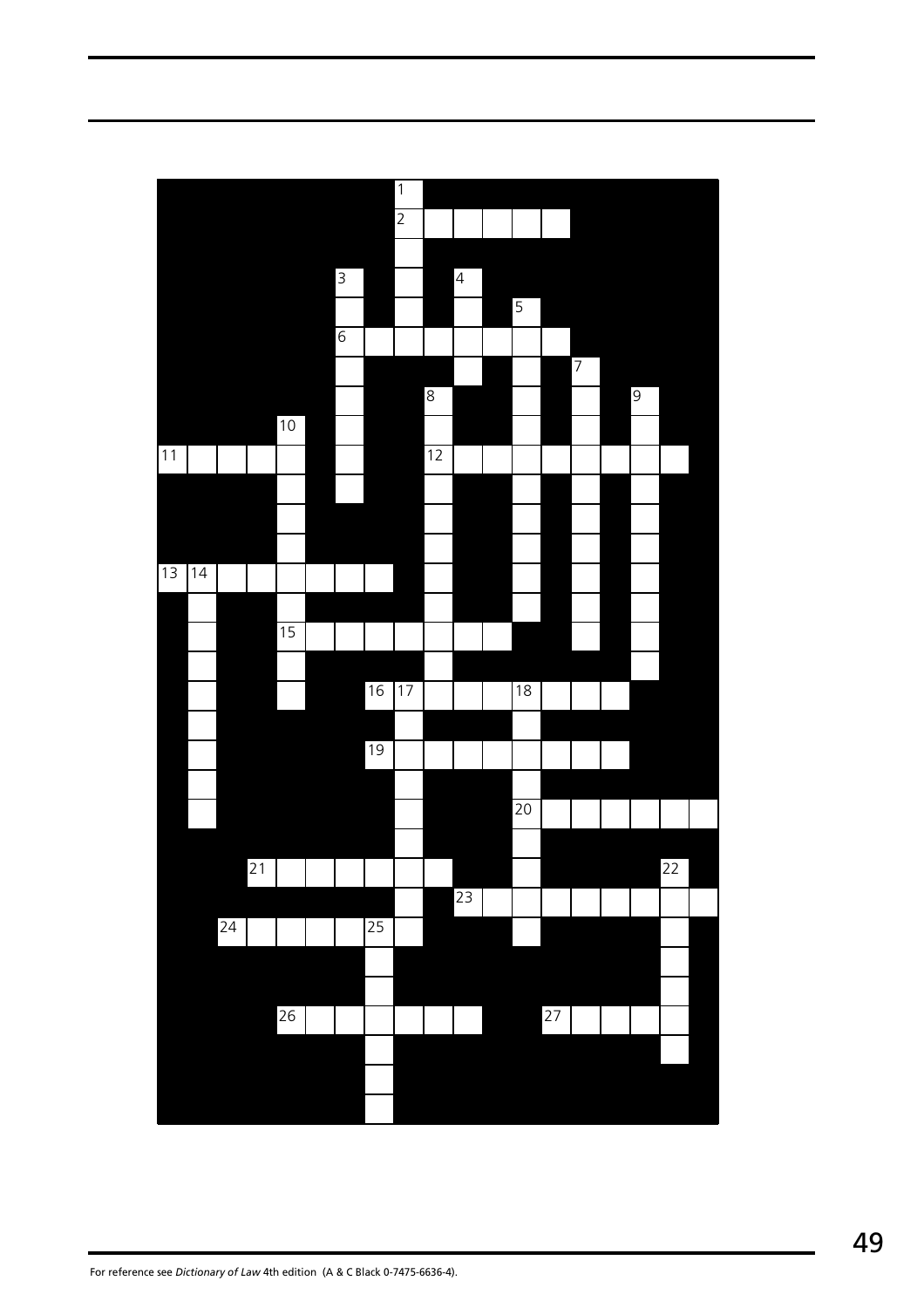### People in the law 2

Complete these paragraphs (which are taken from the A & C Black *Dictionary of Law*) with words or expressions from the box.

1. accused 2. adoption 3. affiliation 4. appointed 5. bench 6. biased 7. called to the Bar 8. challenged 9. clerk 10. commit 11. criminal 12. Crown Court 13. electoral register 14. eligible 15. exclusively 16. Inns of Court 17. inquests 18. jurors 19. jury service 20. lay 21. libel 22. Magistrates' Courts 23. misconduct 24. on bail 25. Parliament 26. political 27. practise 28. pupillage 29. recorders 30. right of audience 31. sentence 32. solicitor 33. stipendiary 34. trial 35. verdict

#### **Barristers**

In England and Wales, a *barrister* is a member of one of the \_\_\_\_\_\_\_\_\_\_ (= the four law societies in London to which lawyers are members); he or she has passed examinations and spent one year in \_\_\_\_\_\_\_\_\_\_\_ (= training) before being  $\qquad \qquad (=$  being fully accepted to practise law). Barristers have the in all courts in England and Wales: in other words, they have the right to speak, but they do not have that right \_\_\_\_\_\_\_\_\_\_.

#### **Magistrates**

| Magistrates usually work in                              |                          | These courts hear cases of petty crime,                 |                        |
|----------------------------------------------------------|--------------------------|---------------------------------------------------------|------------------------|
| maintenance and violence in the home. The court can      |                          | someone for                                             | or for                 |
| in a                                                     |                          | There are two main types of <i>magistrates</i> : ______ | magistrates (qualified |
| lawyers who usually sit alone); $\overline{\phantom{a}}$ |                          | magistrates (unqualified, who sit as a                  | of three and           |
| can only sit if there is a justices'                     | present to advise them). |                                                         |                        |

#### Judges

In England, *judges* are \_\_\_\_\_\_\_\_\_\_ by the Lord Chancellor. The minimum requirement is that one should be a barrister or \_\_\_\_\_\_\_\_\_\_\_\_ of ten years' standing. The majority of judges are barristers, but they cannot \_\_\_\_\_\_\_\_\_\_ as barristers. \_\_\_\_\_\_\_\_\_\_ are practising barristers who act as judges on a part-time basis. The appointment of judges is not a \_\_\_\_\_\_\_\_\_\_ appointment, and judges remain in office unless they are found guilty of gross \_\_\_\_\_\_\_\_\_\_\_. Judges cannot be Members of \_\_\_\_\_\_\_\_\_\_.

#### The jury

*Juries* are used in \_\_\_\_\_\_\_\_\_\_ cases, and in some civil actions, notably actions for \_\_\_\_\_\_\_\_\_\_. They are also used in some coroner's \_\_\_\_\_\_\_\_\_\_\_. The role of the jury is to use common sense to decide if the \_should be for or against the \_\_\_\_\_\_\_\_\_\_\_\_. Members of a jury (called \_\_\_\_\_\_\_\_\_\_) normally have no knowledge of the law and follow the explanations given to them by the judge. Anyone whose name appears on the and who is between the ages of 18 and 70 is  $\frac{1}{2}$  for  $\frac{1}{2}$ . Judges, magistrates, barristers and solicitors are not eligible for jury service, nor are priests, people who are \_\_\_\_\_\_\_\_\_\_, and people suffering from mental illness. People who are excused jury service include members of the armed forces, Members of Parliament and doctors. Potential jurors can be \_\_\_\_\_\_\_\_\_\_ if one of the parties to the case thinks they are or may be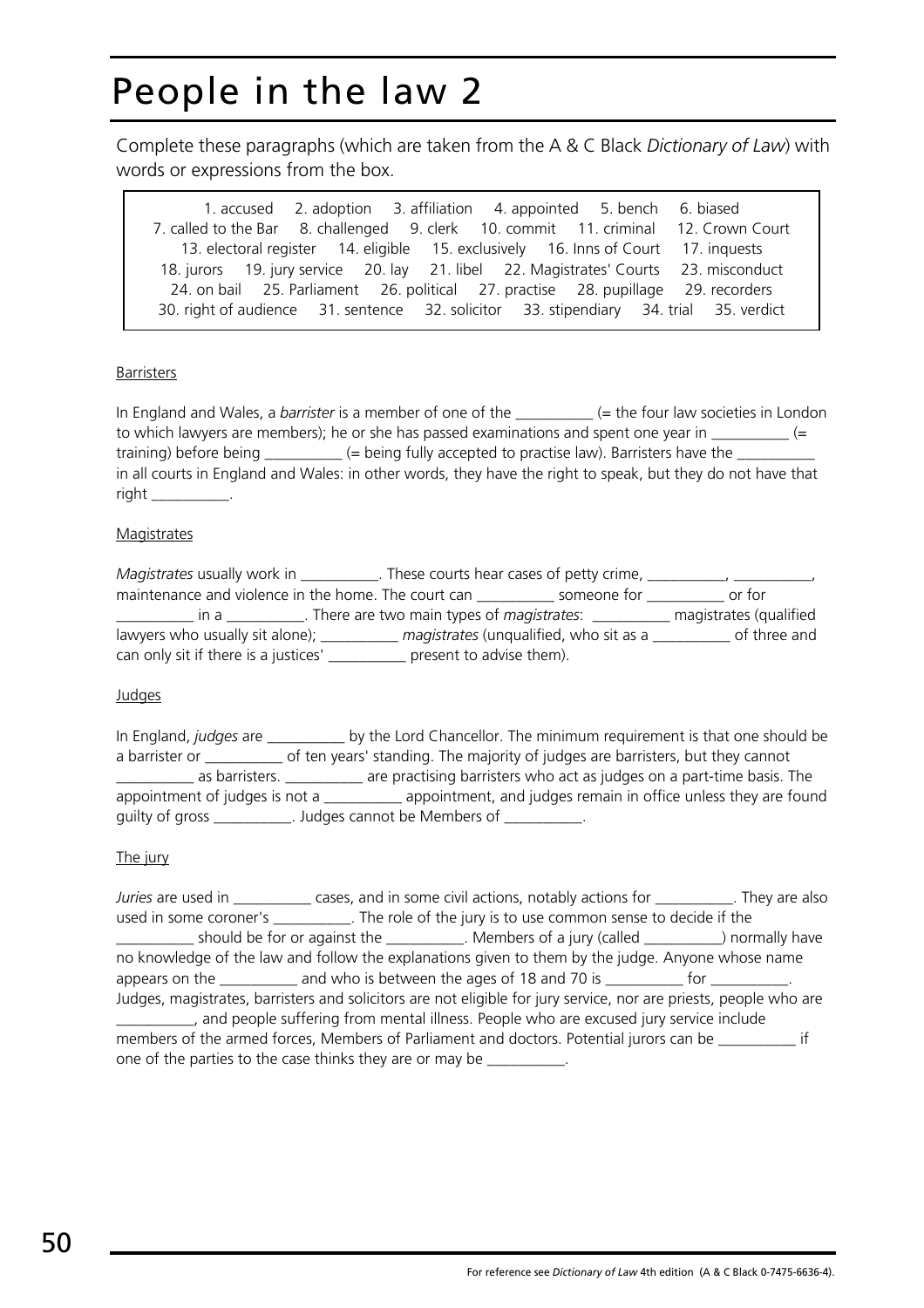### Privacy and data protection

A lot of people and organisations, ranging from shops and credit card companies to government agencies, have personal data ( = *details*) about us in their files and on their computers. Many people are worried that this data could be used against them or could 'fall into the wrong hands'. In Britain, the Data Protection Act sets out rules about how this data is processed and used by *data controllers* (= the people who hold details about us).

The following sentences summarise the main points of the Data Protection Act. However, each sentence contains between 1 and 4 spelling mistakes or wrong words. Identify and correct each one.

Surprisingly, there are no specific privacy laws in Britain, and people who feel they have been subjected to *unwanted intrusion* to their privacy often turn to the European Convention of Human Rights, and specifically Article 8, which concerns the right to *respect for an individual's private life*. In other cases, the United Nations Declaration of Human Rights contains a similar article (Article 12) which could be referred to. Infringements of privacy in Britain are sometimes referred to the European Court of Human Rights.

- 1. Data controllers should compliy with the rules of good information handling practise, known as the data protection principals.
- 2. Personal data should be proccesed fairly and lawfully, should be acurrate and relavant, and should be subject to appropriate secureity.
- 3. A person has the right to find out what infermation is held about them on computer and in some paper records. This is called the *right of supject acess*.
- 4. A person has the right to find out what credit agencys report about them and to be able to correct any mistakes in these reports.
- 5. A person has the right to prevent data being procesed if they think it is likely to cause them or anyone else unjustifried substantial damaging or substantial destress.
- 6. A person has the right to require the data controller not to use their personal detales to markit them with products, services or ideals.
- 7. A person has the right to know if a computer is used to process information about them in order to take a decisive that will effect them, and in some cases can present decisions being made about them which are based solely on automatic processing.
- 8. A person has the right to have unaccurate information about them ammended or destroyed.
- 9. A person who has suffered damage or distress as a result of a data controller failing to comply with the Data protection Act has the right to clam condensation from the data controller.
- 10. A person can issue court preceedings against a data controller if a sollution to any of the above points cannot be met by dealing directly with the data controller.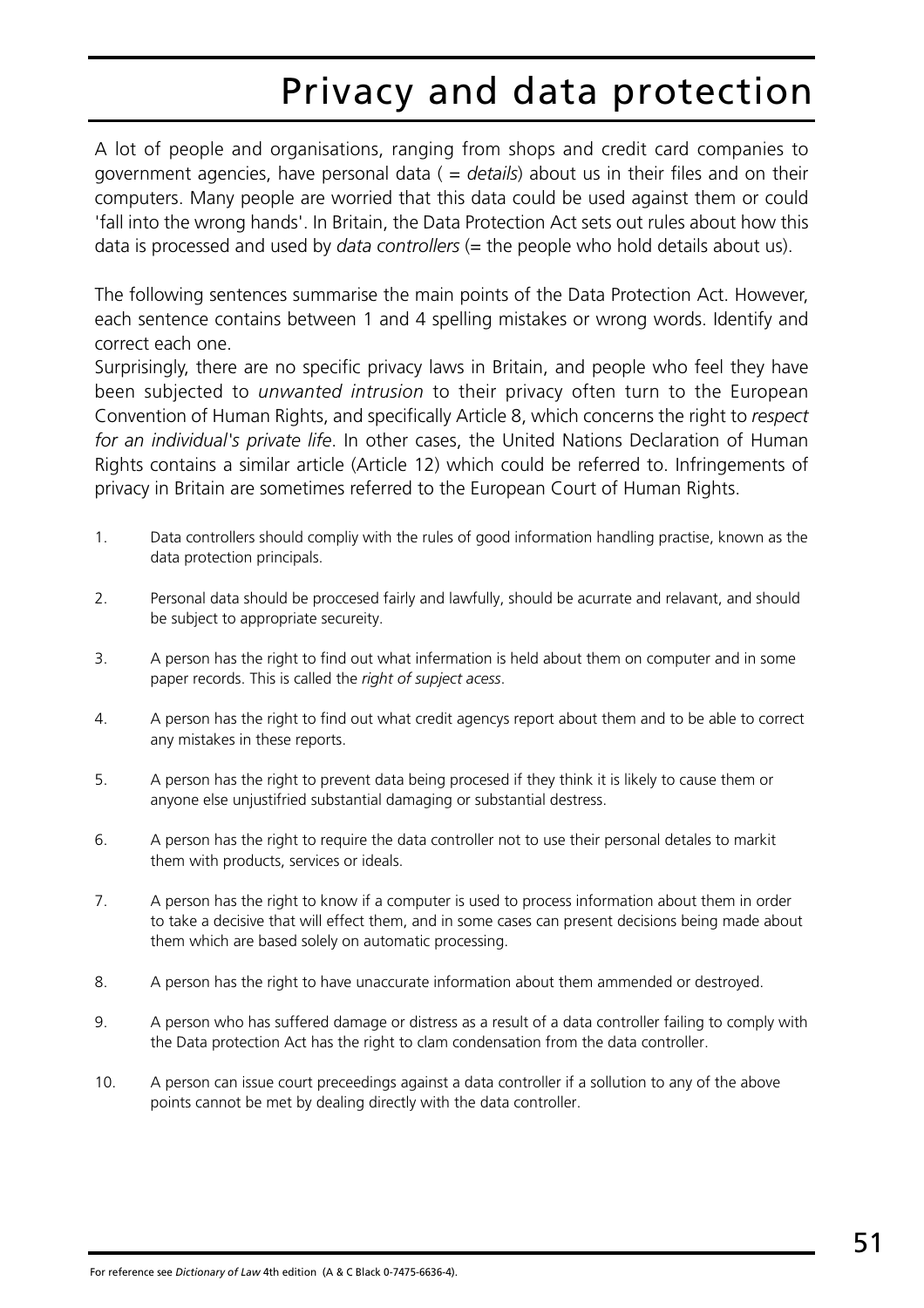# Property

### Exercise 1:

Test your knowledge with this quiz.

- 1. Rearrange the letters in **bold** to make a word: the absolute right to hold land or property for an unlimited time without paying rent is called **rofedleh**.
- 2. What is the difference between the answer to number 1 above, and the word *leasehold*?
- 3. True or false: the way in which a piece of land is held (as in 1 and 2 above) is called *land tenure*.
- 4. Choose the correct word in **bold** to complete this definition: a person or company which rents a house, flat or office in which to live or work is called a **tender** / **tenure** / **tenement** / **tenant** / **tentacle**.
- 5. In Britain, a person who arranges for the sale of property is called an *estate agent*. What is the American equivalent of this expression?
- 6. True or false: the transferring of property from one person to another is called *conversion*.
- 7. When you buy a house, why is it important to get the *title deeds* and keep them safe?
- 8. Imagine that you are buying a house with the help of a mortgage from the bank. The national interest rate looks likely to rise rapidly over the next year or so. Should you consider getting a *fixed-rate mortgage* or a *variable-rate mortgage*?
- 9. If you take out a mortgage to buy a house, and you use the house as security, the mortgage-lender might repossess (= t*ake back*) your house if you are unable to pay back the money. What is this called? Is it: (a) disclosure (b) exposure (c) foreclosure
- 10. A married couple buy a house as *joint tenants*. Who actually *owns* the house? Is it: (a) the husband (b) the wife (c) they both own it equally (d) it depends how much each person paid towards the house.
- 11. The new owner of a house discovers that there is a *right of way* in his garden. What does this mean? (a) He can build another house in the garden if he wants. (b) He must sell part of the garden after a fixed period of time. (c) Other people can walk through his garden to get from one place to another. (d) Farmers can let their cows and sheep use his garden.
- 12. A woman is buying a house. She makes a price offer, which is accepted by the seller. She is then *gazumped*. Would she be happy or unhappy about this?
- 13. Choose the correct word in bold to complete this definition: a liability such as a mortgage or charge which is often attached to a property or piece of land is called an **enforcement** / **encumbrance** / **endowment** / **engrossment** / **encroachment**.
- 14. In Britain, house buyers must pay tax on the documents that record the purchase of the house (if the house costs more than a certain amount). What do we call this tax? Is it: (a) excise duty (b) customs duty (c) active duty (d) double duty (e) stamp duty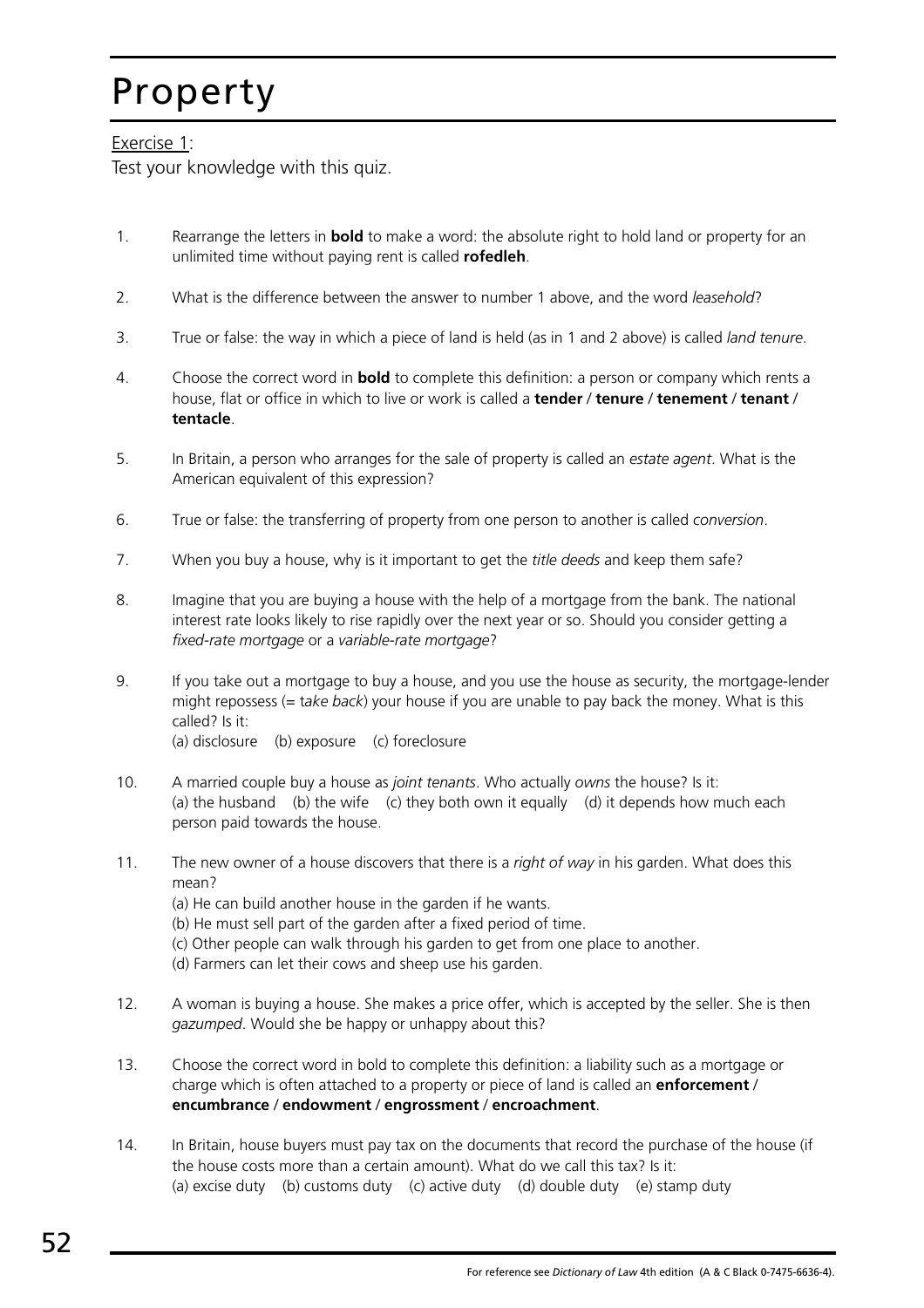Exercise 2:

Imagine that you want to buy a property. Below are the different stages that you will normally (and ideally) go through. Complete the gaps with words and expressions from the box.

alterations appoint asking authority balance bound boundaries clauses completion confirmation contract covenants deposit disclose disputes fees offer ownership planning permission plans possession preservation Registry restrictions signing stamp structural survey surveyor title deed

1. You make an \_\_\_\_\_\_\_\_\_\_ on the \_\_\_\_\_\_\_\_\_\_ price (the price that the seller is asking for the house), which is accepted by the seller.

2. You \_\_\_\_\_\_\_\_\_\_\_\_\_ a solicitor to help you make your purchase.

3. You solicitor receives electronic of your accepted offer, and also any necessary details from the estate agent.

4. The seller's solicitor sends your solicitor a draft \_\_\_\_\_\_\_\_\_\_. This is checked to make sure there are no unusual \_\_\_\_\_\_\_\_\_\_.

5. At the same time, the seller's solicitor sends your solicitor the seller's \_\_\_\_\_\_\_\_\_\_. This is carefully checked for any \_\_\_\_\_\_\_\_\_\_ that might apply to \_\_\_\_\_\_\_\_\_\_ of the property. At the same time, the seller should make your solicitor aware of any problems with the property (for example, \_\_\_\_\_\_\_\_\_\_ with his / her neighbours, any approved or unapproved \_\_\_\_\_\_\_\_\_\_ that he / she has made to the property, relevant information on \_\_\_\_\_\_\_\_\_\_ adjoining other properties and public land, \_\_\_\_\_\_\_\_\_\_ or \_\_\_\_\_\_\_\_\_\_ orders that may restrict development of the property, whether you will need to get before making changes to the property, etc).

6. If the contract is approved, copies of it are prepared for successive by both you and the seller.

7. Before you do this, however, your solicitor should ask the local \_\_\_\_\_\_\_\_\_\_ (for example, the local town council) to \_\_\_\_\_\_\_\_\_\_ any information it has on \_\_\_\_\_\_\_\_\_\_ for the area around the property you are buying (for example, there may be plans to build an airport at the end of your back garden, or a motorway across your lawn at the front).

8. At the same time, you should ask for a chartered a set of the property by a chartered a set He / she will tell you if there are any problems with the property (for example, rising damp, dry rot, unsound \_\_\_\_\_\_\_\_\_\_ features, etc).

9. If you are happy with everything, you now sign the contract: you are now legally \_\_\_\_\_\_\_\_\_\_ to buy the property (you cannot pull out of the agreement, unless further checks by your solicitor produce unfavourable information that has been kept secret from you; for example, he / she may discover that the property details the seller has provided are not accurate).

10. Your solicitor arranges a \_\_\_\_\_\_\_\_\_\_ date with the seller's solicitor – this is the date when you will take official \_\_\_\_\_\_\_\_\_\_ of the property – and both you and the seller exchange contracts through your solicitors. Your title deeds are prepared.

11. You pay your solicitor his \_\_\_\_\_\_\_\_\_\_, the money for the property (assuming you have already paid a \_\_\_\_\_\_\_\_\_\_ on the property, you will now need to pay the outstanding \_\_\_\_\_\_\_\_\_\_), the relevant duty and Land **Example** fees.

12. You get your copy of the deeds and the key to the front door. Congratulations, and welcome to your new home!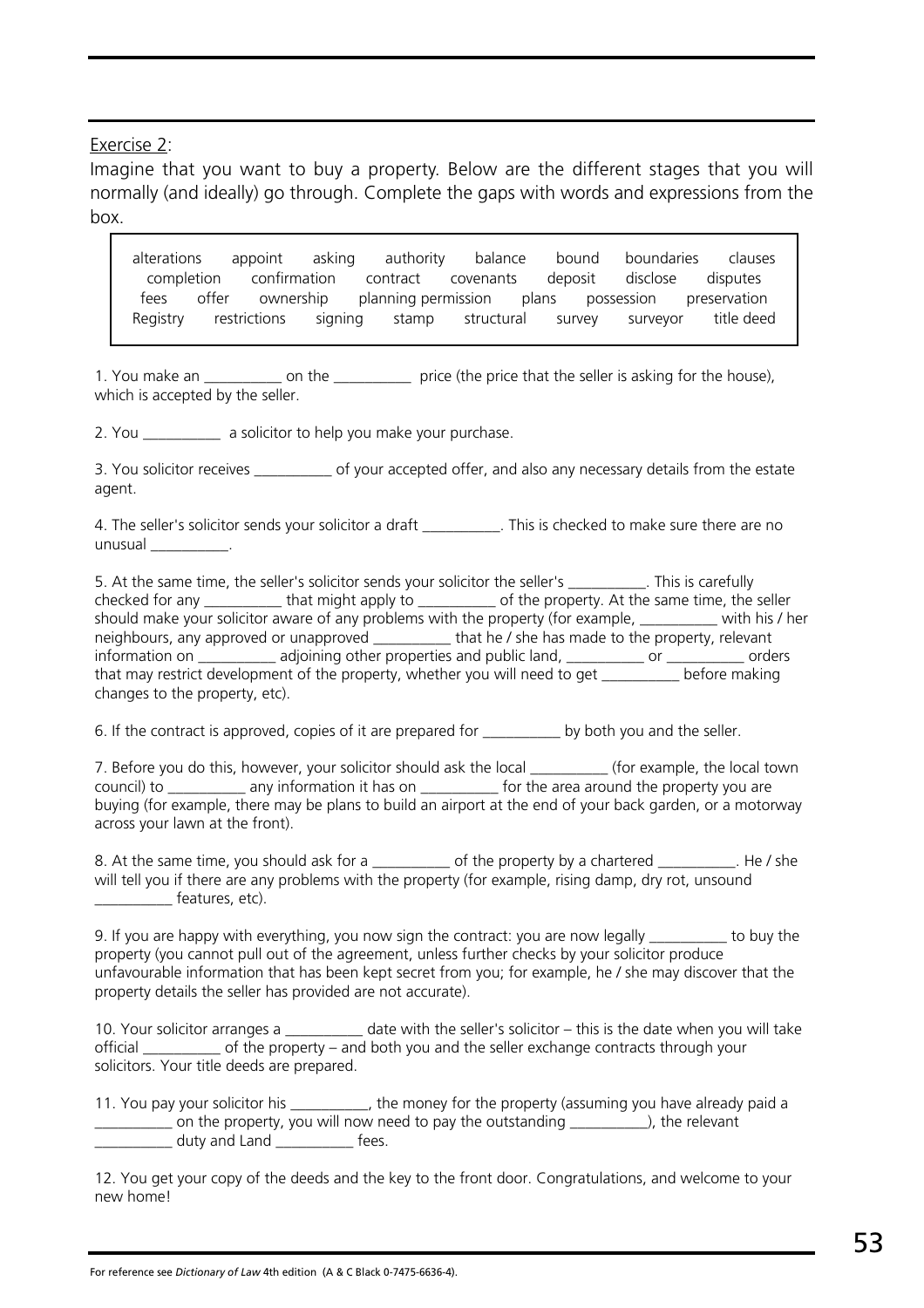# Punishments and penalties

Check your knowledge of punishment and penalty vocabulary with this quiz.

- 1. *Punish* is the verb and *punishment* is the noun, but what is the adjective form of the word? What are the verb and adjective forms of the noun *penalty*?
- 2. Choose the most appropriate word in **bold** in this sentence: 'The court ordered the defendant to pay **purgative** / **punishing** / **punitive** / **pugnacious** damages to the claimant for the emotional distress he had caused.'
- 3. Rearrange the letters in **bold** to make words: 'After the jury returned a 'guilty' verdict on the defendant, the judge **nopcnedoru tescenen** on him.'
- 4. What do we call a punishment which is considered to be strong enough to stop someone from committing a crime? Is it: (a) a detergent (b) a deterrent (c) a detriment (d) a determinant
- 5. Some countries still have *corporal punishment* and some still have *capital punishment*. What happens to the people who receive these punishments?
- 6. In Britain, a man is stopped by the police for driving at 45 in a 30mph zone. What will (probably) happen to him?
- 7. Next week, the same man is stopped again, and the police discover that he has been drinking alcohol and has over twice the allowed limit of alcohol in his body. What will probably happen to him now?
- 8. Rearrange the letters in **bold** to make words. The *first* and *last* letters of each word are in the correct place: 'If a defendant is found *guilty* of an offence in a court of law, he is **ciecnotvd**. If he is found *not guilty*, he is **ateqciutd**.'
- 9. What's the difference between a *custodial sentence*, a *suspended sentence* and *probation*?
- 10. A young man gets drunk and starts a fight in a bar, and as a result receives a *banning order* from a magistrate. What is he not allowed to do?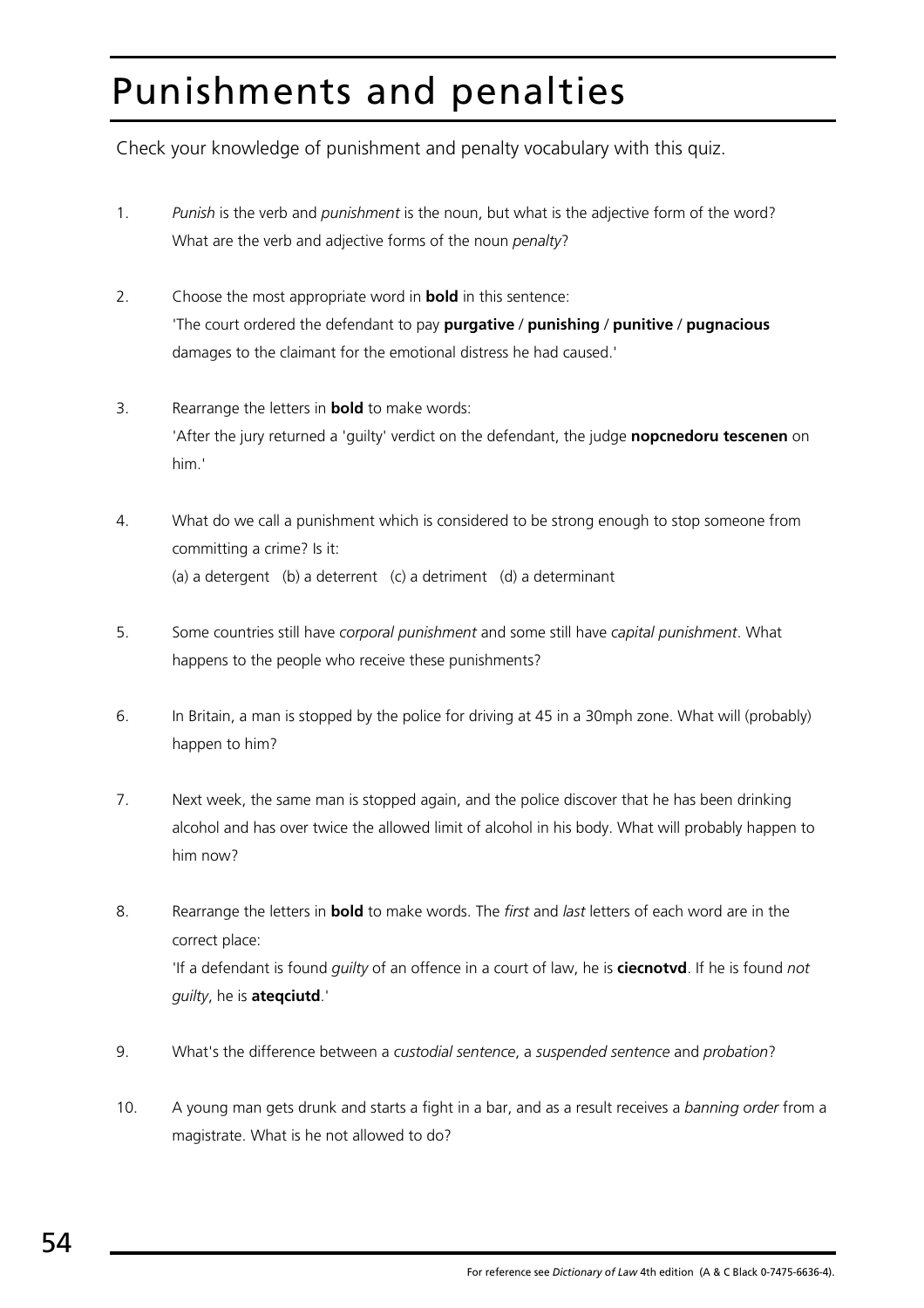- 11. The same young man has a long history of harassing and intimidating his neighbours, stealing from shops and damaging property. He receives an *ASBO* and is ordered to sign an *ABC*. What do you think these abbreviations stand for?
- 12. What kind of person would be sent to a *remand centre*?
- 13. What is the maximum penalty allowed for crime in the United Kingdom?
- 14. *Prison* is a noun. What is the verb form of this word?
- 15. A judge sends someone to prison for a period of 5 years, and tells him / her that by law they cannot be released earlier. True or false: this is called a *determinate sentence*.
- 16. A woman is sentenced to 6 months in prison for theft, 4 months in prison for selling drugs, and 1 month in prison for refusing to pay her council tax. The judge tells her that these sentences will be *concurrent*, or *run concurrently*. What is the maximum length of time the woman will spend in prison?
- 17. Rearrange the letters in **bold** to make words: The same woman has her sentence reduced because of **dogo hevirobua** and is released after only 4 months.
- 18. True or false: If someone receives a *community service order*, they have to go to prison.
- 19. A company signs a *bond* at the same time that is signs a contract with another company. What will happen to the company if they fail to comply with the terms of the contract?
- 20. Choose the correct word in **bold** in this sentence: An **injection** / **injunction** / **injury** / **injustice** is a court order telling someone to stop doing something, or not to do something.
- 21. What do we call money that is paid from one party to another to cover the cost of damage, loss, injury or hardship? (Clue: it begins with *c* and ends with *n*)
- 22. Mr Smith goes to the Bahamas to start a new life. While he is there, an English court applies a *freezing order* to Mr Smith's assets. Would Mr Smith be happy or unhappy about this?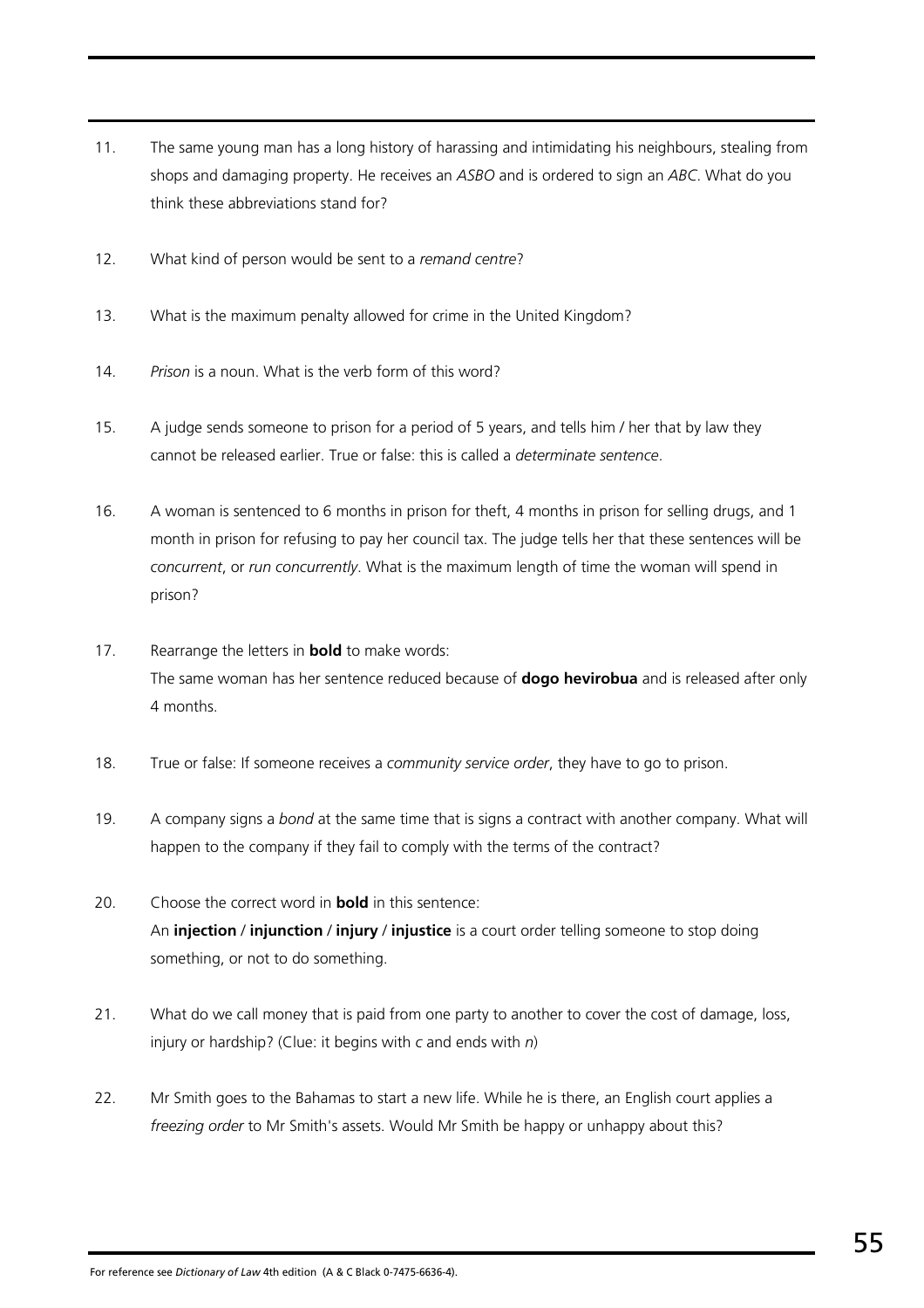# Types of court

### Exercise 1:

Complete definitions 1 – 18 with words / expressions from the box. Note that several of these are related to British or English and Welsh law only, although other countries will usually have an equivalent.

| ■ Admiralty Court   | employment tribunal              |
|---------------------|----------------------------------|
| Commercial Court    | European Court of Human Rights   |
| coroner's court     | <b>European Court of Justice</b> |
| County Court        | High Court                       |
| courthouse          | House of Lords                   |
| court-martial       | Lands Tribunal                   |
| Court of Appeal     | magistrates' court               |
| Court of Protection | rent tribunal                    |
| ■ Crown Court       | small claims court               |
|                     |                                  |

- 1. A court that deals with disputes over small amounts of money.
- 2. A civil or criminal court to which a person may go to ask for an award or sentence to be changed.
- 3. A court which tries someone serving in the armed forces for offences against military discipline.
- 4. A can also the general word for a building in which trials take place.
- 5. A \_\_\_\_\_\_\_\_\_\_\_\_\_\_\_\_ is one of the types of court in England and Wales which hears local civil cases.
- 6. The \_\_\_\_\_\_\_\_\_\_\_\_\_\_\_ is a court which considers the rights of citizens of states which are parties to the European Convention for the Protection of Human Rights.
- 7. An \_\_\_\_\_\_\_\_\_\_\_\_\_\_\_ is a body responsible for hearing work-related complaints as specified by statute.
- 8. A \_\_\_\_\_\_\_\_\_\_\_\_\_\_\_\_ is a court which hears cases of petty crime, adoption, affiliation, maintenance and violence in the home (= *domestic violence*), and which can also commit someone for trial or sentencing in a Crown Court.
- 9. A \_\_\_\_\_\_\_\_\_\_\_\_\_\_\_ is a court presided over by a public official (usually a doctor or lawyer) who investigates sudden, unexpected and violent deaths.
- 10. A \_\_\_\_\_\_\_\_\_\_\_\_\_\_\_\_\_ is a court above the level of a magistrates' court which hears criminal cases.
- 11. A \_\_\_\_\_\_\_\_\_\_\_\_\_\_\_\_\_ is a court which deals with compensation claims relating to land.
- 12. A \_\_\_\_\_\_\_\_\_\_\_\_\_\_\_\_ is a court in the Queen's Bench Division (= one of the main divisions of the High Court) which hears cases relating to business disputes.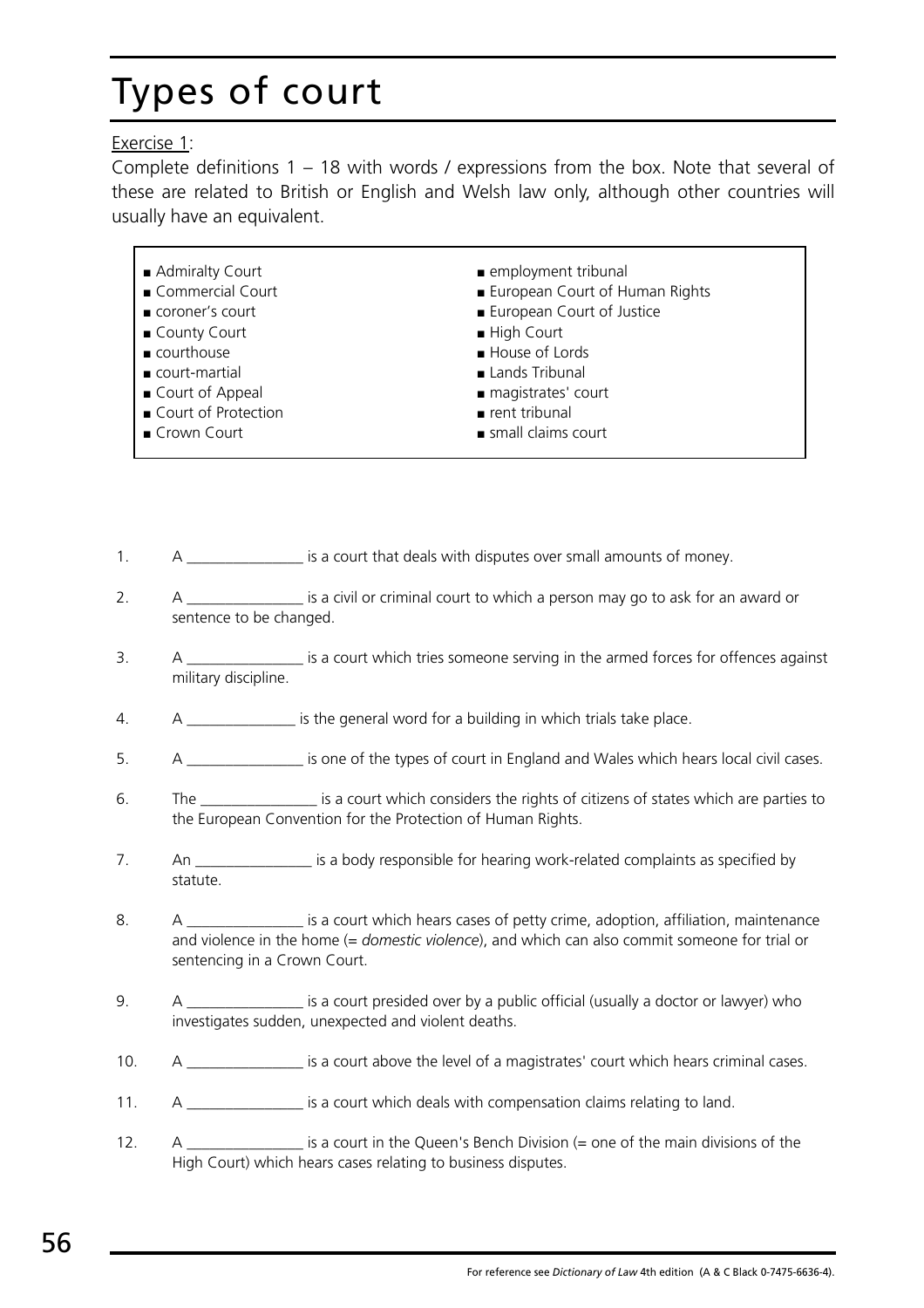- 13. A \_\_\_\_\_\_\_\_\_\_\_\_\_\_\_\_\_ is a court which adjudicates in disputes about money paid or services provided in return for borrowing something – usually buildings or land.
- 14. The \_\_\_\_\_\_\_\_\_\_\_\_\_\_\_\_\_ is the main civil court in England and Wales.
- 15. The state is the court set up to see that the principles of law as laid out in the Treaty of Rome are observed and applied correctly in the European Union.
- 16. A court appointed to serve the interests of people who are not capable of dealing with their own affairs, such as patients who are mentally ill.
- 17. The state of the Oueen's Bench Division (see number 12 above), which decides in disputes involving ships.
- 18. The \_\_\_\_\_\_\_\_\_\_\_\_\_\_\_ is the highest court of appeal in the United Kingdom (although appellants unhappy with a decision made here can appeal to the European Court of Justice).

#### Exercise 2:

Decide which of the courts above is most likely to deal with the following situations.

- 1. *HMS Decrepit* and *HMS Leaky* collide during exercises in the North Sea. The captains of both vessels blame each other.
- 2. Mr Johnson and Mrs Johnson are getting divorced. Mrs Johnson demands to have the house, the car, 75% of Mr Johnson's life savings and their pet cat, Tigger. "No way!" says an angry Mr Johnson.
- 3. One evening, Mr Waring goes to his favourite seafood restaurant for dinner. The next morning he is found dead in bed.
- 4. Two separate companies, *English International Telecommunications* and *Britphone*, both bring out a new mobile phone which they call the '*Smell-O-Phone*'. Both companies claim that the name was their own idea.
- 5. Five workers have been sacked from the computer manufacturing company 'Compucrash' for incompetence. They believe that they have been unfairly dismissed.
- 6. Mr Cassington is 98 years old and going deaf and senile. The local Social Services believe he should be put in a special home. Mr Cassington refuses to leave his own house.
- 7. Mr and Mrs Waugh had a new window installed in their house. The window company now wants the Waughs to pay, but Mr Waugh is refusing because he thinks the quality of workmanship is poor.
- 8. Jamie Yarnton pays £500 a month to live in Mrs Witney's house. Suddenly, Mrs Witney asks him for £1,000 a month instead. Mr Yarnton thinks this is completely unreasonable.
- 9. Newspaper editor Mr Hislop publishes an article describing the Prime Minister as a 'useless, incompetent fool who can barely tie his own shoelaces, let alone run the country'. The PM decides to take immediate legal action against the paper.
- 10. Corporal Jones ignored Sergeant Wilson's orders, then went 'absent without leave' for two weeks.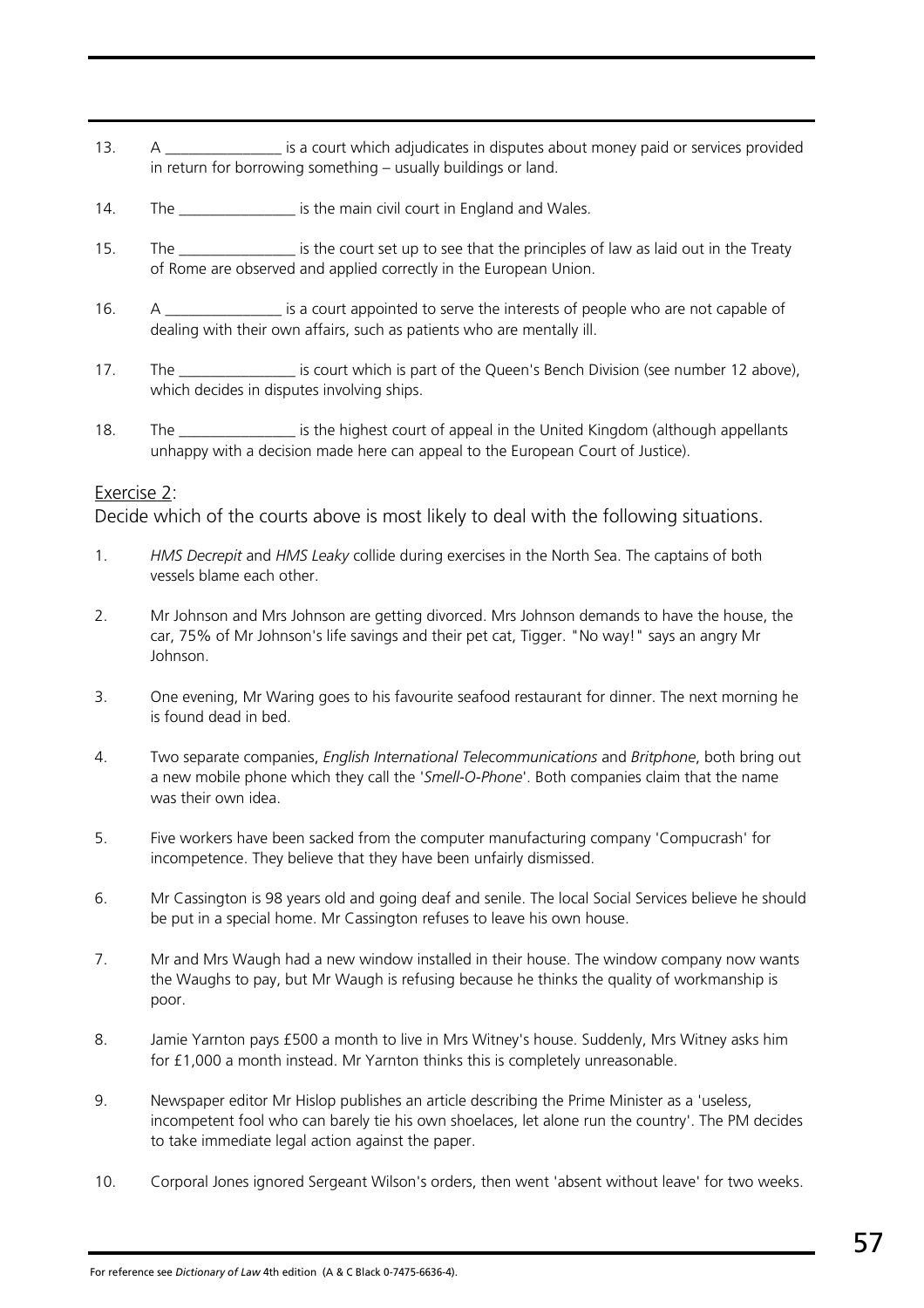# Wills **Wills**

Complete definitions and explanations  $1 - 15$  below with words and expressions from the box.

administrator benefactor beneficiary codicil deceased dependants estate executor inherit inheritance intestate living wills of age of sound mind power of attorney probate testament trust trustee

- 1. A will is often also known in legal terms as a *last will and* \_\_\_\_\_\_\_\_.
- 2. When someone makes a will, they must be \_\_\_\_\_\_\_\_\_ (in other words, they must be mentally healthy), and must be \_\_\_\_\_\_\_(ie, over 18 in Britain)
- 3. When a person is making a will, their first concern is usually for their \_\_\_\_\_\_\_\_ (the people who he / she supports financially, for example, his / her children).
- 4. A person who has died recently is often referred to as the
- 5. Someone who dies without making a will is said to have died \_\_\_\_\_\_\_.
- 6. \_\_\_\_\_\_\_\_ is the legal acceptance that a document, and especially a will, is valid.
- 7. If a person dies without making a will, a person known as an same might be appointed by a court to represent the deceased.
- 8. A \_\_\_\_\_\_\_\_ is a document which makes a change or an addition to a will.
- 9. A person who is appointed by a person making his / her will to make sure that the terms of the will are carried out is called an \_\_\_\_\_\_\_\_.
- 10. A person who gives property or money to others in a will is called a \_\_\_\_\_\_, and the person who is left money or property in a will is called a  $\frac{1}{\sqrt{1-\frac{1}{n}}}\frac{1}{\sqrt{1-\frac{1}{n}}}\frac{1}{\sqrt{1-\frac{1}{n}}}\frac{1}{\sqrt{1-\frac{1}{n}}}\frac{1}{\sqrt{1-\frac{1}{n}}}\frac{1}{\sqrt{1-\frac{1}{n}}}\frac{1}{\sqrt{1-\frac{1}{n}}}\frac{1}{\sqrt{1-\frac{1}{n}}}\frac{1}{\sqrt{1-\frac{1}{n}}}\frac{1}{\sqrt{1-\frac{1}{n}}}\frac{1}{\sqrt{1-\frac{$
- 11. The money and property that is owned by a person, especially someone who has died, is known as an \_\_\_\_\_\_\_\_.
- 12. \_\_\_\_\_\_\_\_ is a verb which means 'to acquire something from a person who has died'. The property which is received is called an
- 13. Money or property which is looked after for someone by someone else (for example, money which has been left in a will that someone will receive when they reach a particular age) is called a . The person who looks after this money is called a  $\qquad \qquad$ .
- 14. People who are seriously ill often appoint someone to deal with their affairs for them. This is called  $\overline{\phantom{a}}$  .
- 15. Many people now write special healthcare directives called \_\_\_\_\_\_\_, which indicate how they want to be treated if they become seriously ill.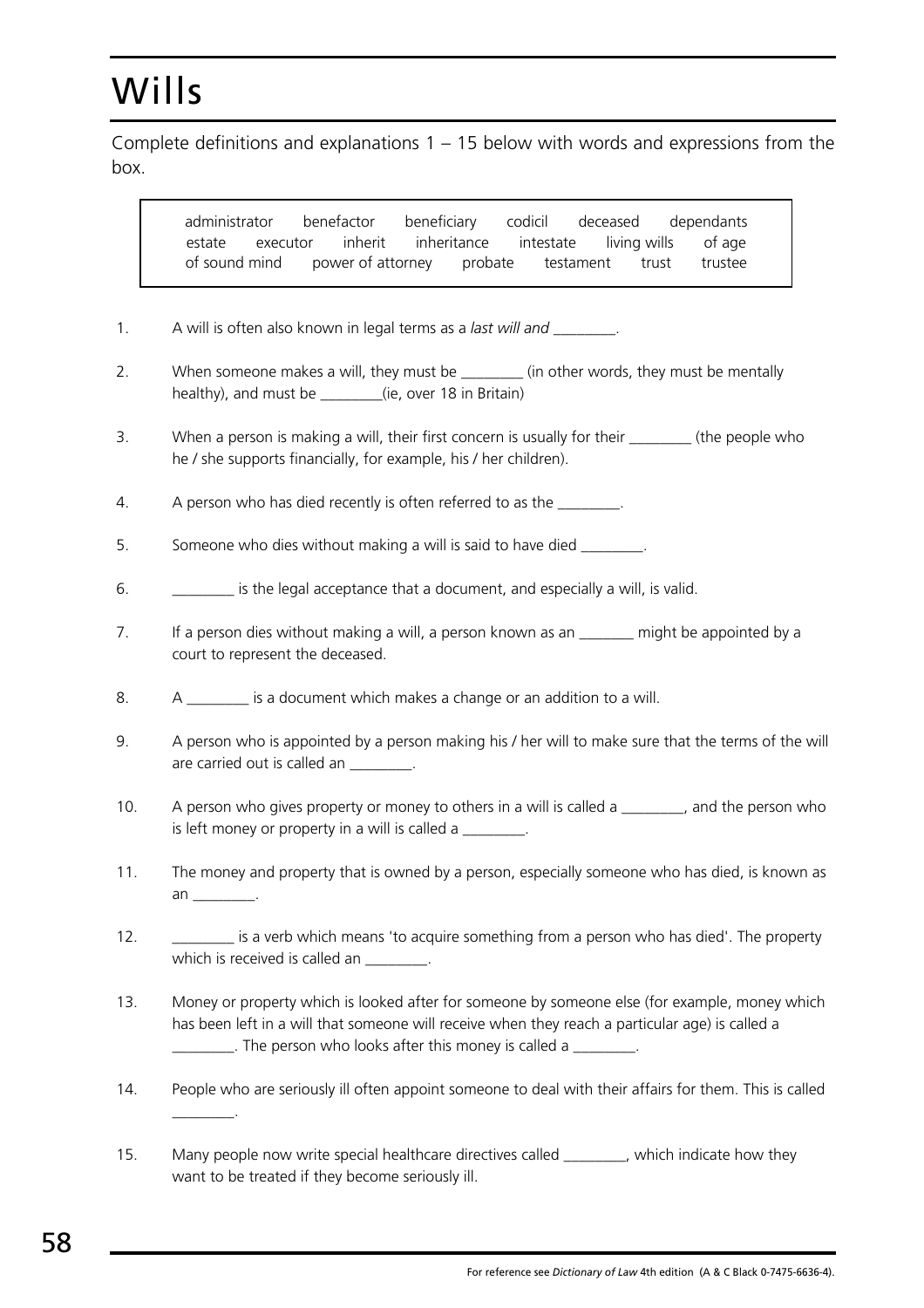# Word association 1

Complete each gap below with one word that can be used with the words and expressions in *italics*. All of these words, when used together with the italicised words, are connected directly or indirectly with different aspects of law (criminal, business, commercial, property, etc). The first letter of each word is already there for you, the function of each word is explained in brackets after each gap, and the first one has been done as an example.

- 1. This a\_\_\_\_ (*adjective*) can come before *discharge*, *majority*, *monopoly*, *privilege*, *right* and *title*. (Answer = **absolute**)
- 2. This a\_\_\_\_ (*verb* / *noun*) can come before the words *your authority*, *of power*, *of process* and *of human rights*.
- 3. This a\_\_\_\_ (*noun*) can come before the expressions *in personam*, *in rem* and *in tort*, and after the expression *to take legal*.
- 4. This a\_\_\_\_ (*adjective*) can come before *outcome*, *party*, *possession* and *witness*.
- 5. This a\_\_\_\_ (*noun*) can come before *agreement*, *award*, *board* and *clause*, and also after the expressions *to submit a dispute to*, *to refer a question to*, *to take a dispute to* and *to go to*.
- 6. This b\_\_\_\_ (*noun*) can come before the expressions *of confidence*, *of contract*, *of promise*, *of the peace*, *of trust* and *of warranty*, and between the prepositions *in* + *of*.
- 7. This c\_\_\_\_ (*noun*) can come before *allowance*, *assets*, *crime*, *expenditure*, *gains*, *goods*, *levy*, *loss* and *punishment*, and in the expression *to make political \_\_\_ out of something*.
- 8. This c\_\_\_\_ (*noun*) can come before the expressions *of approval*, *of deposit*, *of incorporation*, *of judgement*, *of origin*, *of registration*, *of registry* and *of service*.
- 9. This c\_\_\_\_ (*adjective*) can come before the words *action*, *court*, *disobedience*, *disorder*, *law*, *liberties*, *rights* and *strife*.
- 10. This c\_\_\_\_ (*adjective*) can come before the words *assault*, *carrier*, *land*, *law*, *ownership*, *position*, *pricing* and *seal*, and after the expression *tenancy in*.
- 11. This c\_\_\_\_ (*noun*) can come before the words *fund*, *order*, and *package*, and before the expressions *for damage*, *for loss of office* and *for loss of earnings*.
- 12. This c\_\_\_\_ (*noun*) can come before the words *confidence*, *council*, *credit*, *goods*, *group*, *legislation* and *protection*.
- 13. This c\_\_\_\_ (*noun*) can come before the words *law*, *note* and *work*, before the expressions *of employment*, *of service* and *under seal*, after the word *under*, and after the expressions *by private* and *to void a*.
- 14. This c\_\_\_\_ (*noun*) can come before the words *action*, *case* and *order*, before the expressions *of appeal*, *of first instance*, *of last resort* and *of law*, after the words *open*, *criminal* and *civil*, and after the expressions *out of* and *to take someone to*.
- 15. This c\_\_\_\_ (*noun*) can come before the words *act*, *action*, *bankruptcy*, *court*, *damage*, *law*, *libel*, *negligence*, *offence*, *record* and *responsibility*, and after the words *hardened* and *habitual*.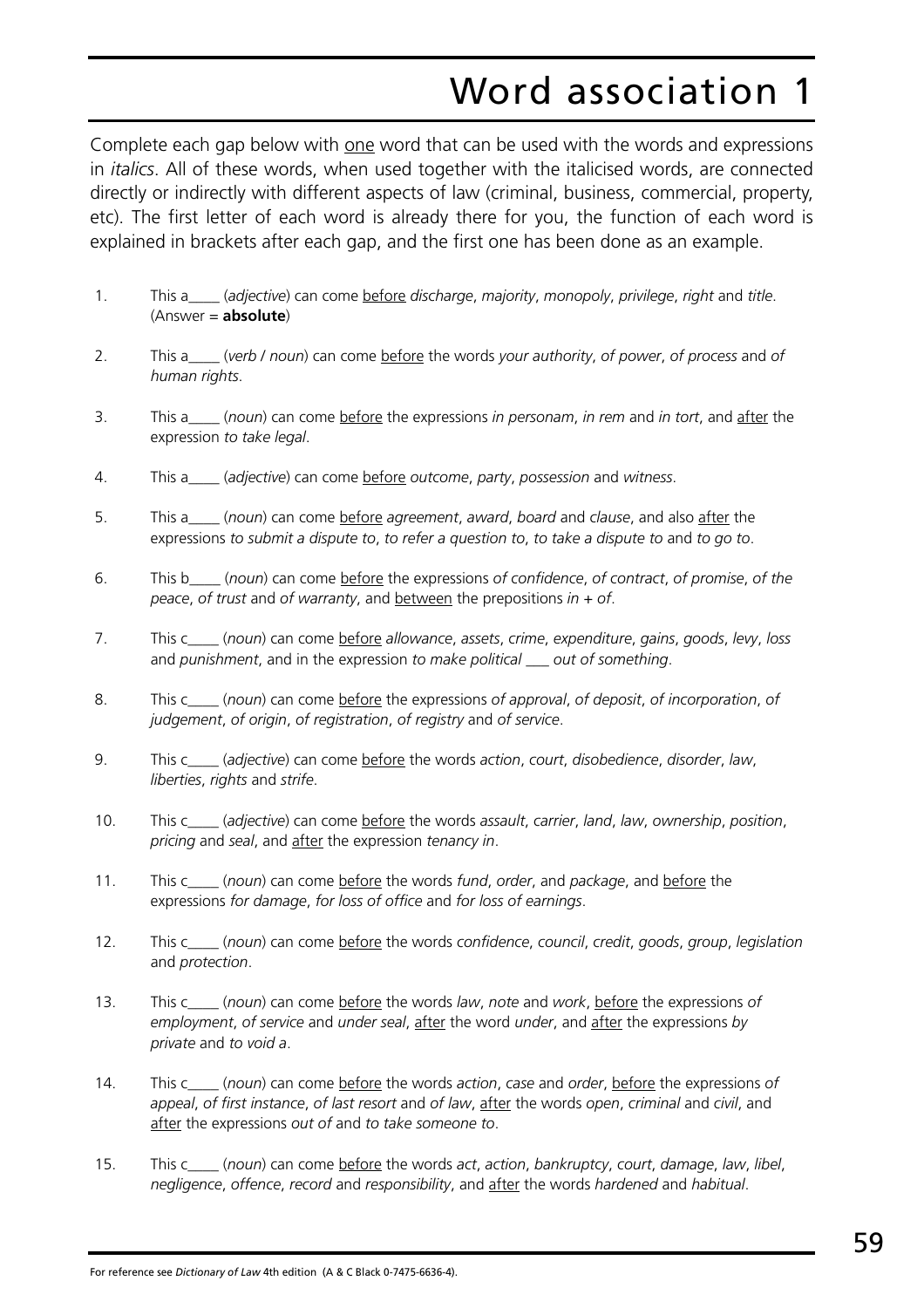- 16. This c\_\_\_\_ (*noun*) can come before the words *barrier*, *clearance*, *declaration*, *duty*, *examination*, *formalities*, *officer*, *seal*, *tariffs* and *union*, before the expression *and Excise*, and after the expression *to go through*.
- 17. This d\_\_\_\_ (*noun*) can come before the words *counsel*, *statement* and *witness*, before the expression *before claim* and after the expression *to file a*.
- 18. This d\_\_\_\_ (*noun*) can come before the words *abuse*, *addict*, *addiction*, *baron*, *czar*, *dealer*, *runner*, *squad* and *trafficking*, and after the classification expressions *Class A*, *Class B* and *Class C*.
- 19. This f\_\_\_\_ (*adjective*) can come *before* the words *conveyance*, *misrepresentation*, *preference*, *trading* and *transaction*.
- 20. This f\_\_\_\_ (*noun*) can come before the expressions *of assembly*, *of association*, *of information*, *of movement*, *of speech*, *of the press* and *of thought, conscience and religion*.
- 21. This i\_\_\_\_ (*noun*) can come before the words *documents*, *papers*, *parade* and *theft*, after the word *false*, and after the expressions *to change your*, *to be asked for proof of* and *a case of mistaken*.
- 22. This i\_\_\_\_ (*adjective*) can be used before the words *contract*, *malice*, *term* and *trust*, and before the expression *terms and conditions*.
- 23. This i\_\_\_\_ (*adjective*) can be used before the words *accident*, *development*, *dispute*, *espionage*, *injury*, *property*, *relations* and *tribunal*, and before the expression *arbitration tribunal*.
- 24. This j\_\_\_\_ (*adjective*) can be used before the words *account*, *beneficiary*, *committee*, *discussions*, *heir*, *liability*, *management*, *owner*, *ownership*, *signatory*, *tenancy* and *tortfeasors*, and before the expressions *and several*, *and several liability* and *commission of inquiry*.
- 25. This j\_\_\_\_ (*noun*) can be used before the words *creditor*, *debtor* and *summons*, before the expression *by default*, after the expressions *to pronounce*, *to enter* and *to take*, and in the expression *to give your …on something*.
- 26. This j\_\_\_\_ (*adjective*) can come before the words *immunity*, *notice*, *precedent*, *processes*, *review* and *separation*. In Britain, it can come before the expressions *Committee of the House of Lords* and *Committee of the Privy Council*.
- 27. This j\_\_\_\_ (*noun*) can come before the words *box*, *room*, *service* and *vetting*, after the expression *foreman of the*, and in the expression *to be called for … service*.
- 28. This l\_\_\_\_ (*noun*) can come before the expressions *before action*, *of acknowledgement*, *of allotment*, *of application*, *of appointment*, *of attorney*, *of complaint*, *of credit*, *of demand*, *of indemnity*, *of intent*, *of reference*, *of renunciation* and *of request*.
- 29. This l\_\_\_\_ (*adjective*) can come before the words *liability*, *market*, *partner*, *partnership* and *warranty*, and before the expression *liability company*.
- 30. This n\_\_\_\_ (*adjective*) can come before the words *earnings*, *estate*, *gain*, *price*, *profit*, *result* and *worth*.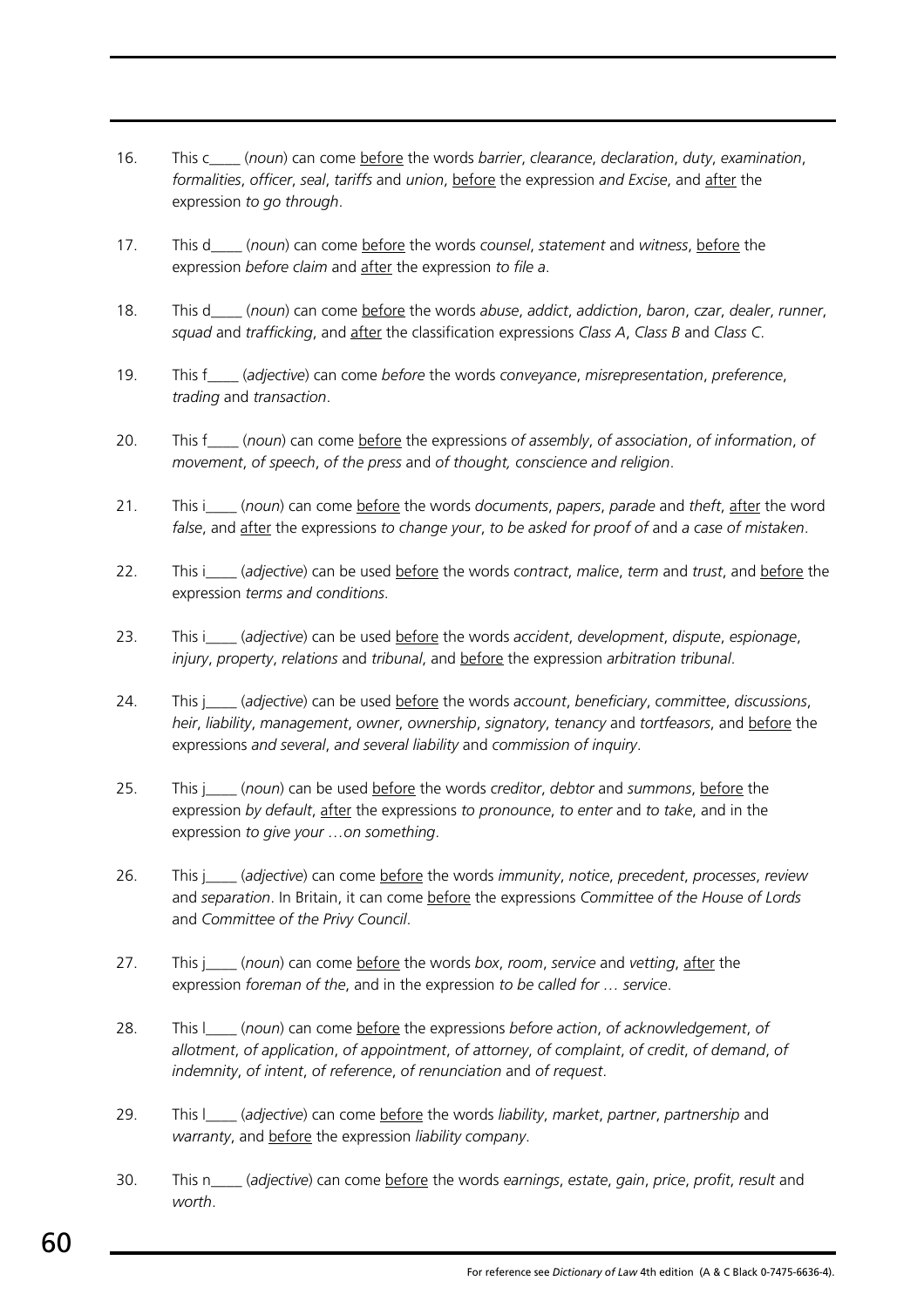# Word association 2

How many of the words and expressions in the box can you match with words  $1 - 15$  in the table to make complete expressions? The first one has been done for you. Note that some of the words / expressions in the box can be matched with more than one word in the table.

…account …action …agent …allowances …assets …authority …bail …channels …chattels …client …company …conduct …constable …copy …court …credit …damages …defect …deposits …detective …directions …discussion …effects …-ended …estate …examiner …force …hearing …holder …income …indorsement …injury …inquiries …inspector …investigation …land …law …mediator …nuisance ...number …of abode …of advancement …of affairs …of allegiance …of allocation …of amends …of appeal …of appointment …of attorney …of audience …of case …of claim …of dishonour of establishment …office …officer …of motion …of opposition …of re-entry ...of reply …of search …of service …of silence …of truth …of value …of way …ownership …pending …politics price… …prison …property …proprietor …prosecution …protection …Receiver ...referee …reference …representative …return …rights …ruling …secret …Solicitor …specification to administer an… to be open for… to be open to… to be under… …to buy to make a… to make a false… …to quit to register a… …to reside …to sell to take the… …trade mark …user …verdict

| $\mathbf{1}$   | notice: notice of allocation, notice of appeal, notice of dishonour, notice of motion, notice of<br>opposition, notice of service, notice to quit |
|----------------|---------------------------------------------------------------------------------------------------------------------------------------------------|
| $\overline{2}$ | oath:                                                                                                                                             |
| 3              | offer:                                                                                                                                            |
| $\overline{4}$ | official:                                                                                                                                         |
| 5              | open:                                                                                                                                             |
| 6              | patent:                                                                                                                                           |
| $\overline{7}$ | personal:                                                                                                                                         |
| 8              | police:                                                                                                                                           |
| 9              | power:                                                                                                                                            |
| $10$           | preliminary:                                                                                                                                      |
| 11             | private:                                                                                                                                          |
| 12             | registered:                                                                                                                                       |
| 13             | right:                                                                                                                                            |
| 14             | special:                                                                                                                                          |
| 15             | statement:                                                                                                                                        |

Can you explain what each of these expressions means? If you are not sure, refer to the A & C Black *Dictionary of Law*, where you will find concise definitions of each one.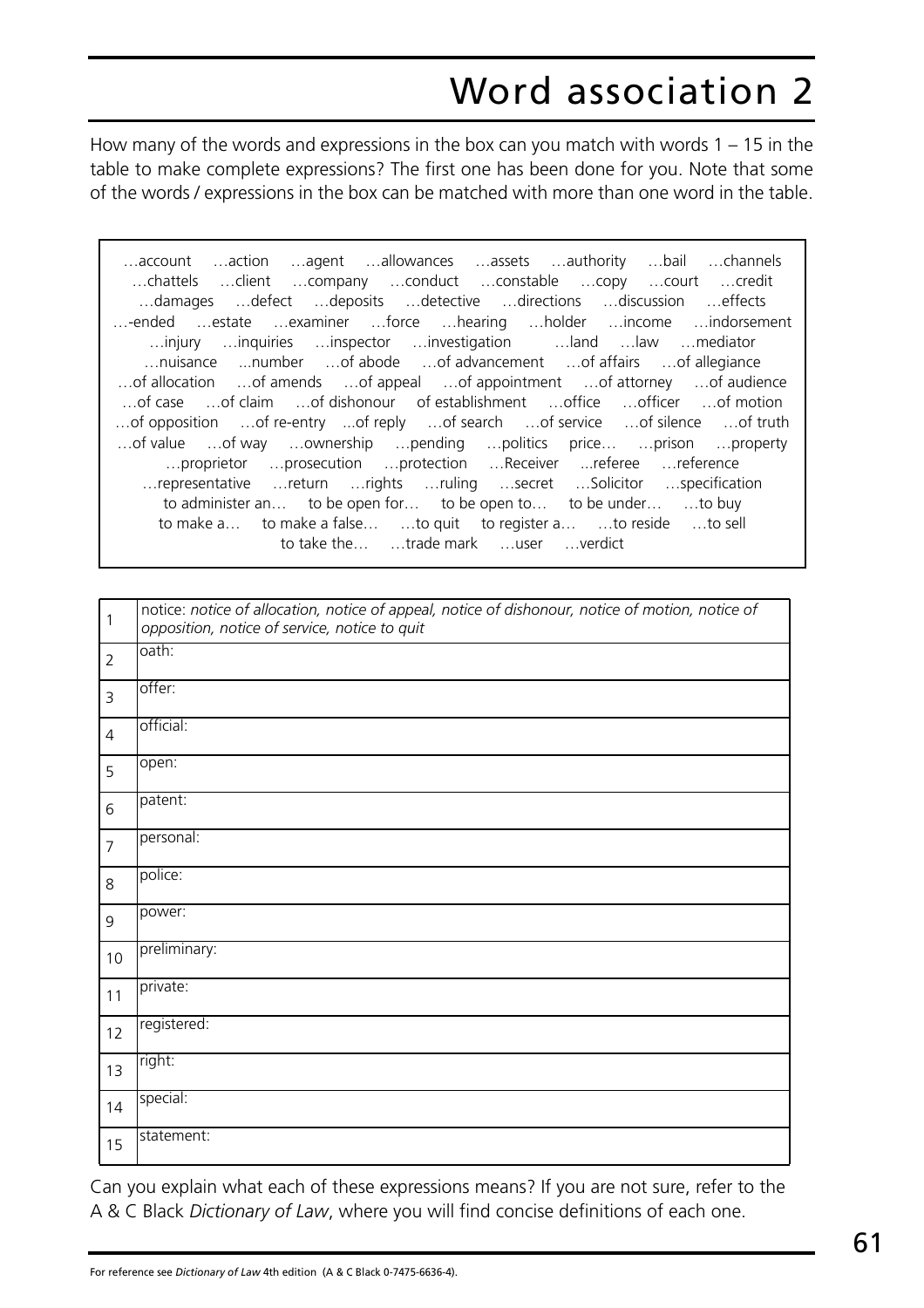# Word association 3

Complete the following sentences and definitions with words that work (*collocate*) with the other words and expressions in **bold**. These all use *law* or *legal*. Where a sample sentence is given, the definition is in *italics* at the end of the sentence. Use your answers to complete the crossword on the next page. To make it more challenging for you, there are no numbers in the crossword grid, and the sentences below are in no particular order. However, we have included the first letter of each word in the grid.

- 1. \_\_\_\_\_ **Law** is one of the most popular subjects on this course. (*laws relating to agreements*)
- 2. The company promised to **act** \_\_\_\_\_ **the law**. (*obey the laws of a country*)
- 3. Insider dealing is \_\_\_\_\_ **the law**. (*not according to the laws of a country*)
- 4. You are \_\_\_\_\_ **the law** if you try to export goods without a licence. (*to do something that is not legal*)
- 5. Following the assassination of the President, there was a breakdown of **law and** \_\_\_\_\_. (*a situation where the law is being obeyed by most people*)
- 6. Most people in this country are **law-**\_\_\_\_\_, although there are always a few exceptions. (*respectful of the law, obeying it*)
- 7. For some reason, some people seem to think they are \_\_\_\_\_ **the law**. (*do not have to obey the law*)
- 8. There are two sources of law in Britain: the laws that are made in Parliament, and \_\_\_\_\_ *law*. (*law established n the basis of decisions by the court rather than by statute*)
- 9. The manager **laid** \_\_\_\_\_ **the law**, and threatened to dismiss anyone who broke the regulations. (*tell someone strongly and often in an angry way what they should do: an informal expression*)
- 10. Some people take **the law into their own** \_\_\_\_\_ because they do not believe the judicial system works effectively. (*to punish someone yourself without using the proper legal process: an informal expression*)
- 11. Anyone who wants to run a successful business is advised to learn about \_\_\_\_\_ **law**. (*law regarding the conduct of businesses*)
- 12. **Law** \_\_\_\_\_ is the activity of making sure that laws are obeyed.
- 13. Any action which is permitted by the law is known as a **lawful**  $\blacksquare$ .
- 14. I've lived with my partner for about 10 years, so that makes her my \_\_\_\_\_**-law wife**. (*somebody who lives with another person as a wife, although they are not legally married*)
- 15. The branch of law dealing with the rights of ownership is call \_\_\_\_\_ **law**.
- 16. **Law of** \_\_\_\_\_ is the law relating to how property shall pass to others when the owner dies.
- 17. The continuing process of revising laws to make then better suited to the needs of society is called **law** \_\_\_\_\_.
- 18. When his uncle died, Alan made a **legal** \_\_\_\_\_ on his property. (*a statement that someone owns something legally*)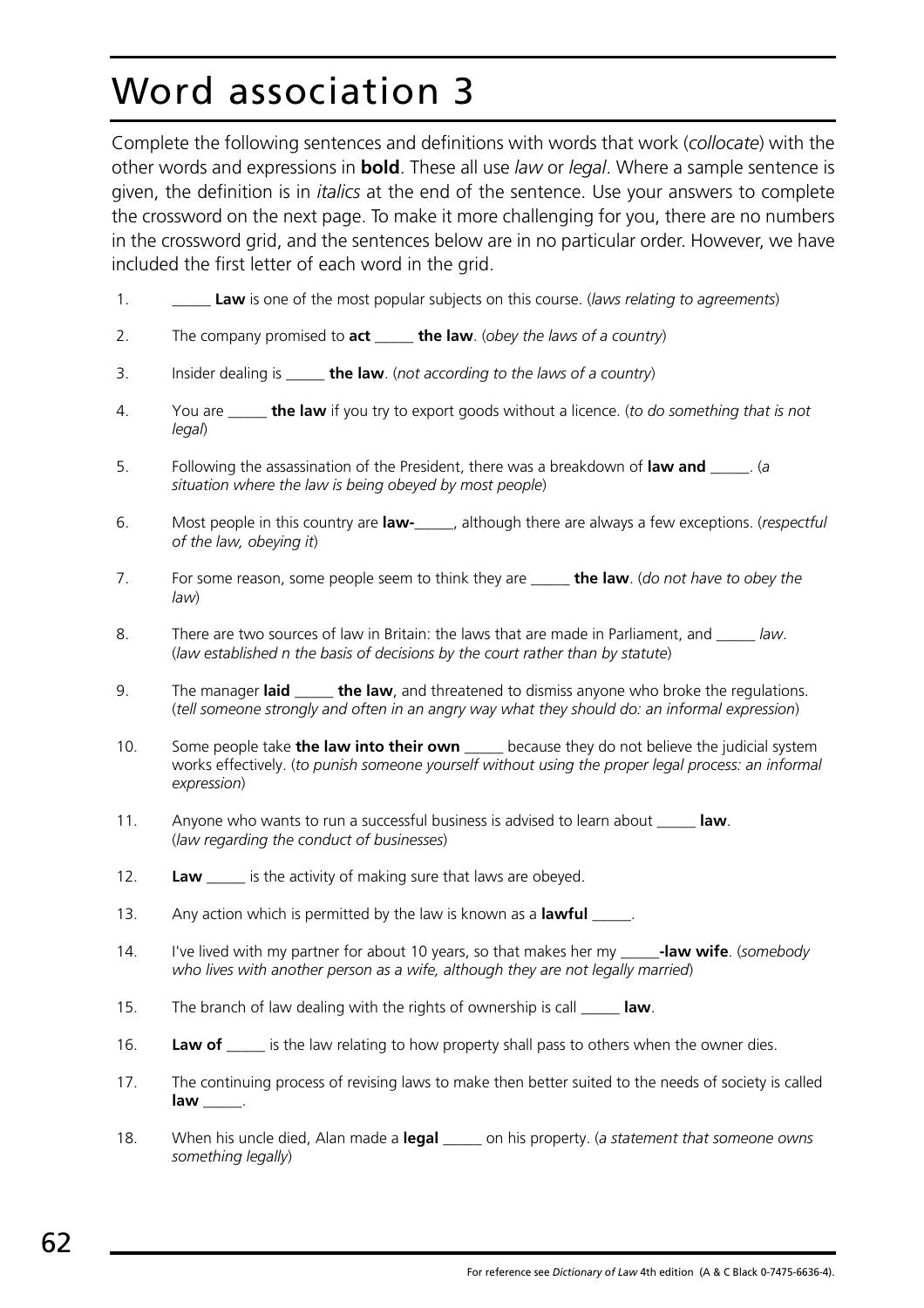- 19. When he broke the contract, the company started **legal** \_\_\_\_\_ against him. (*to sue someone, to take them to court*)
- 20. Some people are reluctant to hire a lawyer because they can't afford the **legal** \_\_\_\_\_. (*the money spent on fees to lawyers*)
- 21. The office employees seven solicitors and a **legal** \_\_\_\_\_. (*a clerk in a solicitor's office who is not a solicitor and is nor articled to become one, but has passed certain exams*)
- 22. In some countries, people who cannot afford a lawyer may be entitled to **legal** \_\_\_\_\_. (*money that a government gives to someone to help them pay for a lawyer*)
- 23. Sterling is the only **legal** \_\_\_\_\_ in the United Kingdom, although some larger establishments will accept US dollars and the euro. (*money that can officially be used in a country*)
- 24. Mr and Mrs Thomas have been granted a **legal** \_\_\_\_\_. (*a court decree acknowledging that a married couple no longer live together but are not yet divorced*)
- 25. These papers are valid in your country, but unfortunately they have no **legal** \_\_\_\_\_ here. (*the official legal position of a person, company, document, etc*)

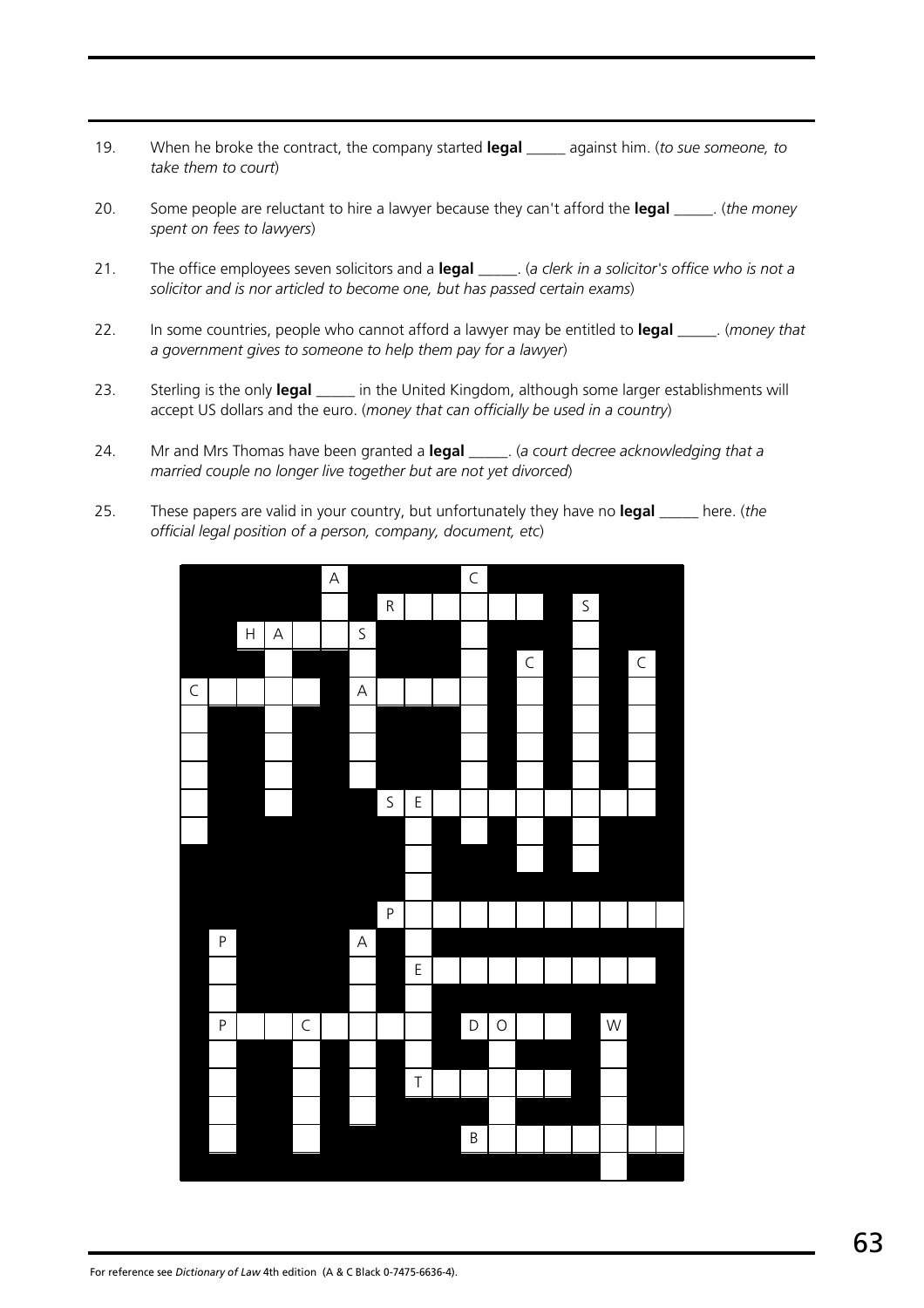### Vocabulary record sheet

Photocopy this page as many times as you like, and use it to keep a record of new words and expressions that you learn. Try to build up your own vocabulary bank, and keep this in a file or folder with the words / expressions stored in alphabetical order for quick and easy reference. Review the items that you have recorded on a regular basis. See the next page for a model record sheet showing an example of how a vocabulary item has been recorded.

| Word or expression:                            |                    |
|------------------------------------------------|--------------------|
| Area(s) of law (if relevant):                  |                    |
| Definition(s):                                 |                    |
| Translation or equivalent in your<br>language: |                    |
| Other forms of this word (if relevant):        |                    |
| Sample sentences:                              |                    |
| <b>Other collocations:</b>                     |                    |
| Related words and expressions:                 |                    |
|                                                | Other information: |
|                                                |                    |

**You may photocopy this page**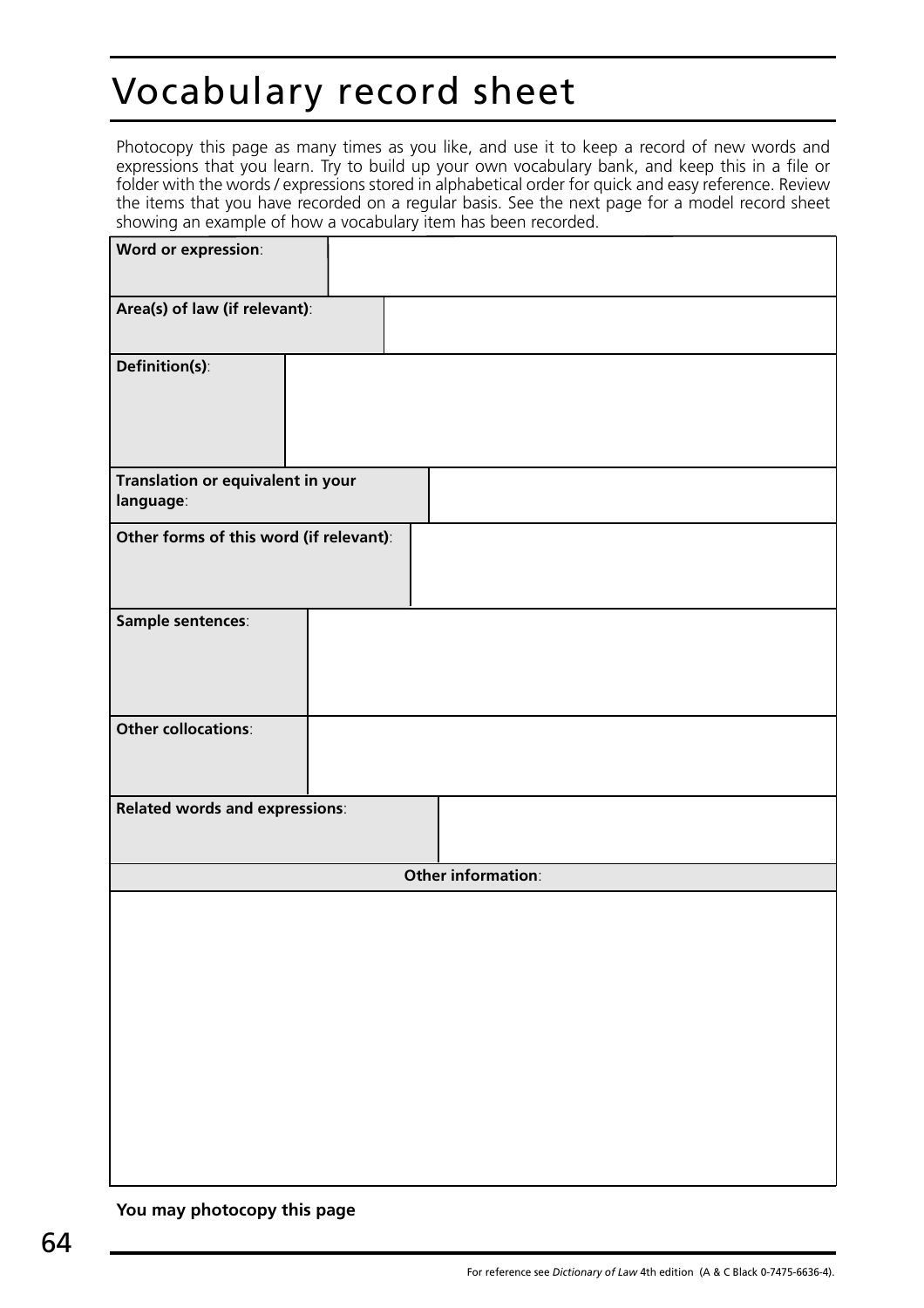# Vocabulary record sheet sample

This is a sample of a completed vocabulary sheet, based on the word 'copyright'. The student has included as much information about the word as possible, including its grammatical function and pronunciation. Much of the information has been taken or adapted from the A & C Black *Dictionary of Law*, a useful source of legal vocabulary.

| Word or expression:                                                                                             |                                 |                       | copyright (noun)                                                                                                                      |                                                                                                              |  |  |  |  |  |
|-----------------------------------------------------------------------------------------------------------------|---------------------------------|-----------------------|---------------------------------------------------------------------------------------------------------------------------------------|--------------------------------------------------------------------------------------------------------------|--|--|--|--|--|
|                                                                                                                 |                                 |                       |                                                                                                                                       |                                                                                                              |  |  |  |  |  |
| Area(s) of law (if relevant):                                                                                   |                                 |                       |                                                                                                                                       | Intellectual property                                                                                        |  |  |  |  |  |
|                                                                                                                 |                                 |                       |                                                                                                                                       |                                                                                                              |  |  |  |  |  |
| Definition(s):                                                                                                  |                                 |                       |                                                                                                                                       | An author's legal right to publish his or her own work and not to have it copied.                            |  |  |  |  |  |
|                                                                                                                 |                                 |                       |                                                                                                                                       | Also the similar right of an artist, film maker or musician.                                                 |  |  |  |  |  |
|                                                                                                                 |                                 |                       |                                                                                                                                       |                                                                                                              |  |  |  |  |  |
|                                                                                                                 |                                 |                       |                                                                                                                                       |                                                                                                              |  |  |  |  |  |
|                                                                                                                 |                                 |                       |                                                                                                                                       |                                                                                                              |  |  |  |  |  |
| Translation or equivalent in your                                                                               |                                 |                       |                                                                                                                                       | droits d'auteur                                                                                              |  |  |  |  |  |
| language:                                                                                                       |                                 |                       |                                                                                                                                       |                                                                                                              |  |  |  |  |  |
| Other forms of this word (if relevant):                                                                         |                                 |                       |                                                                                                                                       | copyrighted (adjective)                                                                                      |  |  |  |  |  |
|                                                                                                                 |                                 |                       |                                                                                                                                       | copyright (adjective)                                                                                        |  |  |  |  |  |
|                                                                                                                 |                                 |                       |                                                                                                                                       | to copyright (verb; regular)                                                                                 |  |  |  |  |  |
| Sample sentences:                                                                                               |                                 |                       |                                                                                                                                       | This work is out of copyright.                                                                               |  |  |  |  |  |
|                                                                                                                 |                                 |                       |                                                                                                                                       | The work is still in copyright.                                                                              |  |  |  |  |  |
|                                                                                                                 |                                 |                       |                                                                                                                                       | The program is protected by copyright.                                                                       |  |  |  |  |  |
|                                                                                                                 |                                 |                       | This article is an infringement / a breach of the author's copyright.<br>The use of copyrighted material must be approved in advance. |                                                                                                              |  |  |  |  |  |
|                                                                                                                 |                                 |                       |                                                                                                                                       |                                                                                                              |  |  |  |  |  |
| <b>Other collocations:</b>                                                                                      |                                 |                       |                                                                                                                                       | copyright deposit, copyright holder, copyright law, copyright notice                                         |  |  |  |  |  |
|                                                                                                                 |                                 | assert your copyright |                                                                                                                                       |                                                                                                              |  |  |  |  |  |
| Related words and expressions:                                                                                  |                                 |                       |                                                                                                                                       |                                                                                                              |  |  |  |  |  |
|                                                                                                                 |                                 |                       |                                                                                                                                       | patent, (registered) trademark, author, artist, artiste,                                                     |  |  |  |  |  |
|                                                                                                                 |                                 |                       |                                                                                                                                       | protect, protected                                                                                           |  |  |  |  |  |
|                                                                                                                 |                                 |                       |                                                                                                                                       | <b>Other information:</b>                                                                                    |  |  |  |  |  |
|                                                                                                                 |                                 |                       |                                                                                                                                       | Copyright exists in original written works, in works of art and works of music. It covers films, broadcasts, |  |  |  |  |  |
|                                                                                                                 |                                 |                       |                                                                                                                                       | recordings, etc. It also covers the layout of books, newspapers and magazines.                               |  |  |  |  |  |
| Copyright only exists if the work is created by a person who is qualified to hold a copyright, and is published |                                 |                       |                                                                                                                                       |                                                                                                              |  |  |  |  |  |
| in a country which is qualified to hold a copyright.                                                            |                                 |                       |                                                                                                                                       |                                                                                                              |  |  |  |  |  |
|                                                                                                                 |                                 |                       |                                                                                                                                       | Copyright lasts for 50 years after the author's death (according to the Berne Convention) and for 25 years   |  |  |  |  |  |
|                                                                                                                 |                                 |                       |                                                                                                                                       | according to the Universal Copyright Convention. The European Union has adopted a copyright term of 70       |  |  |  |  |  |
|                                                                                                                 | years after the author's death. |                       |                                                                                                                                       |                                                                                                              |  |  |  |  |  |
|                                                                                                                 |                                 |                       |                                                                                                                                       | Copyrighted material has to include the symbol 'O', the name of the copyright holder and the date of first   |  |  |  |  |  |
| publication.                                                                                                    |                                 |                       |                                                                                                                                       |                                                                                                              |  |  |  |  |  |
| Do not confuse 'copyright' with 'copywriter'.                                                                   |                                 |                       |                                                                                                                                       |                                                                                                              |  |  |  |  |  |

### **You may photocopy this page**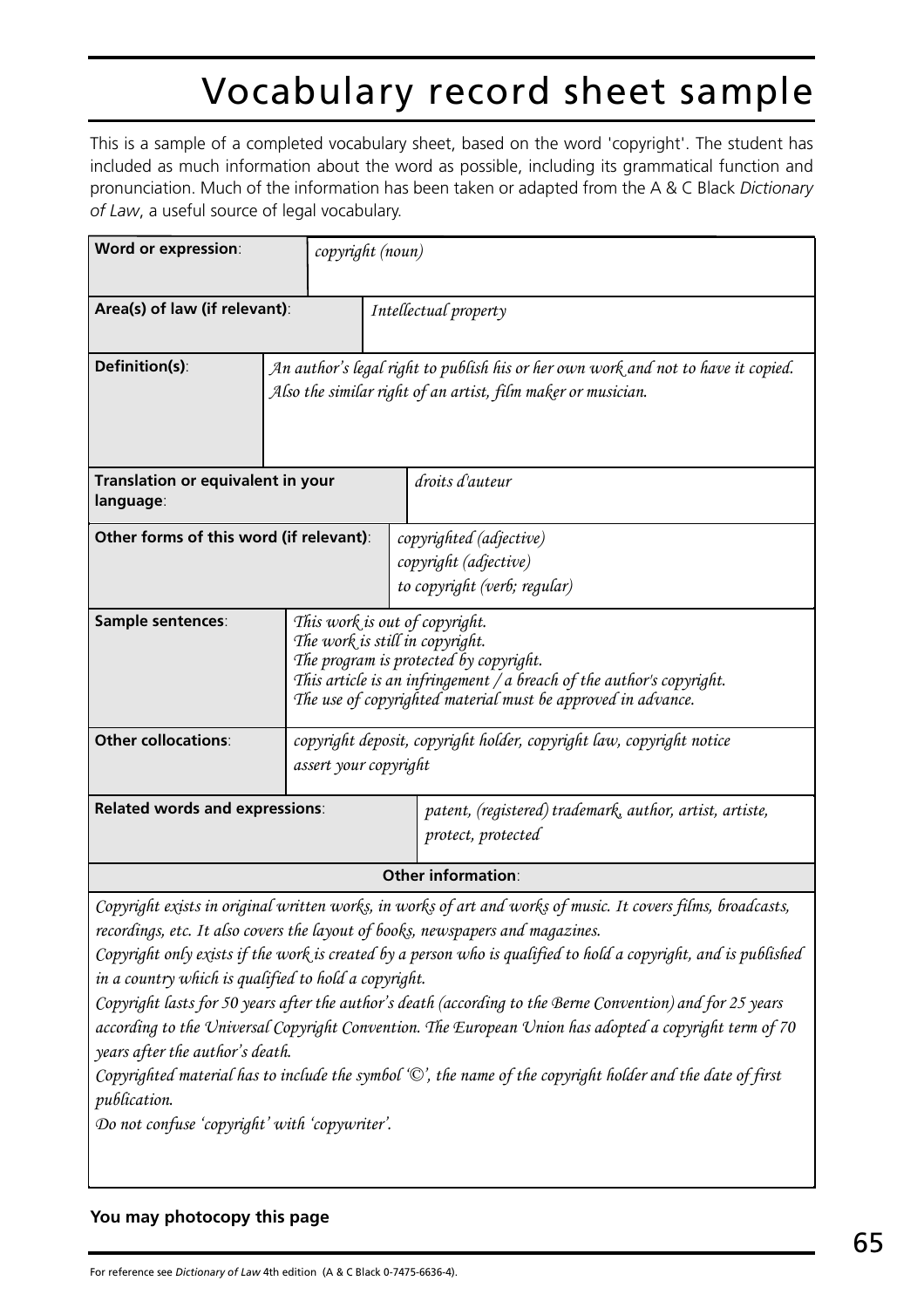### Answers

#### Before you begin: Essential words (page 1)

1. damages 2. commit 3. judicial 4. innocent 5. offence 6. lawyer 7. dispute 8. tribunal 9. case 10. judge 11. plead 12. defendant 13. claimant 14. settlement 15. arrest 16. hearing 17. convict 18. breach 19. prosecute 20. appeal 21. accuse 22. binding 23. civil 24. defence 25. contract 26. criminal 27. jury 28. evidence 29. fine 30. injunction

Remember that many of these words can have more than one meaning. To check the other meanings, refer to the A & C Black *Dictionary of Law*.

#### Business law 1: Key adjectives (pages 2 – 3)

#### Exercise 1:

1. accountable 2. 9 3. impartial 4. intangible 5. pecuniary 6. 9 7. void (if a contract is *void*, or *null and void*, it becomes legally *unenforceable*) 8. admissible 9. unanimous 10. eligible 11. irreconcilable 12. gross (*gross* can also mean *before tax and other deductions*: for example, *gross earnings*, *gross salary*, etc) 13. 9 14. 9 (note that a company or organisation becomes *insolvent*, a person becomes *bankrupt*) 15. fiduciary

#### Exercise 2

1. occupational 2. mandatory 3. exempt 4. negotiable 5. verbatim 6. unconditional 7. fraudulent 8. feasible 9. redundant 10. Habitual 11. solvent 12. material 13. nominal 14. corporate 15. open-ended 16. litigious (the verb is *to litigate*, the noun is *litigation*. A person who litigates is a *litigant*. A lawyer who specialises in litigation is known as a *litigation practitioner*)

#### Business law 2: Key nouns (pages 4 – 5)

1. nominee (from the verb to *nominate*. *Nominee* can precede words such as *account* and *shareholder*: a *nominee account*; a *nominee shareholder*) 2. franchise (a *franchisee* is a person who runs a franchise, a *franchiser* / *franchisor* is somebody who licenses a franchise. The act of selling a licence to trade as a franchise is *franchising*: *He runs his sandwichmaking chain as a franchising operation*) 3. ombudsman 4. guarantor (sometimes used in the expression *to stand guarantor for somebody*, meaning *to pay or promise to pay someone's debts*) 5. breach (common collocations of this word include: a breach of confidence, a breach of contract, a breach of promise, a breach of the peace, a breach of trust,<br>a breach of warranty. It is also used with in + of: We are in breach of Community law; The defendan *statutory duty, etc*) 6. acceptance (someone who accepts an offer is an *acceptor*) 7. perjury (also used as a reflexive verb: *to perjure yourself*) 8. tortfeasor (from *tort*, a civil wrong. A case by a claimant who alleges he or she has suffered damage or harm is called *action in tort*) 9. compensation (from the verb *to compensate*. Compensation in this context is sometimes called *compensatory damages*) 10. mediation (from the verb *to mediate*. A person who mediates is a *mediator*) 11. debenture (collocations of this word include: *debenture register*, *debenture bond*, *debenture capital, debenture holder*, *debenture issue*) 12. liquidation (from the verb *to liquidate*. Often used in the expression *to go into liquidation*: *The company went into liquidation when it was declared insolvent*) 13. damages (a person or a company can *bring an action for damages* against another person or company) 14. liability (you can *accept*, *admit* or *refuse* liability for something. A company's *articles of association* should include a *liability clause*, which states that the liability of its members is limited. The liability of an employer for acts committed by an employee during the course of work is called *vicarious liability*) 15. negligence (from the verb *to neglect*. The adjective is *negligent*) 16. goodwill (for example, *She paid £10,000 for the goodwill of the shop, and £4,000 for the stock*. *Goodwill* is one of a company's intangible assets, and so is not shown in the company's accounts, unless it figures as part of the purchase price paid when acquiring another company) 17. injunction (note that some injunctions are granted temporarily until the case comes up in court. These are called *temporary* or *interlocutory injunctions*)

The word in the shaded vertical strip is *misrepresentation*.

#### <u>Business law 3: Key verbs (pages  $6 - 8$ )</u>

Across: 3. indemnify (this is similar to *compensate*) 4. undertakes (noun = *undertaking*) 10. adjudicate (noun = *adjudication*. A person who adjudicates is an *adjudicator*) 12. liquidate (this word also means *to close down a company and sell its assets*. The noun is *liquidation*) 14. entitled (noun = *entitlement*) 15. mediate (noun = *mediation*. A person who mediates is a *mediator*) 17. drafted (noun = *draft*) 19. appointed (noun = *appointment*) 20. elapse 21. defraud 26. disclose (noun = *disclosure*) 28. banned (noun = *ban*) 29. invalidated 31. waive 32. granted (noun = *grant*)

Down: 1. ratified (noun = *ratification*) 2. blacklisted (noun = *blacklist*) 5. default 6. foreclosed (noun = *foreclosure*) 7. disputing (noun = *dispute*) 8. awarded (noun = *award*) 9. subcontracted 11. infringed (a *copyright* can also be infringed. The noun is *infringement*) 13. certified 16. exempted (noun = *exemption*) 18. wound up (noun = *winding up*) 19. alleged (note that *alleges* will not fit because of 26 across. Noun = *allegation*) 22. abide by 23. vested (also used as an adjective in expressions such as *vested interest*, *vested remainder*, etc) 24. claiming (noun = *claim*) 25. seek 27. strike (noun = *strike*) 30. lets (noun = *let*)

#### Business law 4: Key expressions (pages 9 – 10)

1. power of attorney (other expressions with *power* include: *power of advancement*, *power of appointment*; *power of search*) 2. data protection 3. without prejudice 4. joint venture 5. force majeure 6. grievance procedure 7. articles of association (also called *articles of incorporation*. A partnership has *articles of partnership*) 8. pre-emption clause (the shareholders have *pre-emption rights*) 9. winding up 10. employers' liability 11. vicarious liability 12. limited liability 13. memorandum of association 14. memorandum of satisfaction (the plural of memorandum is *memoranda*) 15. joint and several 16. out of court (for example, *a settlement was reached out of court*) 17. freezing injunction (also called a *freezing order*, and previously known as a *Mareva injunction*) 18. unliquidated damages 19. burden of proof (*to discharge a burden of proof* is the expression that is used when something that has been alleged in court is found to be true. When the prosecution must prove that what it alleges is true, we can say that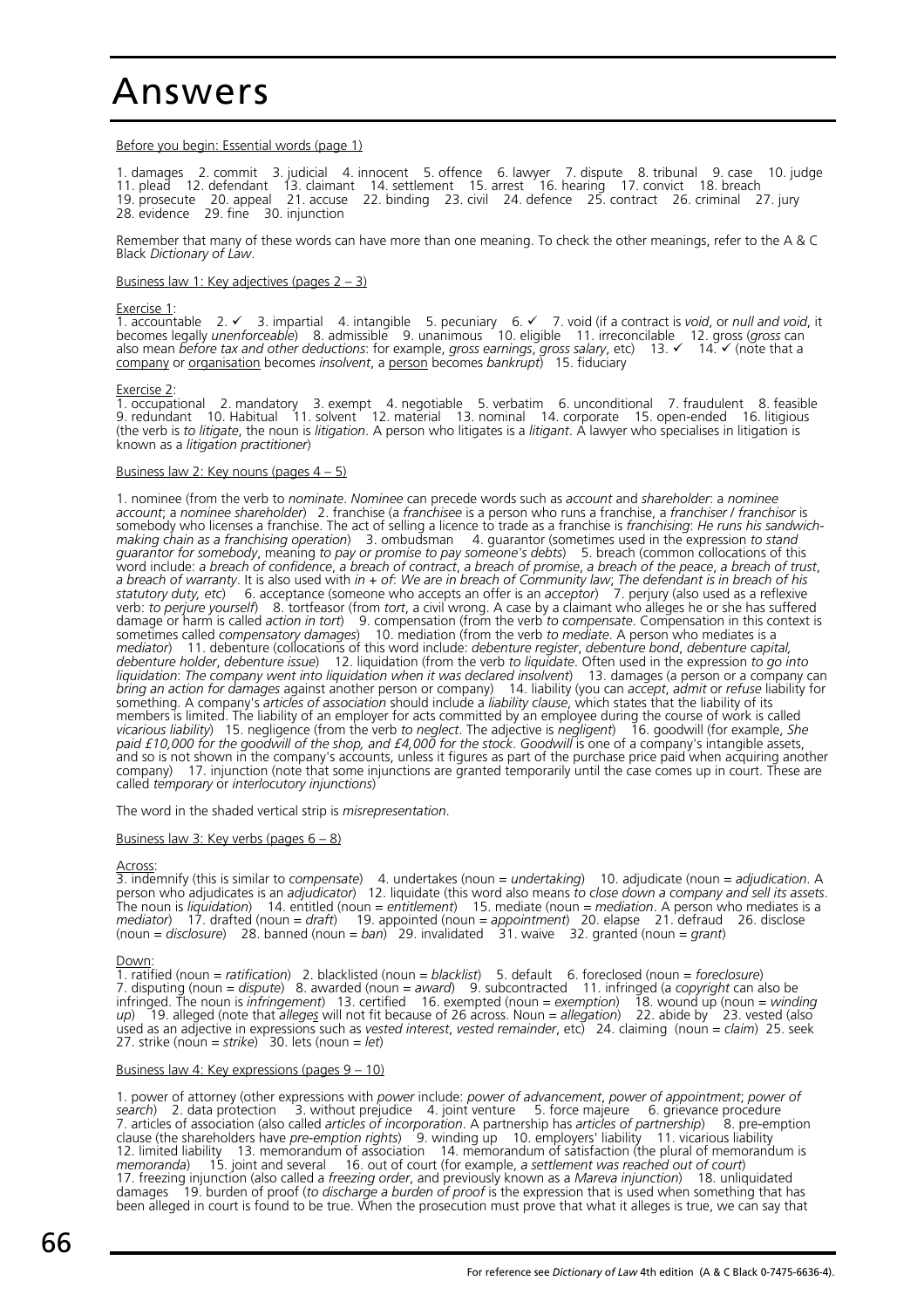the burden of proof is on the prosecution) 20. unprofessional conduct (do not confuse this with *unreasonable conduct*, which is behaviour by a spouse which is not reasonable and shows that a marriage has broken down) 21. information 22. employment tribunal (also called an *industrial tribunal*) 23. obligation of confidentiality 24. trade mark (sometimes written as one word, *trademark*. The action of trying to sell goods by giving the impression that they have been made by someone else, using that person's reputation and / or trade mark, is called *passing off*) 25. intellectual property 26. terms and conditions 27. wrongful dismissal (compare this with *unfair dismissal*, the act of removing someone from a job in a way that appears not to be reasonable, such as dismissing someone who wants to join a union) 28. unfair competition 29. fundamental breach 30. compulsory liquidation

#### Consumer rights (pages 11 – 12)

Here are the completed paragraphs:

#### Exercise 1:

Providers of goods and services (including credit providers and hire companies) all have **responsibilities and liabilities** towards the customer which are aimed at protecting the customer and his / her rights.

When you buy goods, they must be of **satisfactory quality**: the condition they are in should match your expectations based on the price you paid. They should also be '**as described**' (in other words, they must match the description made by the provider and / or the manufacturer), and they must be '**fit for purpose**' (they should do what you expect them to do).

All goods must carry a **guarantee or warranty** in case they go wrong or do not meet your expectations.

If you need to return goods to a shop or other supplier, you should do so **within a reasonable time**: many shops and suppliers specify their own limit, usually 28 days, and can refuse to do anything if there is evidence of unreasonable **wear and tear** (signs that the goods have been used more than is normal or for a purpose for which they were not designed).

If you take goods back to a shop, they are entitled to ask for **proof of purchase**, such as a **receipt**, a credit card slip, etc, that shows you actually bought the goods from them.

Many shops may refuse (illegally, if the product you have bought is faulty or **defective**) to **give a refund**, and instead of returning your money will offer you a **credit voucher** to use in that shop at a later date.

Where goods or services are ordered on the Internet, on-line shops should offer their customers a **cooling-off period** after they have ordered them, in case the customer decides to suddenly cancel their order.

On-line shops should give the customer an **accurate description** of the goods being sold, and clearly state the price, **delivery arrangements** and options (how and when the customer can expect to receive their goods, whether there is an extra charge for postage, etc).

On-line shops should also protect customers against **credit card fraud**, and should allow customers to **opt out of** receiving further information and **unsolicited telemarketing**, **unsolicited mail** or unsolicited email. They should also send the customer **written confirmation** of their order (often in the form of an email sent after the order has been placed).

#### Exercise 2:

If a service is being provided (for example, a mobile phone contract), and there is a **specified period** for the contract, this must be clearly stated by the provider.

If you buy faulty goods with a credit card, and those goods cost over £100, you have an equal **claim for compensation** against the seller of the goods and the credit card company.

Where a service such as the repair of a car is being provided, it should be done with **reasonable care and skill** (an unsatisfactory standard of work or general **poor workmanship** should *not* be accepted by the customer) for a **reasonable charge** (the customer should not have to pay an excessive amount of money) and within a reasonable time.

If you need to make a claim against a shop, company or other provider, because you have not received satisfaction from that shop, company, etc, you can do so through the **County Court**. For claims of less than £5,000, the **Small Claims** procedure should be useful.

The process is very simple: after completing a **claim form**, you ask the court to **issue the proceedings**. The court then **serves the claim** on the company or other provider. Assuming the company responds within the specified time limit, there will be a **preliminary hearing**. Later, there will be a main hearing where hopefully the judge will decide **in your favour**.

#### Contracts 1 (pages 13 – 14)

#### Exercise 1. Here is the complete text:

A contract can be defined as 'an **agreement** between two or more parties to create legal **obligations** between them'. Some contracts are made '**under seal**': in other words, they are **signed** and sealed (stamped) by the parties involved). Most contracts are made **verbally** or in **writing**. The essential elements of a contract are: (a) that an **offer** made by one party should be **accepted** by the other; (b) **consideration** (the price in money, goods or some other **reward**, paid by one party in exchange for another party agreeing to do something); (c) the **intention** to create legal relations. The **terms** of a contract may be *express* (clearly stated) or *implied* (not clearly **stated** in the contract, but generally understood). A **breach** of contract by one party of their **contractual liability** entitles the other party to **sue** for **damages** or, in some cases, to seek specific performance. In such circumstances, the contract may be **voided** (in other words, it becomes *invalid*).

#### Exercise 2:

1. an unspoken *implied* or *understood* contract between a shop and a customer (yes, it *is* a contract!) 2. a verbal contract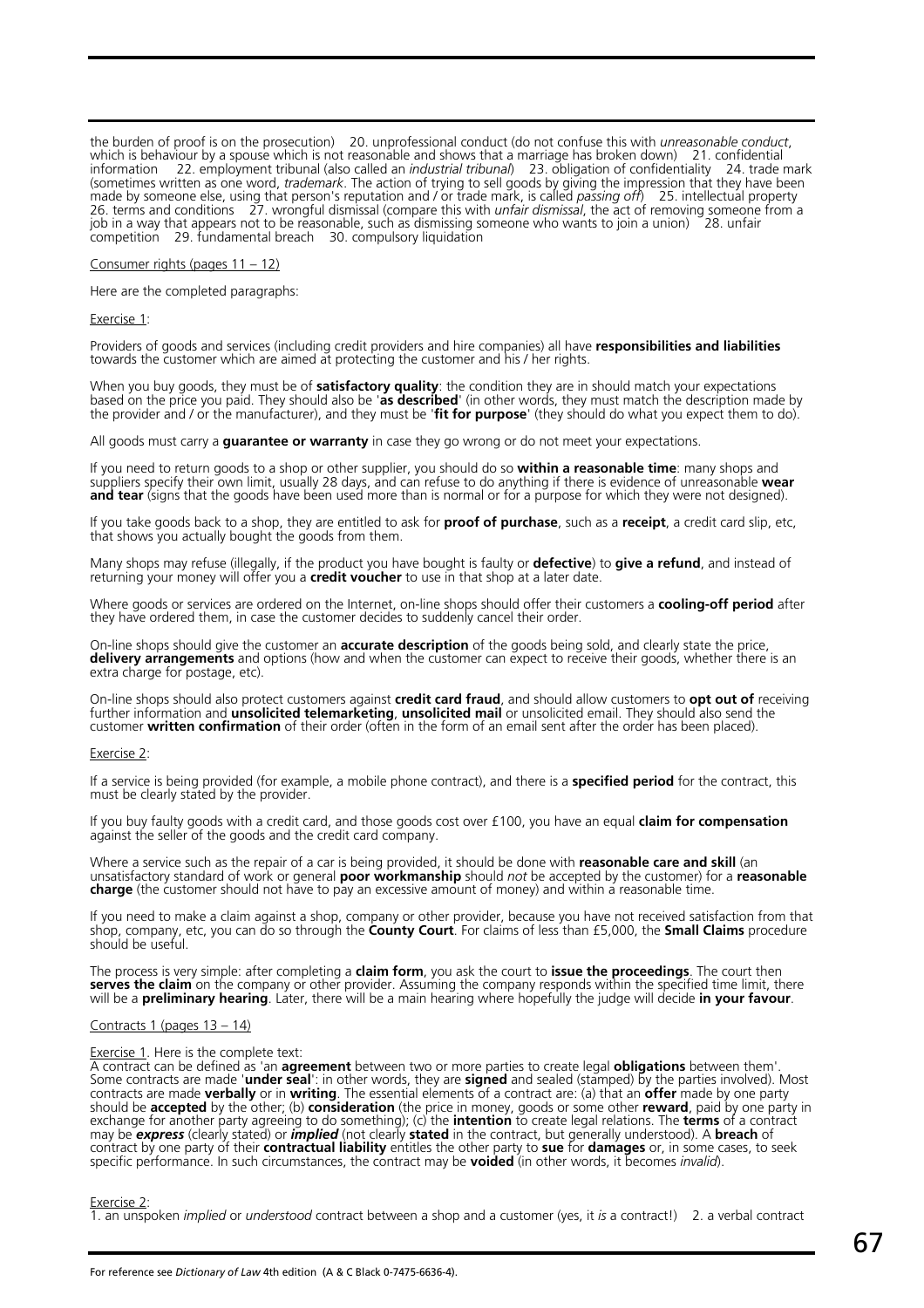that has gone through the *offer*, *acceptance* and *consideration* stages. 3. a tenancy (agreement) (*pcm* = *per calendar month*) 4. franchise agreement (between a *franchiser* – the people who license a franchise – and a *franchisee* – the people who run the franchise) 5. loan agreement (*APR* = *annual percentage rate*; the *interest* that has to be paid) 6. employment contract (full-time) 7. terms and conditions of sale (purchase agreement) 8. car hire agreement

### Contracts 2 (pages 15 – 16)

1. 1. part = parties 2. False. A contract which is binding must be followed exactly, unless both parties agree on a *novation* (= a transaction in which a new contract is agreed) 3. obey *and* honour

2. 1. terminator = termination 2. True 3. obligated / required

3. 1. un-negotiable = non-negotiable 2. True (it might be possible to *amend* some of the details, or make *amendments*) 3. oral / spoken

4. 1. in beach of = in breach of 2. abide by (in paragraph 1) 3. False (they breached one part, or *clause*) 4. A consideration

5. 1. period of notification = period of notice 2. agreement 3. No, it is part of a fixed-term (in his case, 18 months) contract 4. True (in other words, if either party cancels the contract early, they will still have to honour the terms of the contract for 3 months, unless there was less than 3 months to run on the contract)

6. 1. anointment = appointment 2. False (they *amalgamated*, or *joined with*, Berryhill Books) 3. False (he cannot buy more than 50% of the company's shares – a controlling interest – otherwise he will be able to decide how the company is run) 4. None (he can have no *professional dealings* with *third parties*, i.e. companies other than AKL Publishing)

### Corporate responsibility 1: The environment (page 17)

### Here is the completed text:

A company should ensure that its actions do not damage local and global **ecosystems**. It needs to **reduce** its use of natural **resources** such as oil, gas and other fossil fuels, and regulate its **effect** on aspects such as **climate** change, and air, sea and noise **pollution**. It needs to be aware of the dangers it might pose in terms of **ecological degradation**, and must follow local, national and international **codes**, rules, **regulations** and **protocols** designed to minimise damage . Where possible, it should **exploit** the availability of **alternative** power sources such as solar and tidal power. If the company is involved in the agricultural sector, it should support and encourage **sustainable** agriculture and forest use. If a company wishes to develop **genetically** modified products, it should do so only if it is safe, and only after public **consultation**, and it should take all necessary **precautions**. It should also have the approval of local people who might be **affected**. If accidents occur or **regulatory** breaches are made, the company must be honest and **transparent** in its dealings with those who are affected, and assist them in **implementing** procedures to reduce its **impact**.

A company that **extracts** and exploits natural **non-renewable** resources such as coal, oil or gas, or **renewable** resources such as hydro-electric power, should ensure that it avoids **conflict** with local people, and that the **human rights** of those people are not **abused** through its actions, either directly or **indirectly**. It needs to be aware of its role in **sustaining** the environment, and helping to preserve the survival of local and national **communities** (including **indigenous** people who might be less able to represent or defend themselves). A company should avoid working in or around vulnerable and **nonsustainable** communities unless its actions directly **benefit** those communities. Where people are asked to move in order for a company to exploit local resources, they should do so **voluntarily**, and should be offered adequate **compensation** for their land and **assets** (the resource being exploited should be considered as one of these).

### Corporate responsibility 2: Communities (page 18)

### Here is the completed text:

A company should **respect**, **protect** and **promote** national and international human rights **treaties**, **principles** and standards, regardless of whether or not these have been **ratified** by the host state, and regardless of whether or not such standards are legally-**binding** in the host state. All companies should **regulate** their behaviour accordingly. A company should respect the political **jurisdiction** of the host state, but where there are gross human rights **violations** by the government of the host state, the company should withdraw its operations from that state.

A company should **comply** with internationally-recognised labour, health, safety and **environmental** standards. It should be **committed** to ensuring that the communities it deals with and the people it employs are **treated** with **respect**. It should recognise that its operations will have a **social**, **economic** and environmental **impact** on local communities, and it should **involve** the community in any major **decision**-making process. It should **contribute** to the **development** of that community, the **preservation** of local cultures, the development of social, educational and medical **facilities** and the **sustainability** of the local economy. It should at all times **incorporate** the best **interests** of the community into its methods of operation, and actively encourage the **participation** of the community in its operations.

If a company produces essential food or medical items to sell locally, it should **implement** a policy of price **restraint** so that these products are **affordable**. It should not charge grossly **inflated** prices. If the essential products it makes carry a **patent** the company should not **enforce** this if doing so will have an **adverse** effect on the health and wellbeing of local people.

A company should not **discriminate** against, or **denigrate**, local communities or individuals on the basis of race, **gender**, culture, **ethnicity**, religion, class, **sexual orientation** or disability.

A company should display **integrity** and **transparency** in *all* its operations at *all* times.

Corporate responsibility 3: Employment (pages 19 – 20)

1. O 2. I + N 3. L 4. H 5. G 6. A + B 7. J 8. E 9. M 10. F 11. R 12. C 13. Q 14. D 15. I 16. P 17. K

Corporate responsibility 4: Financial and ethical integrity (pages 21 – 22)

Paragraph 1: 1. undermine 2. stakeholders 3. transparent 4. shareholders 5. transactions 6. solicit 7. incentive 8. bribes 9. integrity Paragraph 2: social = socially, investing = investments, diligent = diligence, adversity = adverse, affect = effect, right =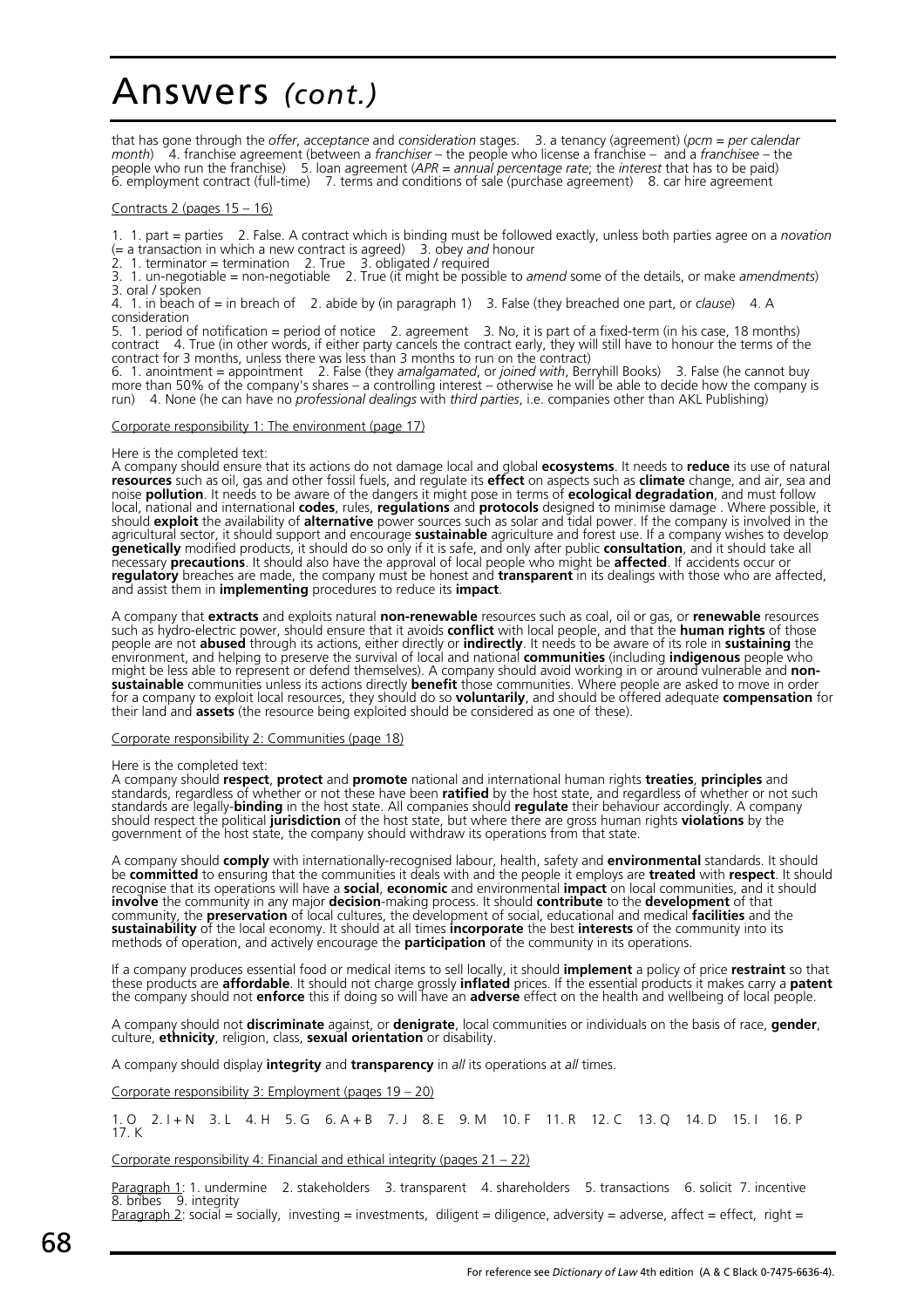rights, disclosure = disclose

Paragraph 3: suspects, criminal, suspicions, authorities, barriers

Paragraph 4: A company that lends money should avoid **predatory** practices such as very high **interest rates** and short **repayment** periods, especially in situations where people are particularly financially **disadvantaged**, and it should **ensure** that its lending **policies** are **equitable**, even if this means that they have to reduce their **profit margins**.<br><u>Paragraph 5</u>: infrange = infringe, permision = permission, acknoledgement = acknowledgement, copywrite = cop patient = patent, tradmark = trademark, registreed = registered, createive = creative, intelectual = intellectual, propperty = property

Paragraph 6: privacy = private, harassment = harass, intimidation = intimidating, invasion = invade, maintaining = maintenance, public = publicise, neighbours = neighbourly

Paragraph 7: Suggested answers: *Corporate governance* = the way a company behaves and the way it operates within a set of self-imposed rules, or externally-imposed legislation; *codes of conduct* = rules that determine how a company and its employees behave, dress, deal with the public, etc; *codes of best practice* = ethical and moral standards that a company imposes on itself so that it operates to the best of its ability with minimum negative effect on employees, customers, neighbours, etc; *guidelines* = rules or instructions on how to so something; *uphold* = make sure that something is obeyed Paragraphs 8 and 9: 1. violating 2. terminate 3. concerns 4. redress 5. comply with 6. penalise 7. repercussions 8. responsibilities

### Court orders and injunctions (page 23)

Note that many of the explanations of the orders and injunctions in this exercise define only one or two of their main features.

1. banning 2. ASBO (= *Anti-Social Behaviour Order*) 3. search 4. undertaking 5. interlocutory 6. restraining 7. friend 8. freezing 9. publication 10. non-molestation 11. occupation 12. Housing 13. Common 14. Restitution 15. discharge 16. penal 17. arrest 18. committal

### Court structures (page 24)

# 1. The United Kingdom

1. Court of Justice of the European Communities 2. House of Lords 3. Court of Appeal (Criminal division) 4. Court of Appeal (Civil division) 5. Crown Court 6. High Court 7. Magistrates' Court 8. County Court

### *2. The USA*

1. Supreme Court 2. Courts of Appeal (12 Circuits) 3. Court of Appeal (Federal Circuit) 4. Court of Military Appeals 5. 94 District Courts 6. Tax Court 7. Courts of Military Review 8. International Trade Court 9. Claims Court 10. Court of Veterans' Appeals

### Crime 1: Categories (page 25)

Crimes against the person: abduction; actual bodily harm; assault; battery; grievous bodily harm; indecent assault; infanticide; manslaughter; murder; paedophilia (also called *unlawful* sex); racial abuse; rape; wounding. Note that some crimes against the person, such as murder and paedophilia, are also considered to be crimes against society Crimes against property: arson; being equipped to steal; blackmail; breaking and entering; burglary (if the *burglar* is *armed*, this is called *aggravated burglary*); criminal damage; deception or fraud; embezzlement; forgery; handling stolen goods; money laundering; piracy (specifically *intellectual property*. Note that *piracy* can also refer to the attacking of ships at sea in order to commit a robbery); possessing something with intent to damage or destroy property; robbery (if the *robber* is *armed*, this is called *armed robbery*); theft

Public order offences: committing a breach of the peace; drug dealing (the moving of drugs from one country to another is called *drug trafficking*); misuse of drugs; obscenity; obstruction of the police; possessing weapons; unlawful

assembly<br>Road traffic offences: careless or reckless driving; driving without a licence or insurance; drunk in charge Sexual offences: bigamy; indecency; paedophilia; rape

Political offences: breach of the Official Secrets Act; bribery (especially if the person being bribed is a Member of Parliament); espionage; sedition; terrorism; treason

Offences against justice: aiding and abetting an offender; bribery (especially if the person being bribed is, for example, a police officer or a juror); conspiracy; contempt of court; perjury; perverting the course of justice

Suicide, or *attempted suicide*, is not a crime, although it *is* a crime to help someone kill themselves, even in cases of *euthanasia* (*mercy killings*).

Note that the word *crime* can refer to one or more specific act ('*There has been a 50% rise in crimes of violence*') or it can refer to illegal acts in general ('*There has been a 50% rise in violent crime*').

# Crime 2: Name the offence (pages 26 – 27)

1. arson 2. murder (or *attempted murder*, if the victim survived) 3. careless or reckless driving (specifically, *speeding*) 4. breaking and entering / burglary / theft (not *robbery*, as the crime took place in a private residence) 5. bribery 6. obscenity 7. aiding and abetting an offender 8. terrorism / wounding 9. (video) piracy 10. espionage (if the country is at war, the minister might also be accused of *treason*) 11. sedition (he might also be committing a *breach of the peace* at an *unlawful assembly*, and his address to the crowd might result in *vandalism* and *hooliganism*) 12. forgery (the bank note the customer is trying to use has been *forged*) 13. manslaughter (specifically *corporate manslaughter*) 14. deception or fraud (the man who went to the woman's house pretended to be someone he wasn't: he *deceived* her) / theft 15. abduction (we can also say *kidnapping*) 16.criminal damage 17. blackmail 18. perjury (the defendant is *perjuring himself* in court) 19. contempt of court 20. embezzlement 21. breach of the Official Secrets Act (= an Act of the British Parliament which governs the publication of secret information relating to the state) 22. (public) indecency (specifically *indecent exposure*) 23. perverting the course of justice 24. money laundering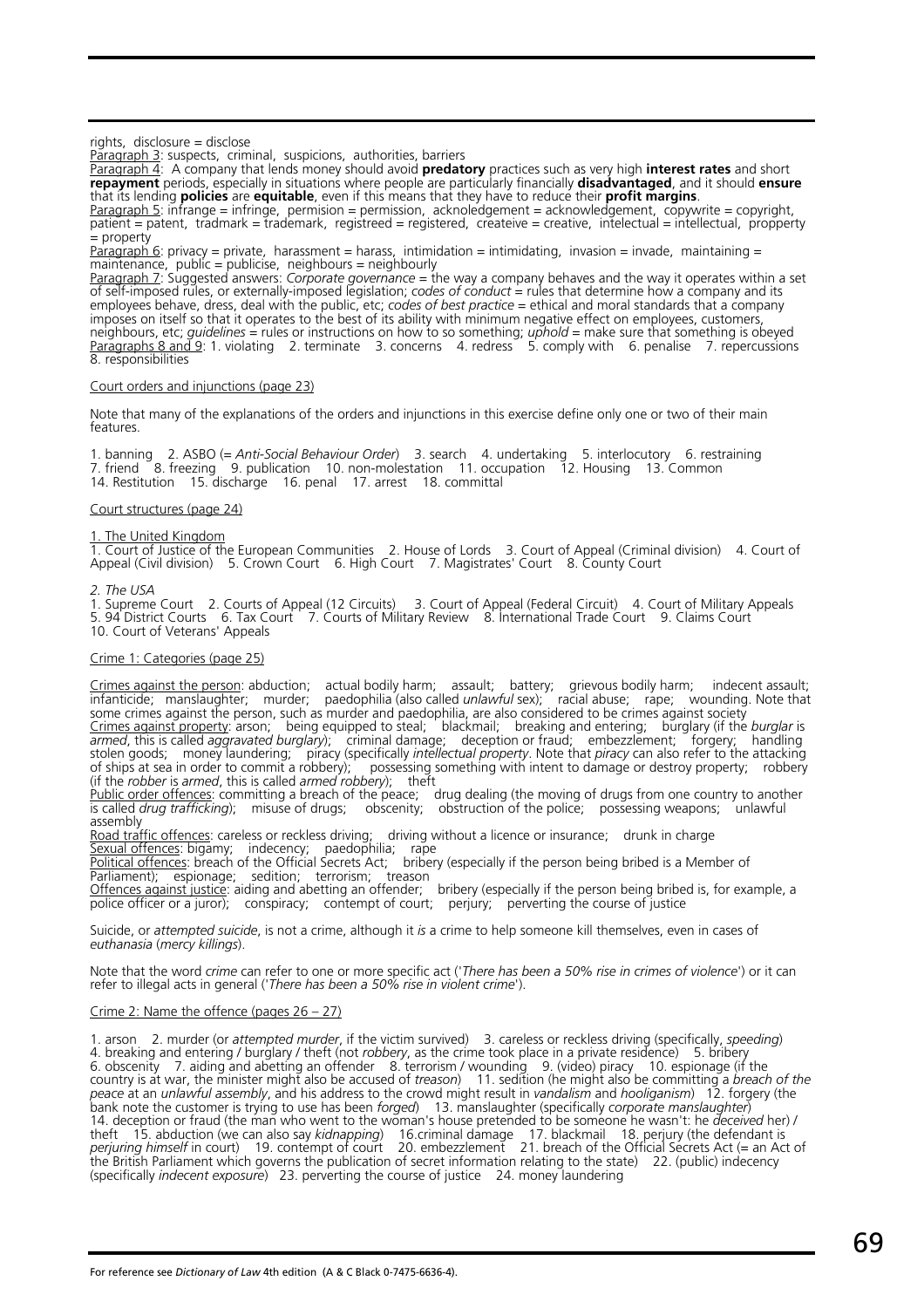# Crime 3: Criminal procedure 1 (page 28)

Here are the sentences with the correctly-rearranged words and expressions:

- 1. Once the crime has been **committed**, it is **reported** to the police by the **victim**.
- 2. The police arrive at the **scene** of the crime to **investigate** what has happened.
- 3. They look for important **clues** and other **evidence** (for example, fingerprints or a genetic profile) that will help them to identify the **culprit**.
- 4. In some cases, they will also try to establish if the *modus operandi* (a Latin expression which describes the way in which the crime was carried out) matches other crimes in the area.
- 5. If they have a **suspect** who doesn't have a good **alibi**, they will then **apprehend** him.
- 6. When he is **arrested**, the police will **caution** him (in other words, they warn him that anything he says might be used later in court).
- 7. He is then taken to the police station, where he is **interviewed**\* by the **investigating officers**.
- 8. He is allowed to have a **solicitor** present if he wants.
- 9. If he wants **legal representation** at this stage, but cannot afford it, the police must provide it.
- 10. If, at the end of the interview, the police believe that they have the right man, they **charge** him with the crime. 11. A **statement** is prepared, which is signed by all parties present.<br>12. The **accused** is then either **released** on **bail** (in other words, he
- 12. The **accused** is then either **released** on **bail** (in other words, he is allowed to leave the police station and go home in exchange for a financial 'deposit', on condition that he promises to appear in court when required: if he doesn't appear in court, he will lose this deposit and a **warrant** will be issued for his **arrest**), or he is **remanded** in **custody**\*\* and locked in a cell to prevent him from running away.
- 13. More questioning will probably follow: the police need as much **proof** as possible (anything that is **admissible** in court will help them to get a **conviction**), and they may also be interested in any **accomplices** who may have helped their man.
- 14. The police will also want to talk to any **witnesses** who were present when the crime took place.
- 15. The next day, the man appears before a **magistrate** in a **magistrates'** court. If the police present their **case** properly and have followed all the correct procedures and protocols, he will then be **committed** for **trial** at a **Crown** Court.

\* We can also use *interrogated* or *questioned*. In Britain, the euphemistic expression '*helping the police with their enquiries*' is also used.

\*\* We can also say *detained*.

### Dispute resolution (page 31)

1. alternative 2. litigation (the verb is to *litigate*, the adjective is *litigious*) 3. voluntary / consent 4. impartial / mediator (the verb is *to mediate*) 5. facilitator 6. joint session / caucus 7. confidential/ disclosed 8. resolutions / practical / beneficial 9. negotiations 10. settlements / compromise / mutual 11. bound 12. prejudice 13. binding / honour / contractually 14. arbitration 15. tribunal 16. arbitrator 17. adjudication 18. public domain

# Employment and human resources (pages 32 – 33)

1. employees 2. payroll 3. part-time (an employee who works part-time is a *part-timer*) 4. full-time (an employee who works full-time is a *full-timer*) 5. contract 6. duties *and* / *or* responsibilities 7. minimum wage 8. equal-opportunities 9. employer 10. dismiss (the noun is *dismissal*) 11. entitled 12. redundancy 13. alternative 14. health and safety 15. regulations 16. protection 17. industrial accidents 18. liable (the noun is *liability*) 19. injuries (the verb is *to injure*) 20. disabilities 21. compensation (the verb is *to compensate*) 22. monetary 23. negligence (the verb is *to neglect*) 24. dependant (the adjective is *dependent*) 25. compelled 26. (employment) tribunal 27. exceeds 28. consecutive 29. leave (this can be *paid* or *unpaid*) 30. pregnant (the noun is *pregnancy*) 31. childbirth 32. maternity leave (the period when a woman continues to receive payment is called the *maternity pay period*, or *MPP*) 33. maternity pay (also called *statutory maternity pay*, or *SMP*) 34. contributions (the verb is *to contribute*) 35. notice 36. ante-natal (we can also say *prenatal*. *Postnatal* refers to the period after giving birth) 37. suspend 38. paternity leave 39. parental 40. Discrimination 41. harassment / intimidation /bullying 42. grievance 43. allegation 44. grievance procedure

# European courts, institutions and conventions (pages  $34 - 35$ )

Here are the texts with the wrong words highlighted and corrected.

# The European Union (EU)

This is a group of European **nations** that form a single **economic** community and have agreed on **social** and political cooperation. There are currently 25 member states. The Union has a **Parliament** and a main **executive** body called the European Commission (which is made up of members **nominated** by each member state).

# The Council of Europe

This is one of the four bodies which form the basis of the European Union. The Council does not have fixed members, but the member states are each represented by the relevant **government** minister. The Council is headed by a President, and the **Presidency** rotates among the member states in alphabetical order, each serving a six-month period. This means that in effect each member can control the **agenda** of the Council, and therefore that of the European Union during their sixmonth period, and can try to get as many of its **proposals** put into **legislation** as it can.

### The European Convention on Human Rights

This is a convention signed by all members of the Council of Europe covering the rights and **fundamental** freedoms of all its citizens, and aims to prevent **violations** and **breaches** of human rights. The convention recognises property rights, the right of citizens to **privacy**, the due **process** of law and the **principle** of legal review or **appeal**. The key provisions are now incorporated by the Human Rights Act of 1998, which came **into** force in the United Kingdom in October 2000.

### The European Court of Human Rights

This is a court that considers the rights of citizens of states which are **parties** to the European Convention for the **protection** of human rights, and has **jurisdiction** over cases that cannot be **settled** by the European Commission of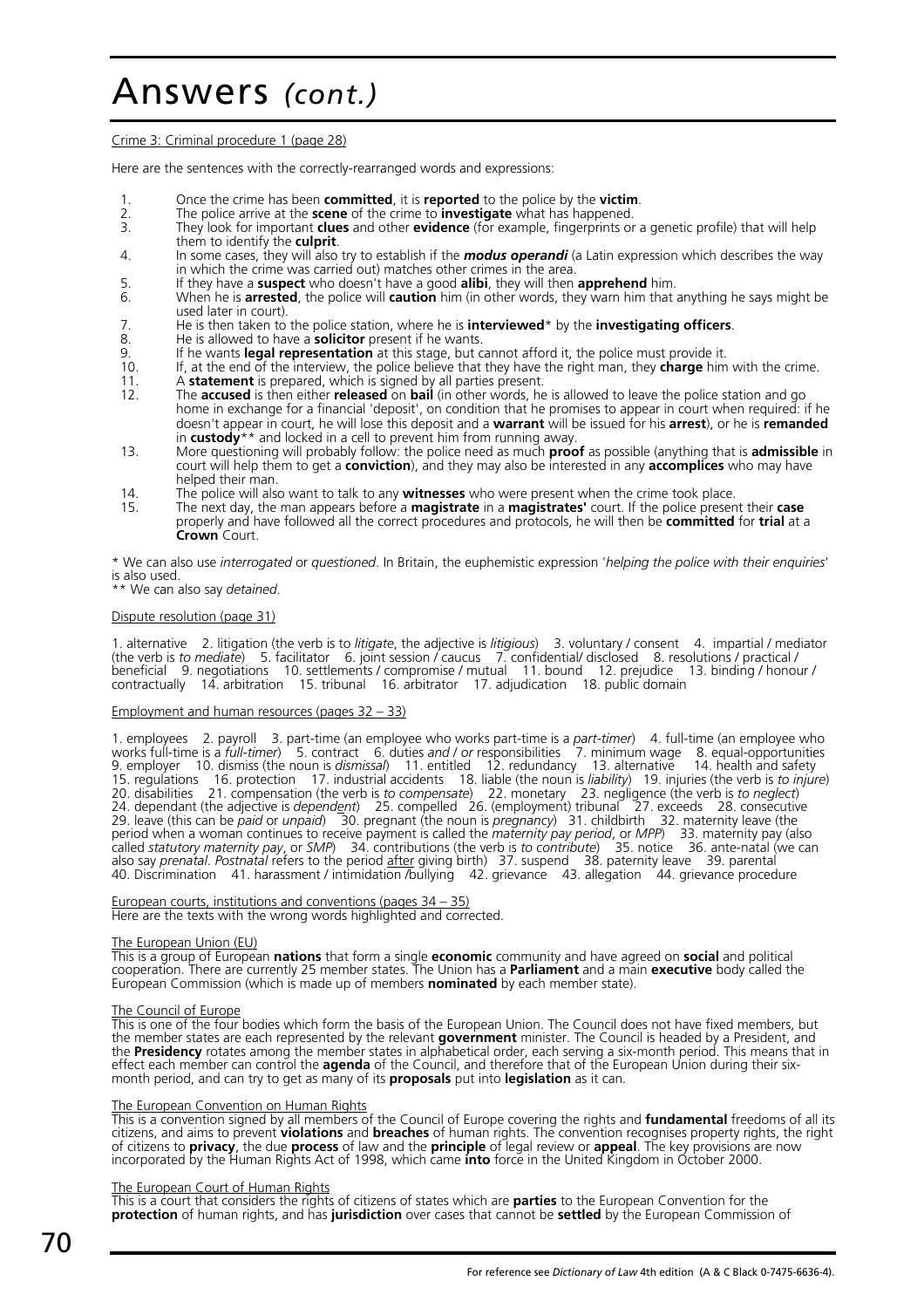Human Rights (see below). It protects many **basic** rights, including the right to life, freedom from fear, freedom from torture, freedom of **speech**, freedom of **religious** worship, freedom of **assembly** and **association**, etc (in fact, most of the articles in the *Universal Declaration of Human Rights*, on which the European Convention is based: see the section on Human Rights on pages 44 – 48). Its formal name is the European Court for the Protection of Human Rights.

### The European Commission of Human Rights

This is a body which **investigates** any breaches and **abuses** of the European Convention on Human Rights. It attempts to end **grievances**, especially if they **contravene** the articles detailed in the European Convention, and to help **aggrieved** parties reach a settlement without recourse to the European Court of Human Rights (see above).

### The European Court of Justice (the ECJ)

This is a court set up to see that the principles of law as laid out in the Treaty of Rome are observed and **applied** correctly in the European Union, and has **jurisdiction** over issues of European Law. Its full name is the *Court of Justice of the European Communities*. The Court is responsible for settling **disputes** relating to European Union law, and also acting as a last Court of Appeal against **judgements** in individual member states.

Court judges in the ECJ are **appointed** by the governments of the member states for a period of six years. These judges come from all the member states, and bring with them the **legal** traditions of each state. The court can either meet as a full court, or in **chambers** where only two or three judges are present. The court normally conducts its business in French, although if an **action** is brought before the court by or against a member state, the member state can choose the language in which the case will be heard. The court can hear actions against **institutions**, or actions brought either by the Commission or by a member state against another member state. The court also acts as Court of Appeal for appeals from the Court of First Instance (CFI). The court also interprets legislation and as such acts in a semi-**legislative** capacity.

### The family 1: Relationships (pages 36 – 37)

1. (c) 2. spouse 3. False. Generally a partner is someone you live with (and with whom you have a sexual relationship), although some people *do* refer to their spouse as their partner 4. No. Same-sex partners can get married in some countries, but will not be legally recognised as being married in Britain. However, from December 2005 Britain introduced Civil Partnerships, which give same-sex couples many of the same rights and responsibilities as married couples. 5. A *separation* (from the verb to *separate*) is the state of two married people no longer living with each other. A *divorce* is the legal termination of a marriage (*divorce* can also be a verb: *to divorce*) 6. annulled (the noun is *annulment*, the adjective is *annullable*) 7. bigamy 8. Usually (d) (if divorce proceedings are *defended*, they may be transferred to the High Court, but this is unusual: most divorce cases are now conducted by what is called the '*special procedure*', which means that couples do not need to go through a full trial. In London, divorce proceedings are dealt with by a special court called the *Divorce Registry*) 9. (3) adultery, (4) unreasonable behaviour (for example, *emotional cruelty*, *domestic violence*, etc), (5) desertion (most divorces are granted on conditions (3) and (4))

10.

### Here is the complete text:

A request (the **petition**) is made by the **Petitioner** ( = *the person applying for the divorce*) to the court for a divorce, in which the facts about the people involved and the reasons for the divorce are explained.

The court sends the divorce **petition** to the **Respondent** ( = *the other spouse*), together with a form called an *Acknowledgement of Service* form, which he / she completes. In it, he / she indicates whether or not he / she wishes to **dispute** the divorce.

He / She returns this to the court within 7 days. (If he / she wants to **dispute** the divorce and / or its terms, he / she is sent another form to complete).

Assuming that the **Respondent** does not want to **dispute** the divorce or the terms, a copy of the Acknowledgement of Service form is sent to the **Petitioner**, who confirms the facts sent in their original **petition** by swearing an **affidavit**. The court pronounces the **decree nisi**, an order ending the marriage subject to a full **decree absolute**, which comes later and ends the marriage completely.

11. support *or* maintenance 12. Probably yes. The marital status of the couple at the time the children were born does not affect this 13. Child Support Agency 14. Money is automatically removed from that partner's wages or salary before he / she receives it 15. (c) 16. (a) (it can also occasionally be applied to a wife who is ordered to support her divorced husband. If the couple were *not* married, one of them may be ordered to pay the other *palimony*) 17. (b), assuming they are not related (this does not apply if they have bought a house or property together and are considered *beneficial joint tenants*) 18. The person or persons most closely related to you. If you are married, for example, your next of kin is usually your husband or wife.

### The family 2: Children (pages 38 – 39)

# Exercise 1:<br>Here is the completed text:

A child can be defined as 'a person under the age of 18'. We can also use the word '**minor**'. The state of being less than 18 years old is called '**minority**'. When a child becomes 18, he / she reaches the age of **majority** and so is legally regarded as an **adult**. In other words, he/ she becomes **responsible** for his / her own actions, can sue, be sued or undertake **business** transactions.

In Great Britain a child does not have full **legal status** until the age of 18. A contract is not **binding** on a child, and a child cannot own **land**, cannot make a **will**, cannot **vote** and cannot drive a car (under the age of seventeen). A child cannot **marry** before the age of 16, and can only do so between the ages of 16 and 18 with the **written permission** of his / her **parents** or legal **guardians**. A child who is less than 10 years old is not considered capable of committing a crime; a child between 10 and 14 years of age may be considered capable of doing so if there is evidence of **malice** or knowledge, and so children of these ages can in certain circumstances be **convicted**. In criminal law the term 'child' is used for children between the ages of 10 and 14; for children between 14 and 17, the term '**young person**' is used; all children are termed '**juveniles**'. If someone between these ages commits a crime, he / she is known as a **young offender**, and may be sentenced in a **Youth** Court (previously known as a **Juvenile** Court).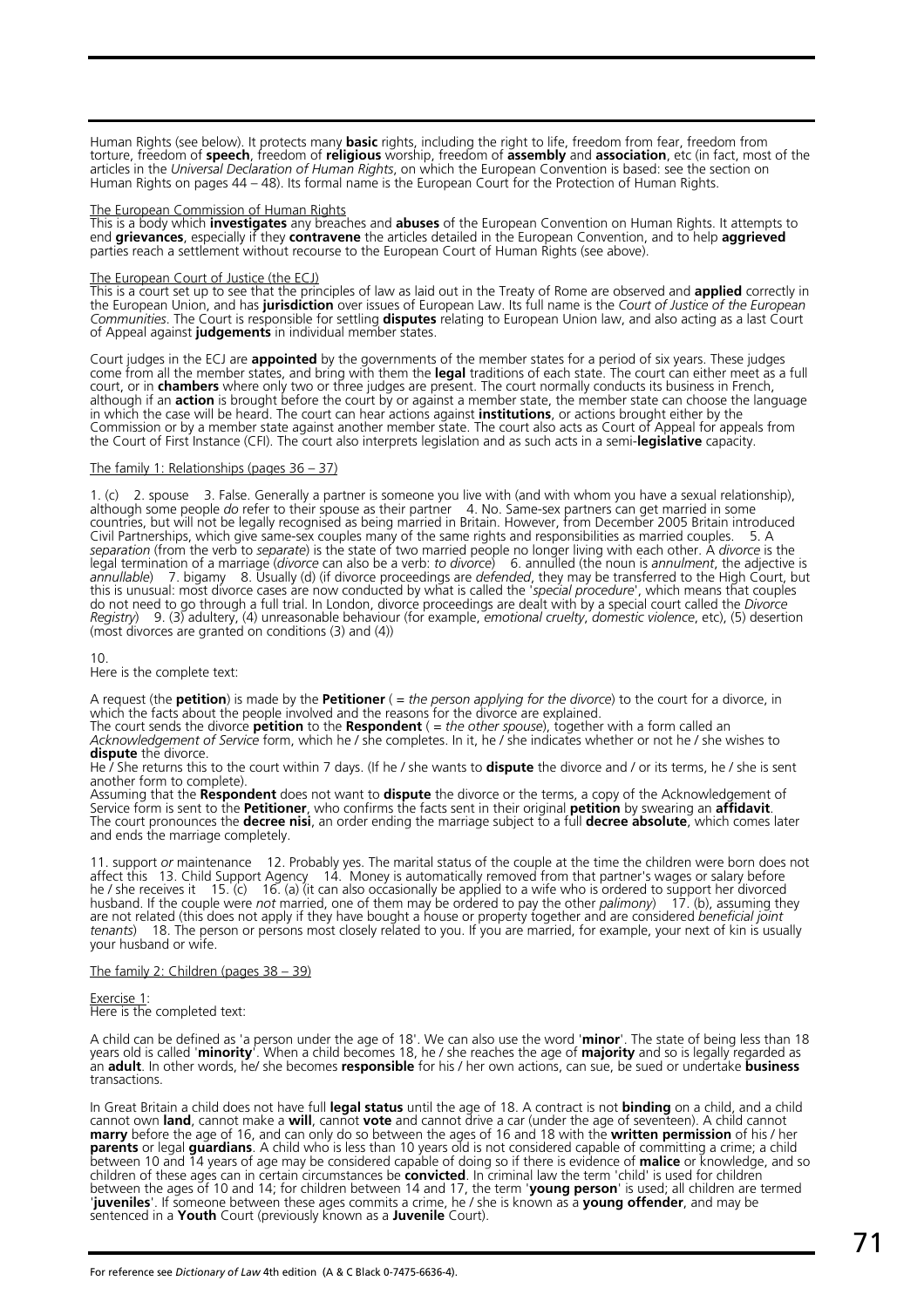## Exercise 2:

1. benefit (*Support* is money paid regularly by one parent to the other parent, who is looking after a child / children. *Maintenance* is payment made by a divorced or separated husband or wife to the former spouse, to help pay for living expenses and also for the cost of bringing up the children. A *pension* is money a person receives when they retire) 2. False: it is called *access* 3. False: this is now done by the *Child Support Agency* (*CSA*), an agency of the *Department for Work and Pensions*: See *The Family 1: Relationships* on page 40) 4. Acting in the place of a parent, with parental responsibilities (for example, while a child is at school, his / her teacher is *in loco parentis*) 5. delinquent (sometimes called a *juvenile delinquent*. The act of causing *delinquent* acts is called *delinquency*) 6. (b). (a) is called *fostering*. (c) is called *supervision* (usually as a result of a *supervision order*) 7. In theory, any of them, although married couples are generally preferred. 8. neglect / abuse 9. surrogate (if a man is unable to father a child, the couple may use a *surrogate father*. In both circumstances, the child is usually conceived through *artificial insemination*) 10. (c) 11. True: they can be liable for *negligence* and *damages* if they have given their children something 'dangerous' and which the children have failed to use responsibly. The same applies if the parents have not exercised sufficient parental control for a child of any particular age<br>12. True 13. This is when children deliberately stay away from school without their parents' or 13. This is when children deliberately stay away from school without their parents' or teachers' permission (a child who does this is called a *truant*. The verb is *to play truant* (*to play hooky* in the USA). Truancy is such a big problem in some cities that police have a special *truancy squad* to deal with it. Parents can be fined or sent to prison if their children play truant persistently) 14. 1 (h), 2 (f), 3 (d), 4 (g), 5 (c), 6 (a), 7 (e), 8 (b)

### Human Rights 1 (pages 40 – 42)

### Exercise 1:

1. equal 2. rights 3. conscience 4. entitled 5. distinction 6. race 7. political 8. jurisdictional 9. limitation 10. liberty 11. slavery 12. servitude 13. slave trade 14. prohibited 15. torture 16. degrading 17. discrimination 18. violation 19. incitement 20. tribunals 21. fundamental 22. constitution 23. arbitrary 24. detention 25. exile 26. impartial 27. obligations Exercise 2: Article 11: inocent = innocent, trail = trial, defense = defence, comitted = committed, penaltey = penalty Article 12: arbitary = arbitrary, privatecy = privacy, reputeation = reputation, projection = protection Article 13: residents = residence, boarders = borders, estate = state Article 14: assylum = asylum, presecution = persecution (not prosecution), inboked = invoked, prossecutions = prosecutions, principals = principles Article 15: depraved = deprived, denyed = denied Article 16: limmitation = limitation, religious = religion, dissolluttion = dissolution, consend = consent, fondmental = fundamental Article 17: asociattion = association, abitrarily = arbitrarily Article 18: consience = conscience, believe = belief, practise = practice (in British English *practise* is a verb, and we need a noun here), warship = worship  $\overline{\text{Article}}$  19: inteferance = interference, frontears = frontiers Article 20: asembly = assembly,  $cambeiled = compelled$ Exercise 3:

Suggested answers (these are simplified versions of Articles  $21 - 30$ ):

Article 21: Everyone has the right to take part in their country's political affairs either by belonging to the government themselves or by choosing politicians who have the same ideas as them. Elections should take place regularly and voting should be in secret. Every adult should have the right to vote and all votes should be equal.

Article 22: The society in which you live should help you to develop and to make the most of all the advantages (culture, work, social welfare) which are offered to you.

Article 23: Every adult has the right to a job, and to receive a salary that can support him / her and his / her family. Men and women should get paid the same amount of money for doing the same job. Anyone can join a trade union.

Article 24: Everyone should have the right to rest from work and to take regular paid holidays.

Article 25: Everyone has the right to a good life, with enough food, clothing, housing and healthcare. You should be helped if you are out of work, if you are ill, if you are old or if your husband or wife is dead. Women who are going to have a baby should receive special help. All children should have the same rights, whether their mother is married or unmarried. Article 26: Everyone has the right to go to school, and should go to school. Primary schooling should be free. Everyone should be able to learn a profession or continue their studies as far as possible. Everyone should be taught to get on with others from different races and backgrounds. Parents should have the right to choose how and what their children learn. Article 27: Everyone should have the right to share in their community's arts and sciences. Works by artists, writers or scientists should be protected, and everyone should benefit from them.

Article 28: So that your rights are respected, there should be an 'order' to protect them. This 'order' should be both local and worldwide.

Article 29: Everyone should have duties towards their community and to other people. Human rights should be observed and protected by everyone in a spirit of mutual respect.

Article 30: Nobody should take away these rights and freedoms from us.

In Europe, there is also the *European Convention of Human Rights*. This is a convention signed by all members of the Council of Europe covering the rights of all its citizens. The key provisions are now covered by the *Human Rights Act of 1998* (which came into force in the United Kingdom in 2000, although it does not form part of English law). The Convention recognises property rights, religious rights, the right of citizens to privacy, the due process of law and the principle of legal review.

### Human rights 2 (pages 43 – 44)

Note that some of these are open to debate and interpretation, and you may not agree with all of them. Some other circumstances may also be involved in each situation which are not mentioned. For the complete and original Universal Declaration of Human Rights, visit *[www.unhchr.ch/udhr](http://www.unhchr.ch/udhr)*.

1. Article 26 2. Article 8 3. Article 10 4. Article 24 5. Article 16 6. Article 20 7. Article 11, and probably Article 12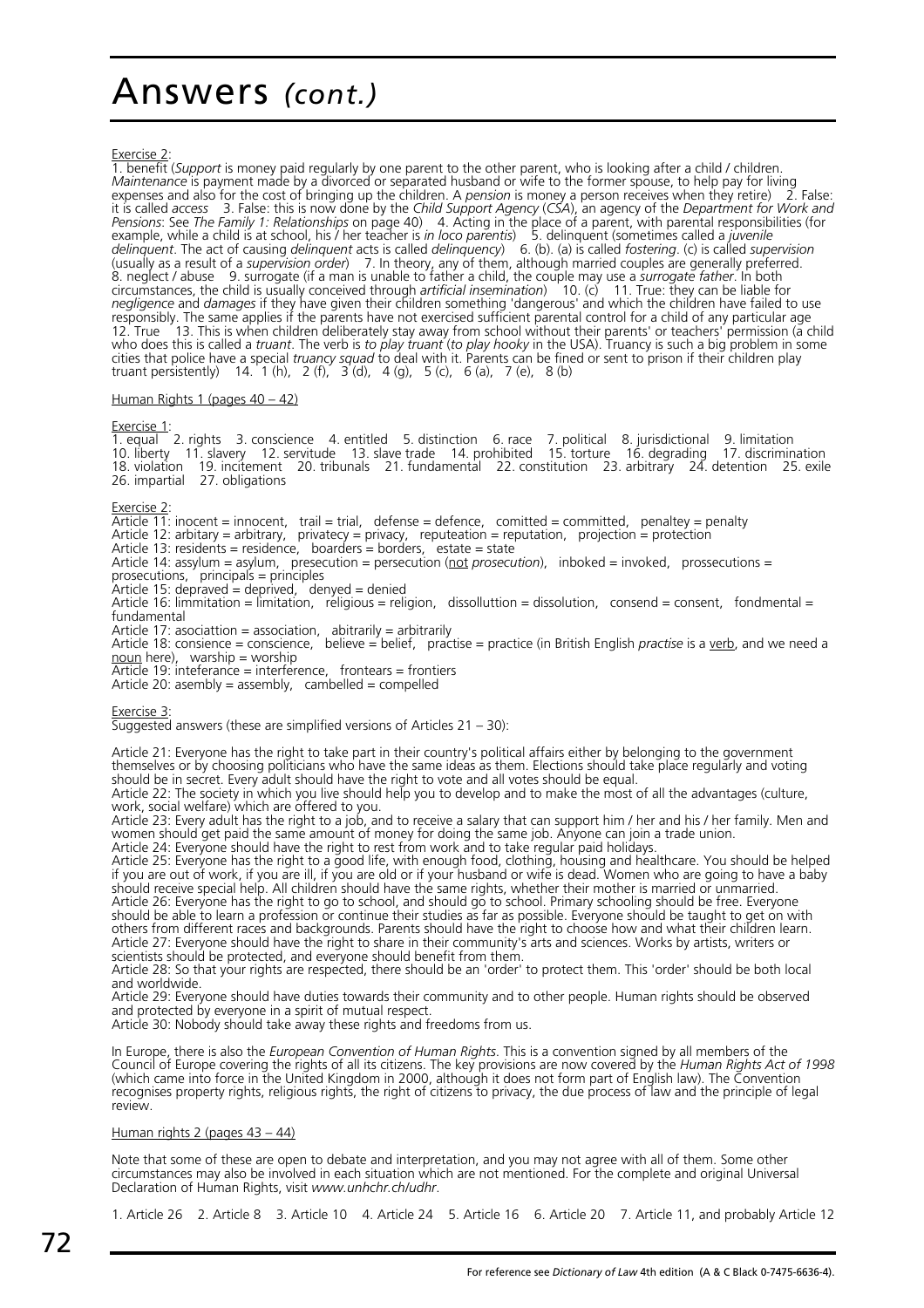8. Articles 6 and 7 (and probably also Article 3) 9. Articles 9, 13, 15, 19 10. Article 13 11. Article 7 12. Article 17 13. Article 14 14. Article 21 15. Article 19, and probably Articles 3, 5 and 9 16. Article 12 17. Articles 19 and 20 18. Article 12 19. Articles 12 and 19 20. Article 16 21. Articles 20 and 23 22. Articles 22 and 25 23. Articles 3, 5 and 11 24. Article 9, and probably also Article 3 25. Article 5 26. Articles 3 and 4 27. Article 18 28. Article 13 29. Article 23

### Legal Latin (page 45)

1. ipso jure 2. in flagrante delicto 3. prima facie (for example, *There is a prima facie case to answer, so we will proceed with the case*) 4. ex gratia (for example, an *ex gratia payment*) 5. de novo 6. per se (for example, *His claim that he was confused at the time of his actions does not stand as a defence per se*) 7. locus standi (for example, *The taxpayer does not have locus standi in this court*) 8. inter alia (for example, *She demands possession of the house and custody of the children inter alia*) 9. ex parte (for example, *The wife applied ex parte for an ouster order against her husband*. The expression *without notice* is now usually used instead) 10. ex post facto 11. pari passu (for example, *The new shares will rank pari passu with the existing ones*) 12. mala in se 13. in terrorem 14. habeas corpus 15. de facto (for example, *He is the de facto owner of the property*) 16. pro tempore (for example, *We are prepared to issue a pro tempore injunction until the case is dealt with fully in the court*) 17. in personam (for example, *an action in personam*) 18. ipso facto (for example, *He was found in the vehicle at the time of the accident and ipso facto was deemed to be in charge of it*) 19. in loco parentis (for example, *The court is acting in loco parentis*) 20. res judicata 21. per curiam 22. doli capax 23. onus probandi (we can also say *burden of proof*) 24. uberrimae fidei (for example, an insurance contract is *uberrimae fidei*) 25. consensus ad idem 26. de jure (for example, *He is the de jure owner of the property*) 27. ad litem 28. non compos mentis (this can be a mitigating circumstance if a crime is committed) 29. bona vacantia (for example, in the case of a person without living relatives, dying without making a will: his / her property usually passes to the state) 30. mens rea (Generally, in order to be convicted of a crime, the accused must be shown to have committed an unlawful act (*actus reus*) with a criminal state of mind (*mens rea*)) 31. quid pro quo 32. ab initio 33. in rem 34. actus reus 35. doli incapax (for example, children under the age of 10 are *doli incapax* and cannot be prosecuted for criminal offences; children between 10 and 14 are presumed to be doli incapax but the presumption can be reversed if there is evidence of knowledge or *malice*) 36. corpus delicti 37. mala prohibita (for example, walking on the grass in a park where this is not allowed. Compare *mala prohibita* with *mala in se*) 38. bona fide (for example: *The respondent was not acting bona fides*; *She made me a bona fide offer*) 39. ultra vires (for example, *The police were accused of acting ultra vires*)

### Legal referencing (page 46)

1. thereinafter 2. thereinbefore 3. hereto 4. hereunder 5. herein 6. hereof 7. hereafter 8. hereto 9. therein 10. thereafter 11. heretofore 12. herewith 13. hereinafter 14. hereby 15. aforementioned

### On the road (page 47)

1. reckless (for example, *tailgating*, *speeding*, etc. A driver who causes death through reckless or dangerous driving is guilty of a *notifiable offence* and may be charged with *manslaughter* or *culpable homicide*) 2. contravention (for example, a driver may be charged with a *contravention of speed limits*, a *contravention of parking regulations*, etc. The word *contravention* can be applied to *any* situation where a rule or regulation is broken) 3. speeding (we also say *exceeding the speed limit*) 4. joy riding (sometimes written as one word, *joyriding*. If someone breaks into a vehicle to steal it, this may be referred to as *aggravated theft*) 5. third party (third party insurance pays compensation if someone who is not the insured party incurs loss or injury. If the insured person is also covered, this is called *comprehensive* or *fully-comprehensive* insurance. In Britain, driving without third party insurance is an offence which can carry a fine of up to £5,000, and a possible *ban* from driving. The adjective is *uninsured*) 6. disqualified (if a driver in Britain commits a motoring offence, he / she receives *points* on his / her driving licence. If 12 or more points are accumulated over a three-year period, the driver is disqualified. Some offences carry more points than others) 7. fixed penalty (a set of fines and penalties established in advance, usually for minor motoring offences) 8. comply (for example, drivers should comply with traffic lights and signs, they should comply with the direction of a *traffic warden*, they should comply with *pedestrian crossing* regulations, etc) 9. defective 10. drink driving (in Britain, this automatically carries a ban from driving of at least one year, unless the driver has *mitigating circumstances*, or if a ban from driving would cause the driver exceptional hardship – for example, the loss of his / her job) 11. seatbelt (this rule includes front- and back-seat passengers)

Other driving offences in Britain include: driving while disqualified; driving without road tax; using a hand-held mobile phone while driving; failing to stop after an accident; failing to report an accident within 24 hours; driving with too many people in a vehicle, or with an otherwise overloaded vehicle; failing to supply police with an alcohol, blood or urine specimen when asked; driving while unfit through drugs; driving while failing to notify a disability; leaving a vehicle in a dangerous place, etc. There are, in fact, at least 60 offences you may commit by driving a motorised vehicle in Britain!

The word in the shaded vertical strip is *endorsement* (from the verb to *endorse*, definition 3 in the A & C Black *Dictionary of Law*)

### People in the law 1 (pages  $48 - 49$ )

Across: 2. lawyer 6. attorney (used especially in the USA) 11. juror 12. judiciary 13. advocate 15. testator (a woman who makes a will is called a *testatrix*) 16. barrister\* 19. appellant 20. convict (we also say *prisoner*. *Convict* can also be a verb: *to convict* someone of a crime) 21. foreman (called the *foreman of the jury*) 23. probation (somebody who has been put *on probation* is called a *probationer*) 24. suspect (this can also be a verb: *to suspect* someone of something) 26. witness (this can also be a verb: *to witness* something) 27. judge\* (this can also be a verb: *to judge* someone)

Down: 1. client 3. claimant (we can also say *litigant*. *Claimant* has replaced the word *plaintiff*) 4. jury\* 5. beneficiary (someone who gives money, property, etc, to others in a will is called a *benefactor*) 7. magistrate\* (also called a *Justice of the Peace*, or *JP* for short) 8. adjudicator (*arbitrator* has a similar meaning) 9. tortfeasor 10. prosecutor 14. defendant (also called *the accused* in criminal cases) 17. applicant 18. solicitor 22. coroner 25. counsel (for example, *defence counsel*, or *counsel for the prosecution*)

\* For more information on barristers, magistrates, judges and juries, see *People in the law 2* on page 50.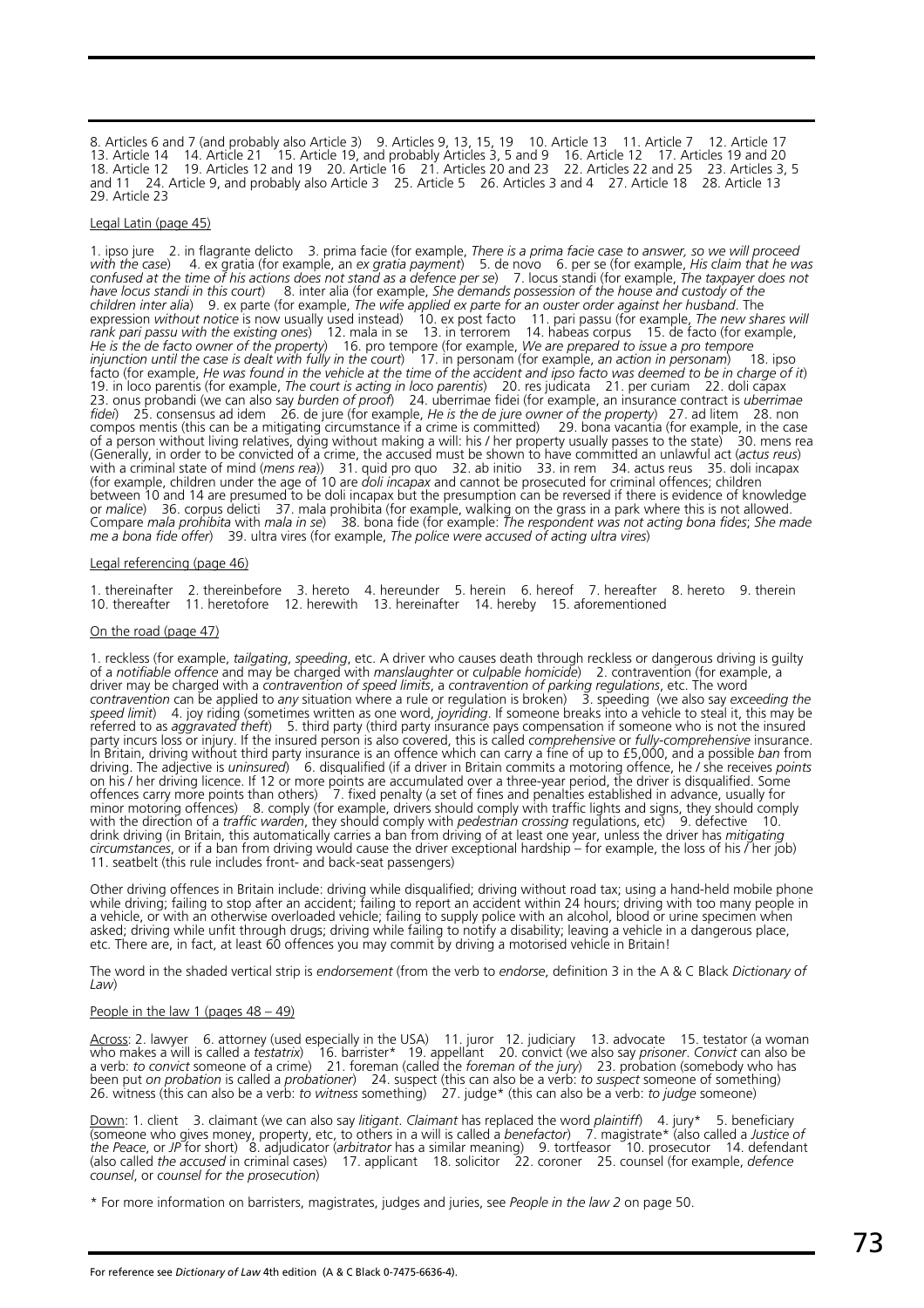# People in the law 2 (page 50)

Here are the completed texts:

Barristers: In England and Wales, a *barrister* is a member of one of the *Inns of Court* (= the four law societies in London to which lawyers are members); he or she has passed examinations and spent one year in *pupillage* (= training) before being *called to the bar* (= being fully accepted to practise law). Barristers have the *right of audience* in all courts in England and Wales: in other words, they have the right to speak, but they do not have that right **exclusively**.

Magistrates: *Magistrates* usually work in *Magistrates' Courts*. These courts hear cases of petty crime, **adoption**, **affiliation**, maintenance and violence in the home. The court can **commit** someone for **trial** or for **sentence** in a *Crown Court*. There are two main types of magistrates: *stipendiary* magistrates (qualified lawyers who usually sit alone); *lay* magistrates (unqualified, who sit as a *bench* of three and can only sit if there is a justices' *clerk* present to advise them).

Judges: In England, *judges* are *appointed* by the Lord Chancellor\*. The minimum requirement is that one should be a barrister or *solicitor* of ten years' standing. The majority of judges are barristers, but they cannot *practise* as barristers. *Recorders* are practising barristers who act as judges on a part-time basis. The appointment of judges is not a *political* appointment, and judges remain in office unless they are found guilty of gross *misconduct*. Judges cannot be Members of *Parliament*. \*\*

The jury: Juries are used in *criminal* cases, and in some civil actions, notably actions for *libel*. They are also used in some coroner's *inquests*. The role of the jury is to use common sense to decide if the **verdict** should be for or against the *accused*. Members of a jury (called *jurors*) normally have no knowledge of the law and follow the explanations given to them by the judge. Anyone whose name appears on the **electoral register** and who is between the ages of 18 and 70 is **eligible** for *jury service*. Judges, magistrates, barristers and solicitors are not eligible for jury service, nor are priests, people who are on bail, and people suffering from mental illness. People who are excused jury service include members of the armed forces, Members of Parliament and doctors. Potential jurors can be *challenged* if one of the parties to the case thinks they are or may be *biased*.

\* The Lord Chancellor is the member of the British government and of the cabinet who is responsible for the administration of justice and the appointment of judges in England and Wales. At the time this book was published, the role of Lord Chancellor was to be abolished and his / her role assumed by the Secretary of State for Constitutional affairs.

\*\* Note that in the USA, state judges can be appointed by the state governor or can be elected; in the federal courts and the Supreme Court, judges are appointed by the President, but the appointment has to be approved by Congress.

### Privacy and data protection (page 51)

1. compliy = comply, practise = practice (*practise* is a verb), principals = principles 2. proccesed = processed, acurrate = accurate, relavant = relevant, secureity = security 3. infermation = information, supject = subject, acess = access 4. agencys = agencies 5. procesed = processed, unjustifried = unjustified, damaging = damage, destress = distress 6. detales = details, markit = market, ideals = ideas  $7.$  decisive = decision (decisive is the adjective), effect = affect (effect is a noun), present = prevent 8. unaccurate = inaccurate, ammended = amended 9. clam = claim, condensation = compensation 10. preceedings = proceedings, sollution = solution

### Property (pages  $52 - 53$ )

### Exercise 1:

1. freehold 2. *leasehold* is property which is held for a fixed period of time on the basis of a lease, but *freehold* is property held for an unlimited time 3. True 4. tenant 5. a realtor 6. False: it is *conveyancing* 7. The title deeds show who owns the property: you will need them if there are any disputes over who owns it, or when you need to sell the house. If you buy a house with a mortgage, the mortgage lender holds the title deeds until you have repaid the money you owe 8. Probably a *fixed-rate mortgage*, as the interest you pay on the mortgage will not increase with the national rate (for a fixed period of time, at least) 9. foreclosure 10. (c) *Joint tenancy* means that the people who bought the house jointly own the entire property. Compare this with *tenants-in-common*, where each person owns a share in the property depending on how much each spent on it 11. (c) 12. She would be very unhappy: somebody else has offered a higher price for the house and the seller has accepted that offer 13. encumbrance 14. stamp duty

### Exercise 2: Here is the completed text:

1. You make an **offer** on the **asking** price (the price that the seller is asking for the house), which is accepted by the seller. 2. You **appoint** a solicitor to help you make your purchase.

3. You solicitor receives **confirmation** of your accepted offer, and also any necessary details from the estate agent.

4. The seller's solicitor sends your solicitor a draft **contract**. This is checked to make sure there are no unusual **clauses**.

5. At the same time, the seller's solicitor sends your solicitor the seller's **title deed**. This is carefully checked for any restrictions that might apply to **ownership** of the property. At the same time, the seller should make your solicitor aware of any problems with the property (for example, **disputes** with his / her neighbours, any approved or unapproved **alterations** that he / she has made to the property, relevant information on **boundaries** adjoining other properties and public land, **covenants** or **preservation** orders that may restrict development of the property, whether you will need to get planning permission before making changes to the property, etc).

6. If the contract is approved, copies of it are prepared for **signing** by both you and the seller.

7. Before you do this, however, your solicitor should ask the local **authority** (for example, the local town council) to **disclose** any information it has on **plans** for the area around the property you are buying (for example, there may be plans to build an airport at the end of your back garden, or a motorway across your lawn at the front).

8. At the same time, you should ask for a **survey** of the property by a chartered **surveyor**. He / she will tell you if there are any problems with the property (for example, rising damp, dry rot, unsound **structural** features, etc).

9. If you are happy with everything, you now sign the contract: you are now legally **bound** to buy the property (you cannot pull out of the agreement, unless further checks by your solicitor produce unfavourable information that has been kept secret from you; for example, he / she may discover that the property details the seller has provided are not accurate). 10. Your solicitor arranges a **completion** date with the seller's solicitor – this is the date when you will take official **possession** of the property – and both you and the seller exchange contracts through your solicitors. Your title deeds are

prepared.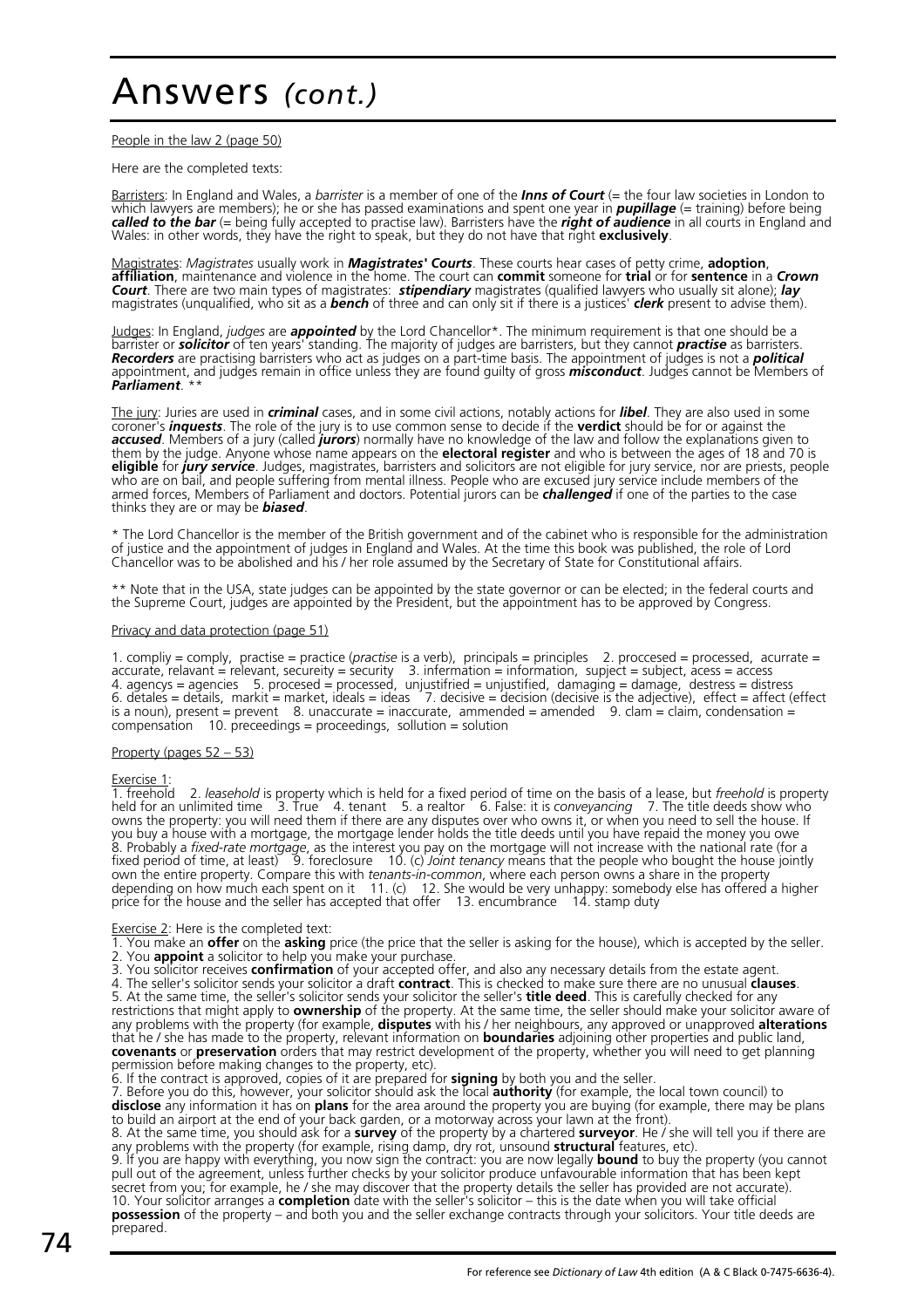11. You pay your solicitor his **fees**, the money for the property (assuming you have already paid a **deposit** on the property, you will now need to pay the outstanding **balance**), the relevant **stamp** duty and Land **Registry** fees. 12. You get your copy of the deeds and the key to the front door. Congratulations, and welcome to your new home!

### Punishments and penalties (pages 54 – 55)

1. punishable (for example, a *punishable* act, or a crime *punishable with imprisonment*) (Note: not *punishing*, which describes something that is exhausting and makes you tired) / penalise and penal (a *penal code* is a set of laws governing crime and its punishment. A *penal institution* is a place such as a prison where convicted criminals are kept) 2. punitive (= something that is intended to punish. We can also say *exemplary damages*. *Punitive* can also come before other words such sention, measures, sanctions, restrictions, taxes, tariffs, etc) 3. pronounced sentence (we can also say passed sentence.<br>Sentence can be a noun or a verb) 4. a deterrent (for example, a long prison sentence will act as a *possible criminals*) 5. *Corporal punishment*: he / she is physically beaten with a stick or a whip. *Capital punishment*: he / she is judicially killed / *executed* (he / she has committed a *capital crime* and receives the *death penalty* or a *death sentence*)\* 6. He may be given *a caution* or *a warning* by the police to slow down. Alternatively he might be *fined* (police often issue *on-the-spot fines*, which you have to pay immediately) and / or be given *points* on his licence (if you receive too many points within a certain time period, your licence will be temporarily withdrawn). 7. He will almost certainly be *banned* / *disqualified* from driving for at least a year, and will probably be fined. If he causes an accident as a result of being *drunk in charge* of a vehicle, he might also be sent to prison. 8. convicted / acquitted 9. A custodial sentence involves sending someone to prison. A suspended sentence is a sentence of *imprisonment* which a court orders shall not take effect unless the *offender* commits another crime. *Probation* is often a feature of a suspended sentence: the individual (the *probationer*) must behave in a certain way, under the supervision of a *probation officer*. 10. He is not allowed to go in that bar again, and might also be banned from other bars / public places in the area. 11. In Britain, an ASBO (pronounced as one word) is an *Antisocial Behaviour Order*. This is an order which is applied for by the police against any individual over the age of 10 years old who is causing someone distress, harm or harassment, in order to restrict their behaviour. If an ASBO is breached, the individual can expect to be punished. An ABC is an *Acceptable Behaviour Contract*. This is a formal written agreement which an individual signs to say he will not act in an antisocial manner in the future. 12. A young person (in Britain, normally someone under the age of 18) who has committed a crime (a remand centre is a special prison for young people who have been remanded<br>in custody) 13. Life imprisonment (for crimes such as murder. Note that life imprisonment does not neces 13. Life imprisonment (for crimes such as murder. Note that life imprisonment does not necessarily mean the offender spends his / her entire life in prison: in the United Kingdom, life imprisonment for murder lasts on average 10 years) 14. imprison (= to send someone to prison) 15. True 16. Six months: concurrent sentences take place at the same time as each other. 17. good behaviour 18. False. He / she is sentenced to do unpaid work in the local community (the abbreviation is *CSO*). 19. They will have to pay money to the other company: a bond is a document in which a company or individual promises to pay money if something happens (for example, if they breach a contract) 20. injunction (for example, *The Beckhams' lawyer applied for an injunction to stop the publisher from printing the book*) 21. compensation (the defendant would be ordered to pay *compensatory damages* to the injured party) 22. He would be unhappy: his assets (= his money and other belongings) have been *frozen*, which means that he cannot take them out of the country (also called a freezing *injunction*, and known until 1999 as a *Mareva injunction*).

\* Corporal punishment was abolished in England, Scotland and Wales in 1948, and in Northern Ireland in 1968. Capital punishment for murder was abolished in the United Kingdom in 1965.

### Types of court (pages 56 – 57)

#### Exercise 1:

1. small claims court 2. Court of Appeal (also called an Appeal Court) 3. court-martial (Note that the plural form is *courts-martial*. It can also be a verb, usually used in the passive: *to be court-martialled*) 4. courthouse 5. County Court (there are about 270 County Courts in England and Wales. They are presided over by either district judges or circuit judges. They deal mainly with claims regarding money, but also deal with family matters, bankruptcies and claims concerning land) 6. European Court of Human Rights (its formal name is the *European Court for the Protection of Human Rights*) 7. employment tribunal (formally known as an *industrial tribunal*. The panel hearing each case consists of a legally qualified chairperson and two independent *lay* (= not legally qualified) people who have experience of employment issues. Decisions need to be *enforced* by a separate application to the court. Appeals are made to an *Employment Appeal Tribunal*) 8. magistrates' court 9. coroner's court (an investigation in a coroner's court is called a *coroner's inquest*. A coroner's inquest also decides what happens when treasure or something valuable that has been secretly hidden or lost is suddenly rediscovered) 10. Crown Court 11. Lands Tribunal 12. Commercial Court 13. rent tribunal 14. High Court 15. European Court of Justice (*ECJ* for short. It is also called the *Court of Justice of the European Communities*) 16. Court of Protection 17. Admiralty Court 18. House of Lords

#### Exercise 2

1. Admiralty Court (HMS = *Her* / *His Majesty's Ship*, an abbreviation that precedes the names of ships of the *Royal Navy*) 2. (in the first instance) County Court 3. coroner's court 4. Commercial Court 5. employment tribunal 6. Court of Protection 7. small claims court (if the amount was for less than £5,000), 8. rent tribunal 9. (probably) the High Court 10. court-martial

### Wills (page 58)

1. testament 2. of sound mind / of age 3. dependants 4. deceased 5. intestate 6. probate 7. administrator 8. codicil 9. executor 10. benefactor / beneficiary 11. estate 12. inherit / inheritance 13. trust / trustee 14. power of attorney 15. living wills

#### Word association 1 (pages 59 – 60)

1. absolute 2. abuse 3. action 4. adverse 5. arbitration 6. breach 7. capital 8. certificate 9. civil 10. common 11. compensation 12. consumer 13. contract 14. court 15. criminal 16. customs 17. defence 18. drug 19. fraudulent 20. freedom 21. identity 22. implied 23. industrial 24. joint 25. judgement (also spelt *judgment*) 26. judicial 27. jury 28. letter 29. limited 30. net (also spelt *nett*)